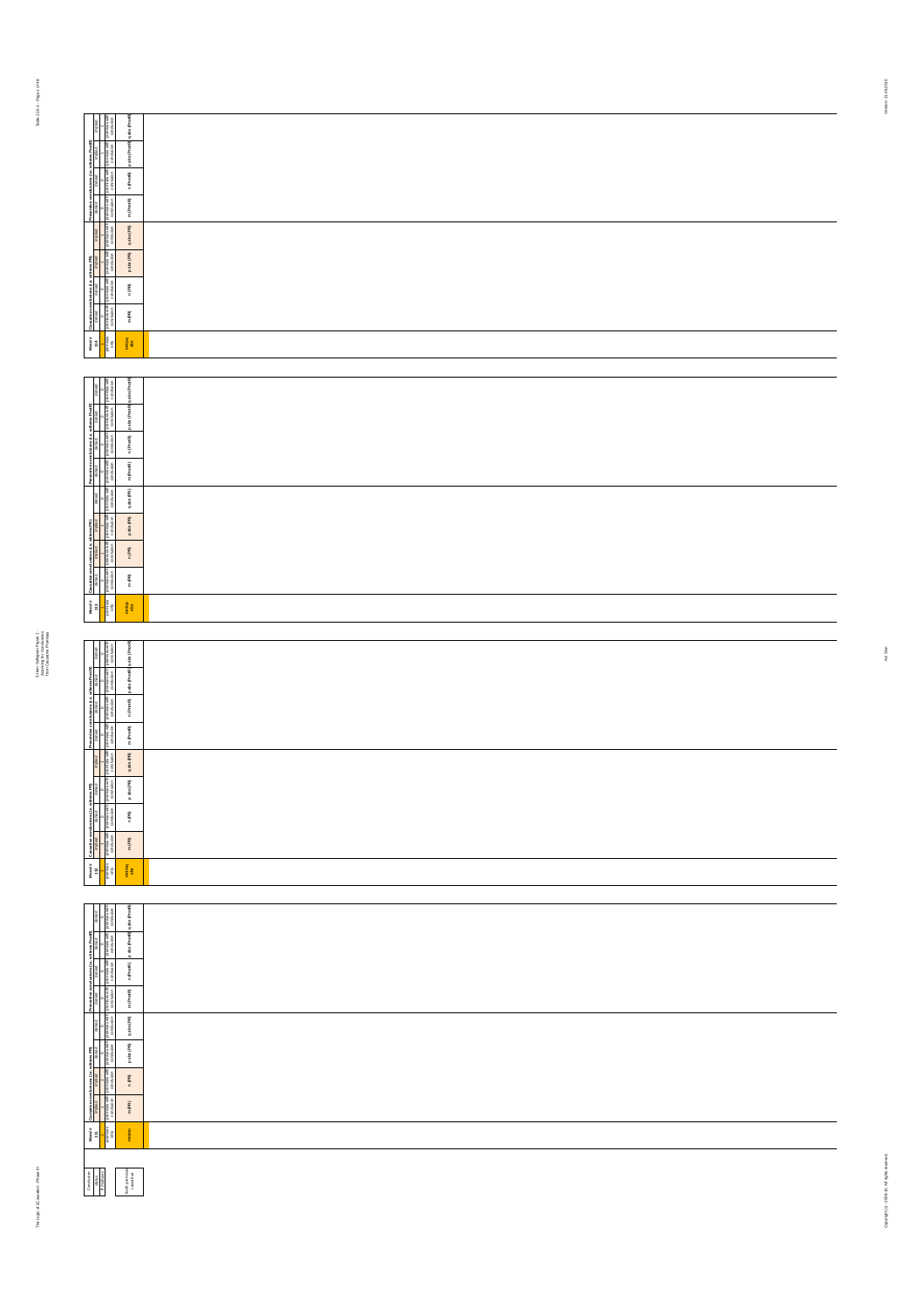|                                                | mpled   |                    | operation                                                                                                    |                                           |  |
|------------------------------------------------|---------|--------------------|--------------------------------------------------------------------------------------------------------------|-------------------------------------------|--|
|                                                | implied |                    | promision with promises with<br>oondusion                                                                    | pates (Priot R) q also (P notR)           |  |
| Preventive conclusion s (i.e., wiltems Profit) | denied  |                    | comises with premises with premises with premises with premises with premises with<br>candusion              | n (ProtR)                                 |  |
|                                                | denied  |                    | conclusion                                                                                                   | m (ProtR)                                 |  |
|                                                | implied |                    | oondusion                                                                                                    | qabs (PR)                                 |  |
|                                                | implied |                    | oondusion                                                                                                    | pabs (PR)                                 |  |
| Causative conclusions (i.e. wiltems PR)        | denied  |                    | candusion                                                                                                    | n (PR)                                    |  |
|                                                | dining  |                    | conclusion                                                                                                   | m (PR)                                    |  |
| <b>Accord</b>                                  | I       |                    | D/01/11 905<br>only                                                                                          | ă                                         |  |
|                                                |         |                    |                                                                                                              |                                           |  |
|                                                | denied  |                    | oondusion                                                                                                    | pates (Pn ofR) q alss (PnotR)             |  |
|                                                | denied  |                    | condusion                                                                                                    |                                           |  |
|                                                | denied  |                    | oorclusion                                                                                                   | n (Prooff)                                |  |
| Preventive conclusions (i.e. wiltems Phot R)   | denied  |                    | comses with promises with promises with promises with promises with promises with promises with<br>oondusion | m(Proof R)                                |  |
|                                                | denied  |                    | canduagon                                                                                                    | qabs (PR)                                 |  |
|                                                | implied |                    | conclusion                                                                                                   | p abs (PR)                                |  |
|                                                | impled  |                    | operation                                                                                                    | n (PR)                                    |  |
| Causative conclusions (i.e. witems PR)         | denied  |                    | promises with<br>oondusion                                                                                   | m (PR)                                    |  |
| Mood #                                         | 2       |                    | premises<br>ğ                                                                                                | ě                                         |  |
|                                                |         |                    |                                                                                                              |                                           |  |
|                                                | dened   |                    | DOWN 995 WITH<br>conclusion                                                                                  | n (Prio IR) patra (PriodR) qubis (PriodR) |  |
|                                                | dinind  |                    | commisses with<br>operation                                                                                  |                                           |  |
| Preventive con duslons (i.e. w/ltems P notR)   | denied  |                    | promises with premises with<br>oondusion                                                                     |                                           |  |
|                                                | denied  |                    | condusion                                                                                                    | m (ProtR)                                 |  |
|                                                | mpled   |                    | prigmises with premisies with premises with premises with<br>operation                                       | $q$ abs $(PR)$                            |  |
| (i.e. w/tems PR)                               | denied  |                    | oondusion                                                                                                    | pabs (PR)                                 |  |
|                                                | š       |                    | oondusion                                                                                                    | n@R                                       |  |
| Causative conclusions                          | impled  |                    | condusion                                                                                                    | m(PR)                                     |  |
| Mood #                                         | 112     |                    | promises<br>č                                                                                                | ma/mq<br>45                               |  |
|                                                |         |                    |                                                                                                              |                                           |  |
|                                                | dining  |                    | cremises with premises with<br>condusion                                                                     | pates (Proot R) q ab s (P notR)           |  |
| Preventive conclusions (Le. witems Prooff)     | denied  |                    | candusion                                                                                                    |                                           |  |
|                                                | denied  |                    | promises with prigmises with<br>conclusion                                                                   | n (ProtR)                                 |  |
|                                                | denied  |                    | operation                                                                                                    | m (ProfR)                                 |  |
|                                                | denied  |                    | promises with<br>oondusion                                                                                   | qabs (PR)                                 |  |
|                                                | denied  |                    | comises with premises with<br>condusion                                                                      | pate (PR)                                 |  |
| Causative conclusions (i.e. wiltems PR)        | implied |                    | conclusion                                                                                                   | n (PR)                                    |  |
|                                                | mplied  |                    | Dream sea with<br>oprobasion                                                                                 | m(PR)                                     |  |
| <b>Rood</b>                                    | Ξ       |                    | 200mlses<br>γi<br>δ                                                                                          | movimo                                    |  |
|                                                |         | status<br>#modusts |                                                                                                              | Both premises<br>CRUSHEIM                 |  |
| Condusion                                      |         |                    |                                                                                                              |                                           |  |

130 130 130

30

| Causative co<br>denied<br>promises with<br>condusion                                          | $\mathfrak{g}$ or $\mathfrak{g}$                                 |                     |  |  |
|-----------------------------------------------------------------------------------------------|------------------------------------------------------------------|---------------------|--|--|
| Mood #                                                                                        | promises<br>$\frac{1}{3} \frac{1}{3}$                            | $\frac{\omega}{26}$ |  |  |
|                                                                                               |                                                                  |                     |  |  |
|                                                                                               | promises<br>$\mathbf{r}$                                         |                     |  |  |
| lons (i.e. w/leams Prooft)<br>fenied (300 oktober                                             | promises<br>poortias<br>э.                                       |                     |  |  |
| con dust                                                                                      | wth<br>8<br>ę<br>s<br>E,<br>$\epsilon$                           |                     |  |  |
| Proventive                                                                                    | $\frac{1}{2}$<br>e.<br>promise<br>condu<br>ို                    |                     |  |  |
|                                                                                               | $\frac{1}{3}$ s<br>$\mathbf{q}$ ab s $(\mathsf{PR})$<br>promises | $\frac{33}{24}$     |  |  |
|                                                                                               | $p$ abs (PR)<br>comises                                          |                     |  |  |
|                                                                                               | fis <sup>1</sup><br>n (PR)<br>comise<br>condi                    |                     |  |  |
| pinup<br>(ba sua ayiw ang pangkang-panganang)<br>(ba sua ayiw ang pangkang-pangkang-pangkang) | $\frac{1}{3}$<br>$\mathfrak{m}(\mathsf{PR})$<br>promises         | $\frac{33}{14}$     |  |  |
| $\frac{1}{2}$                                                                                 | and and<br>and and<br>$\frac{g}{8}$ g                            | $\frac{33}{14}$     |  |  |

| ╈ | $\frac{1}{\text{norm} \cdot \text{max}}$                                                                                                                                                                                       | $\frac{5}{8}$ Å             | $_{\rm 154}$              |
|---|--------------------------------------------------------------------------------------------------------------------------------------------------------------------------------------------------------------------------------|-----------------------------|---------------------------|
|   |                                                                                                                                                                                                                                |                             |                           |
|   |                                                                                                                                                                                                                                | e<br>$\frac{8}{3}$          |                           |
|   | nga barang barang barang barang barang pang barang barang barang barang barang barang barang barang barang barang barang barang barang barang barang barang barang barang barang barang barang barang barang barang barang bar | इ<br>$\Omega$               |                           |
|   |                                                                                                                                                                                                                                | $\frac{1}{2}$<br>န္         |                           |
|   |                                                                                                                                                                                                                                | $\widehat{\mathbf{g}}$<br>ę |                           |
|   |                                                                                                                                                                                                                                | qabs (PR)                   |                           |
|   |                                                                                                                                                                                                                                | p also (PR)                 | $\widetilde{\mathcal{X}}$ |
|   |                                                                                                                                                                                                                                | $\mathfrak{n}$ (PR)         | 146                       |
|   | companies and the second and the second and the companies of the second second and the second second and the second second and the second second and the second second second second and second second and second second secon | $\mathfrak{g}$ or           |                           |
|   | $\frac{1}{\sqrt{\frac{1}{n}}}\frac{1}{\sqrt{n}}$                                                                                                                                                                               | े हैं है                    | $\frac{\varphi}{2}$       |

|                                   |                                      | ă              |  |
|-----------------------------------|--------------------------------------|----------------|--|
| æΓ<br>$rac{p}{2}$<br><b>Selve</b> | ø<br>$\Omega$                        | š              |  |
| clusions (i.<br>'n                | c                                    |                |  |
| reventive                         | ۰                                    |                |  |
|                                   | (PR)<br>÷.<br>$\sigma$               | $\frac{3}{12}$ |  |
| <b>VomsPR</b>                     | $\widehat{\alpha}$<br>s.<br>$\Omega$ | ă              |  |
| ÷                                 | æ<br>g,<br>$\epsilon$                |                |  |
| ausative                          | g<br>看                               |                |  |
| Mood #<br>i₹                      | $\frac{5}{6}$                        | z              |  |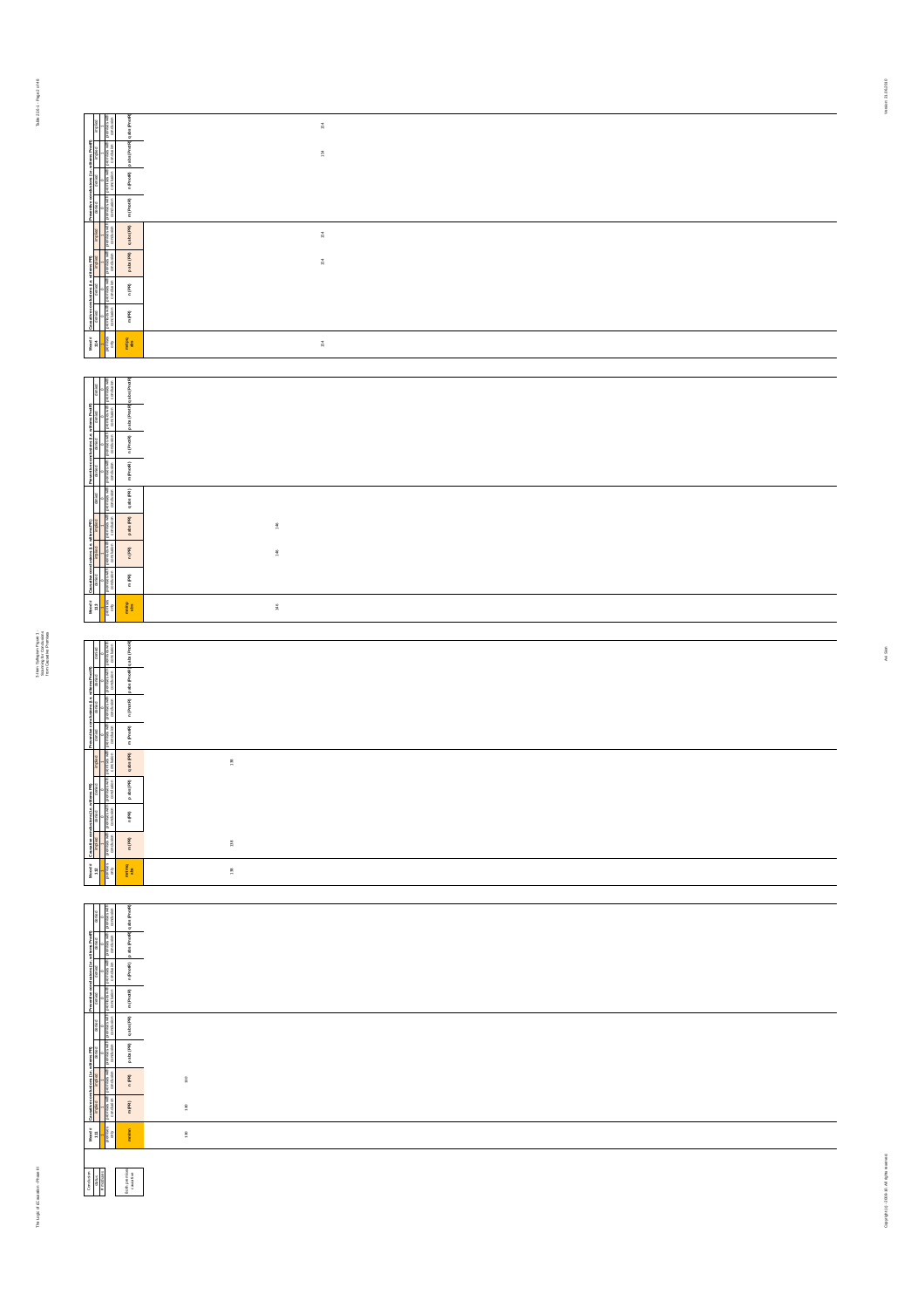| 3-ltem Syllopism Figure 1<br>$\overline{a}$                 | rer Candusces<br>Samina? | ţ |  |
|-------------------------------------------------------------|--------------------------|---|--|
|                                                             |                          |   |  |
|                                                             |                          |   |  |
|                                                             |                          |   |  |
|                                                             |                          |   |  |
|                                                             |                          |   |  |
|                                                             |                          |   |  |
|                                                             |                          |   |  |
|                                                             |                          |   |  |
|                                                             |                          |   |  |
|                                                             |                          |   |  |
|                                                             |                          |   |  |
| Phase III<br>i<br>j<br>of ECausatic<br>$\ddot{\phantom{a}}$ |                          |   |  |
| The Logic "                                                 |                          |   |  |

|                                               | impled             | promises with<br>operation                                |                                                                         |  |
|-----------------------------------------------|--------------------|-----------------------------------------------------------|-------------------------------------------------------------------------|--|
|                                               | implied            | premises with<br>oondusion                                |                                                                         |  |
| Preventive conclusions (i.e. willens Profit)  | denied             | promises with<br>candusion                                | n (PriodR) pabs (Priod R) q abs (PriodR)                                |  |
|                                               | denied             | promises with<br>conclusion                               |                                                                         |  |
|                                               | implied            | premises with<br>oondusion                                | pates (PR)   qabs (PR)   m/(PnotR)                                      |  |
|                                               | implied            | premises with<br>oondusion                                |                                                                         |  |
|                                               | denied             | pright sea with<br>canduaton                              | n (PR)                                                                  |  |
| Causative conclusions (i.e. wiltems PR)       | dinind             | 200m ses with<br>operation                                | $\frac{1}{2}$                                                           |  |
| Mood #                                        | 114                | 200 m 905<br>έ                                            | ě                                                                       |  |
|                                               |                    |                                                           |                                                                         |  |
|                                               | denied             | premises with<br>oondusion                                |                                                                         |  |
|                                               | denied             | condusion                                                 |                                                                         |  |
|                                               | denied             | promises with promises with<br>oprehasion                 | m(PriotR) n (PriotR) patis (PhotR) qabs (PriotR)                        |  |
| Preventive conclusions (i.e. wiltems Pnot R)  | denied             | premises with<br>oondusion                                |                                                                         |  |
|                                               | denied             | condusion                                                 | qabs (PR)                                                               |  |
|                                               | mpled              | promises with premises with<br>conclusion                 | p atos (PR)                                                             |  |
|                                               | mpled              | Door sea with<br>oprehasion                               | n (PR)                                                                  |  |
| Causative conclusions (Le. wiltems PR)        | denied             | premises with<br>oondusion                                | m (PR)                                                                  |  |
| Mood #                                        | 2                  | premises<br>č                                             | ł                                                                       |  |
|                                               |                    |                                                           |                                                                         |  |
|                                               | dened              | DYOTH SOS WITH<br>conclusion                              |                                                                         |  |
|                                               | dinind             | Dream ses with<br>operation                               |                                                                         |  |
| Preventive con dusions (i.e. w/ltems Prooff)  | denied             | premises with<br>oondusion                                |                                                                         |  |
|                                               | denied             | promises with<br>candusion                                |                                                                         |  |
|                                               | impled             | premises with<br>operation                                | pabs (PR)   qabs (PR)   m (PnoR)   n (PnoR)   pabs (PnoR)   qabs (PnoR) |  |
| (i.e. w/tems PR)                              | denied             | or emises with creamises with creamises with<br>oondusion |                                                                         |  |
|                                               | denied             | oondusion                                                 | n@R                                                                     |  |
| Causative conclusions                         | impled             | condusion                                                 | m(PR)                                                                   |  |
| Mood #                                        | 112                | promises<br>only                                          | mana<br>45                                                              |  |
|                                               | dicial             |                                                           |                                                                         |  |
|                                               |                    | premises with premises with<br>condusion                  |                                                                         |  |
|                                               | denied             | candusion<br>conclusion                                   |                                                                         |  |
| Preventive conclusions (i.e., willems Prooff) | denied<br>denied   | promises with promises with<br>operation                  | quites (PR)   m (P notR)   n (P notR)   pubs (PnotR)   qubs (P notR)    |  |
|                                               |                    | oondusion                                                 |                                                                         |  |
|                                               | denied             | promises with                                             |                                                                         |  |
|                                               | denied             | promises with premises with<br>condusion                  | pates (PR)                                                              |  |
| Causalve condusions (i.e. witems PR)          | mpled              | conclusion                                                | n (PR)                                                                  |  |
|                                               | mplied             | Dream sea with<br>oprobasion                              | m(PR)                                                                   |  |
| <b>Rood</b>                                   | Ξ                  | comissi<br>ă                                              | movimo                                                                  |  |
| Condusion                                     | status<br>Amoduses |                                                           | Both premises<br>causative                                              |  |

| Mood #           | Causative conclusions (i.e. witness PR) |                                                        |           |                             |                            | Preventive con duslons (i.e. w/lems PnotR) |                            |                                     |
|------------------|-----------------------------------------|--------------------------------------------------------|-----------|-----------------------------|----------------------------|--------------------------------------------|----------------------------|-------------------------------------|
| e                | impled                                  | denied                                                 | denied    | mpled                       | denied                     | denied                                     | denied                     | dened                               |
|                  |                                         | ö                                                      | ö         |                             | ö                          | ö                                          |                            |                                     |
| premises<br>enly | condusion                               | premises with premises with premises with<br>oondusion | oondusion | premises with<br>conclusion | premises with<br>candusion | premises with<br>oondusion                 | premises with<br>operation | promises with<br>conclusion         |
| maring<br>45     | m(PR)                                   | n (PR)                                                 | pabs (PR) | qabs(PR)                    | $m$ (P rooff)              |                                            |                            | n (PnotR) pais (PnotR) qabs (PnotR) |
|                  |                                         |                                                        |           |                             |                            |                                            |                            |                                     |
|                  |                                         |                                                        |           |                             |                            |                                            |                            |                                     |

| Mood #                                      | I      |   | premises<br>only                         | ěs                                            |  |
|---------------------------------------------|--------|---|------------------------------------------|-----------------------------------------------|--|
|                                             |        |   |                                          |                                               |  |
|                                             | denied |   | premises with<br>oondusion               |                                               |  |
|                                             | denied |   | promises with<br>condusion               |                                               |  |
| Preventive conclusions (i.e. wiltems ProtR) | dining | ۰ | premises with<br>conclusion              | m (ProtR) n (ProtR) pabs (PhotR) qabs (ProtR) |  |
|                                             | denied | ċ | oondusion                                |                                               |  |
|                                             | denied | ö | premises with premises with<br>candusion |                                               |  |
|                                             | mpled  |   | premises with<br>conclusion              | p ats (PR) q also (PR)                        |  |
| lusions (i.e. witems PR)                    | impled |   | comises with<br>operation                | n (PR)                                        |  |

| Mood#           | Causaive con dusions (i.e. wiltems PR) |                                                                                                  |           |             |            | Preventive conclusions (i.e. witems Prooff) |                                          |           |
|-----------------|----------------------------------------|--------------------------------------------------------------------------------------------------|-----------|-------------|------------|---------------------------------------------|------------------------------------------|-----------|
| t               | denied                                 | denied                                                                                           | impland   | implied     | dened      | dened                                       | implied                                  | mpled     |
|                 | ö                                      |                                                                                                  |           |             |            |                                             |                                          |           |
| com ses<br>only | conclusion                             | premises with premises with premises with premises with premises with premises with<br>condusion | oondusion | opriduation | conclusion | candualon                                   | premises with premises with<br>oondusion | operation |
| ě               | $\frac{m(PR)}{E}$                      | n (PR)                                                                                           | pats (PR) | qabs (PR)   | m (ProtR)  |                                             | n (Prooff) pate (Prot R) q abs (Prooff)  |           |
|                 |                                        |                                                                                                  |           |             |            |                                             |                                          |           |

 $\n 4800$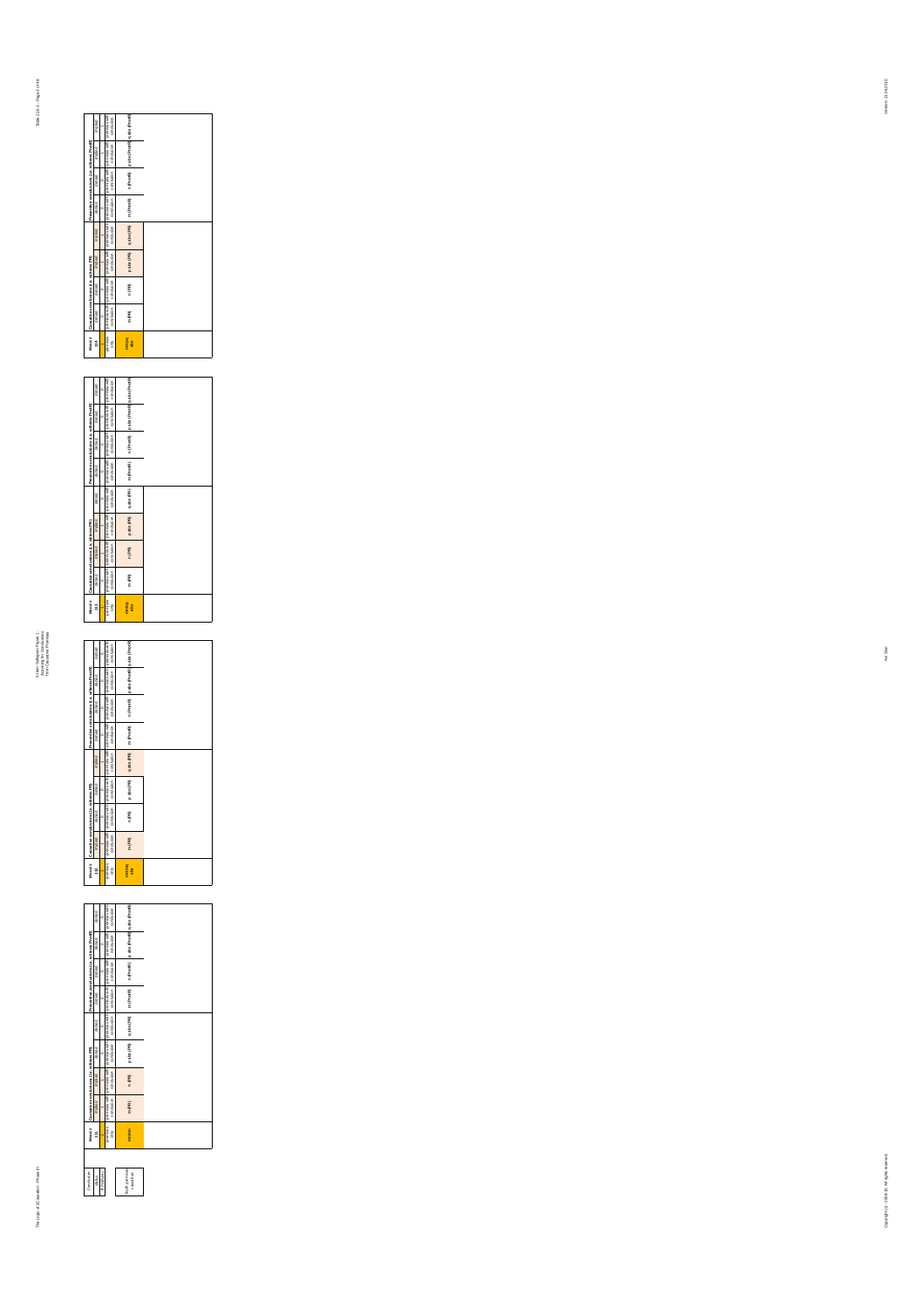| í<br>á<br>cosism <sup>-</sup><br>3-lbam Sy                               | i<br>l<br>į<br>ĺ       | dusions<br>į<br>š<br>2<br>iani | š |
|--------------------------------------------------------------------------|------------------------|--------------------------------|---|
|                                                                          |                        |                                |   |
|                                                                          |                        |                                |   |
|                                                                          |                        |                                |   |
|                                                                          |                        |                                |   |
|                                                                          |                        |                                |   |
|                                                                          |                        |                                |   |
|                                                                          |                        |                                |   |
|                                                                          |                        |                                |   |
| Ė<br><b>Sept</b><br>ć<br>$\ddot{ }$<br><b>SPORT</b><br>ׇ֘֒<br>million in | i<br><b>Contractor</b> |                                |   |

Scanning for Conclusions from Causative Premises

3-lam Syligjan Figure 1-<br>Scaming for Condusions<br>from Causative Premises

| ≖ |  |
|---|--|
|   |  |
| ı |  |
|   |  |
|   |  |
|   |  |
|   |  |

| remises with<br>conclusion                                                                                                                                             | q abs (Prooft)                                                      |  |
|------------------------------------------------------------------------------------------------------------------------------------------------------------------------|---------------------------------------------------------------------|--|
| Preventive conclusions (i.e., witterns Prooft)<br>derived derived<br>1<br>premises with<br>condusion                                                                   | p abs (ProtR)<br>$n$ (P roofR)                                      |  |
|                                                                                                                                                                        | $m$ (P rooff)                                                       |  |
|                                                                                                                                                                        | q abs (PR)                                                          |  |
|                                                                                                                                                                        | p abs (PR)                                                          |  |
|                                                                                                                                                                        | $_{\rm n}$ (e.g.                                                    |  |
| Mood #<br>promises<br>only                                                                                                                                             | $\frac{\partial}{\partial t}$<br>$\ddot{\bullet}$                   |  |
|                                                                                                                                                                        | ġ.                                                                  |  |
| a<br>premisies with<br>condusion                                                                                                                                       | p abs (PnofR) q abs (PnotR)                                         |  |
| promises with p<br>condusion                                                                                                                                           | $n$ (P notR)                                                        |  |
| Preventive conclusions (i.e. witerms ProtR)<br>General General China<br>China<br>China<br>a<br>mamias wth premises wth premises with<br>candusion condusion conclusion | $m(\mathsf{Proof}\,\mathsf{R})$                                     |  |
|                                                                                                                                                                        | $\bf q$ abs $\left( \! \! \left. \mathsf{PR} \right) \! \! \right)$ |  |
| 1<br>premises with premises with<br>conclusion conclusion                                                                                                              | $p$ abs (PR)                                                        |  |
| Causative conclusions (Le. wileems PR)<br>clerios<br>oomises with<br>condusion                                                                                         | $_{\rm n}$ (PR)<br>$\frac{1}{2}$ or $\frac{1}{2}$                   |  |
| premises<br>orly<br>$\begin{array}{c} \mathbf{M} \text{ cos} \, \mathbf{B} \\ \hline \text{ 11} \end{array}$                                                           | $\frac{1}{2}$<br>$\frac{\Phi}{4}$                                   |  |
|                                                                                                                                                                        |                                                                     |  |
|                                                                                                                                                                        |                                                                     |  |
| o<br>promises with<br>conclusion                                                                                                                                       |                                                                     |  |
|                                                                                                                                                                        | pates (Prooft) quites (Prooft                                       |  |
|                                                                                                                                                                        | $\mathfrak{n}$ (Pro $\mathfrak{M}$<br>$m$ (P rooff)                 |  |
| avuta<br>avuta energio condustante a vintema Profit<br>portasa van promiso van portua van portua van<br>portuaron condusion condusion condusion                        |                                                                     |  |
| $\begin{array}{c c}\n1 & \text{with} \\ \hline\n1 & \text{with} \\ \hline\n2 & \text{and} \\ \hline\n3 & \text{and} \\ \hline\n\end{array}$                            |                                                                     |  |
| $\frac{d\theta}{d\theta}$<br>$\frac{d\theta}{\cos\theta}$<br>$\frac{d\theta}{\cos\theta}$ $\frac{d\theta}{\cos\theta}$                                                 | n (PR) pabs(PR) qabs(PR)                                            |  |
| Cau sative conclusions<br>ramises with<br>condusion<br>Mood #<br>promises                                                                                              | $\mathfrak{m}(\mathsf{PR})$<br>$\frac{6}{3}$                        |  |
|                                                                                                                                                                        |                                                                     |  |
|                                                                                                                                                                        | gabs (Pro                                                           |  |
|                                                                                                                                                                        | n (PnotR) pabs (PnotR)                                              |  |
| Pavantive conclusions (Le. witems PnoR)<br>deviat<br>0<br>promises with premises with<br>conclusion condusion                                                          | $m$ (P rooff)                                                       |  |
| 1<br>nomises with premises with<br>condusion conclusion                                                                                                                | q alos (PR)                                                         |  |
| premises with                                                                                                                                                          | pates (PR)                                                          |  |
| promises with<br>conclusion                                                                                                                                            | $_{\rm n}$ (PR)                                                     |  |
| usative condusions (i.e. witems PR)<br>ten and with<br>$\begin{array}{c} \text{Mood } \textbf{8} \\ \text{115} \end{array}$<br>premises                                | $\mathfrak{m}(\mathsf{PR})$<br><b>Bank</b>                          |  |

|                                                   | in the                                                                                                                                                                                                                           | ø<br>abs (Pno<br>$\ddot{\sigma}$     |  |
|---------------------------------------------------|----------------------------------------------------------------------------------------------------------------------------------------------------------------------------------------------------------------------------------|--------------------------------------|--|
|                                                   | Preventive conclusions (La willems Profit)<br>closed and an official of the profit of the profit of the profit of the profit of the profit of the profit of the profit of the profit of the profit of the profit of the profit o | ξ<br>$\frac{\pi}{4}$<br>$\Omega$     |  |
|                                                   | $\frac{1}{3}$                                                                                                                                                                                                                    | $_{\rm{recon}}$<br>န္                |  |
|                                                   |                                                                                                                                                                                                                                  | m(Proot R)                           |  |
|                                                   | <b>S</b><br>nomissi                                                                                                                                                                                                              | q abs (PR)                           |  |
|                                                   | E.                                                                                                                                                                                                                               | p als (PR)                           |  |
|                                                   | with<br>premises                                                                                                                                                                                                                 | $\widehat{\mathbf{g}}$<br>$\epsilon$ |  |
| Causative conclusions (i.e. willems PR)<br>denied | ş<br>g<br>G                                                                                                                                                                                                                      | $\frac{\infty}{6}$<br>$\epsilon$     |  |
|                                                   | Mood #<br>117<br>onhice:<br>ofly                                                                                                                                                                                                 | 清<br>A                               |  |

| abs (ProfR)<br>promises with<br>conclusion<br>$\sigma$                                                    |  |
|-----------------------------------------------------------------------------------------------------------|--|
| p abs (Prot R)<br>1<br>premises with<br>condusion                                                         |  |
| Preventive conclusions (i.e. witems Prooft)<br>derived derived<br>premises with<br>candusion<br>n (ProfR) |  |
| nemises with<br>continues<br>$m(p \mod 8)$                                                                |  |
| promises with<br>condusion<br>$q$ abs $(PR)$<br>implied                                                   |  |
| 1<br>premises with<br>condusion<br>pate (PR)                                                              |  |
| con diusions (i.e. witems PR)<br>  deried<br>premises with<br>candusion<br>n (PR)                         |  |
| 1<br>promises with<br>conclusion<br>$\frac{m}{n}$<br>Causaire                                             |  |
| 暮<br>$\frac{\text{Mod } n}{118}$<br>g                                                                     |  |

2106.2010

Copyright (c) - 2008-10. All rights reserved. Avi Sion Version: 21.06.2010

Son

 $\overline{\phantom{0}}$ 

 $\overline{a}$ 

Conclusion status # moduses causative Both premises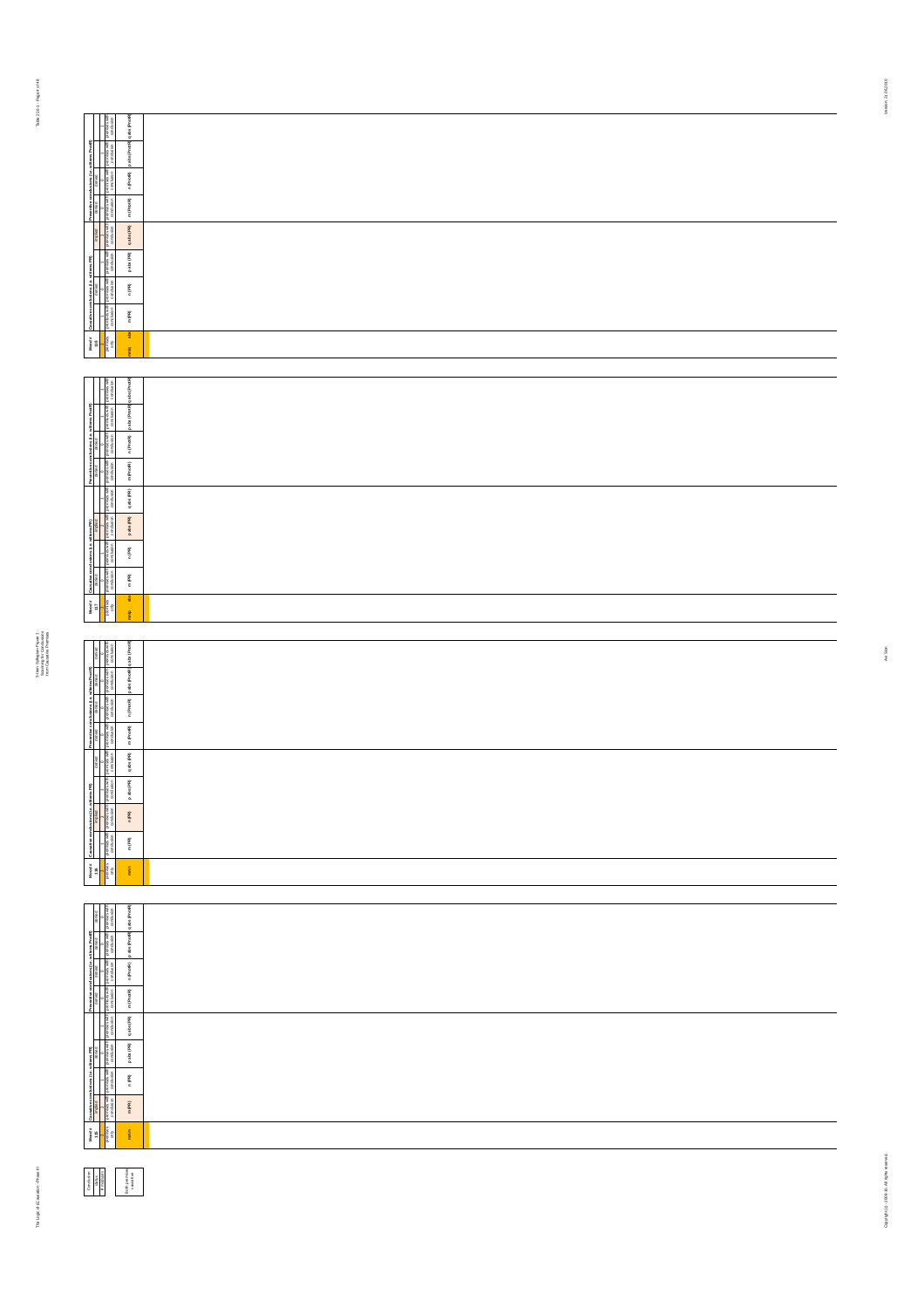| í<br>i<br>á<br>3-tem Syliasism F.<br>l<br>l<br>į | Conclusions<br>Scamina for C |
|--------------------------------------------------|------------------------------|
|                                                  |                              |
|                                                  |                              |
|                                                  |                              |
|                                                  |                              |
|                                                  |                              |
|                                                  |                              |
|                                                  |                              |
| hase<br>ć                                        |                              |
| The Logic of ECausation -                        |                              |

Conclusion status # moduses causative Both premises

| ٦<br>×. | ٦ | - |
|---------|---|---|
|         |   |   |

|                                 | no issue of                                                                                                           |                               |                                                                      |                | $_{\rm 34}^{\rm 4}$ |  |
|---------------------------------|-----------------------------------------------------------------------------------------------------------------------|-------------------------------|----------------------------------------------------------------------|----------------|---------------------|--|
|                                 | patos (Procif) quitos (Pro                                                                                            |                               |                                                                      |                | $_{\rm 34}^{\rm 4}$ |  |
| Alterns Proof                   | pomissa with promissa with promissa with promissa with<br>condusion conclusion condusion condusion                    |                               |                                                                      |                |                     |  |
| wyentive conclusions (i.e.      | $m(p \text{ mod} 2) \quad n(p \text{ mod} 2)$                                                                         |                               |                                                                      |                |                     |  |
|                                 |                                                                                                                       |                               |                                                                      |                |                     |  |
|                                 |                                                                                                                       |                               |                                                                      |                |                     |  |
|                                 | q abs (PR)                                                                                                            |                               | $^{\rm 138}$                                                         |                | $_{\rm 154}$        |  |
| msPR)                           | premises with<br>pate (PR)                                                                                            |                               |                                                                      |                | $_{\rm 34}$         |  |
|                                 | $_{\rm n}$ (e s)                                                                                                      |                               |                                                                      |                |                     |  |
|                                 | 1<br>premises with premises with<br>condusion condusion                                                               |                               |                                                                      |                |                     |  |
| Causative cono                  | $\frac{\partial}{\partial t}$                                                                                         |                               | $\frac{33}{14}$                                                      |                |                     |  |
| Mood #<br>118                   | 景<br>pomissa<br>ł.                                                                                                    |                               | $\frac{9}{13}$                                                       |                | $\frac{3}{12}$      |  |
|                                 |                                                                                                                       |                               |                                                                      |                |                     |  |
|                                 |                                                                                                                       |                               |                                                                      |                | $\vec{n}$           |  |
| Prod R)                         | p abs (Pn ofR) q abs (PnotR)<br>a<br>premises with<br>condusion                                                       |                               |                                                                      |                |                     |  |
|                                 |                                                                                                                       |                               |                                                                      |                | $\frac{35}{14}$     |  |
|                                 | $n$ (ProofR)                                                                                                          |                               |                                                                      |                |                     |  |
|                                 |                                                                                                                       |                               |                                                                      |                |                     |  |
|                                 | a<br>premias with premises with premises with premises with<br>candusion aondusion opaciusion candusion<br>$m(ProcR)$ |                               |                                                                      |                |                     |  |
|                                 | qabs (PR)                                                                                                             |                               |                                                                      |                | $\vec{n}$           |  |
| $\frac{2}{3}$                   | p abs (PR)                                                                                                            |                               |                                                                      | $\frac{9}{2}$  | $\frac{\pi}{n}$     |  |
|                                 | ammais with promises with<br>conclusion conclusion                                                                    |                               |                                                                      |                |                     |  |
|                                 | $\frac{\widehat{\mathfrak{g}}}{\mathfrak{g}}$                                                                         |                               |                                                                      | $_{\rm 146}$   |                     |  |
|                                 | semises with 1<br>$\mathfrak{g}_{\mathfrak{q}}$                                                                       |                               |                                                                      |                |                     |  |
| $\sum_{\tau \in \mathcal{T}}$   | 菁<br>pomisos<br>ody                                                                                                   |                               |                                                                      | $\frac{6}{3}$  | $\frac{\pi}{10}$    |  |
|                                 | Ť                                                                                                                     |                               |                                                                      |                |                     |  |
|                                 |                                                                                                                       |                               |                                                                      |                |                     |  |
|                                 |                                                                                                                       |                               |                                                                      |                |                     |  |
|                                 | promises with<br>conclusion<br>abs (Pnot                                                                              |                               |                                                                      |                |                     |  |
|                                 | $\frac{6}{8}$                                                                                                         |                               |                                                                      |                |                     |  |
|                                 | upweeguad<br>upweeguad                                                                                                |                               |                                                                      |                |                     |  |
| lons (i.e.w                     | $\boldsymbol{n}$ (Pro (R)                                                                                             |                               |                                                                      |                |                     |  |
| Preventive                      | premises with premises with<br>condusion condusion<br>$\mathfrak{m}$ (ProofR)                                         |                               |                                                                      |                |                     |  |
|                                 |                                                                                                                       |                               |                                                                      |                |                     |  |
|                                 | promises with<br>conclusion<br>$q$ abs $(\mathsf{PR})$                                                                |                               |                                                                      |                |                     |  |
| v/kems PR)                      | promises with<br>condusion<br>pabs (PR)                                                                               |                               |                                                                      | $_{\rm 146}$   |                     |  |
|                                 | $_{\rm n}$ $\varphi$ $\varphi$                                                                                        | $\frac{\Omega}{\Omega}$       |                                                                      | $\frac{9}{26}$ |                     |  |
|                                 | premises with                                                                                                         | $\widetilde{\Xi}$             |                                                                      |                |                     |  |
| Causative conclusions (i.e.     | premises with<br>$\frac{\rho}{m}$                                                                                     |                               |                                                                      |                |                     |  |
| Mood #<br>1%                    | pomissa<br>only<br>$\frac{\epsilon}{4}$                                                                               | $\frac{8}{n}$                 |                                                                      | $\frac{9}{2}$  |                     |  |
|                                 |                                                                                                                       |                               |                                                                      |                |                     |  |
|                                 | premises with                                                                                                         |                               |                                                                      |                |                     |  |
|                                 |                                                                                                                       |                               |                                                                      |                |                     |  |
|                                 | abs (PnotR) qabs (Pn                                                                                                  |                               |                                                                      |                |                     |  |
| usions (i.e.                    | n (Prooff)                                                                                                            |                               |                                                                      |                |                     |  |
| reventive conc                  |                                                                                                                       |                               |                                                                      |                |                     |  |
|                                 | $m$ (ProofR)                                                                                                          |                               |                                                                      |                |                     |  |
|                                 | pomisis with pomisis with promisis with pomisis with<br>conduston conclusion conclusion condusion<br>qabs (PR)        |                               | $^{\rm 138}$                                                         |                |                     |  |
| rms PR                          | premises with<br>condusion<br>pabs (PR)                                                                               |                               |                                                                      |                |                     |  |
|                                 | $_{\rm n}$ (PR)                                                                                                       | $\frac{\partial}{\partial t}$ |                                                                      |                |                     |  |
|                                 | premises with<br>conclusion                                                                                           |                               |                                                                      |                |                     |  |
| usative cond<br>$\frac{4}{115}$ | continue and<br>$\frac{60}{10}$<br>nises<br>niv<br>ł                                                                  | $\frac{9}{11}$<br>$^{\rm 30}$ | $\mathop{^{39}\mathrm{}}\nolimits$<br>$\mathop{\mathrm{m}}\nolimits$ |                |                     |  |

Copyright (c) - 2008-10. All rights reserved. Avi Sion Version: 21.06.2010

 $\overline{a}$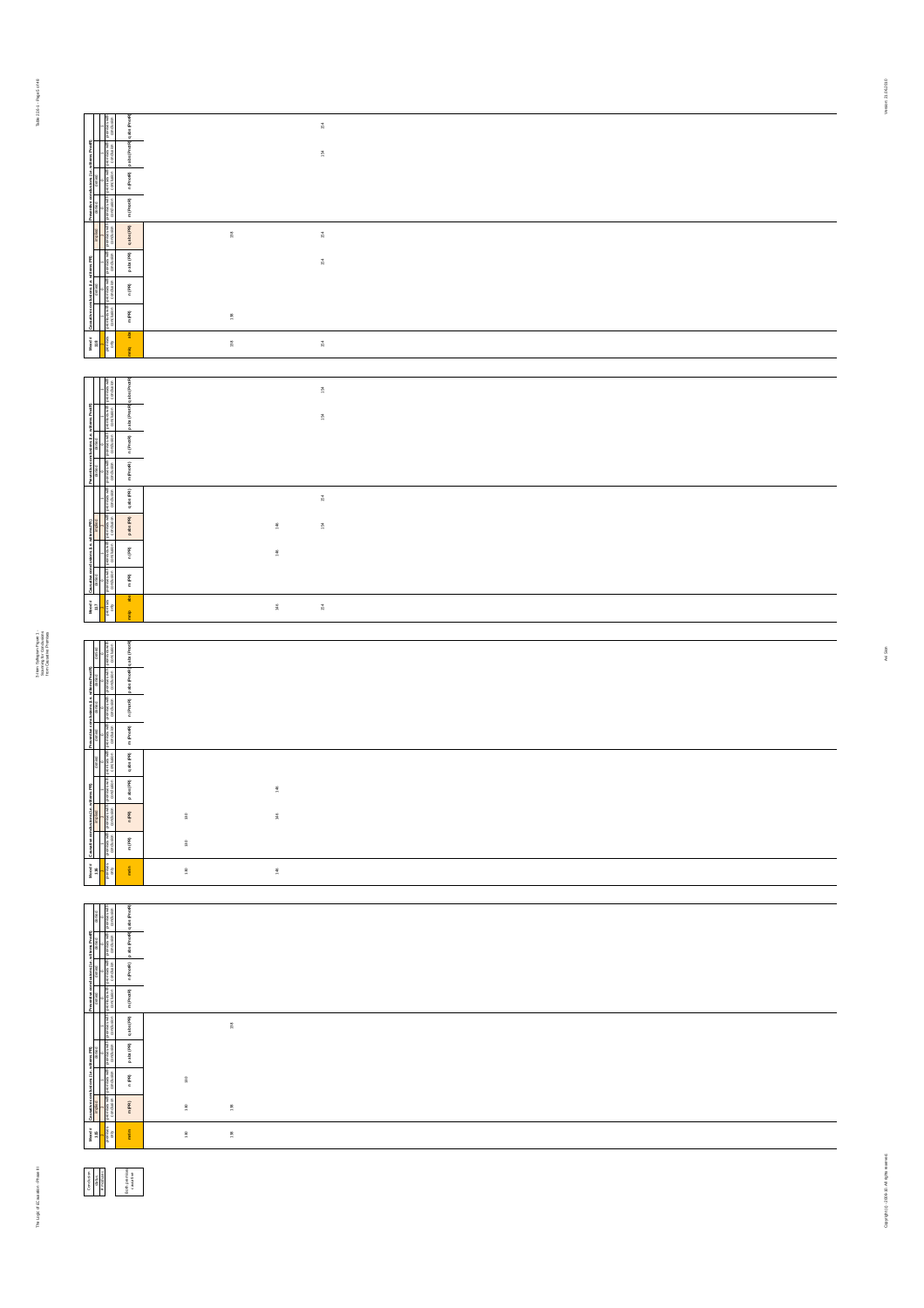nasa l The Lagic of ECausation Conclusion status # moduses causative Both premises

|                                             |         |   | premises with<br>oondusion                                           | pabs (Priot R)                                                     |  |
|---------------------------------------------|---------|---|----------------------------------------------------------------------|--------------------------------------------------------------------|--|
|                                             | dened   |   | candusion                                                            | n (ProofR)                                                         |  |
| Preventive conclusions (i.e. witems Profit) | dened   |   | conclusion                                                           | q abs (PR) m (P notR)                                              |  |
|                                             | implied |   | combas with comises with premises with<br>opricion                   |                                                                    |  |
|                                             |         |   | premises with<br>oondusion                                           | palos (PR)                                                         |  |
|                                             | denied  |   | promises with<br>candusion                                           | n (PR)                                                             |  |
| Causaive conclusions (i.e. wiltems PR)      |         |   | premises with<br>conclusion                                          | abs m(PR)                                                          |  |
| Mood#                                       | 118     |   | promises<br>č                                                        | men'q                                                              |  |
|                                             |         |   |                                                                      |                                                                    |  |
|                                             |         |   | oondusion                                                            |                                                                    |  |
|                                             |         |   | or om sea with coemises with                                         |                                                                    |  |
|                                             |         |   | condusion                                                            | n (Prooff) pates (Photff) qabs (Prot R)                            |  |
| Preventive conclusions (i.e. wiltems PnotR) | denied  | ć | Dream sea with<br>conclusion                                         |                                                                    |  |
|                                             | denied  |   | premises with premises with<br>oondusion                             | m (Proot R)                                                        |  |
|                                             |         |   | condusion                                                            | qabs (PR)                                                          |  |
|                                             | implied |   | pright sea with<br>conclusion                                        | p atos (PR)                                                        |  |
| Causative conclusions (Le. wiltems PR)      |         |   | Dream sessivery<br>operation                                         | n (PR)                                                             |  |
|                                             | denied  |   | compass with<br>oondusion                                            | m (PR)                                                             |  |
| Mood #                                      | t       |   | promises<br>orly                                                     | ă<br>e                                                             |  |
|                                             |         |   |                                                                      |                                                                    |  |
|                                             | dened   |   | Dremises with<br>conclusion                                          |                                                                    |  |
|                                             | denied  |   | Dream ses with<br>operchasion                                        |                                                                    |  |
| Preventive conclusions (i.e. w/ltems ProtR) | denied  |   | premises with<br>oondusion                                           | n (Pro IR) patra (ProfR) qubs (ProfR)                              |  |
|                                             | denied  |   | promises with<br>candusion                                           | $m(p \mod 8)$                                                      |  |
|                                             | denied  |   | Dream ses with<br>conclusion                                         | qabs(PR)                                                           |  |
|                                             |         |   | Dremlees with<br>opriduation                                         | pabs (PR)                                                          |  |
| a conclusions (i.e. w/terms PR)             | impland |   | premises with<br>oondusion                                           | n (PR)                                                             |  |
| Causative                                   |         |   | fi s<br>candualan<br>posituo zi                                      | m (PR)                                                             |  |
| Mood #                                      | x       |   | promises<br>č                                                        | month                                                              |  |
|                                             |         |   |                                                                      |                                                                    |  |
|                                             | dining  |   | oordusion                                                            |                                                                    |  |
|                                             |         |   |                                                                      |                                                                    |  |
| Preventive conclusions (Le. wiltems Prooff) | denied  |   | premises with premises with premises with premises with<br>condusion |                                                                    |  |
|                                             | denied  |   | conclusion                                                           |                                                                    |  |
|                                             | denied  |   | operation                                                            | quite (PR)   m/P notR)   n/P notR)   pulse (ProtR)   qubs (P notR) |  |
|                                             |         |   | premises with premises with<br>oondusion                             |                                                                    |  |
|                                             | denied  |   | canduagon                                                            | pate (PR)                                                          |  |
| Causalive condusions (i.e. wilterns PR)     |         |   | promises with<br>conclusion                                          | n (PR)                                                             |  |
|                                             | mplied  |   | operation<br>DYNTH SAS WITH                                          | m(pR)                                                              |  |
| Mood #                                      | 115     |   | prestribute<br>ă                                                     | movim                                                              |  |

| Mood #          |           | Causative conclusions (i.e. wittens PR)                                                                        |           |                   |            | Preventive con duslons (i.e. w/leas PnotR) |                                       |                             |
|-----------------|-----------|----------------------------------------------------------------------------------------------------------------|-----------|-------------------|------------|--------------------------------------------|---------------------------------------|-----------------------------|
| g               |           | implied                                                                                                        |           | densed            | dened      | denied                                     | denied                                | aened                       |
|                 |           |                                                                                                                |           |                   |            |                                            | ۰                                     |                             |
| positions:<br>č | condusion | premises with premises with premises with premises with premises with premises with premises with<br>oondusion | oondusion | conclusion        | candusion  | oondusion                                  | operation                             | promises with<br>conclusion |
| f               | m (PR)    | n (PR)                                                                                                         |           | pate(PR) qabs(PR) | m (Prooff) |                                            | n (Pro IR) patos (ProdR) qubs (ProdR) |                             |
|                 |           |                                                                                                                |           |                   |            |                                            |                                       |                             |
|                 |           |                                                                                                                |           |                   |            |                                            |                                       |                             |
|                 |           |                                                                                                                |           |                   |            |                                            |                                       |                             |
|                 |           |                                                                                                                |           |                   |            |                                            |                                       |                             |
|                 |           |                                                                                                                |           |                   |            |                                            |                                       |                             |
|                 |           |                                                                                                                |           |                   |            |                                            |                                       |                             |

|                                              |                 | promises with                                | operation               |                                                                           |  |
|----------------------------------------------|-----------------|----------------------------------------------|-------------------------|---------------------------------------------------------------------------|--|
|                                              |                 | premises with                                | oondusion               |                                                                           |  |
|                                              | deried          | promises with                                | candusion               |                                                                           |  |
| Preventive conclusions (i.e. witems Prooff)  | dened           | promises with                                | conclusion              | patra (PR) quite (PR) m (Prooft) n (Prooft) patra (Prot/R) quite (Prooft) |  |
|                                              | implied         | Dreamises with                               | oonduston               |                                                                           |  |
|                                              |                 | premises with                                | oondusion               |                                                                           |  |
| ausaive condusions (i.e. witems PR)          | denied          | promises with                                | canduaton               | n (PR)                                                                    |  |
|                                              |                 | onmises with                                 | operation               | abs m(PR)                                                                 |  |
| <b>Rood #</b>                                | 118             | D/01/11 905                                  | only                    | mola                                                                      |  |
|                                              |                 |                                              |                         |                                                                           |  |
|                                              |                 | premises with                                | oondusion               |                                                                           |  |
|                                              |                 |                                              | condusion               | m (Priot R) n (PriotR) pabs (PriotR) q abs (Priot R)                      |  |
| Preventive conclusions (i.e. wiltems Phot R) | denied          | Drem sea with promises with                  | operation               |                                                                           |  |
|                                              | denind          | premises with                                | oondusion               |                                                                           |  |
|                                              |                 |                                              | condusion               | qabs (PR)                                                                 |  |
|                                              | implied         |                                              | conclusion              |                                                                           |  |
|                                              |                 | cremises with premises with premises with    | oprehasion              | n (PR) patos (PR)                                                         |  |
| Causative conclusions (i.e. wiltems PR)      | denied          | vemises with                                 | oondusion               | minip abs m.(PR)                                                          |  |
| Mood #                                       | e               | premises                                     | σtγ                     |                                                                           |  |
|                                              |                 |                                              |                         |                                                                           |  |
|                                              | dened           | promises with                                | conclusion              |                                                                           |  |
| Preventive con dusions (i.e. w/leams P notR) | dinied          | DYRITTI SIG WITH                             | operchasines            |                                                                           |  |
|                                              | denied          | promises with                                | oondusion               |                                                                           |  |
|                                              | dened           | promises with                                | condusion               |                                                                           |  |
|                                              | denied          | premises with                                | operation               | pabs (PR)   qabs (PR)   m (PnoR)   n (PnoR)   pabs (PnoR)   qabs (PnoR)   |  |
| 0.e. w/tems PR)                              |                 | or emises with creamises with creamises with | oondusion               |                                                                           |  |
|                                              | imple           |                                              | oondusion               | n@R                                                                       |  |
| Causative conclusions                        |                 |                                              | condusion               | m(PR)                                                                     |  |
| Mood #                                       | ×               | promises                                     | only                    | finite                                                                    |  |
|                                              |                 |                                              |                         |                                                                           |  |
|                                              | dining          | premises with                                | condusion               |                                                                           |  |
|                                              | denied          |                                              | candusion               |                                                                           |  |
| Preventive conclusions (i.e. witems Prooft)  | dened<br>dining | premises with premises with premises with    | conclusion<br>operation | q abs (PR) = m (P notR) = n (P notR) = p abs (PnotR) q abs (P notR)       |  |
|                                              |                 |                                              | oondusion               |                                                                           |  |
|                                              |                 | promises with                                | condusion               | pate (PR)                                                                 |  |
|                                              | denied          | promises with premises with                  | conclusion              | n (PR)                                                                    |  |
| ausative condusions (i.e. witems PR)         | mplied          | DYRITTI SIG WITH                             | operchasion             | m(m)                                                                      |  |
| a pool                                       | 115             | amiceas                                      | $\frac{3}{6}$           | f                                                                         |  |
|                                              |                 |                                              |                         |                                                                           |  |

Avi Sion

Copyright (c) - 2008-10. All rights reserve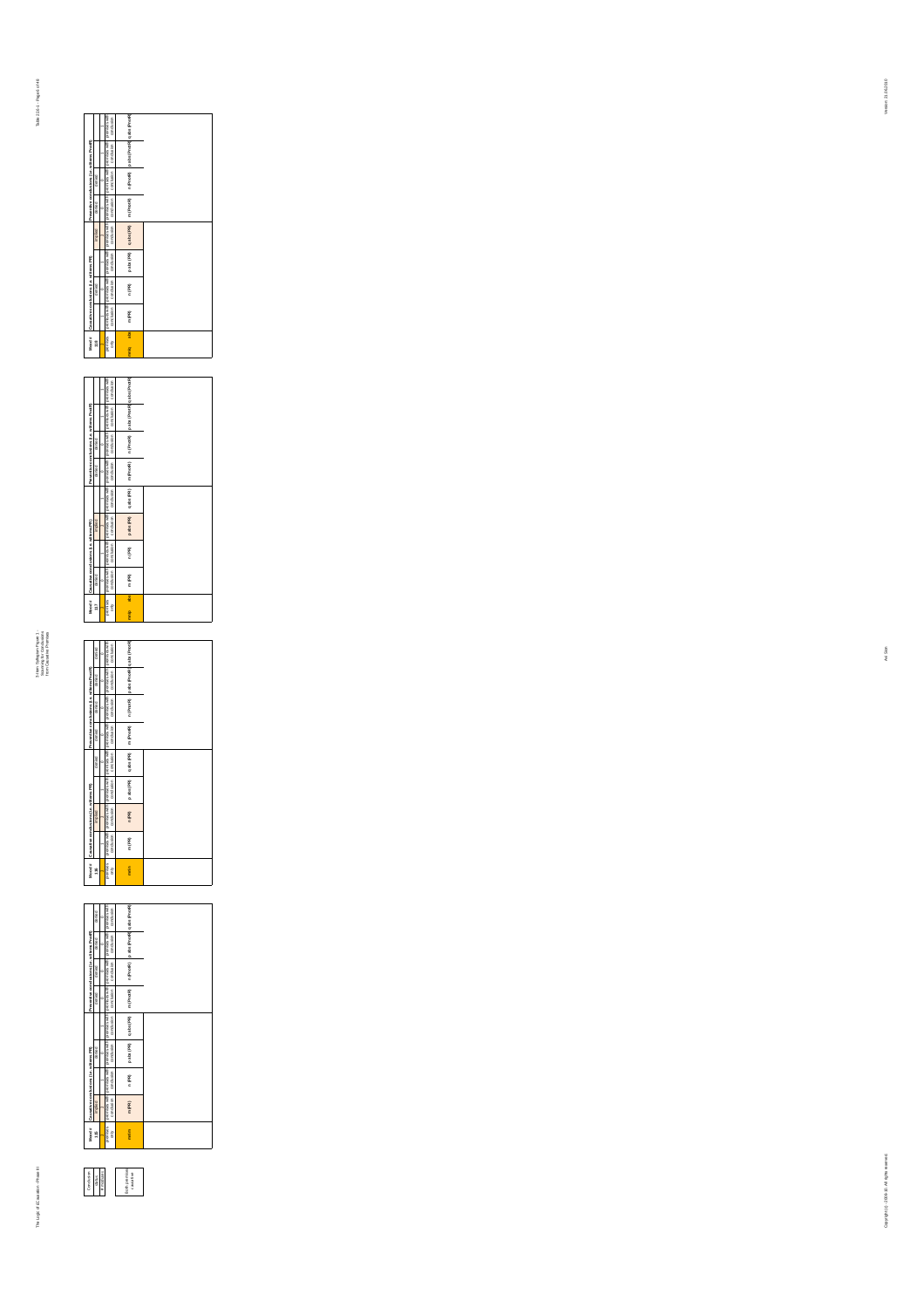| ş      |  |
|--------|--|
| Mood # |  |
|        |  |
|        |  |
|        |  |

|                           |                                                                                                                                                                             | ε<br>$\frac{8}{9}$      |  |
|---------------------------|-----------------------------------------------------------------------------------------------------------------------------------------------------------------------------|-------------------------|--|
|                           |                                                                                                                                                                             | ಕ<br>abs (P)<br>Ä.      |  |
|                           | Pevandiva conclusions (La, williams Practs)<br>- deriva<br>praniaa with jointata with jointaala with jointaala villa<br>- conclusion - conclusion - conclusion - conclusion | n (Pn ofR)              |  |
| Preventive of<br>Contains |                                                                                                                                                                             | $m$ (P rooff)           |  |
|                           |                                                                                                                                                                             | $q$ abs $(\mathsf{PR})$ |  |
|                           |                                                                                                                                                                             | pabs (PR)               |  |
|                           | Causative conclusions (i.a. w/kams PR)<br>- pramais with pointed antih pointed with pointed state.<br>- conclusion - conclusion - conclusion - conclusion                   | npR                     |  |
| ő.                        |                                                                                                                                                                             | $_{\rm m}$ $\rho$ R)    |  |
|                           | $\begin{array}{c}\n\text{Mod } n \\ \uparrow 34 \\ \text{pounds} \\ \hline\n\end{array}$                                                                                    | $\frac{8}{3}$           |  |

| $\frac{4}{12}$                         | <b>Cooline</b>                   | $\frac{9}{3}$         |  |
|----------------------------------------|----------------------------------|-----------------------|--|
|                                        | Promises with<br>condusion       | m (PR)                |  |
|                                        | Promises with<br>conclusion      | $_{\rm n}$ (PR)       |  |
| Causative conclusions (i.e. wilems PR) | premises with<br>condusion       | ε<br>Ä                |  |
|                                        | premises with<br>condusion       | q abs $(\mathsf{PR})$ |  |
|                                        | o<br>promises with<br>corclusion | wa Rij<br>ို့         |  |
|                                        | promises with<br>conclusion      | ĝ<br>통                |  |
|                                        | 4<br>premises with<br>condusion  | ō<br>pates (Pro       |  |
|                                        | premises with<br>condusion       | 흫<br>$\ddot{\sigma}$  |  |

| sabs (Proof)<br>Preventive conclusions (i.e. witerm Profit)<br>- duties<br>pates (Prooff)<br>n (Pn ofR)<br>$m$ (P roofR)<br>0<br>xemises with<br>condusion                                                                                                                                                                                                                               |
|------------------------------------------------------------------------------------------------------------------------------------------------------------------------------------------------------------------------------------------------------------------------------------------------------------------------------------------------------------------------------------------|
| $q\sin(\theta R)$<br>remises with<br>conclusion<br>Causalveconclusions & whena PR)<br>- person with person of personal person<br>- personal person overlaster personal personal per<br>$p$ abs $(PR)$<br>$\omega_{\rm d}$<br>$\mathfrak{m}(\mathsf{PR})$<br>Mood #<br><b>The Second Street</b><br>$\frac{g}{\theta}$ is                                                                  |
| qabs(PnotR<br>Pervenière conclusions (le .wikems Proof)<br>divina with premierant membrane per<br>h porchalon conclusion conclusion con<br>s abs (Proff)<br>$n$ (P rooff)<br>m (ProtR)                                                                                                                                                                                                   |
| is with<br>also<br>q abs (PR)<br>Causalive conclusions (i.e. witems PR)<br>remises with<br>condusion<br>pate (PR)<br>2<br>comises with<br>conclusion<br>$_{\rm n}$ (PR)<br>remises with<br>condusion<br>$\frac{\partial \mathbf{R}}{\partial \mathbf{r}}$<br>$\begin{array}{c} \text{Mood } \text{if} \\ \text{12} \end{array}$<br>premises<br>and a                                     |
| qabs (ProtR)<br>denied<br>Preventive conclusions (i.e. wikens Poots)<br>- denied - denied - denied<br>- framework - pompeo - pompeo - pompeo<br>- ponclusion - ponclusion - ponclusion - co<br>pates (Prooft)<br>n (ProfR)<br>$m(p_{0}$ odR)                                                                                                                                             |
| Causative conclusions (A. Whenes PR)<br>Implies and Sheet Sheet Sheet Principles<br>point as which permane with permane with permane with<br>Portfusion permanent permanent conclusion<br>$p \geqslant p(R)$ qabs $(pR)$<br>$\frac{6}{n}$<br>6640<br>Mood#<br>122<br>$\frac{g}{2}$ is                                                                                                    |
| a abs (Pro<br>patos (Prot R)<br>$m(p \text{ mod} R) = n(p \text{ mod} R)$                                                                                                                                                                                                                                                                                                                |
| Countries conclusions (i.e. When P.M.)<br>The Countries of Countries (i.e. 1999) (i.e. 1999) (i.e. 1999) (i.e. 1999) (i.e. 1999) (i.e. 1999) (i.e. 1999<br>  possible and provided in possible provided in the conclusion provided i<br>$\mathbf{q}$ abs (PR)<br>pats (PR)<br>$_{\rm n}$ (PR)<br>promises with<br>conclusion<br>$m(\mathsf{PR})$<br>$M_{\text{total}}$<br>comisos<br>chy |

Copyright (c) - 2008-10. All rights reserved. Avi Sion Version: 21.06.2010

 $rac{6}{30}$ 

0102.9012 :no layout

|                                                                                                                     | promis<br>cocci                       | s<br>$\tilde{a}$<br>$\sigma$  |  |
|---------------------------------------------------------------------------------------------------------------------|---------------------------------------|-------------------------------|--|
|                                                                                                                     | ses with<br>dusion<br>န္မွ န          | ξ<br>έ<br>$\bullet$<br>å      |  |
| Preventive conclusions (Le. witems Proces)<br>contest dentes change on the density<br>of the contest of the contest | e<br>E č                              | æ<br>$e^{\alpha}$             |  |
|                                                                                                                     | $\frac{4}{3}$ 5<br>premise<br>conclus | $\widehat{\mathbf{g}}$<br>နို |  |
|                                                                                                                     | premises with<br>conclusion           | $q$ abs (PR)                  |  |
|                                                                                                                     | 83<br>premise                         | pates (PR)                    |  |
|                                                                                                                     | Ē٥                                    | $_{\rm n}(\rho\,R)$           |  |
| Causative conclusions (Le w/Rems PR)<br>http://doi.org/causative concept inclusions                                 | premises with<br>conclusion           | $m(\mathsf{PR})$              |  |
| $M \propto 121$                                                                                                     | promises                              | ÷                             |  |

Lagic of ECausation

Conclusion status # moduses causative Both premises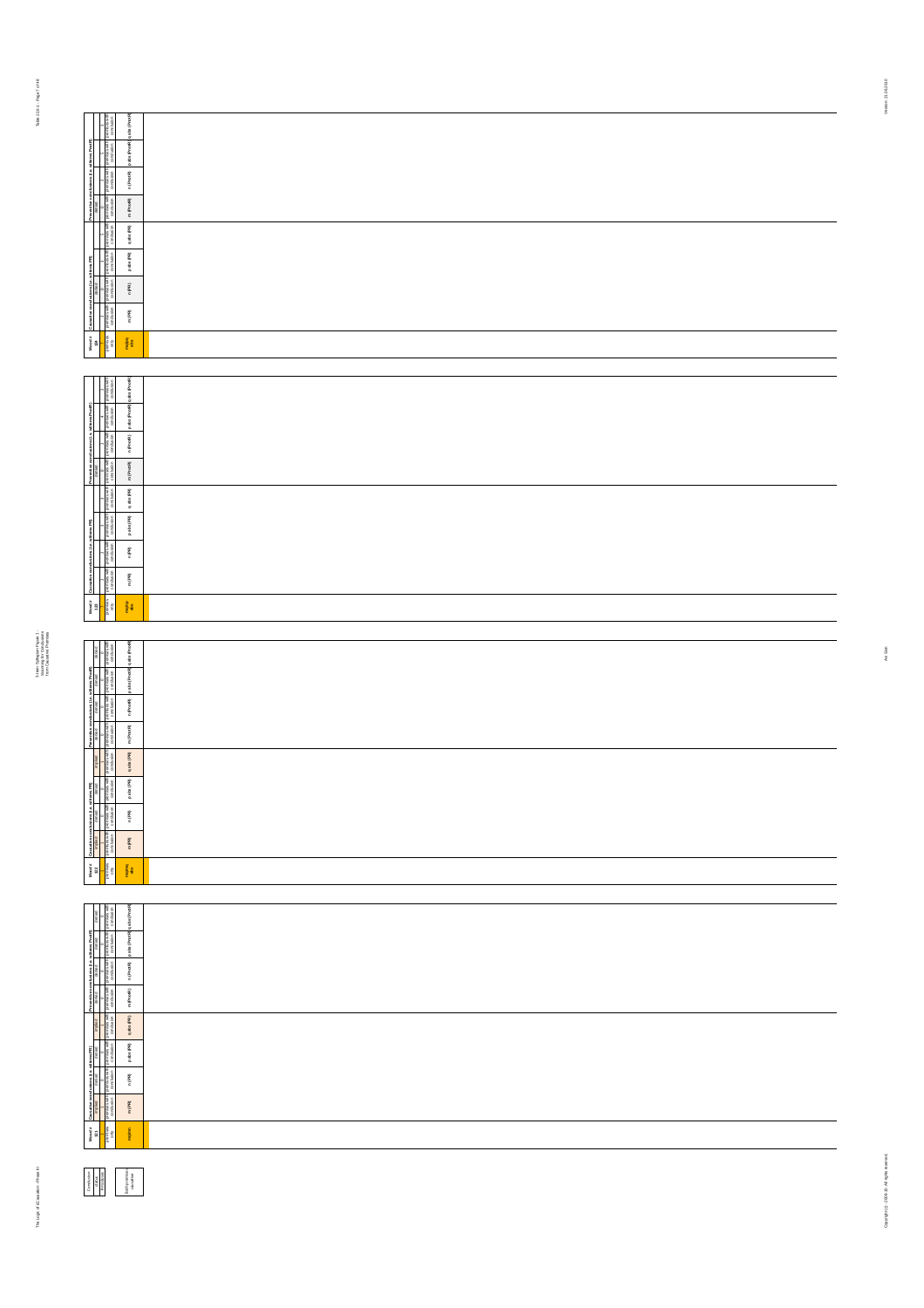|  |  | Ξ |
|--|--|---|
|  |  |   |

Table 22.6-1 - Page 8 of 48

Table 22.6-1 - Page 8 of 48

| š                                                                                                    |                |                                                                                    | $^{\rm 196}$                              |                               |                                                                                        | $\frac{8}{10}$ – $\frac{8}{10}$                           |  |  |
|------------------------------------------------------------------------------------------------------|----------------|------------------------------------------------------------------------------------|-------------------------------------------|-------------------------------|----------------------------------------------------------------------------------------|-----------------------------------------------------------|--|--|
|                                                                                                      |                |                                                                                    | $\substack{55 \\ 156}$                    |                               |                                                                                        | $\frac{8}{13}\frac{8}{13}$                                |  |  |
|                                                                                                      |                |                                                                                    |                                           |                               |                                                                                        |                                                           |  |  |
| ę                                                                                                    |                |                                                                                    | $_{155}$                                  |                               |                                                                                        | $^{\rm 187}$                                              |  |  |
| ę<br>e.                                                                                              |                |                                                                                    |                                           |                               |                                                                                        |                                                           |  |  |
| $q$ ab s $\langle \mathsf{PR} \rangle$                                                               |                |                                                                                    | $\frac{95}{14}$                           | $\frac{1}{2}$ $\frac{1}{2}$   |                                                                                        | $\frac{8}{10}$                                            |  |  |
|                                                                                                      |                |                                                                                    |                                           |                               |                                                                                        |                                                           |  |  |
| $p$ abs (PR)<br>(La w/kems PR)                                                                       |                |                                                                                    | $156\,$                                   |                               |                                                                                        | $\begin{array}{cc} 186 \\ 183 \end{array}$                |  |  |
| $\mathfrak{so}_{w}$                                                                                  |                |                                                                                    |                                           |                               |                                                                                        |                                                           |  |  |
| $\mathfrak{m}(\mathsf{PR})$                                                                          |                |                                                                                    |                                           | $\frac{1}{2}$ . $\frac{1}{2}$ |                                                                                        |                                                           |  |  |
|                                                                                                      |                |                                                                                    |                                           |                               |                                                                                        |                                                           |  |  |
| $\begin{array}{c} \frac{\pi}{2} \\ \frac{\pi}{2} \end{array}$<br>$\frac{g}{\hat{g}}\hat{a}$<br>¦ੈ    |                |                                                                                    | $\begin{array}{c} 155 \\ 156 \end{array}$ | $\frac{1}{n}$ . $\frac{n}{n}$ |                                                                                        | $\begin{array}{c} 8\,6\,8 \\ 3\,8 \\ 1\,8 \\ \end{array}$ |  |  |
|                                                                                                      |                |                                                                                    |                                           |                               |                                                                                        |                                                           |  |  |
|                                                                                                      |                | $^{\rm 143}$                                                                       |                                           |                               | $^{\rm 380}$                                                                           |                                                           |  |  |
| mot <sub>R</sub>                                                                                     |                | $\stackrel{\scriptscriptstyle \sim}{\pi}\stackrel{\scriptscriptstyle \infty}{\pi}$ |                                           |                               | $\mathop{\mathbb{R}^{\otimes}}$                                                        |                                                           |  |  |
| sile.                                                                                                |                | $\frac{m}{m}$                                                                      |                                           |                               | $\frac{2}{n}$                                                                          |                                                           |  |  |
|                                                                                                      |                |                                                                                    |                                           |                               |                                                                                        |                                                           |  |  |
| $m(p \mod R)$                                                                                        |                |                                                                                    |                                           |                               |                                                                                        |                                                           |  |  |
| $\boldsymbol{q}$ abs $(\boldsymbol{PR})$                                                             |                | $\frac{48}{3}$                                                                     |                                           | $\frac{3}{2}$                 | $^{\rm 380}$                                                                           |                                                           |  |  |
| pabs (PR)<br>$\frac{1}{2}$                                                                           |                | $\frac{\omega}{24}$                                                                |                                           |                               | $\mathbb{R}^n$ . $\mathbb{R}^n$                                                        |                                                           |  |  |
| $_{\rm n}$ (PR)                                                                                      |                |                                                                                    |                                           |                               | $\mathbb{R}$                                                                           |                                                           |  |  |
|                                                                                                      |                |                                                                                    | $\mathfrak{A}$                            |                               |                                                                                        |                                                           |  |  |
| $\underset{\mathbf{e}}{\mathbf{e}}$                                                                  |                |                                                                                    | $\begin{array}{c} 162 \\ 164 \end{array}$ |                               |                                                                                        |                                                           |  |  |
| $\begin{array}{c}\n\text{Mod } n \\ \text{mod } n\n\end{array}$<br>$\frac{9}{8}$ is<br>vinus<br>only |                | $\frac{5}{14} \frac{8}{8}$                                                         | $\frac{62}{16}$                           |                               | $\overset{18}{\phantom{1}5} \,\overset{29}{\phantom{1}5} \,\overset{19}{\phantom{1}3}$ |                                                           |  |  |
|                                                                                                      |                |                                                                                    |                                           |                               |                                                                                        |                                                           |  |  |
|                                                                                                      |                |                                                                                    |                                           |                               |                                                                                        |                                                           |  |  |
|                                                                                                      |                |                                                                                    |                                           |                               |                                                                                        |                                                           |  |  |
| qabs (Pre                                                                                            |                |                                                                                    |                                           |                               |                                                                                        |                                                           |  |  |
| 죔                                                                                                    |                |                                                                                    |                                           |                               |                                                                                        |                                                           |  |  |
| ns (i.e. witterns Pro IR)<br>n (ProotR)                                                              |                |                                                                                    |                                           |                               |                                                                                        |                                                           |  |  |
|                                                                                                      |                |                                                                                    |                                           |                               |                                                                                        |                                                           |  |  |
| $m$ (Pn ofR)                                                                                         |                |                                                                                    |                                           |                               |                                                                                        |                                                           |  |  |
| qabs (PR)                                                                                            | $\frac{9}{2}$  |                                                                                    |                                           |                               |                                                                                        |                                                           |  |  |
| $p$ abs (PR)<br>ems <sub>PR)</sub><br>remissa wa<br>oocchaidh                                        |                |                                                                                    |                                           |                               |                                                                                        |                                                           |  |  |
| lons (i.e. w                                                                                         |                |                                                                                    |                                           |                               |                                                                                        |                                                           |  |  |
| $_{\rm n}$ (PR)                                                                                      |                |                                                                                    |                                           |                               |                                                                                        |                                                           |  |  |
| Causative conclu<br><b>Expression</b><br>$\mathfrak{m} \varphi \mathfrak{K}$                         | $\frac{9}{36}$ |                                                                                    |                                           |                               |                                                                                        |                                                           |  |  |
| Mood #<br>$\frac{g}{4\pi}$<br>emis<br>Stil                                                           | $\frac{9}{2}$  |                                                                                    |                                           |                               |                                                                                        |                                                           |  |  |
|                                                                                                      |                |                                                                                    |                                           |                               |                                                                                        |                                                           |  |  |
| q abs (Pnc                                                                                           |                |                                                                                    |                                           |                               |                                                                                        |                                                           |  |  |
|                                                                                                      |                |                                                                                    |                                           |                               |                                                                                        |                                                           |  |  |
|                                                                                                      |                |                                                                                    |                                           |                               |                                                                                        |                                                           |  |  |
| n (ProtR)                                                                                            |                |                                                                                    |                                           |                               |                                                                                        |                                                           |  |  |
| Preventive conclusions (i.e. willems Prodit)<br>Giritori (control) (control)<br>m (ProdR)            |                |                                                                                    |                                           |                               |                                                                                        |                                                           |  |  |
|                                                                                                      | $^{\rm 132}$   |                                                                                    |                                           |                               |                                                                                        |                                                           |  |  |
| $q$ abs (PR)                                                                                         |                |                                                                                    |                                           |                               |                                                                                        |                                                           |  |  |
| p alos (PR)                                                                                          |                |                                                                                    |                                           |                               |                                                                                        |                                                           |  |  |
| $n(\mathsf{PR})$                                                                                     |                |                                                                                    |                                           |                               |                                                                                        |                                                           |  |  |
| ative condustors (i.e. w/terms PR)<br>194 <mark>60 -</mark> Giritid<br>$\frac{m}{m}$                 | $\Xi$          |                                                                                    |                                           |                               |                                                                                        |                                                           |  |  |
| $\sum_{\substack{123\\123}}$<br>ुँ हैं <br>इ                                                         | $^{\rm 132}$   |                                                                                    |                                           |                               |                                                                                        |                                                           |  |  |

Conclusion status # moduses causative Both premises

pylight (c) - 2008-10. All rights reserve

Avi Sion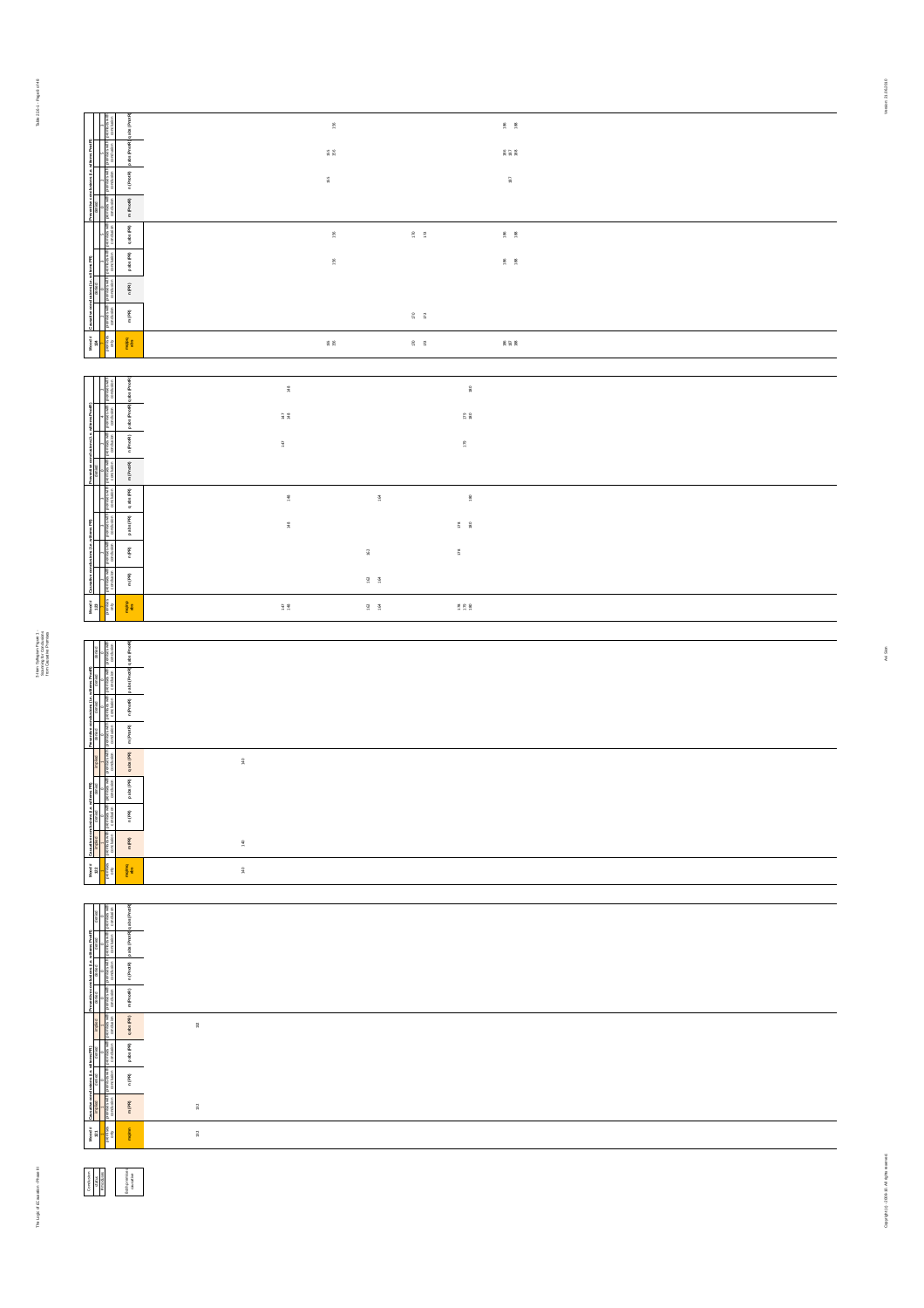| pate (Priot R) q also (PriotR)<br>premises with premises with<br>oondusion<br>denied<br>ċ<br>n (Prooff)<br>candusion<br>denied<br>ö<br>promises with<br>$m(P \text{ model})$<br>combision<br>denied<br>ċ<br>premises with premises with<br>qabs (PR)<br>operation<br>mpland<br>pabs (PR)<br>oondusion<br>denied<br>ö<br>premises with premises with<br>candusion<br>dened<br>n (PR)<br>ö<br>conclusion<br>mpled<br>m(PR)<br>promises<br>mqimn<br>121<br>only | Mood # | Causative con dusions (i.e. w/lears PR) |  | Preventive conclusions (i.e. willems Prooff) |  |                            |
|--------------------------------------------------------------------------------------------------------------------------------------------------------------------------------------------------------------------------------------------------------------------------------------------------------------------------------------------------------------------------------------------------------------------------------------------------------------|--------|-----------------------------------------|--|----------------------------------------------|--|----------------------------|
|                                                                                                                                                                                                                                                                                                                                                                                                                                                              |        |                                         |  |                                              |  | <b>ORCHE</b>               |
|                                                                                                                                                                                                                                                                                                                                                                                                                                                              |        |                                         |  |                                              |  |                            |
|                                                                                                                                                                                                                                                                                                                                                                                                                                                              |        |                                         |  |                                              |  | premises with<br>operation |
|                                                                                                                                                                                                                                                                                                                                                                                                                                                              |        |                                         |  |                                              |  |                            |
|                                                                                                                                                                                                                                                                                                                                                                                                                                                              |        |                                         |  |                                              |  |                            |
|                                                                                                                                                                                                                                                                                                                                                                                                                                                              |        |                                         |  |                                              |  |                            |
|                                                                                                                                                                                                                                                                                                                                                                                                                                                              |        |                                         |  |                                              |  |                            |
|                                                                                                                                                                                                                                                                                                                                                                                                                                                              |        |                                         |  |                                              |  |                            |

Conclusion status # moduses causative Both premises

|                                              |         | conclusion                                                                                                     |                                                                                                         |  |
|----------------------------------------------|---------|----------------------------------------------------------------------------------------------------------------|---------------------------------------------------------------------------------------------------------|--|
|                                              |         | opricion                                                                                                       |                                                                                                         |  |
|                                              |         | oondusion                                                                                                      |                                                                                                         |  |
| Preventive conclusions (i.e. wilters Profit) | dened   | candusion                                                                                                      | pabs (PR) qabs (PR)   m (ProoR)   n (PhoeR)   pabs (ProoR) qabs (ProoR)                                 |  |
|                                              |         | conclusion                                                                                                     |                                                                                                         |  |
|                                              |         | oondusion                                                                                                      |                                                                                                         |  |
| Causative conclusions (i.e. w/kems PR)       | denied  | promises with promises with promises with promises with promises with promises with promises with<br>oondusion | n (PR)                                                                                                  |  |
|                                              |         | promises with<br>candualan                                                                                     | m (PR)                                                                                                  |  |
| <b>Rood #</b>                                | ă       | 200mm 90%<br>č                                                                                                 | g<br>Sa                                                                                                 |  |
|                                              |         |                                                                                                                |                                                                                                         |  |
|                                              |         | oondusion                                                                                                      |                                                                                                         |  |
|                                              |         | candualon                                                                                                      |                                                                                                         |  |
|                                              |         | conclusion                                                                                                     |                                                                                                         |  |
| Preventive conclusions (i.e., witems Prot R) | dinind  | promises with promises with promises with promises with promises with promises with promises with<br>operation | n (PR) paba(PR) qaba(PR)   ത <i>(Proc</i> kR)   n(P <i>roc</i> kR)   paba(ProckR) qaba(P <i>roc</i> kR) |  |
|                                              |         | oondusion                                                                                                      |                                                                                                         |  |
|                                              |         | candusion                                                                                                      |                                                                                                         |  |
| Causalive conclusions (i.e. willems PR)      |         | conclusion                                                                                                     |                                                                                                         |  |
|                                              |         | premises with<br>oonduston                                                                                     | m(PR)                                                                                                   |  |
| Mood #                                       | 123     | Dreamiges<br>γiν.                                                                                              | mains                                                                                                   |  |
|                                              |         |                                                                                                                |                                                                                                         |  |
|                                              | dened   | promises with<br>candusion                                                                                     |                                                                                                         |  |
| Preventive conclusions (i.e. wittens Pro IR) | denied  | Dream sea with<br>conclusion                                                                                   |                                                                                                         |  |
|                                              | dining  | promises with<br>opriduation                                                                                   |                                                                                                         |  |
|                                              | denied  | twith promises with premises with promises with<br>oondusion                                                   | patis (PR) quite (PR) in (PhotR) in (PhotR) puts (PhotR) quite (PhotR)                                  |  |
|                                              | implied | condusion                                                                                                      |                                                                                                         |  |
| (i.e. willems PR)                            | dining  | operation                                                                                                      |                                                                                                         |  |
|                                              | ê<br>Ö  | oondusion<br>premises with premises                                                                            | n (PR)                                                                                                  |  |
| Causative conclusions                        | implied | candusion                                                                                                      | m(pR)                                                                                                   |  |
| Mooda                                        | 122     | promises<br>öπ                                                                                                 | maying<br>3.bs                                                                                          |  |
|                                              |         |                                                                                                                |                                                                                                         |  |
|                                              | dining  | DYNT 905 WITH<br>operation                                                                                     | q abs (PR) m (PnotR) n (PnotR) p abs (PnotR) q abs (PnotR)                                              |  |
| Preventive condusions (i.e. wiltems ProfR)   | denied  | promises with<br>oondusion                                                                                     |                                                                                                         |  |
|                                              | denied  | premises with premises with<br>candusion                                                                       |                                                                                                         |  |
|                                              | dened   | conclusion                                                                                                     |                                                                                                         |  |
|                                              | implied | Dream ses with<br>operation                                                                                    |                                                                                                         |  |
|                                              | denied  | premises with<br>oondusion                                                                                     | pabs (PR)                                                                                               |  |
| ausative conclusions (i.e. w/learns PR)      | dened   | promises with<br>candusion                                                                                     | n (PR)                                                                                                  |  |
|                                              | mpled   | Dream sea with<br>conclusion                                                                                   | m(PR)                                                                                                   |  |
| 10000                                        | 54      | <b>NYTH 90%</b><br>only                                                                                        | ma <sub>rta</sub>                                                                                       |  |

| Causative conclusions (i.e. w/              | denied | ċ | promises with premises with<br>oondusion | n (PR)                                                                  |  |
|---------------------------------------------|--------|---|------------------------------------------|-------------------------------------------------------------------------|--|
|                                             |        |   | condusion                                | m (PR)                                                                  |  |
| Mood #                                      | ă      |   | premises<br>cely                         | š                                                                       |  |
|                                             |        |   |                                          |                                                                         |  |
|                                             |        |   | oondusion                                |                                                                         |  |
|                                             |        |   | premises with premises with<br>condusion |                                                                         |  |
| Preventive conclusions (Le, witems Priot R) |        |   | premises with<br>conclusion              |                                                                         |  |
|                                             | dining | ó | promises with<br>operation               |                                                                         |  |
|                                             |        |   | premises with<br>oondusion               | pabs (PR) qabs (PR)   m (ProtR)   n (ProtR)   pabs (ProtR) qabs (ProtR) |  |
|                                             |        |   | promises with<br>candusion               |                                                                         |  |
| Causalve conclusion süle, wiltems PR)       |        |   | promises with<br>conclusion              | n (PR)                                                                  |  |
|                                             |        |   | premises with<br>oondusion               | m (PR)                                                                  |  |
| Mood #                                      | 123    |   | presumpos<br>γi<br>δ                     | ł                                                                       |  |

Avi Sion

Copyright (c) - 2008-10. All rights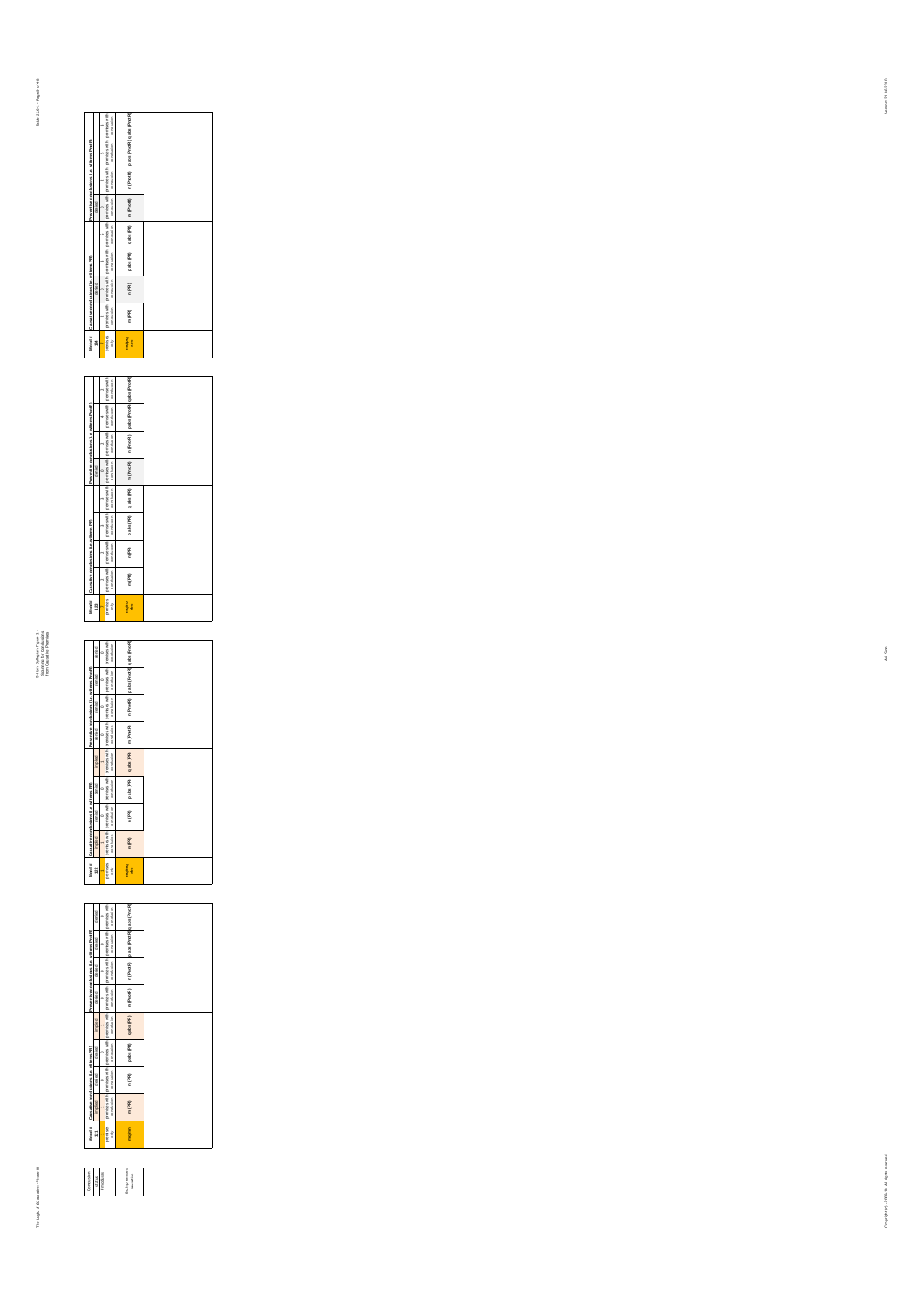Table 22.6-1 - Page 10 of 48

22.6-1 - Page 10 of 48

|        |                                                                                                                                                                                                                               | ି<br>÷.<br>$\sim$                                 |  |
|--------|-------------------------------------------------------------------------------------------------------------------------------------------------------------------------------------------------------------------------------|---------------------------------------------------|--|
|        |                                                                                                                                                                                                                               | or Ry<br>pats (Pr                                 |  |
|        | Perventive conclusions (i.e. wilcoms Proces)<br>- Cented<br>- permission - permission - permission - permission<br>- conclusion - conclusion - conclusion - conclusion<br>- conclusion - conclusion - conclusion - conclusion | $\widehat{\S}$<br>통                               |  |
|        |                                                                                                                                                                                                                               | $\widehat{\mathbf{g}}$<br>$\frac{a}{\epsilon}$    |  |
|        |                                                                                                                                                                                                                               | $q$ abs (PR)                                      |  |
|        | Causaïve condusions (e. wikens PR)<br>- pennae wih - pennae wih - pennae wih<br>- pennae wih - promise wih - pennae wih - pennae wih<br>- conclusion - conclusion - conclusion - conclusion                                   | pates (PR)                                        |  |
|        |                                                                                                                                                                                                                               | $_{\rm n}(\rho\,R)$                               |  |
|        |                                                                                                                                                                                                                               | $\frac{\partial \mathbf{R}}{\partial \mathbf{r}}$ |  |
| Mood # |                                                                                                                                                                                                                               | 澤                                                 |  |
|        |                                                                                                                                                                                                                               |                                                   |  |

|         | is with<br>$\sim$ $\approx$<br>ā.                                                                                                                                                                                    | ø<br>ε<br>$\mathbf{r}$                         |  |
|---------|----------------------------------------------------------------------------------------------------------------------------------------------------------------------------------------------------------------------|------------------------------------------------|--|
|         | Preventive conclusions (i.e. witherms ProcR)<br>- Corbid<br>- portiols on Poemison - permission - procession - pro<br>- portiols on - poemison - conclusion - pro<br>$rac{9}{100}$                                   | 5<br>s<br>$\bullet$                            |  |
|         |                                                                                                                                                                                                                      | $\hat{z}$<br>٩<br>$\epsilon$                   |  |
|         | ™ इ.                                                                                                                                                                                                                 | æ<br>٤                                         |  |
|         | $\frac{4}{3}$ g<br>$\sim$ $\frac{8}{2}$<br>E.                                                                                                                                                                        | $\widehat{\mathsf{g}}$<br>э<br>$\ddot{\sigma}$ |  |
|         | $\frac{1}{\frac{1}{2}}\frac{1}{\frac{1}{2}}\frac{1}{\frac{1}{2}}\frac{1}{\frac{1}{2}}$<br>usions (Le. wileass PR)<br>2<br>compas whippenses of the procession<br>conclusion conclusion<br>$\frac{6}{\text{prumise}}$ | $\mathop{\mathbb{E}}$<br>$\alpha$              |  |
|         | $rac{2}{\frac{2}{2}}$                                                                                                                                                                                                | Ê<br>$\epsilon$                                |  |
| ê<br>o. | 4<br>Idea with<br>Idealon<br>Ιã.                                                                                                                                                                                     | e<br>s                                         |  |
|         |                                                                                                                                                                                                                      | — — <del>— — —</del>                           |  |

| $\frac{3}{\text{norm size}}$<br>q abs (Prooft)                                                                                                                                                                                                                                                                   |  |
|------------------------------------------------------------------------------------------------------------------------------------------------------------------------------------------------------------------------------------------------------------------------------------------------------------------|--|
| Pavantie conclusions (i.e. whereas Profit)<br>- Comics - Comics and pamily permanent parties in parties of parties of parties in parties in parties in the<br>- Combine - Continues - Continues - Continues - Continues - Continues<br>p abs (ProtR)                                                             |  |
| $n$ (P roofR)                                                                                                                                                                                                                                                                                                    |  |
|                                                                                                                                                                                                                                                                                                                  |  |
| $m$ (ProofR)                                                                                                                                                                                                                                                                                                     |  |
| q abs (PR)<br>$\begin{array}{c}\n6 \\ \hline\n6\n\end{array}$                                                                                                                                                                                                                                                    |  |
| p abs (PR)<br>promises with                                                                                                                                                                                                                                                                                      |  |
| $n(\mathsf{PR})$                                                                                                                                                                                                                                                                                                 |  |
| Causative condustors (i.e. witherma PR)<br>3. Seminary - Parties (for the form of a<br>condusion - Produsion - Condusion<br>Condusion - Condusion<br>$\begin{array}{c c}\n3 & \text{with} \\ \hline\n3 & \text{with} \\ \hline\n\end{array}$<br>$m(PR)$                                                          |  |
| $\frac{1}{2}$<br>$\begin{array}{c}\n\text{Mood} \\ \text{M3}\n\end{array}$                                                                                                                                                                                                                                       |  |
| g                                                                                                                                                                                                                                                                                                                |  |
| iguv sesuuod<br>S                                                                                                                                                                                                                                                                                                |  |
| p atos (PhoeR) q atos (PhotR)                                                                                                                                                                                                                                                                                    |  |
|                                                                                                                                                                                                                                                                                                                  |  |
| Preventive conclusions (Le. witerms ProcR)<br>- Oraled - Oral - Andrea Prock<br>- Promission - Promission - Promission - Promission<br>- Promission - Promission - Promission -<br>$\begin{array}{c}\n4 \\ \hline\n1 \\ \hline\n1 \\ \hline\n1 \\ \hline\n1 \\ \hline\n1 \\ \hline\n\end{array}$<br>$n$ (ProofR) |  |
| $m(\hbox{\rm Prox\,R})$                                                                                                                                                                                                                                                                                          |  |
| $\frac{8}{\text{promisan with}}$<br>qabs (PR)                                                                                                                                                                                                                                                                    |  |
| premises with<br>$p$ ats (PR)                                                                                                                                                                                                                                                                                    |  |
| Causative conclusions (i.e. willems PR)<br>$\frac{2}{2}$ promises with<br>$_{\rm n}$ (PR)                                                                                                                                                                                                                        |  |
| $\frac{4}{\sqrt{1}}$<br>$\omega$ or $\omega$                                                                                                                                                                                                                                                                     |  |
| $\frac{1}{2}$<br>$\begin{array}{r} \text{Model } \# \\ \text{for} \\ \text{pounds} \\ \text{pounds} \\ \text{ority} \end{array}$                                                                                                                                                                                 |  |
| $\frac{\Phi}{R}$                                                                                                                                                                                                                                                                                                 |  |
|                                                                                                                                                                                                                                                                                                                  |  |
|                                                                                                                                                                                                                                                                                                                  |  |
| promises with                                                                                                                                                                                                                                                                                                    |  |
| p abs (Prooft) q abs (Prooft)                                                                                                                                                                                                                                                                                    |  |
| $n$ (Pro $\mathfrak{M}$                                                                                                                                                                                                                                                                                          |  |
| Preventive conclusions (i.e. where the most)<br>provided and provided a series of the provided provided and provided provided and provided pro<br>provided and conclusion the provided provided provided and provided provided pro<br>$\mathfrak{m}$ (ProofR)                                                    |  |
| $\begin{array}{c}\n4 \\ \hline\n\end{array}$ promises with                                                                                                                                                                                                                                                       |  |
| $\label{eq:q} \mathsf{p} \, \mathsf{abs}(\mathsf{PR}) \, \left  \, \mathsf{q} \, \mathsf{abs} \, \langle \mathsf{PR} \rangle \right.$                                                                                                                                                                            |  |
| $\mathfrak{g}_{d/\mathfrak{m}}$                                                                                                                                                                                                                                                                                  |  |
|                                                                                                                                                                                                                                                                                                                  |  |
| Causalive conclusions (A. w.W.ems PR)<br> -<br>  pensas uth points a with premises with pro<br> - cardualan   condusion   candualon  <br>$\mathfrak{m}(\mathsf{PR})$                                                                                                                                             |  |
| Mood #<br>126<br>Promises<br>$\frac{\epsilon}{2}$                                                                                                                                                                                                                                                                |  |
|                                                                                                                                                                                                                                                                                                                  |  |
| qabs(Pnot                                                                                                                                                                                                                                                                                                        |  |
|                                                                                                                                                                                                                                                                                                                  |  |
| n (ProofR) pabs (ProofR)                                                                                                                                                                                                                                                                                         |  |
| $m$ (P rooff)                                                                                                                                                                                                                                                                                                    |  |
| <b>Provides</b><br><b>Constant Constant Constant Constant Constant Constant Constant Constant Constant Constant Constant Constant Constant Constant Constant Constant Constant Constant Constant Constant Constant Constant Constant Co</b><br>q abs (PR)                                                        |  |
| $\begin{tabular}{ c c } \hline \multicolumn{1}{ c }{\hspace{-1.5ex}\textbf{m}}\end{tabular}$<br>pats (PR)                                                                                                                                                                                                        |  |
| $\frac{1}{n}$ (PR)                                                                                                                                                                                                                                                                                               |  |
| Causative condusions (Le willense PR)<br>Implied Control of Control<br>Premise with premise with permise of<br>Premise with premise with premise of<br>$\frac{\partial}{\partial t}$                                                                                                                             |  |

| alnied<br>premissa w<br>condusio                                                                                                                                                                                                                 |                                                | qabs@n                                   |  |
|--------------------------------------------------------------------------------------------------------------------------------------------------------------------------------------------------------------------------------------------------|------------------------------------------------|------------------------------------------|--|
|                                                                                                                                                                                                                                                  | pemises with<br>condusion                      | $\frac{2}{8}$<br>abs (Po<br>$\mathbf{a}$ |  |
|                                                                                                                                                                                                                                                  | )<br>aswah promises with I<br>asion conclusion | $\widehat{\mathbf{g}}$<br>통              |  |
| Preventive conclusions (Le, witems Profit)<br>- droitd - derival - derival                                                                                                                                                                       |                                                | $\widehat{\mathbf{g}}$<br>နဲ့            |  |
| ausaces (un windmastrk)<br>- derivation of derivation of <mark>implied derivation of the contract of the contract of the contract of the contract<br/>- contract of conduison of conduison over the conduison of conduison of conduison o</mark> |                                                | $\bf q$ abs $\left( \mathsf{PR}\right)$  |  |
|                                                                                                                                                                                                                                                  |                                                | $\frac{6}{6}$<br>pabs                    |  |
|                                                                                                                                                                                                                                                  |                                                | $_{\rm n}$ (PR)                          |  |
| Causative conduisions (i.e., willems PR)<br>annual ported denied                                                                                                                                                                                 | ta with<br>promises                            | $\mathfrak{m}$ (PR)                      |  |
| Mood #<br>125                                                                                                                                                                                                                                    | amises<br>only                                 | $\frac{1}{2}$                            |  |

Phase III to Logic of ECausation -

Conclusion status # moduses causative Both premises

Copyright (c) - 2008-10. All rights reserved. Avi Sion Version: 21.06.2010

Avi Sion

mim: 2106.2010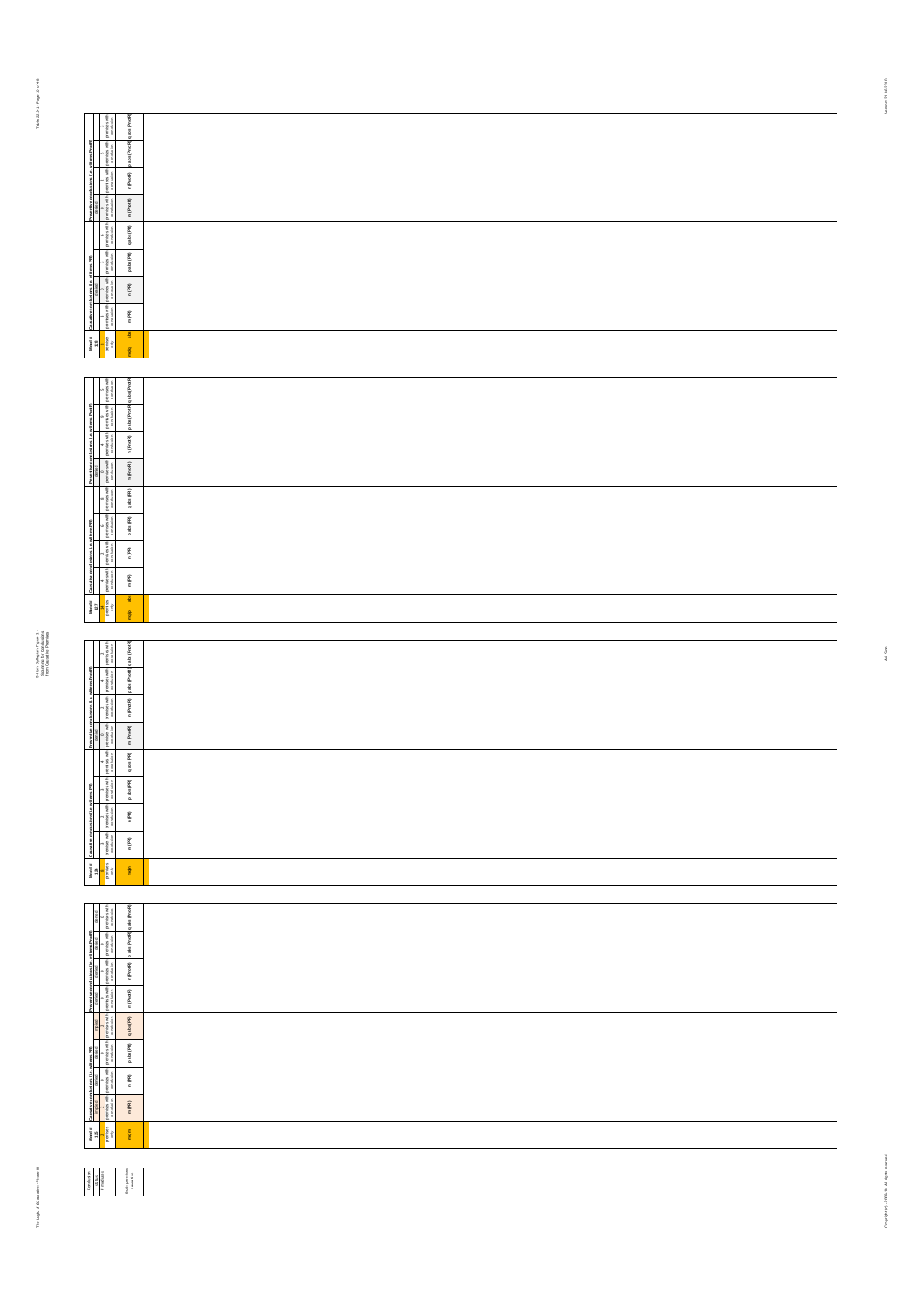|                                                                                               |                          |                 |                                                                        | $_{\rm 156}$                                                       |                                                 |                                               |                                                       | $\frac{96}{18}$                                  |  |  |  |
|-----------------------------------------------------------------------------------------------|--------------------------|-----------------|------------------------------------------------------------------------|--------------------------------------------------------------------|-------------------------------------------------|-----------------------------------------------|-------------------------------------------------------|--------------------------------------------------|--|--|--|
| š                                                                                             |                          |                 |                                                                        | $\substack{156 \\ 156}$                                            |                                                 |                                               |                                                       | $\begin{array}{c} 3.6 \\ 3.3 \\ 1.3 \end{array}$ |  |  |  |
| conclusions (i.e<br>ì                                                                         |                          |                 |                                                                        | $\mathfrak{V}$                                                     |                                                 |                                               |                                                       | $\widetilde{\mathbf{z}}$                         |  |  |  |
| $\mathfrak{m}$ (ProofR)                                                                       |                          |                 |                                                                        |                                                                    |                                                 |                                               |                                                       |                                                  |  |  |  |
|                                                                                               |                          | $\frac{9}{240}$ |                                                                        | $156\,$                                                            |                                                 |                                               |                                                       |                                                  |  |  |  |
| $q$ alos (PR)                                                                                 |                          |                 |                                                                        |                                                                    |                                                 | $\frac{8}{17}$ – $\frac{8}{17}$               |                                                       | $\frac{8}{18}$                                   |  |  |  |
| $p$ abs (PR)<br>witems PR                                                                     |                          |                 |                                                                        | 156                                                                |                                                 |                                               |                                                       | $\frac{8}{18}$                                   |  |  |  |
| $_{\rm n}(\rho\,R)$                                                                           |                          |                 |                                                                        |                                                                    |                                                 |                                               |                                                       |                                                  |  |  |  |
| $\frac{\partial}{\partial t}$                                                                 |                          | $\frac{9}{2}$   |                                                                        |                                                                    |                                                 | $\mathop{\mathbb{R}}_n=\mathop{\mathbb{R}}_n$ |                                                       |                                                  |  |  |  |
| 暑<br>$M_{\rm cool}$ #<br>g.                                                                   |                          | $\frac{9}{240}$ |                                                                        | $\substack{156 \\ 156}$                                            |                                                 | $\frac{1}{n} - \frac{n}{n}$                   |                                                       | $\begin{array}{c} 8.6 \\ 3.8 \\ 1.3 \end{array}$ |  |  |  |
|                                                                                               |                          |                 |                                                                        |                                                                    |                                                 |                                               |                                                       |                                                  |  |  |  |
| abs (ProtR)                                                                                   |                          |                 | $\frac{\infty}{24}$                                                    | $\frac{6}{10}$                                                     |                                                 |                                               | $\frac{\Omega}{20}$                                   | $\frac{9}{21}$ – $\frac{9}{21}$                  |  |  |  |
| witems ProtR)                                                                                 |                          |                 | $\frac{m}{2}$ if                                                       | $\overset{\text{\tiny{92}}}{{}} \, \overset{\text{\tiny{93}}}{{}}$ |                                                 |                                               | $\mathop{\mathbb{R}}\limits^{\infty}_{n}$             | $\frac{16}{12}\frac{52}{12}$                     |  |  |  |
| n (ProofR)                                                                                    |                          |                 | $\frac{5}{24}$                                                         | $155\,$                                                            |                                                 |                                               | $\widetilde{\Sigma}$                                  | $^{\rm 37}$                                      |  |  |  |
| m(Proot R)                                                                                    |                          |                 |                                                                        |                                                                    |                                                 |                                               |                                                       |                                                  |  |  |  |
| q abs (PR)                                                                                    |                          |                 | $\frac{\infty}{24}$                                                    | $\mathfrak{g}_0$                                                   | $\frac{\pi}{2}$                                 | $\frac{8}{10}$ – $\frac{8}{10}$               | $\frac{6}{36}$                                        | $\frac{9}{21}$ – $\frac{9}{21}$                  |  |  |  |
| p also (PR)<br>$100$ PR)                                                                      |                          |                 | $\frac{16}{24}$                                                        | $_{\rm 15}$                                                        |                                                 |                                               | $\begin{array}{cc} 28 \\ 21 \end{array}$              | $\frac{18}{10}$                                  |  |  |  |
|                                                                                               |                          |                 |                                                                        |                                                                    |                                                 |                                               |                                                       |                                                  |  |  |  |
| $\underset{e}{\mathfrak{g}}$                                                                  |                          |                 |                                                                        |                                                                    | $^{\rm 162}$                                    |                                               | $\frac{9}{11}$                                        |                                                  |  |  |  |
| $\mathfrak{g}$ of<br>abs                                                                      |                          |                 |                                                                        |                                                                    | $\frac{52}{164}$                                | $\frac{8}{17}$                                |                                                       |                                                  |  |  |  |
| $\frac{a}{a}$<br>įξ<br>흏                                                                      |                          |                 | $\stackrel{\scriptstyle \sim}{\pi}\stackrel{\scriptstyle \infty}{\pi}$ | $^{55}_{\phantom{1}56}$                                            | $\widetilde{\mathbf{g}}=\widetilde{\mathbf{g}}$ | $\mathbb{S}-\mathbb{S}$                       | $^{8}_{\Lambda}$ $^{8}_{\Lambda}$ $^{9}_{\Lambda}$    | $\frac{9}{8}$ $\frac{5}{8}$ $\frac{9}{8}$        |  |  |  |
|                                                                                               |                          |                 |                                                                        |                                                                    |                                                 |                                               |                                                       |                                                  |  |  |  |
| 喜<br>ProfR)                                                                                   |                          |                 | $\frac{m}{m}$                                                          |                                                                    |                                                 |                                               | $\frac{8}{18}$                                        |                                                  |  |  |  |
|                                                                                               |                          |                 | $\frac{55}{24}$                                                        |                                                                    |                                                 |                                               | $\substack{28\\28}$                                   |                                                  |  |  |  |
|                                                                                               |                          |                 | $\frac{m}{2}$                                                          |                                                                    |                                                 |                                               | $\frac{29}{14}$                                       |                                                  |  |  |  |
| $m$ (ProofR)                                                                                  |                          |                 |                                                                        |                                                                    |                                                 |                                               |                                                       |                                                  |  |  |  |
| $q$ at $\left( \mathsf{PR}\right)$                                                            | $\Xi$                    |                 | $\frac{m}{2}$                                                          |                                                                    | $\frac{3}{16}$                                  |                                               | $\frac{8}{18}$                                        |                                                  |  |  |  |
| $p$ abs (PR)<br>premises with<br>(Roms PR)                                                    |                          |                 | $\frac{9}{14}$                                                         |                                                                    |                                                 |                                               | $\begin{array}{c} 178 \\ 180 \end{array}$             |                                                  |  |  |  |
| conclusions (i.e.<br>$_{\rm n}$ $\rho$ es                                                     |                          |                 |                                                                        |                                                                    | $\mathbf{\hat{s}}$                              |                                               | $\overline{\rm m}$                                    |                                                  |  |  |  |
| $\mathfrak{m}(\mathsf{PR})$<br>Causaive                                                       | $\Xi$                    |                 |                                                                        |                                                                    | $\begin{array}{cc} \Xi & \Xi \end{array}$       |                                               |                                                       |                                                  |  |  |  |
| $\begin{array}{c} \text{Mod } \mathfrak{n} \\ 12 \text{ } \end{array}$<br>$\frac{6}{8}$<br>įξ | $\Xi$                    |                 | $\frac{16}{24}$                                                        |                                                                    | $\begin{array}{cc} \Xi & \Xi \end{array}$       |                                               | $\mathop{\mathbb{R}}\limits^{\infty}_{\infty}$ .<br>8 |                                                  |  |  |  |
|                                                                                               |                          |                 |                                                                        |                                                                    |                                                 |                                               |                                                       |                                                  |  |  |  |
|                                                                                               |                          |                 |                                                                        |                                                                    |                                                 |                                               |                                                       |                                                  |  |  |  |
| 횰                                                                                             |                          |                 |                                                                        |                                                                    |                                                 |                                               |                                                       |                                                  |  |  |  |
| conclusions (i.e. witems Prooft)                                                              |                          |                 |                                                                        |                                                                    |                                                 |                                               |                                                       |                                                  |  |  |  |
| reventive                                                                                     |                          |                 |                                                                        |                                                                    |                                                 |                                               |                                                       |                                                  |  |  |  |
| Ť<br>qabs $\langle \theta R \rangle$                                                          | $\overline{\bf 32}$      | $\frac{9}{140}$ |                                                                        |                                                                    |                                                 |                                               |                                                       |                                                  |  |  |  |
|                                                                                               |                          |                 |                                                                        |                                                                    |                                                 |                                               |                                                       |                                                  |  |  |  |
| pates (PR)<br>witems PR)                                                                      |                          |                 |                                                                        |                                                                    |                                                 |                                               |                                                       |                                                  |  |  |  |
| $_{\rm n}$ (PR)                                                                               |                          |                 |                                                                        |                                                                    |                                                 |                                               |                                                       |                                                  |  |  |  |
| $\mathfrak{m}(\mathsf{PR})$                                                                   | $\widetilde{\mathbf{a}}$ | $\frac{9}{140}$ |                                                                        |                                                                    |                                                 |                                               |                                                       |                                                  |  |  |  |
| Ī                                                                                             | $\overline{\bf 32}$      | $_{\rm 140}$    |                                                                        |                                                                    |                                                 |                                               |                                                       |                                                  |  |  |  |

Copyright (c) - 2008-10. All rights reserved. Avi Sion Version: 21.06.2010

 $4.8$ on

 $\equiv$ 

 $\equiv$ 

3-tem Sytogian Figure 1<br>Scaming for Conduisons<br>from Causative Premises

Table 22.6-1 - Page 11 of 48

9age 11 or 48

Scanning for Conclusions from Causative Premises

The Logic of Economic of Economic of Figure 1 - Phase III 3-Item Sylvan Figure 1 - Phase III 30-Item Sylvan Figure 1 - Phase III 30-Item Sylvan Figure 1 - Phase III 30-Item Sylvan Figure 1 - Phase III 31-Item Sylvan Figure

Conclusion status # moduses causative Both premises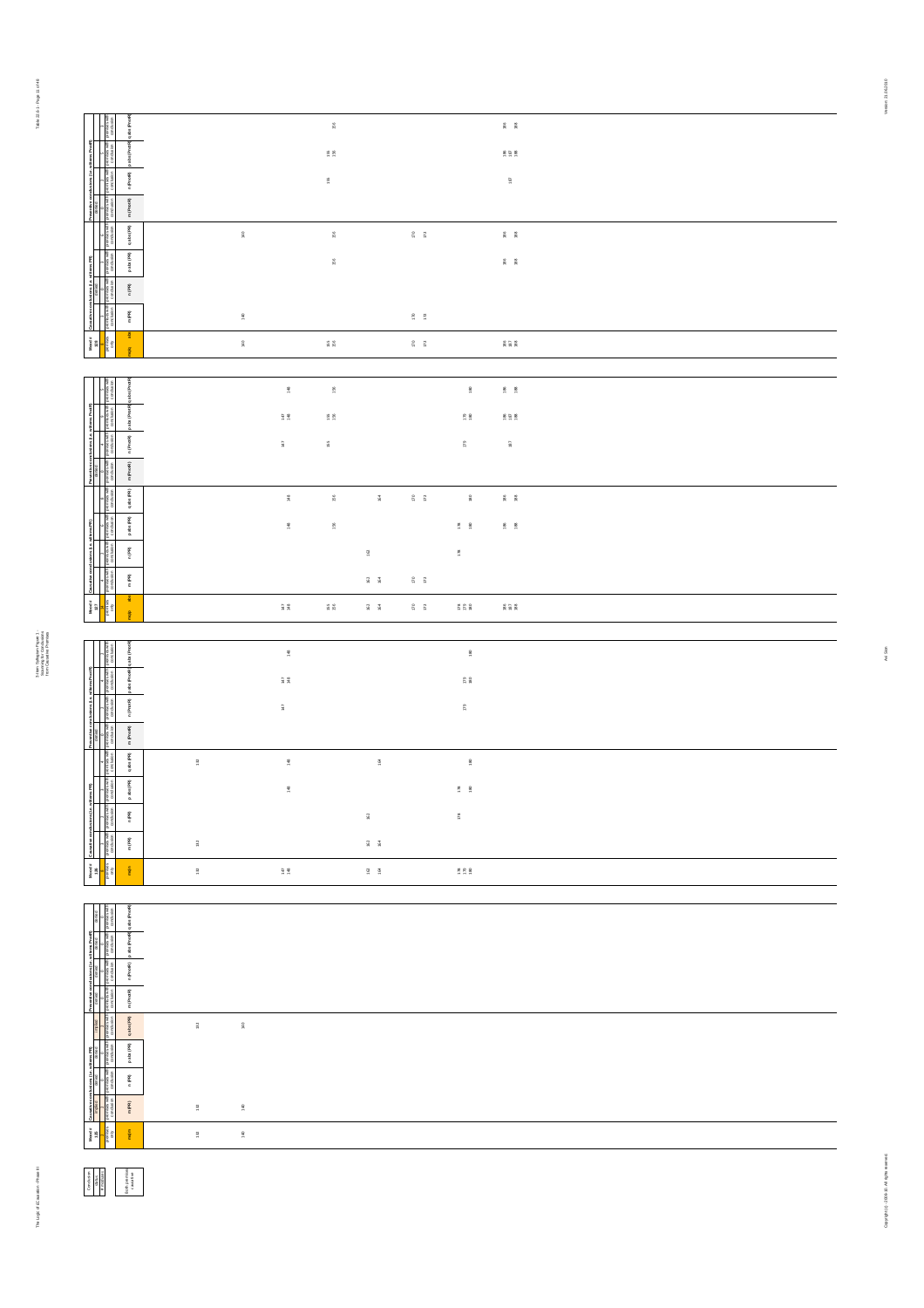Scanning for Conclusions from Causative Premises

3-lam Sylogian Figure 1-<br>Scaming for Conclusions<br>from Causals ve Premises

Conclusion status # moduses causative Both premises

The Logic of ECausation - Phase III

|                                                   |               |    | operation                                                                                   |                                                                        |  |
|---------------------------------------------------|---------------|----|---------------------------------------------------------------------------------------------|------------------------------------------------------------------------|--|
|                                                   |               |    | premises with premises with<br>oondusion                                                    |                                                                        |  |
|                                                   |               |    | premises with<br>condusion                                                                  |                                                                        |  |
| Preventive conclusions (i.e. willens Profit)      | dened         |    | promises with<br>operation                                                                  | pabs (PR) qabs (PR)   m (ProdR)   n (ProdR) pabs (ProtR) q abs (ProdR) |  |
|                                                   |               |    | Dremlees with<br>oondusion                                                                  |                                                                        |  |
|                                                   |               |    | premises with<br>oondusion                                                                  |                                                                        |  |
|                                                   | dened         |    | candusion                                                                                   | n (PR)                                                                 |  |
| Causaire conclusions (i.e. witems PR)             |               |    | compassing or emisses with<br>operation                                                     |                                                                        |  |
| <b>Rood #</b>                                     | 128           |    | 200 m 905<br>č                                                                              | abs m(PR)<br>majq                                                      |  |
|                                                   |               |    |                                                                                             |                                                                        |  |
|                                                   |               |    | oondusion                                                                                   |                                                                        |  |
|                                                   |               |    | condusion                                                                                   |                                                                        |  |
|                                                   |               |    | premises with premises with premises with<br>operation                                      |                                                                        |  |
| Preventive conclusions (i.e. wiltems Pnot R)      | denied        |    | promises with<br>oondusion                                                                  | q abs (PR)   m(PnotR)   n (PnotR)   p abs (Pn otR) q abs (PnotR)       |  |
|                                                   |               |    | condusion                                                                                   |                                                                        |  |
|                                                   |               |    | conclusion                                                                                  |                                                                        |  |
|                                                   |               |    | premises with premises with premises with<br>operation                                      | n (PR) pates (PR)                                                      |  |
| Causative conclusions (i.e. witems PR)            |               |    | ow as annoc<br>oondusion                                                                    |                                                                        |  |
| Mood #                                            | 52            | 14 | premises<br>ğ                                                                               | mate abs m.(PR)                                                        |  |
|                                                   |               |    |                                                                                             |                                                                        |  |
|                                                   |               |    | promises with<br>conclusion                                                                 |                                                                        |  |
|                                                   |               |    | Dream ses with<br>oprobasion                                                                |                                                                        |  |
|                                                   |               |    | premises with<br>oondusion                                                                  |                                                                        |  |
| Preventive conclusions (i.e. w/ltems Prooff)      | dened         |    | promises with<br>candusion                                                                  |                                                                        |  |
|                                                   |               |    | conclusion                                                                                  |                                                                        |  |
|                                                   |               |    | DOW BOB TOWN FOR THE PARTIES OF THE WAY TO BE THE REAL FOR THE REAL PARTIES OF<br>oondusion | pabs (PR) qabs (PR) = m (PnoR) = n (Pno R) pabs (PnoR) qabs (PnoR)     |  |
| (i.e. w/kems PR)                                  |               |    | oondusion                                                                                   | n@R                                                                    |  |
| Causative conclusions                             |               |    | candualan                                                                                   | m(pR)                                                                  |  |
| Mood #                                            | ×             |    | only<br>DYOTH 50%                                                                           | mon.                                                                   |  |
|                                                   |               |    |                                                                                             |                                                                        |  |
|                                                   | dicial        |    | condusion                                                                                   |                                                                        |  |
|                                                   |               |    |                                                                                             |                                                                        |  |
|                                                   | denied        |    |                                                                                             |                                                                        |  |
|                                                   | denied        |    | candusion                                                                                   |                                                                        |  |
|                                                   | dinied        |    | conclusion                                                                                  |                                                                        |  |
| Preventive conclusions (i.e., wilterns Prooff)    |               |    | promises with premises with premises with premises with<br>operation                        |                                                                        |  |
|                                                   | implied       |    | premises with<br>oondusion                                                                  | q abs (PR) = m (P notR) = n (P notR) = p abs (PnotR) q abs (P notR)    |  |
|                                                   | denied        |    | condusion                                                                                   | pats (PR)                                                              |  |
|                                                   | dened         |    | promises with premises with<br>conclusion                                                   | n (PR)                                                                 |  |
| Causative condusions (i.e. wilterns PR)<br>food # | mplied<br>125 |    | Dream sea with<br>oorclusion<br>comises<br>only                                             | m(m)<br>mont                                                           |  |

| Mood#            |                             | Causative conclusions (i.e. wiltems PR) |                                          |                            |                             | Preventive conclusions (i.e. witems Prooft) |                                |                            |
|------------------|-----------------------------|-----------------------------------------|------------------------------------------|----------------------------|-----------------------------|---------------------------------------------|--------------------------------|----------------------------|
| 128              |                             | dened                                   |                                          |                            | dened                       |                                             |                                |                            |
| $\bullet$        |                             | $\circ$                                 |                                          |                            | $\circ$                     |                                             |                                |                            |
| promises<br>only | promises with<br>conclusion | candusion                               | promises with premises with<br>oondusion | promises with<br>oondusion | promises with<br>conclusion | promises with<br>candusion                  | premises with<br>oondusion     | premises with<br>operation |
| ã<br><b>B</b>    | m(PR)                       | n (PR)                                  | pabs (PR)                                | qabs (PR)                  | m (P node R)                | n (ProofR)                                  | pates (Priot R) q abs (P notR) |                            |
|                  |                             |                                         |                                          |                            |                             |                                             |                                |                            |
|                  |                             |                                         |                                          |                            |                             |                                             |                                |                            |

Version: 21.06.2010

Avi Sion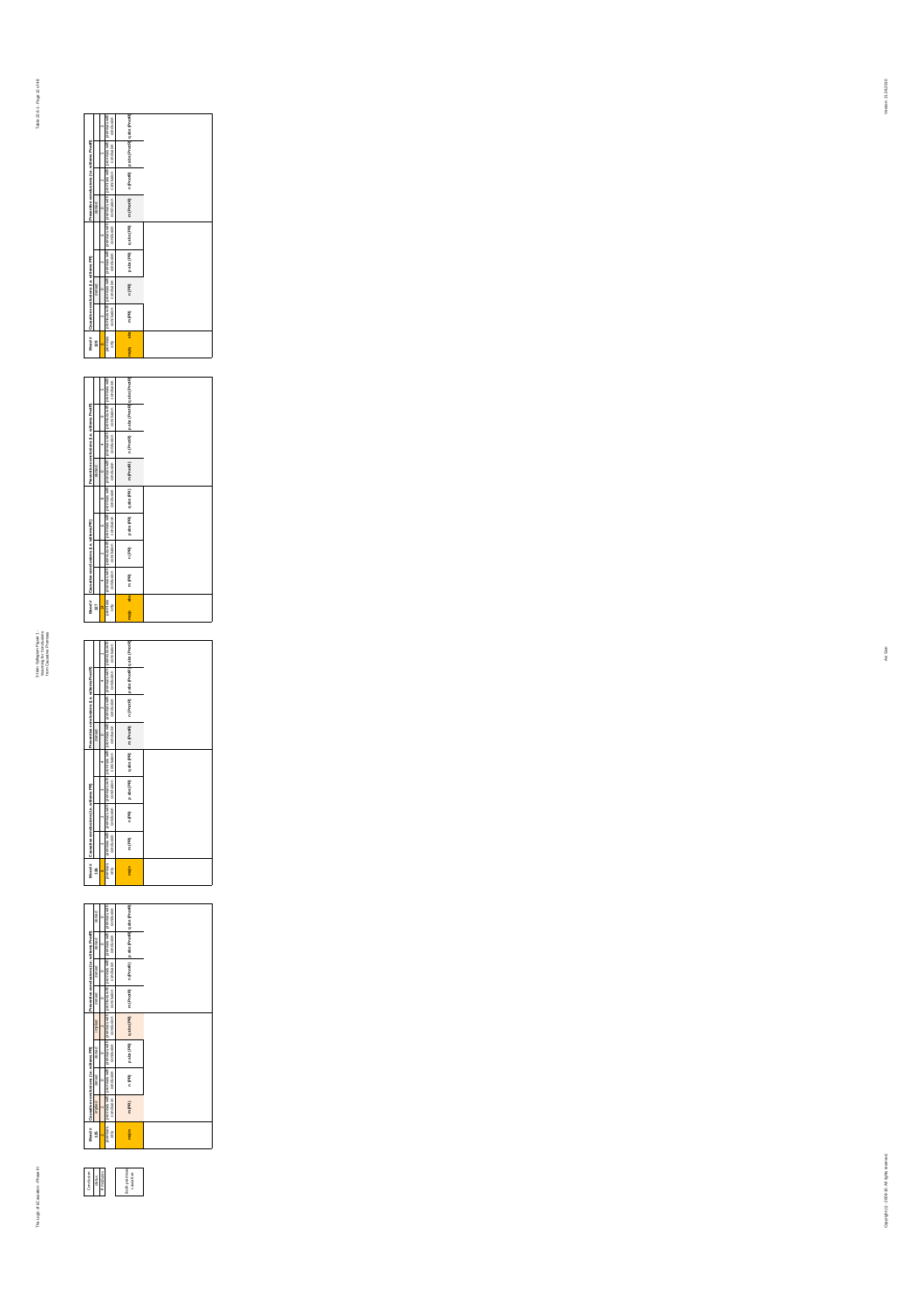| qabs (PnotR)<br>a<br>costae<br>company<br>Preventive condustors (i.e. witems Pnotif)<br>Conjust<br>p abs (Prooft)<br>n (Pn ofR)<br>remises with<br>oordusion<br>premises with<br>condusion<br>$m$ (ProofR)<br>$q$ ab s $\langle \mathsf{PR} \rangle$<br>premises with<br>conclusion<br>Causative conclusions (A. ou Memo PR)<br> -<br>  penicol adhi pointe auth premiers with pro<br>  condusion   condusion   condusion  <br>$p$ abs $(PR)$<br>$_{\rm n}$ $\varphi$ eq<br>$\mathfrak{m}(\mathsf{PR})$<br>Mood #<br>134<br>Promises<br>$\frac{g}{\frac{g}{2}}\xi$ | $\mathbb{S}$<br>$\overline{\mathcal{S}}$<br>$^{\circ}$<br>$\qquad$                     |
|--------------------------------------------------------------------------------------------------------------------------------------------------------------------------------------------------------------------------------------------------------------------------------------------------------------------------------------------------------------------------------------------------------------------------------------------------------------------------------------------------------------------------------------------------------------------|----------------------------------------------------------------------------------------|
| abs (Pro IR) q abs (P noti<br>$n$ (ProofR)<br>m (ProotR)<br>qabs $\langle \theta R \rangle$<br>Date of sqr<br>$_{n\,(\mathrm{PR})}$<br>$\frac{\partial}{\partial t}$<br>$\frac{8}{5}$                                                                                                                                                                                                                                                                                                                                                                              |                                                                                        |
| qabs (ProfR)<br>Preventive conclusions (i.e. w.hems Pno IR)<br>pabs (ProdR)<br>$n$ (Proot R)<br>$m$ (Pn ofR)<br>2<br>premises with<br>condusion<br>pramises with<br>condusion<br>qabs (PR)<br>$p$ ab s (PR)<br>s<br>premises with<br>conclusion<br>(i.e. witterms PR)<br>swth promises with<br>sion conclusion<br>$\frac{1}{n}$<br>Causative conclusions<br>$\mathfrak{so}_{\mathfrak{g}}$<br>$rac{7}{p \sin 965}$<br>$\frac{\pi}{45}$<br>$\frac{g}{\frac{g}{\alpha}}\xi$                                                                                          | $\mathbb R$<br>$\approx$<br>$\mathbb R$ – $\mathbb R$<br>$\mathbb R$<br>$\,$ $\,$ $\,$ |
| pabs(ProtR)qabs(Pro<br>Countering the state of a strength of the state of the state of the state of the state of the state of the state of the state of the state of the state of the state of the state of the state of the state of the state of t<br>n (Prooft)<br>$m(p \text{ node})$<br>$q$ abs $(\sf PR)$<br>$p$ abs $\langle \theta R \rangle$<br>$n$ (PR)<br>$\frac{\partial}{\partial t}$<br>$\frac{M \cos \theta}{131}$<br>nomises<br>nplmn                                                                                                              |                                                                                        |

Conclusion status # moduses causative Both premises

Copyright (c) - 2008-10. All rights reserved. Avi Sion Version: 21.06.2010

Avi Sion

lenion: 21.06.2010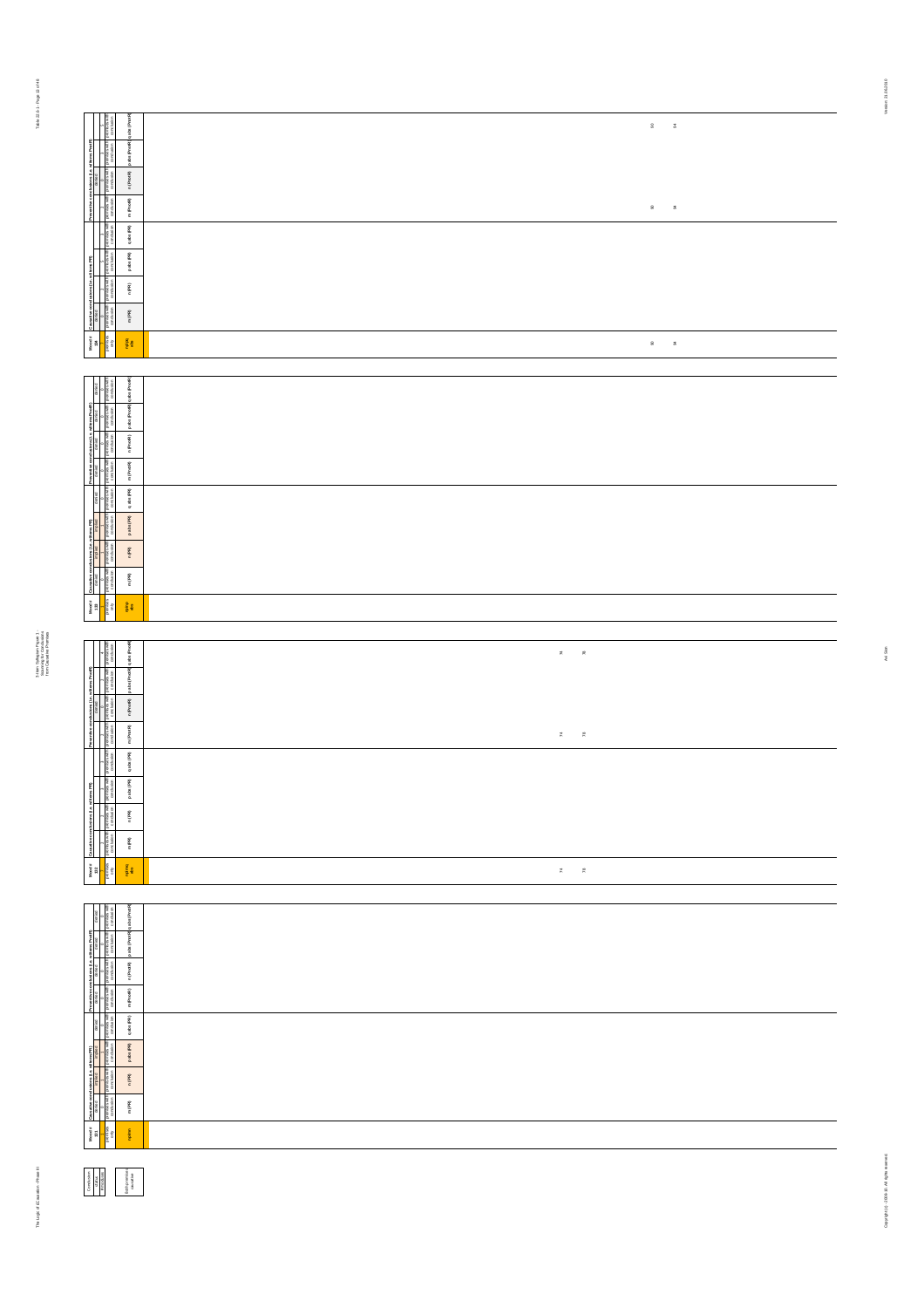| $\frac{5}{6}$                                                                                                            | $\widetilde{u}$  | $_{\rm 28}^{\rm 38}$<br>$\overline{\mathrm{m}}$                                                                        |
|--------------------------------------------------------------------------------------------------------------------------|------------------|------------------------------------------------------------------------------------------------------------------------|
| Preventive con dusions (i.e. wilsens Pnofit)                                                                             | $_{\rm 158}$     | $\overline{z}$<br>$_{\rm 22}$                                                                                          |
|                                                                                                                          |                  |                                                                                                                        |
| $m(p \text{ node})$<br>$q$ ab s $\left( \mathsf{PR}\right)$                                                              | $\frac{38}{14}$  | $\mathbf{g}^{\dagger}=\mathbf{g}$                                                                                      |
| $p$ abs (PR)<br>$_{\rm 150}$                                                                                             | $_{\rm 158}$     | $\frac{\pi}{\pi}$<br>$\frac{33}{21}$                                                                                   |
| $_{\alpha \, \rho \, R}$<br>$\mathop{\mathrm{g}}\nolimits$                                                               |                  | $\vec{n}$                                                                                                              |
| Causative conclusions (i.e. w/tems PR)<br>$\mathfrak{m}(\mathsf{PR})$                                                    |                  |                                                                                                                        |
| $\begin{array}{c}\n\text{Mod } x \\ \hline\n134\n\end{array}$<br>amises<br>only<br>$\frac{g}{\theta}$ is<br>$_{\rm 150}$ | $\frac{33}{13}$  | $\ddot{\mathbf{a}}$ , $\ddot{\mathbf{a}}$ , $\ddot{\mathbf{a}}$                                                        |
|                                                                                                                          |                  |                                                                                                                        |
| dos (Pro                                                                                                                 |                  |                                                                                                                        |
| $\widehat{\mathbf{g}}$                                                                                                   |                  |                                                                                                                        |
| Preventive conclusions (Le. witems Protif)<br>distribution - Denied - denied -<br>$m(p \mod R)$                          |                  |                                                                                                                        |
| denied<br>q abs (PR)                                                                                                     |                  |                                                                                                                        |
| p abs $\langle \mathsf{PR} \rangle$                                                                                      |                  | $_{\rm 20}$                                                                                                            |
| Causative conclusions (i.e. wileans PR)<br>General Registration<br>$_{\rm n}$ (PR)                                       |                  | $^{\rm 3}$                                                                                                             |
| $\frac{\partial \mathbf{R}}{\partial \mathbf{r}}$                                                                        |                  |                                                                                                                        |
| $M_{\rm cool}$<br>imises<br>only<br>$\frac{1}{2} \frac{1}{2}$                                                            |                  | $_{\rm 210}$                                                                                                           |
|                                                                                                                          |                  | $\widetilde{\mathbf{a}}$ , $\widetilde{\mathbf{a}}$                                                                    |
|                                                                                                                          |                  |                                                                                                                        |
|                                                                                                                          |                  | $\mathbb{S}^n$ .                                                                                                       |
| ě                                                                                                                        |                  |                                                                                                                        |
| Preventive conclusions (i.e. wittens Pho IR)<br>$m$ (Pn ofR)                                                             |                  |                                                                                                                        |
| qabs (PR)<br>$\frac{\alpha}{2}$                                                                                          |                  | $\mathbbmss{g}$ as                                                                                                     |
| $p$ abs $\langle \theta   R \rangle$                                                                                     |                  | $^{\rm 198}$<br>$\begin{matrix} 2 & 0 \\ 0 & 0 \\ 0 & 0 \end{matrix}$                                                  |
| $\frac{1}{n}$ (PR)<br>$\frac{34}{13}$                                                                                    |                  | $^{\rm 98}$                                                                                                            |
| $\mathfrak{m}$ (PR)<br>$\tilde{\Xi}$<br>$\frac{\alpha}{\alpha}$                                                          |                  |                                                                                                                        |
| $\frac{g}{\frac{3}{2}}\frac{g}{4}$<br>$\frac{\pi}{\epsilon}$<br>$\frac{\alpha}{\alpha}$                                  |                  | $\begin{matrix} \mathfrak{B} & \mathfrak{B} & \mathfrak{B} \\ \mathfrak{A} & \mathfrak{B} & \mathfrak{B} \end{matrix}$ |
| q also (Prod                                                                                                             |                  |                                                                                                                        |
|                                                                                                                          |                  |                                                                                                                        |
| $n$ (P roofR)                                                                                                            |                  |                                                                                                                        |
| Preventive condusions (i.e. witems Prooft)<br>- deriva - deriva - deriva - debia<br>$m(p \text{ node})$                  |                  |                                                                                                                        |
| $q$ abs $(PR)$<br>denied                                                                                                 | $^{\rm 194}$     |                                                                                                                        |
| $p$ abs $\langle \theta R \rangle$<br>$n$ (PR)                                                                           | $\frac{\pi}{20}$ |                                                                                                                        |
| $\frac{60}{10}$                                                                                                          |                  |                                                                                                                        |
| compa<br>compa                                                                                                           | $\frac{34}{2}$   |                                                                                                                        |

Copyright (c) - 2008-10. All rights reserved. Avi Sion Version: 21.06.2010

Avi Sion

overan anth IV 01-8002 - (c) applica

lenion: 21.06.2010

3-lam Sylogian Figure 1<br>Sauming for Conduisions<br>from Causative Premises The Logic of Economic of Economic of Figure 1 - Phase III 3-Item Sylvism Figure 1 - Phase III 30-Item Sylvism Figure 1 - Phase III 30-Item Sylvism Figure 1 - Phase III 30-Item Sylvism Figure 1 - Phase III 30-Item Sylvism F Scanning for Conclusions from Causative Premises

Conclusion status # moduses causative Both premises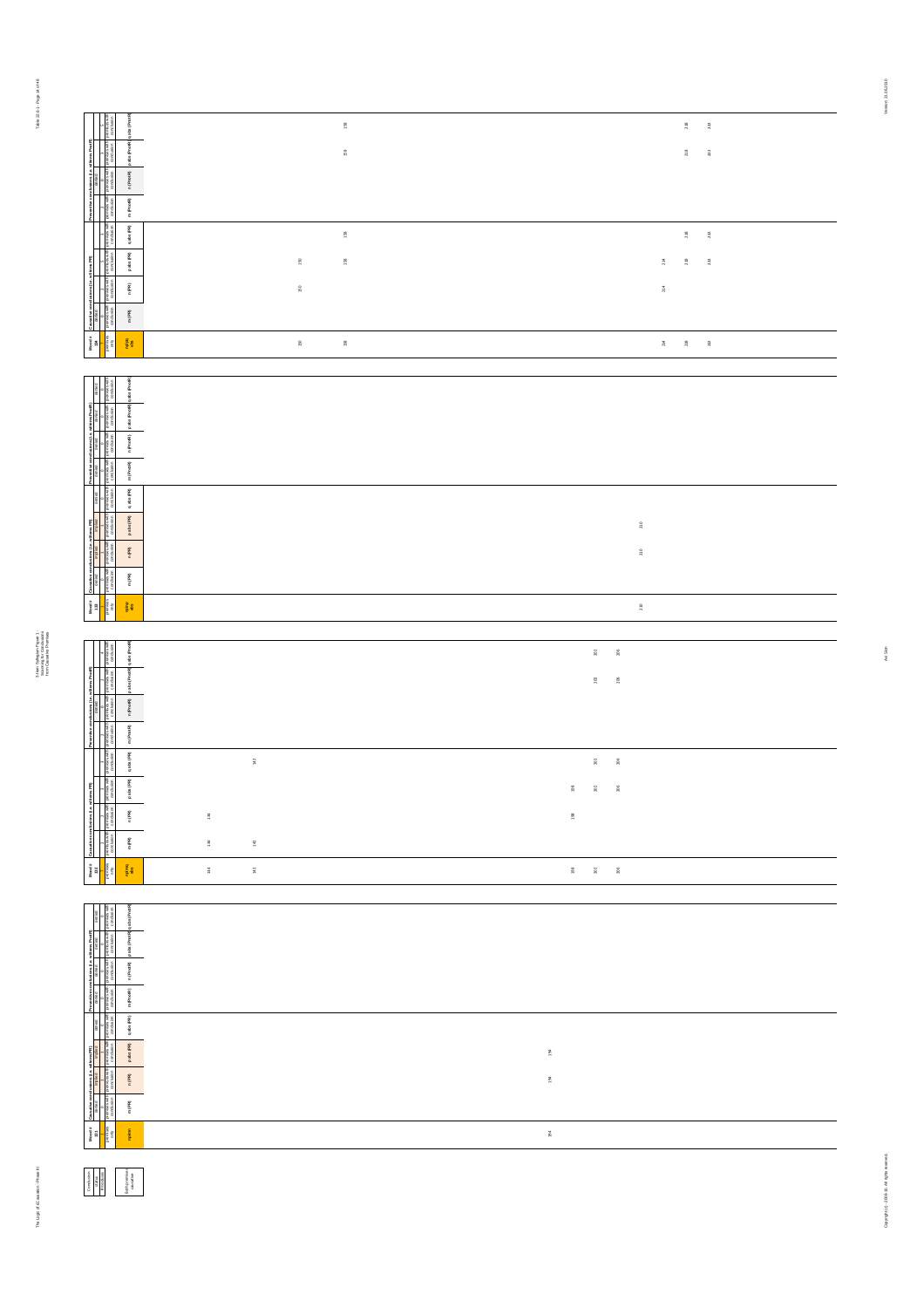The Logic of ECausation - Phase III

Conclusion status # moduses causative

|                                                 |         |                                                                 | oorcha                 |                                                                                   |  |
|-------------------------------------------------|---------|-----------------------------------------------------------------|------------------------|-----------------------------------------------------------------------------------|--|
|                                                 |         |                                                                 | oondusion              |                                                                                   |  |
|                                                 | denied  |                                                                 | oondusion              |                                                                                   |  |
| Preventive conclusions (i.e. wiltems ProfR)     |         | premises with premises with premises with premises with premise |                        | en (PR) patos(PR) qabos(PR) qabos(PR) mi(ProceR) n (PnoceR) patos(ProceR) qabos(P |  |
|                                                 |         |                                                                 | onclusion condusion    |                                                                                   |  |
|                                                 |         | premises with                                                   | oondusion              |                                                                                   |  |
| ausative conclusions (i.e. witness PR)          |         | premises with                                                   | oondusion              |                                                                                   |  |
|                                                 | dened   | promises with                                                   | condusion              |                                                                                   |  |
| Mood#                                           | ă       | premises                                                        | only                   | g<br>§ä                                                                           |  |
|                                                 |         |                                                                 |                        |                                                                                   |  |
|                                                 | denied  | promises with promises with                                     | opridualon             |                                                                                   |  |
| Preventive conclusions (i.e., willens Prot R)   | denied  |                                                                 | candusion              | n (PR) patos (PR) quite (PR) m (ProtR) n (ProtR) patos (ProtR) quite (ProtR),     |  |
|                                                 | denied  | premises with premises with                                     | conclusion             |                                                                                   |  |
|                                                 | denied  |                                                                 | condusion corclusion   |                                                                                   |  |
|                                                 | denied  | promises with promises with premises with                       |                        |                                                                                   |  |
|                                                 | implied |                                                                 | candualon              |                                                                                   |  |
| causative conclusion s (i.e., witems PR)        | mpled   |                                                                 | operation              |                                                                                   |  |
|                                                 | denied  | vermises with                                                   | oondusion              | m(m)                                                                              |  |
| Mood#                                           | 133     | premises                                                        | ă                      | nping<br>abs                                                                      |  |
|                                                 |         |                                                                 |                        |                                                                                   |  |
|                                                 |         | premises with premises with                                     | canduaion<br>operation | patis (PR)   qabs (PR)   m (PhoR)   n (PhoR)   patis (PhoR)   qabs (PhoR)         |  |
| Preventive conclusions (i.e. wittens Pno tR)    | denied  | premises with                                                   |                        |                                                                                   |  |
|                                                 |         |                                                                 | condusion condusion    |                                                                                   |  |
|                                                 |         | amises with premises with premises with premises with           |                        |                                                                                   |  |
|                                                 |         |                                                                 | occlusion condusion    |                                                                                   |  |
| tusative conclusions (i.e. wiltems PR)          |         |                                                                 | oondusion              | n(98)                                                                             |  |
|                                                 |         | premises with                                                   | candusion              |                                                                                   |  |
| Mood#                                           | ä       | D' 971 985                                                      |                        | g<br>An                                                                           |  |
|                                                 |         |                                                                 |                        |                                                                                   |  |
|                                                 | dining  | DYNT 905 WET                                                    | operation              |                                                                                   |  |
|                                                 | denied  | promises with                                                   | oondusion              |                                                                                   |  |
| Preventive condusions (i.e. witems Profit)      | denied  | promises with                                                   | candualon              | pate (PR) qate (PR) m (PnotR) n (PnotR) pate (PnotR) quite (PnotR)                |  |
|                                                 | denied  | promises with                                                   | conclusion             |                                                                                   |  |
|                                                 | dining  | DYRITTI SIG WITH                                                | oprobasion             |                                                                                   |  |
|                                                 | implied | Departments.                                                    | oondusion              |                                                                                   |  |
|                                                 | implied | premises with                                                   | condusion              | $n(pR)$ The                                                                       |  |
|                                                 |         |                                                                 |                        |                                                                                   |  |
| ausative conclusions (i.e. w/lears PR)<br>Mood# | denied  | 200m ses with<br>Vtm 505                                        | conclusion             | m(PR)<br><b>District</b>                                                          |  |

Scanning for Conclusions from Causative Premises

3-lam Sylogian Figure 1-<br>Scaming for Conclusions<br>from Causals ve Premises

| Caustin<br>Mood #                           | denie   | $\circ$ | promises<br>candus           | å                                       |  |
|---------------------------------------------|---------|---------|------------------------------|-----------------------------------------|--|
|                                             | ð       |         | premises<br>cely             | g s                                     |  |
|                                             | denied  |         | premises with<br>opedualon   |                                         |  |
|                                             | denied  | ۰       | promises with<br>candusion   | n (Prooft) pabs (Pro tit) qabs (Prooft) |  |
| Preventive conclusions (Le, witems Priot R) | dened   | $\circ$ | promises with<br>conclusion  |                                         |  |
|                                             | dining  | ö       | premises with<br>operation   | m (ProtR)                               |  |
|                                             | denied  | ö       | premises with<br>oondusion   | qabs (PR)                               |  |
| toms PR)                                    | implied |         | or amissis with<br>canausson | pates (PR)                              |  |

|                                              |         | DOWN 905 WIT<br>conclusion                                           |                                                                               |  |
|----------------------------------------------|---------|----------------------------------------------------------------------|-------------------------------------------------------------------------------|--|
|                                              |         | oondusion                                                            | n (PR) pabo(PR) qabs(PR)   നുPnofR)   n (PhocR)   pabo (PnofR)   qabs (PnofR) |  |
|                                              | denied  | oondusion                                                            |                                                                               |  |
| Preventive conclusions (i.e. willens PnotR)  |         | premises with premises with premises with premises with<br>candusion |                                                                               |  |
|                                              |         | conclusion                                                           |                                                                               |  |
|                                              |         | premises with<br>oondusion                                           |                                                                               |  |
|                                              |         | premises with<br>oondusion                                           |                                                                               |  |
| Causative conclusions (i.e. w/kems PR)       | denied  | rom ses with<br>candusian                                            | m (PR)                                                                        |  |
| Mood #                                       | ă       | DY01TTI 50%<br>č                                                     | g<br>Ga                                                                       |  |
|                                              |         |                                                                      |                                                                               |  |
|                                              | denied  | opridusion                                                           |                                                                               |  |
|                                              | denied  | premises with premises with<br>candusion                             |                                                                               |  |
|                                              | denied  | promises with<br>conclusion                                          | n (Prooff) pabs (Pro tR) qabs (Prooff)                                        |  |
| Preventive conclusions (i.e. witems Prot R)  | denied  | operchasion                                                          | m (ProtR)                                                                     |  |
|                                              | denied  | premises with premises with<br>oondusion                             |                                                                               |  |
|                                              | implied | promises with<br>condusion                                           |                                                                               |  |
|                                              | mpled   | promises with<br>conclusion                                          | n (PR) pates (PR) qabs (PR)                                                   |  |
| Causalive conclusions (i.e. willems PR)      | denied  | oromises with<br>oondusion                                           | m(PR)                                                                         |  |
| Mood #                                       | 133     | 200mlses<br>ă                                                        | nphp<br>355                                                                   |  |
|                                              |         |                                                                      |                                                                               |  |
|                                              |         | premises with<br>candusion                                           |                                                                               |  |
|                                              |         | Dream sea with<br>conclusion                                         |                                                                               |  |
|                                              | dining  | opriduation                                                          |                                                                               |  |
| Preventive conclusions (i.e. wittens Pno tR) |         | premises with Dramises with premises with premises with<br>oondusion | pabs(PR)   qabs (PR)   m (PhotR)   n (ProtR)   pabs (ProtR) qabs (ProtR)      |  |
|                                              |         | condusion                                                            |                                                                               |  |
| Alterns PR)                                  |         | conclusion                                                           |                                                                               |  |
|                                              |         | premises with<br>opriduation                                         | n (PR)                                                                        |  |
| Causative conclusions (i.e. w                |         | promises with<br>candusion                                           | m (PR)                                                                        |  |
| Mood#                                        | ä       | promises<br>ğ                                                        | រ្តិ៍ ឆ្ន                                                                     |  |
|                                              |         |                                                                      |                                                                               |  |
|                                              | diciero | DYNT 905 WET<br>operation                                            |                                                                               |  |
|                                              | denied  | comises with<br>oondusion                                            |                                                                               |  |
|                                              | denied  | premises with<br>candusion                                           |                                                                               |  |
| reventive condusions (i.e. witems Profit)    | denied  | promises with<br>corchasion                                          | m (ProdR) n (ProdR) pubs (ProtR) quite (ProdR)                                |  |
|                                              | dining  | Dream ses with<br>operation                                          | qabs (PR)                                                                     |  |
|                                              | implied | premises with<br>oondusion                                           | pabs (PR)                                                                     |  |
|                                              | implied | promises with<br>candusion                                           | n (PR)                                                                        |  |
| Causative conclusions (i.e. w/lears PR)      | denied  | premises with<br>oprobasion                                          | $\frac{m(PR)}{E}$                                                             |  |
| <b>Tool</b>                                  | 5       | 1m ses<br>ğ                                                          | pimn                                                                          |  |

Avi Sion

Copyright (c) - 2008-10. All rights reserved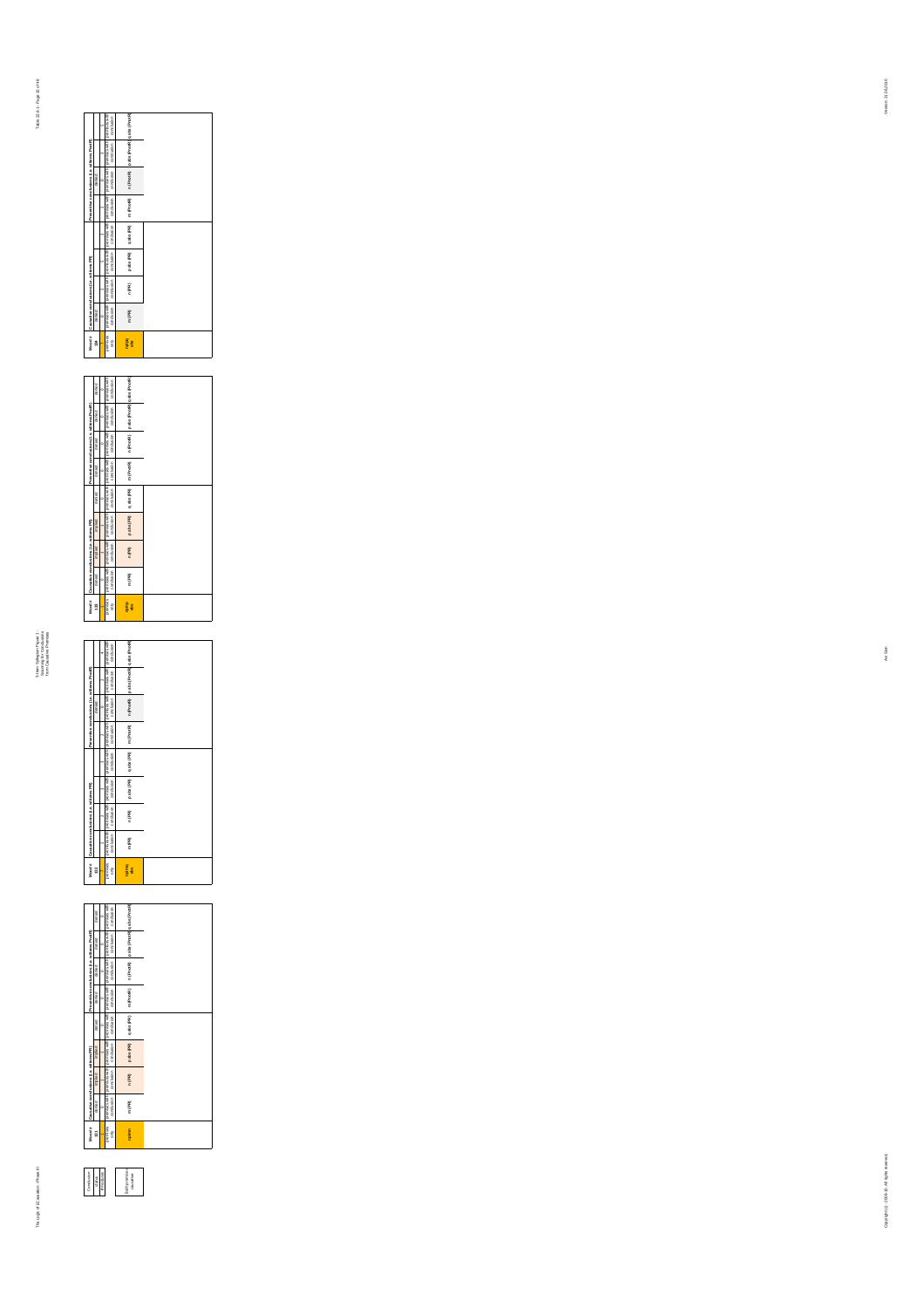| 9<br>remises with<br>conclusion<br>a abs (Proof)                                                                                                                                                                                                                                                                                                                                                                                                             | $\overline{\kappa}$                 | $\mathbb R$ | $\mathbin{\mathbb S}$                                                            | $\overline{\sigma}$ |
|--------------------------------------------------------------------------------------------------------------------------------------------------------------------------------------------------------------------------------------------------------------------------------------------------------------------------------------------------------------------------------------------------------------------------------------------------------------|-------------------------------------|-------------|----------------------------------------------------------------------------------|---------------------|
| p abs (ProtR)                                                                                                                                                                                                                                                                                                                                                                                                                                                |                                     |             |                                                                                  |                     |
| $n$ (ProofR)                                                                                                                                                                                                                                                                                                                                                                                                                                                 |                                     |             |                                                                                  |                     |
| Preventive conclusion s (i.e., witems Prooft)<br>$m$ (P rooff)                                                                                                                                                                                                                                                                                                                                                                                               | $\mathbb{R}^n$ , $\mathbb{R}^n$     |             | $\begin{matrix} 0 & \cdots & 0 \\ 0 & \cdots & 0 \\ 0 & \cdots & 0 \end{matrix}$ |                     |
| 4 permissa utb. permissa valla permissa utb. permissa utb.<br>2001-1994 permissa utb. permissa utb. permissa utb. permissa utb.<br>2001-1996 permissa permissa permissa permissa permissa permissa.                                                                                                                                                                                                                                                          |                                     |             |                                                                                  |                     |
| $\mathbf{q}$ abs (PR)                                                                                                                                                                                                                                                                                                                                                                                                                                        |                                     |             |                                                                                  |                     |
| p alsa (PR)                                                                                                                                                                                                                                                                                                                                                                                                                                                  |                                     |             |                                                                                  |                     |
| $n$ (PR)                                                                                                                                                                                                                                                                                                                                                                                                                                                     |                                     |             |                                                                                  |                     |
| Causaive conclusions (i.e. witems PR)<br>xemises with<br>conclusion<br>$\frac{6}{6}$                                                                                                                                                                                                                                                                                                                                                                         |                                     |             |                                                                                  |                     |
| $\ddot{\bullet}$<br>$M_{\rm cool}$<br><b>Exercise</b><br>$\frac{g}{2}$                                                                                                                                                                                                                                                                                                                                                                                       | $\mathbb{R}^n$ , $\mathbb{R}^n$     |             |                                                                                  |                     |
|                                                                                                                                                                                                                                                                                                                                                                                                                                                              |                                     |             |                                                                                  |                     |
| abs (Pn ofR) q abs (PnotR)<br>remises with<br>oondusion                                                                                                                                                                                                                                                                                                                                                                                                      |                                     |             | $\begin{matrix} 0 & 0 \\ 0 & 0 \\ 0 & 0 \end{matrix}$                            |                     |
| promise<br>condu                                                                                                                                                                                                                                                                                                                                                                                                                                             |                                     |             |                                                                                  |                     |
| $n$ (P rooff)                                                                                                                                                                                                                                                                                                                                                                                                                                                |                                     |             |                                                                                  |                     |
| Preventive conclusions (i.e. witems PhotR)<br> <br>  010kd<br>m(Proot R)                                                                                                                                                                                                                                                                                                                                                                                     |                                     |             | $\begin{array}{cc} \circ & \circ \\ \circ & \circ \end{array}$                   |                     |
| a<br>pemias wih pemias wih pemias wih<br>condusion ondusion oonbusion<br>qabs $\langle \theta R \rangle$                                                                                                                                                                                                                                                                                                                                                     |                                     |             |                                                                                  |                     |
| promises with<br>conclusion<br>p abs $\langle \mathsf{PR} \rangle$                                                                                                                                                                                                                                                                                                                                                                                           |                                     |             |                                                                                  |                     |
| Causative conclusions (i.e. witems PR)<br>deviat<br>nomises with<br>operation                                                                                                                                                                                                                                                                                                                                                                                |                                     |             |                                                                                  |                     |
| $_{\rm n}$ (PR)                                                                                                                                                                                                                                                                                                                                                                                                                                              |                                     |             |                                                                                  |                     |
| remises with<br>oondusion<br>$\frac{6}{5}$<br>$\frac{3}{4}$                                                                                                                                                                                                                                                                                                                                                                                                  |                                     |             |                                                                                  |                     |
| pomises<br>$\frac{8}{8}$                                                                                                                                                                                                                                                                                                                                                                                                                                     |                                     |             | $\,$ 8 $\,$ $\,$ 3.                                                              |                     |
|                                                                                                                                                                                                                                                                                                                                                                                                                                                              |                                     |             |                                                                                  |                     |
| qabs (ProfR)                                                                                                                                                                                                                                                                                                                                                                                                                                                 |                                     |             |                                                                                  |                     |
| pates (ProofR)<br>oomises with<br>conclusion                                                                                                                                                                                                                                                                                                                                                                                                                 |                                     |             |                                                                                  |                     |
| Preventive con dustors (i.e. w/leans Prodit)<br>dended deviad<br>$n$ (Pro $\mathfrak{M}$                                                                                                                                                                                                                                                                                                                                                                     |                                     |             |                                                                                  |                     |
| debiad<br>pomissa with promissa with pomissa with<br>contissa of promissa mometa with<br>conclusion conclusion<br>$m$ (ProofR)                                                                                                                                                                                                                                                                                                                               |                                     |             |                                                                                  |                     |
| $\begin{array}{ c c }\hline \texttt{q} & \texttt{a} & \texttt{p} & \texttt{p}\end{array}$                                                                                                                                                                                                                                                                                                                                                                    |                                     |             |                                                                                  |                     |
| $p$ abs (PR)<br>$\begin{tabular}{ c c c c } \hline \textbf{Ca} is also coechable on Whom & \textbf{Pb} \\\hline \textbf{C} & \textbf{D} & \textbf{D} & \textbf{D} & \textbf{D} & \textbf{D} \\ \hline \textbf{D} & \textbf{D} & \textbf{D} & \textbf{D} & \textbf{D} & \textbf{D} & \textbf{D} \\ \hline \textbf{D} & \textbf{D} & \textbf{D} & \textbf{D} & \textbf{D} & \textbf{D} & \textbf{D} & \textbf{D} & \textbf{D} \\ \hline \textbf{D} & \textbf{$ |                                     |             |                                                                                  |                     |
| $n \left( P R \right)$                                                                                                                                                                                                                                                                                                                                                                                                                                       |                                     |             |                                                                                  |                     |
| $\mathfrak{m}(\mathsf{PR})$                                                                                                                                                                                                                                                                                                                                                                                                                                  |                                     |             |                                                                                  |                     |
| $\begin{array}{c} \text{Mod } \pi \\ 13 \end{array}$<br>pomises<br>$\frac{1}{2}$                                                                                                                                                                                                                                                                                                                                                                             |                                     |             |                                                                                  |                     |
|                                                                                                                                                                                                                                                                                                                                                                                                                                                              |                                     |             |                                                                                  |                     |
|                                                                                                                                                                                                                                                                                                                                                                                                                                                              | $\overline{\kappa}$                 | $\mathbb R$ |                                                                                  |                     |
| p abs (PnotR) q abs (PnotR)                                                                                                                                                                                                                                                                                                                                                                                                                                  |                                     |             |                                                                                  |                     |
| reventive conclusions (i.e. witems PnoR)<br>premises with<br>conclusion<br>$n$ (P rooff)                                                                                                                                                                                                                                                                                                                                                                     |                                     |             |                                                                                  |                     |
| $m(p \bmod 8)$                                                                                                                                                                                                                                                                                                                                                                                                                                               |                                     |             |                                                                                  |                     |
| promises with<br>conclusion                                                                                                                                                                                                                                                                                                                                                                                                                                  | $\mathbb{R}^n \subset \mathbb{R}^n$ |             |                                                                                  |                     |
| premises with p<br>condusion<br>qabs $\langle \theta R \rangle$                                                                                                                                                                                                                                                                                                                                                                                              |                                     |             |                                                                                  |                     |
| premises with<br>pats (PR)<br>rusative condiu sions (i.e. willens PR)                                                                                                                                                                                                                                                                                                                                                                                        |                                     |             |                                                                                  |                     |
| xemises with<br>conclusion<br>$_{\rm n}$ (PR)                                                                                                                                                                                                                                                                                                                                                                                                                |                                     |             |                                                                                  |                     |
|                                                                                                                                                                                                                                                                                                                                                                                                                                                              |                                     |             |                                                                                  |                     |
| remises with<br>conclusion<br>$\frac{\partial \mathbf{R}}{\partial t}$                                                                                                                                                                                                                                                                                                                                                                                       |                                     |             |                                                                                  |                     |

|                                       | promises with<br>conclusion                                                                                                                                                                                                                                                                                         |                             | $\mathbb{R}$              | $\mathbb{R}$ | $\frac{8}{2}$                                                                                                                                                                                                                                                                              | ್ಲಿ |
|---------------------------------------|---------------------------------------------------------------------------------------------------------------------------------------------------------------------------------------------------------------------------------------------------------------------------------------------------------------------|-----------------------------|---------------------------|--------------|--------------------------------------------------------------------------------------------------------------------------------------------------------------------------------------------------------------------------------------------------------------------------------------------|-----|
|                                       |                                                                                                                                                                                                                                                                                                                     | e                           |                           |              |                                                                                                                                                                                                                                                                                            |     |
|                                       | <b>Paventie conclusions (a. wikensa Pnott)</b><br>a pamada with premies in pamada pamada pamada pamada pamada pamada pamada pamada pamada pamada pamada pamada p<br>conclusion conclusion conclusion (c                                                                                                             | $\tilde{v}$<br>$\mathbf{c}$ |                           |              |                                                                                                                                                                                                                                                                                            |     |
|                                       | promit<br>cocc                                                                                                                                                                                                                                                                                                      | ÷                           | $\mathbb R$ – $\mathbb R$ |              | $9 - 7$                                                                                                                                                                                                                                                                                    |     |
|                                       | Fremisia with<br>Condusion                                                                                                                                                                                                                                                                                          | Ê<br>$\sigma$               |                           |              |                                                                                                                                                                                                                                                                                            |     |
|                                       | 8<br>premises with<br>oordusion                                                                                                                                                                                                                                                                                     | ā.<br>$\mathbf{a}$          |                           |              |                                                                                                                                                                                                                                                                                            |     |
|                                       | promises<br>condui                                                                                                                                                                                                                                                                                                  | æ<br>s<br>$\epsilon$        |                           |              |                                                                                                                                                                                                                                                                                            |     |
| Causative condusions (i.e. witems PR) | Exercise                                                                                                                                                                                                                                                                                                            |                             |                           |              |                                                                                                                                                                                                                                                                                            |     |
|                                       | $\frac{1}{2}$ $\frac{1}{2}$ $\frac{1}{2}$ $\frac{1}{2}$ $\frac{1}{2}$ $\frac{1}{2}$ $\frac{1}{2}$ $\frac{1}{2}$ $\frac{1}{2}$ $\frac{1}{2}$ $\frac{1}{2}$ $\frac{1}{2}$ $\frac{1}{2}$ $\frac{1}{2}$ $\frac{1}{2}$ $\frac{1}{2}$ $\frac{1}{2}$ $\frac{1}{2}$ $\frac{1}{2}$ $\frac{1}{2}$ $\frac{1}{2}$ $\frac{1}{2}$ | 14,                         | $\mathbb{R}$ $\mathbb{R}$ |              | $2 x 7 x 7 x 7 x 7 x 7 x 7 x 7 x 8 x 7 x 7 x 8 x 7 x 7 x 8 x 7 x 7 x 8 x 7 x 8 x 9 x 10 x 11 x 12 x 13 x 14 x 15 x 16 x 17 x 18 x 19 x 10 x 10 x 11 x 12 x 13 x 14 x 15 x 16 x 17 x 18 x 19 x 10 x 10 x 11 x 12 x 13 x 14 x 15 x 16 x 17 x 18 x 19 x 10 x 10 x 10 x 11 x 10 x 10 x 11 x 1$ |     |

Conclusion status # moduses causative Both premises

 $\begin{array}{c} \n\text{Mod } x \quad \text{C} \\
135 \quad \text{D} \\
\end{array}$ 

Copyright (c) - 2008-10. All rights reserved. Avi Sion Version: 21.06.2010

Avi Sion

micr: 21.06.2010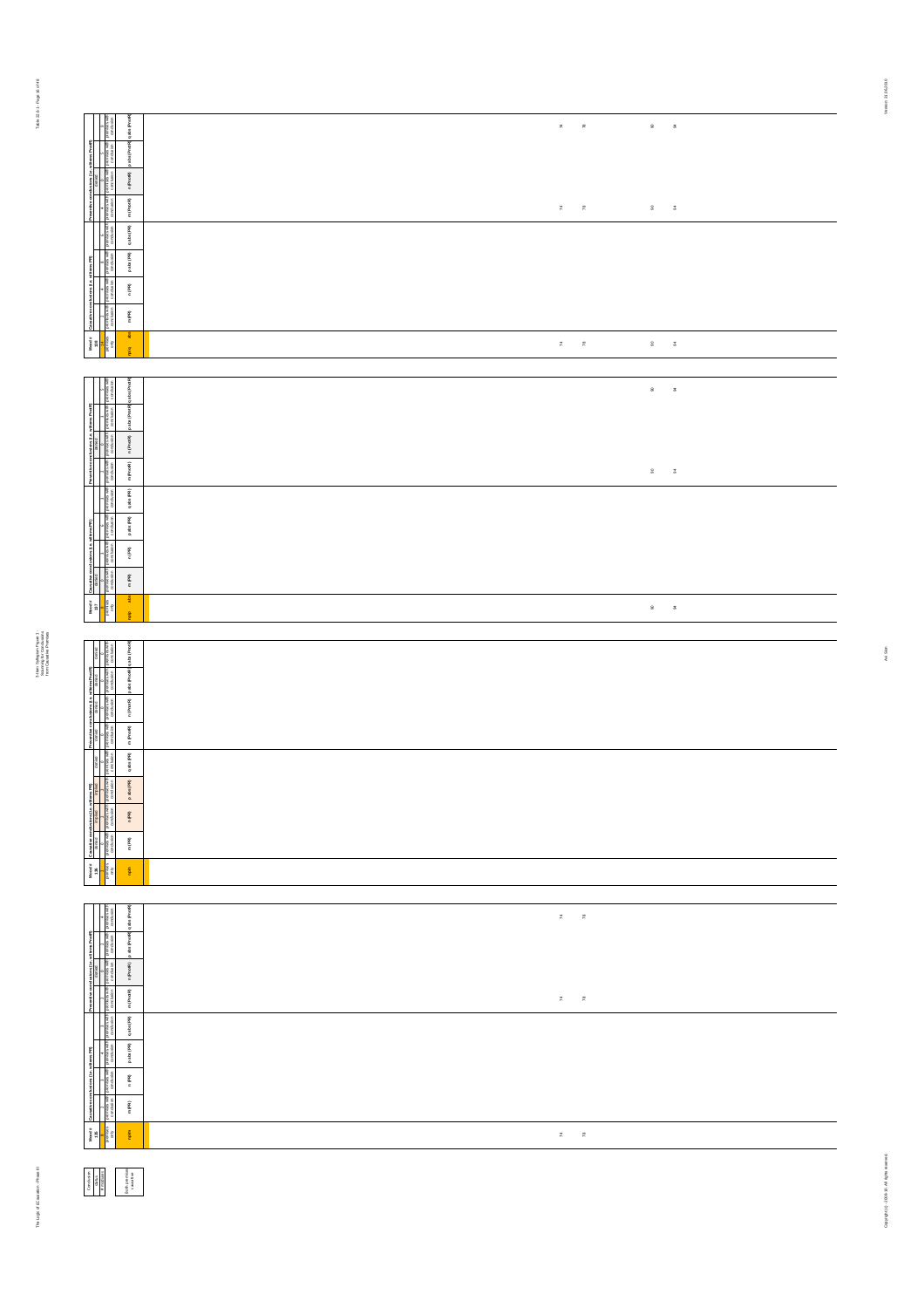premises with conclusion premises with conclusion

Table 22.6-1 - Page 17 of 48

Page 17 of 48

|               |                                                                                                                                                                                                                                     |                                    |                                   |                                               |                                                                                                                                                                                                                                                                                                                                 | $\substack{+0.08 \\ -0.08}$     |                  |                         |                                             | $\begin{matrix} 2 & 3 & 2 \\ 3 & 2 & 3 \\ 2 & 3 & 2 \end{matrix} \qquad \qquad \begin{matrix} 2 & 3 & 2 \\ 2 & 2 & 2 \\ 3 & 2 & 2 \end{matrix}$                                                                                                                                                                                                                                                                                                                                         |               |                                                                                                                                                              |                                                     |  |  |
|---------------|-------------------------------------------------------------------------------------------------------------------------------------------------------------------------------------------------------------------------------------|------------------------------------|-----------------------------------|-----------------------------------------------|---------------------------------------------------------------------------------------------------------------------------------------------------------------------------------------------------------------------------------------------------------------------------------------------------------------------------------|---------------------------------|------------------|-------------------------|---------------------------------------------|-----------------------------------------------------------------------------------------------------------------------------------------------------------------------------------------------------------------------------------------------------------------------------------------------------------------------------------------------------------------------------------------------------------------------------------------------------------------------------------------|---------------|--------------------------------------------------------------------------------------------------------------------------------------------------------------|-----------------------------------------------------|--|--|
|               |                                                                                                                                                                                                                                     |                                    |                                   |                                               |                                                                                                                                                                                                                                                                                                                                 | $\frac{99}{12}$                 |                  |                         |                                             | $\begin{matrix} \mathfrak{A} & \mathfrak{A} & \mathfrak{A} & \mathfrak{A} & \mathfrak{A} \\ \mathfrak{A} & \mathfrak{A} & \mathfrak{A} & \mathfrak{A} & \mathfrak{A} \end{matrix}$                                                                                                                                                                                                                                                                                                      |               |                                                                                                                                                              |                                                     |  |  |
|               |                                                                                                                                                                                                                                     |                                    |                                   |                                               |                                                                                                                                                                                                                                                                                                                                 |                                 |                  |                         |                                             |                                                                                                                                                                                                                                                                                                                                                                                                                                                                                         |               |                                                                                                                                                              |                                                     |  |  |
|               |                                                                                                                                                                                                                                     |                                    |                                   |                                               |                                                                                                                                                                                                                                                                                                                                 |                                 |                  |                         |                                             |                                                                                                                                                                                                                                                                                                                                                                                                                                                                                         |               |                                                                                                                                                              |                                                     |  |  |
|               |                                                                                                                                                                                                                                     |                                    |                                   |                                               |                                                                                                                                                                                                                                                                                                                                 |                                 |                  |                         |                                             |                                                                                                                                                                                                                                                                                                                                                                                                                                                                                         |               |                                                                                                                                                              |                                                     |  |  |
|               |                                                                                                                                                                                                                                     | $\mathbf{q}$ alos (PR)             |                                   | $\frac{1}{2}$                                 |                                                                                                                                                                                                                                                                                                                                 | $\sim 10^6$                     |                  |                         |                                             | $\qquad \qquad \text{as} \qquad \qquad \text{as} \qquad \qquad \text{as} \qquad \text{as} \qquad \text{as} \qquad \text{as} \qquad \text{as} \qquad \text{as} \qquad \text{as} \qquad \text{as} \qquad \text{as} \qquad \text{as} \qquad \text{as} \qquad \text{as} \qquad \text{as} \qquad \text{as} \qquad \text{as} \qquad \text{as} \qquad \text{as} \qquad \text{as} \qquad \text{as} \qquad \text{as} \qquad \text{as} \qquad \text{as} \qquad \text{as} \qquad \text{as} \qquad$ |               |                                                                                                                                                              |                                                     |  |  |
|               |                                                                                                                                                                                                                                     | Ê<br>pats                          |                                   |                                               | $\begin{array}{ccc} 150 & & 158 \\ 150 & & 158 \end{array}$                                                                                                                                                                                                                                                                     |                                 |                  |                         |                                             |                                                                                                                                                                                                                                                                                                                                                                                                                                                                                         |               |                                                                                                                                                              |                                                     |  |  |
|               |                                                                                                                                                                                                                                     | n (PR)                             | $\frac{\pi}{m}$                   |                                               | $\frac{\Omega}{10}$                                                                                                                                                                                                                                                                                                             |                                 |                  |                         |                                             | $\frac{1}{24}$                                                                                                                                                                                                                                                                                                                                                                                                                                                                          |               |                                                                                                                                                              |                                                     |  |  |
|               |                                                                                                                                                                                                                                     | $\frac{m(98)}{8}$                  | $\frac{\pi}{\epsilon^2}$          | $\frac{\Omega}{\Omega}$                       |                                                                                                                                                                                                                                                                                                                                 |                                 |                  |                         |                                             |                                                                                                                                                                                                                                                                                                                                                                                                                                                                                         |               |                                                                                                                                                              |                                                     |  |  |
|               |                                                                                                                                                                                                                                     | ÷                                  | $\frac{\pi}{2}$                   | $\frac{2}{3}$                                 | $\begin{array}{ccc}\n\text{S1} & \text{S2} & \text{S3} \\ \text{S1} & \text{S2} & \text{S3} \\ \text{S2} & \text{S3} & \text{S4}\n\end{array}$                                                                                                                                                                                  |                                 |                  |                         |                                             | $\begin{array}{ccccccccccccc} \mathbb{R}^3 & \mathbb{R}^3 & \mathbb{R}^3 & \mathbb{R}^3 & \mathbb{R}^3 & \mathbb{R}^3 & \mathbb{R}^3 & \mathbb{R}^3 & \mathbb{R}^3 & \mathbb{R}^3 & \mathbb{R}^3 & \mathbb{R}^3 & \mathbb{R}^3 & \mathbb{R}^3 & \mathbb{R}^3 & \mathbb{R}^3 & \mathbb{R}^3 & \mathbb{R}^3 & \mathbb{R}^3 & \mathbb{R}^3 & \mathbb{R}^3 & \mathbb{R}^3 & \mathbb{R}^3 & \mathbb$                                                                                         |               |                                                                                                                                                              |                                                     |  |  |
|               |                                                                                                                                                                                                                                     |                                    |                                   |                                               |                                                                                                                                                                                                                                                                                                                                 |                                 |                  |                         |                                             |                                                                                                                                                                                                                                                                                                                                                                                                                                                                                         |               |                                                                                                                                                              |                                                     |  |  |
|               |                                                                                                                                                                                                                                     |                                    |                                   |                                               |                                                                                                                                                                                                                                                                                                                                 | $\frac{m}{10}$                  |                  |                         |                                             |                                                                                                                                                                                                                                                                                                                                                                                                                                                                                         |               |                                                                                                                                                              | $\begin{matrix} 3 & 1 \\ 2 & 3 \end{matrix}$        |  |  |
|               |                                                                                                                                                                                                                                     |                                    |                                   |                                               |                                                                                                                                                                                                                                                                                                                                 |                                 |                  |                         |                                             |                                                                                                                                                                                                                                                                                                                                                                                                                                                                                         |               |                                                                                                                                                              |                                                     |  |  |
|               |                                                                                                                                                                                                                                     |                                    |                                   |                                               |                                                                                                                                                                                                                                                                                                                                 | $\frac{\partial S}{\partial t}$ |                  |                         |                                             |                                                                                                                                                                                                                                                                                                                                                                                                                                                                                         |               |                                                                                                                                                              | $\mathbb{R}^3$ , $\mathbb{R}^3$                     |  |  |
|               |                                                                                                                                                                                                                                     |                                    |                                   |                                               |                                                                                                                                                                                                                                                                                                                                 |                                 |                  |                         |                                             |                                                                                                                                                                                                                                                                                                                                                                                                                                                                                         |               |                                                                                                                                                              |                                                     |  |  |
|               |                                                                                                                                                                                                                                     | ĭ                                  |                                   |                                               |                                                                                                                                                                                                                                                                                                                                 |                                 |                  |                         |                                             |                                                                                                                                                                                                                                                                                                                                                                                                                                                                                         |               |                                                                                                                                                              |                                                     |  |  |
|               |                                                                                                                                                                                                                                     | qabs (PR)                          |                                   |                                               |                                                                                                                                                                                                                                                                                                                                 | $\frac{m}{10}$                  |                  |                         |                                             |                                                                                                                                                                                                                                                                                                                                                                                                                                                                                         |               |                                                                                                                                                              | $\overline{\mathbf{a}}$ and $\overline{\mathbf{a}}$ |  |  |
|               |                                                                                                                                                                                                                                     | p als (PR)                         |                                   |                                               | $\begin{matrix} 0 & 0 & 0 \\ 0 & 0 & 0 \\ 0 & 0 & 0 \\ 0 & 0 & 0 \\ 0 & 0 & 0 \\ 0 & 0 & 0 \\ 0 & 0 & 0 \\ 0 & 0 & 0 \\ 0 & 0 & 0 & 0 \\ 0 & 0 & 0 & 0 \\ 0 & 0 & 0 & 0 \\ 0 & 0 & 0 & 0 \\ 0 & 0 & 0 & 0 & 0 \\ 0 & 0 & 0 & 0 & 0 \\ 0 & 0 & 0 & 0 & 0 \\ 0 & 0 & 0 & 0 & 0 & 0 \\ 0 & 0 & 0 & 0 & 0 & 0 \\ 0 & 0 & 0 & 0 & 0$ |                                 |                  |                         |                                             |                                                                                                                                                                                                                                                                                                                                                                                                                                                                                         |               | $\begin{array}{cccccccccc} \mathbb{R} & & \mathbb{R} & & \mathbb{R} & & \mathbb{R} \\ & \mathbb{R} & & \mathbb{R} & & \mathbb{R} & & \mathbb{R} \end{array}$ |                                                     |  |  |
|               |                                                                                                                                                                                                                                     | $\frac{1}{n}$ (PR)                 |                                   |                                               | $\frac{9}{250}$                                                                                                                                                                                                                                                                                                                 |                                 |                  |                         |                                             |                                                                                                                                                                                                                                                                                                                                                                                                                                                                                         |               | $23 - 34$                                                                                                                                                    |                                                     |  |  |
|               |                                                                                                                                                                                                                                     |                                    |                                   |                                               |                                                                                                                                                                                                                                                                                                                                 |                                 |                  |                         |                                             |                                                                                                                                                                                                                                                                                                                                                                                                                                                                                         |               |                                                                                                                                                              |                                                     |  |  |
|               |                                                                                                                                                                                                                                     | $\omega$ or $\omega$<br>普          |                                   |                                               |                                                                                                                                                                                                                                                                                                                                 |                                 |                  |                         |                                             |                                                                                                                                                                                                                                                                                                                                                                                                                                                                                         |               |                                                                                                                                                              |                                                     |  |  |
|               |                                                                                                                                                                                                                                     |                                    |                                   |                                               | $\begin{matrix} 0 \\ 0 \\ 0 \end{matrix}$                                                                                                                                                                                                                                                                                       |                                 |                  |                         |                                             |                                                                                                                                                                                                                                                                                                                                                                                                                                                                                         |               |                                                                                                                                                              |                                                     |  |  |
|               |                                                                                                                                                                                                                                     |                                    |                                   |                                               |                                                                                                                                                                                                                                                                                                                                 |                                 |                  |                         |                                             |                                                                                                                                                                                                                                                                                                                                                                                                                                                                                         |               |                                                                                                                                                              |                                                     |  |  |
|               |                                                                                                                                                                                                                                     |                                    |                                   |                                               |                                                                                                                                                                                                                                                                                                                                 |                                 |                  |                         |                                             |                                                                                                                                                                                                                                                                                                                                                                                                                                                                                         |               |                                                                                                                                                              |                                                     |  |  |
|               |                                                                                                                                                                                                                                     |                                    |                                   |                                               |                                                                                                                                                                                                                                                                                                                                 |                                 |                  |                         |                                             |                                                                                                                                                                                                                                                                                                                                                                                                                                                                                         |               |                                                                                                                                                              |                                                     |  |  |
|               |                                                                                                                                                                                                                                     |                                    |                                   |                                               |                                                                                                                                                                                                                                                                                                                                 |                                 |                  |                         |                                             |                                                                                                                                                                                                                                                                                                                                                                                                                                                                                         |               |                                                                                                                                                              |                                                     |  |  |
|               |                                                                                                                                                                                                                                     |                                    |                                   |                                               |                                                                                                                                                                                                                                                                                                                                 |                                 |                  |                         |                                             |                                                                                                                                                                                                                                                                                                                                                                                                                                                                                         |               |                                                                                                                                                              |                                                     |  |  |
|               |                                                                                                                                                                                                                                     | $q$ at $\mathfrak{g}$ (PR)         |                                   |                                               |                                                                                                                                                                                                                                                                                                                                 |                                 |                  |                         |                                             |                                                                                                                                                                                                                                                                                                                                                                                                                                                                                         |               |                                                                                                                                                              |                                                     |  |  |
|               |                                                                                                                                                                                                                                     |                                    |                                   |                                               |                                                                                                                                                                                                                                                                                                                                 |                                 |                  |                         |                                             |                                                                                                                                                                                                                                                                                                                                                                                                                                                                                         |               |                                                                                                                                                              |                                                     |  |  |
|               |                                                                                                                                                                                                                                     |                                    |                                   |                                               |                                                                                                                                                                                                                                                                                                                                 |                                 |                  |                         |                                             |                                                                                                                                                                                                                                                                                                                                                                                                                                                                                         |               |                                                                                                                                                              |                                                     |  |  |
|               |                                                                                                                                                                                                                                     | $p$ abs (PR)                       |                                   |                                               |                                                                                                                                                                                                                                                                                                                                 |                                 | $\frac{3}{2}$    |                         |                                             |                                                                                                                                                                                                                                                                                                                                                                                                                                                                                         |               |                                                                                                                                                              |                                                     |  |  |
|               |                                                                                                                                                                                                                                     | n (PR)                             |                                   |                                               |                                                                                                                                                                                                                                                                                                                                 |                                 | $\frac{\pi}{20}$ |                         |                                             |                                                                                                                                                                                                                                                                                                                                                                                                                                                                                         | $_{\rm 210}$  |                                                                                                                                                              |                                                     |  |  |
|               | Lau beneve standing<br>definition of the control of the control of the control of the control of the control of the control of the co<br>and the control of the control of the control of the control of the control of the control | $\mathfrak{m}(\mathsf{PR})$        |                                   |                                               |                                                                                                                                                                                                                                                                                                                                 |                                 |                  |                         |                                             |                                                                                                                                                                                                                                                                                                                                                                                                                                                                                         |               |                                                                                                                                                              |                                                     |  |  |
|               |                                                                                                                                                                                                                                     | ÷                                  |                                   |                                               |                                                                                                                                                                                                                                                                                                                                 |                                 | $\frac{3}{2}$    |                         |                                             |                                                                                                                                                                                                                                                                                                                                                                                                                                                                                         | $\frac{9}{8}$ |                                                                                                                                                              |                                                     |  |  |
|               | promises                                                                                                                                                                                                                            |                                    |                                   |                                               |                                                                                                                                                                                                                                                                                                                                 |                                 |                  |                         |                                             |                                                                                                                                                                                                                                                                                                                                                                                                                                                                                         |               |                                                                                                                                                              |                                                     |  |  |
|               |                                                                                                                                                                                                                                     |                                    |                                   |                                               |                                                                                                                                                                                                                                                                                                                                 |                                 |                  |                         | $\frac{1}{2}$                               | $_{\rm 206}$                                                                                                                                                                                                                                                                                                                                                                                                                                                                            |               |                                                                                                                                                              |                                                     |  |  |
|               |                                                                                                                                                                                                                                     |                                    |                                   |                                               |                                                                                                                                                                                                                                                                                                                                 |                                 |                  |                         |                                             |                                                                                                                                                                                                                                                                                                                                                                                                                                                                                         |               |                                                                                                                                                              |                                                     |  |  |
|               |                                                                                                                                                                                                                                     |                                    |                                   |                                               |                                                                                                                                                                                                                                                                                                                                 |                                 |                  |                         | $\approx$ $\approx$                         |                                                                                                                                                                                                                                                                                                                                                                                                                                                                                         |               |                                                                                                                                                              |                                                     |  |  |
|               |                                                                                                                                                                                                                                     |                                    |                                   |                                               |                                                                                                                                                                                                                                                                                                                                 |                                 |                  |                         |                                             |                                                                                                                                                                                                                                                                                                                                                                                                                                                                                         |               |                                                                                                                                                              |                                                     |  |  |
|               |                                                                                                                                                                                                                                     | ို့                                |                                   |                                               |                                                                                                                                                                                                                                                                                                                                 |                                 |                  |                         |                                             |                                                                                                                                                                                                                                                                                                                                                                                                                                                                                         |               |                                                                                                                                                              |                                                     |  |  |
|               |                                                                                                                                                                                                                                     | qabs $\langle \mathsf{PR} \rangle$ |                                   | $\widetilde{\pi}$                             |                                                                                                                                                                                                                                                                                                                                 |                                 |                  |                         | $\mathbb{S}^1$ , $\mathbb{S}^1$             |                                                                                                                                                                                                                                                                                                                                                                                                                                                                                         |               |                                                                                                                                                              |                                                     |  |  |
|               |                                                                                                                                                                                                                                     | pata (PR)                          |                                   |                                               |                                                                                                                                                                                                                                                                                                                                 |                                 | $\frac{\pi}{20}$ | $\mathbbmss{S}$         | $\tilde{\mathbf{a}}$ , $\tilde{\mathbf{a}}$ |                                                                                                                                                                                                                                                                                                                                                                                                                                                                                         |               |                                                                                                                                                              |                                                     |  |  |
| Mood #<br>136 |                                                                                                                                                                                                                                     |                                    | $\frac{3}{14}$                    |                                               |                                                                                                                                                                                                                                                                                                                                 |                                 | $\frac{3}{2}$    | $\overline{\mathbf{g}}$ |                                             |                                                                                                                                                                                                                                                                                                                                                                                                                                                                                         |               |                                                                                                                                                              |                                                     |  |  |
|               |                                                                                                                                                                                                                                     | $_{\rm n}$ (PR)                    |                                   |                                               |                                                                                                                                                                                                                                                                                                                                 |                                 |                  |                         |                                             |                                                                                                                                                                                                                                                                                                                                                                                                                                                                                         |               |                                                                                                                                                              |                                                     |  |  |
|               | xemses<br>only                                                                                                                                                                                                                      | $\frac{1}{n}$ (FR)                 | $\frac{4}{13}$<br>$\frac{\pi}{m}$ | $\frac{\Omega}{\Omega}$<br>$\frac{\alpha}{2}$ |                                                                                                                                                                                                                                                                                                                                 |                                 |                  |                         |                                             |                                                                                                                                                                                                                                                                                                                                                                                                                                                                                         |               |                                                                                                                                                              |                                                     |  |  |

Conclusion status # moduses causative Both premises

Copyright (c) - 2008-10. All rights reserved. Avi Sion Version: 21.06.2010

 $\frac{3}{3}$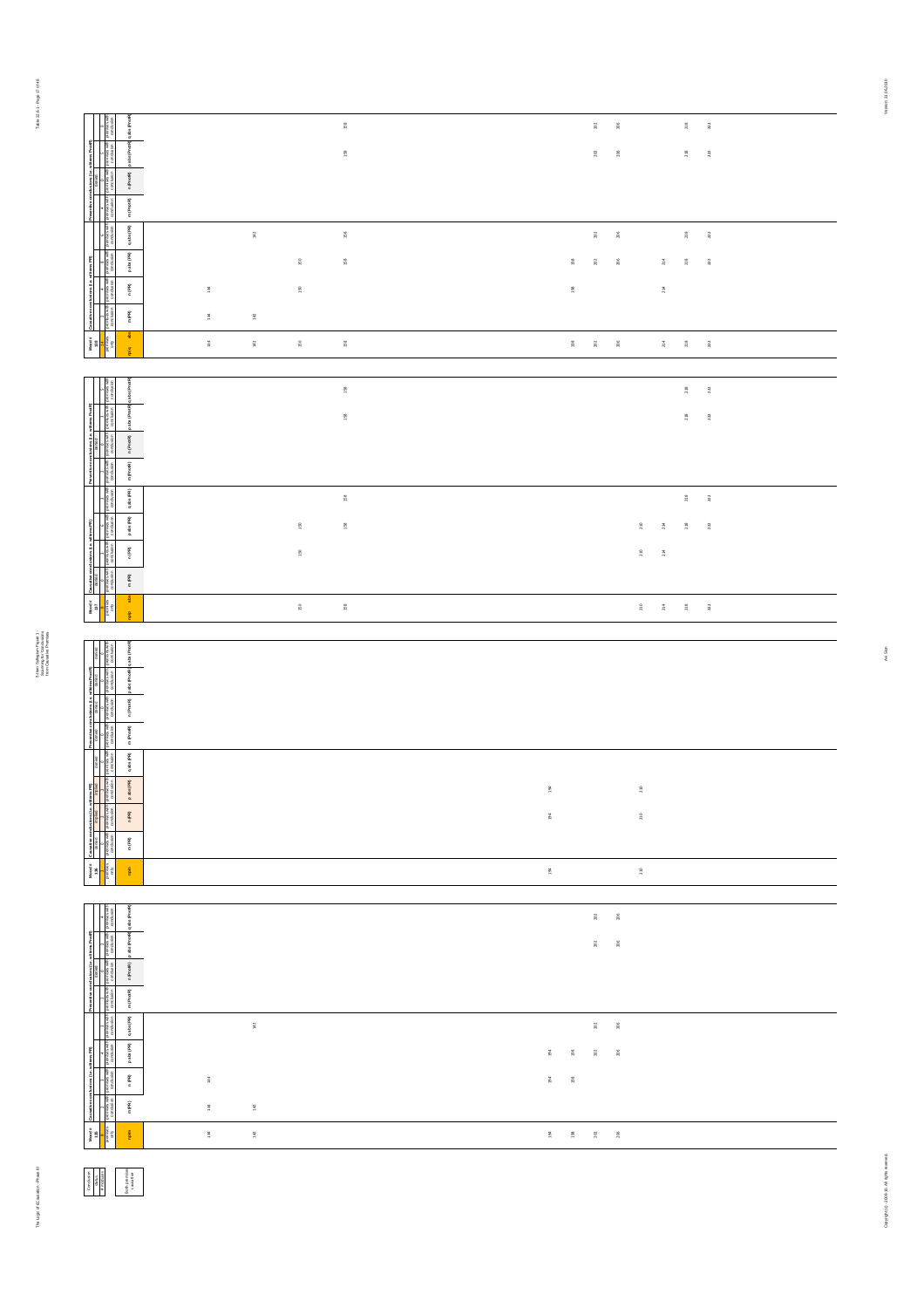The Logic of ECausation - Phase III

Both premises

|                                              |         |   | oorclusion                                                                                         |                                                                     |  |
|----------------------------------------------|---------|---|----------------------------------------------------------------------------------------------------|---------------------------------------------------------------------|--|
|                                              |         |   | premises with premises with<br>oondusion                                                           |                                                                     |  |
|                                              | dened   |   | premises with<br>candusion                                                                         | n (PnotR) pabs (PnotR) q abs (PnotR)                                |  |
| Preventive conclusions (i.e. willens Profit) |         |   | promises with<br>conclusion                                                                        |                                                                     |  |
|                                              |         |   | condusion                                                                                          |                                                                     |  |
|                                              |         |   | oondusion                                                                                          | pabs (PR) qabs (PR) m (PnoR)                                        |  |
|                                              |         |   | promises with promision with promises with<br>candusion                                            | n (PR)                                                              |  |
| Causative con dusions (i.e. wiltems PR)      |         |   | 200m ses with<br>oorchasion                                                                        | m(PR)                                                               |  |
| Mood#                                        | 3       | ă | premises<br>only                                                                                   | ê<br>ę                                                              |  |
|                                              |         |   |                                                                                                    |                                                                     |  |
|                                              |         |   | premises with<br>oondusion                                                                         | m(ProtR) n(ProofR) pabs (ProofR) qabs (ProtR)                       |  |
|                                              |         |   | condusion                                                                                          |                                                                     |  |
|                                              | dining  |   | conclusion                                                                                         |                                                                     |  |
| Preventive conclusions (i.e. wiltems Phot R) |         |   | promises with promises with premises with premises with promises with promises with<br>opriduation |                                                                     |  |
|                                              |         |   | condusion                                                                                          | qabs (PR)                                                           |  |
|                                              |         |   | conclusion                                                                                         |                                                                     |  |
|                                              |         |   | operation                                                                                          | n (PR) patos (PR)                                                   |  |
| Causative conclusions (i.e. wiltems PR)      | denied  |   | premises with<br>oondusion                                                                         | m(pR)                                                               |  |
| Mood #                                       | ä       |   | premises<br>οtγ                                                                                    | abs<br>e/e                                                          |  |
|                                              |         |   |                                                                                                    |                                                                     |  |
|                                              | dened   |   | DOWN 995 WITH<br>oorclusion                                                                        |                                                                     |  |
|                                              | dinind  |   | Dream ses with<br>operation                                                                        |                                                                     |  |
| Preventive con dusions (i.e. w/leams P notR) | denied  |   | premises with<br>oondusion                                                                         |                                                                     |  |
|                                              | denied  |   | promises with<br>candusion                                                                         |                                                                     |  |
|                                              | denied  |   | premises with<br>conclusion                                                                        | pabs (PR) qabs (PR) im (PnotR) in (PhotR) pabs (PnotR) qabs (PnotR) |  |
| (i.e. w/tems PR)                             | implied |   | or emisses with Loremis es with Loremises with<br>oondusion                                        |                                                                     |  |
|                                              | imple   |   | oondusion                                                                                          | n@R                                                                 |  |
| Causative conclusions                        | denied  |   | condusion                                                                                          | m(PR)                                                               |  |
| Mood #                                       | ð       |   | promises<br>only                                                                                   | š                                                                   |  |
|                                              |         |   |                                                                                                    |                                                                     |  |
|                                              |         |   | premises with premises with<br>condusion                                                           | q abs (PR) in (P notR) in (P notR) pabs (ProtR) q abs (P notR)      |  |
| Preventive conclusions (Le. wiltems Prooff)  |         |   | candusion                                                                                          |                                                                     |  |
|                                              | dened   |   | promises with<br>canclusian                                                                        |                                                                     |  |
|                                              |         |   | promises with promises with<br>operation                                                           |                                                                     |  |
|                                              |         |   | oondusion                                                                                          |                                                                     |  |
|                                              |         |   | promises with premises with<br>canduaton                                                           | pats (PR)                                                           |  |
| Causative condusions (i.e. wiltems PR)       |         |   | corclusion                                                                                         | n (PR)                                                              |  |
|                                              |         |   | DYRITTI SIG WITH<br>operation                                                                      | e<br>M                                                              |  |
| tood #                                       | 135     |   | remises<br>only                                                                                    | rom<br>G                                                            |  |

| Preventive conclusions (i.e. witems Prooft) | dened | $\circ$ | premises with<br>operation<br>promises with premises with<br>oondusion<br>candusion<br>promises with<br>conclusion | pate (PnotR) q also (PnotR)<br>n (Prooff)<br>$m(P \text{ model})$ |  |
|---------------------------------------------|-------|---------|--------------------------------------------------------------------------------------------------------------------|-------------------------------------------------------------------|--|
|                                             |       | ó       | premises with<br>oondusion                                                                                         | qabs (PR)                                                         |  |
|                                             |       | w       | oondusion                                                                                                          | pabs (PR)                                                         |  |
| Causative conclusions (i.e. witems PR)      |       |         | promises with premises with<br>candusion                                                                           | n (PR)                                                            |  |
|                                             |       |         | premises with<br>conclusion                                                                                        | m(PR)                                                             |  |
| Mood #                                      | 138   | ă       | premises<br>cely                                                                                                   | ã<br>š                                                            |  |

Avi Sion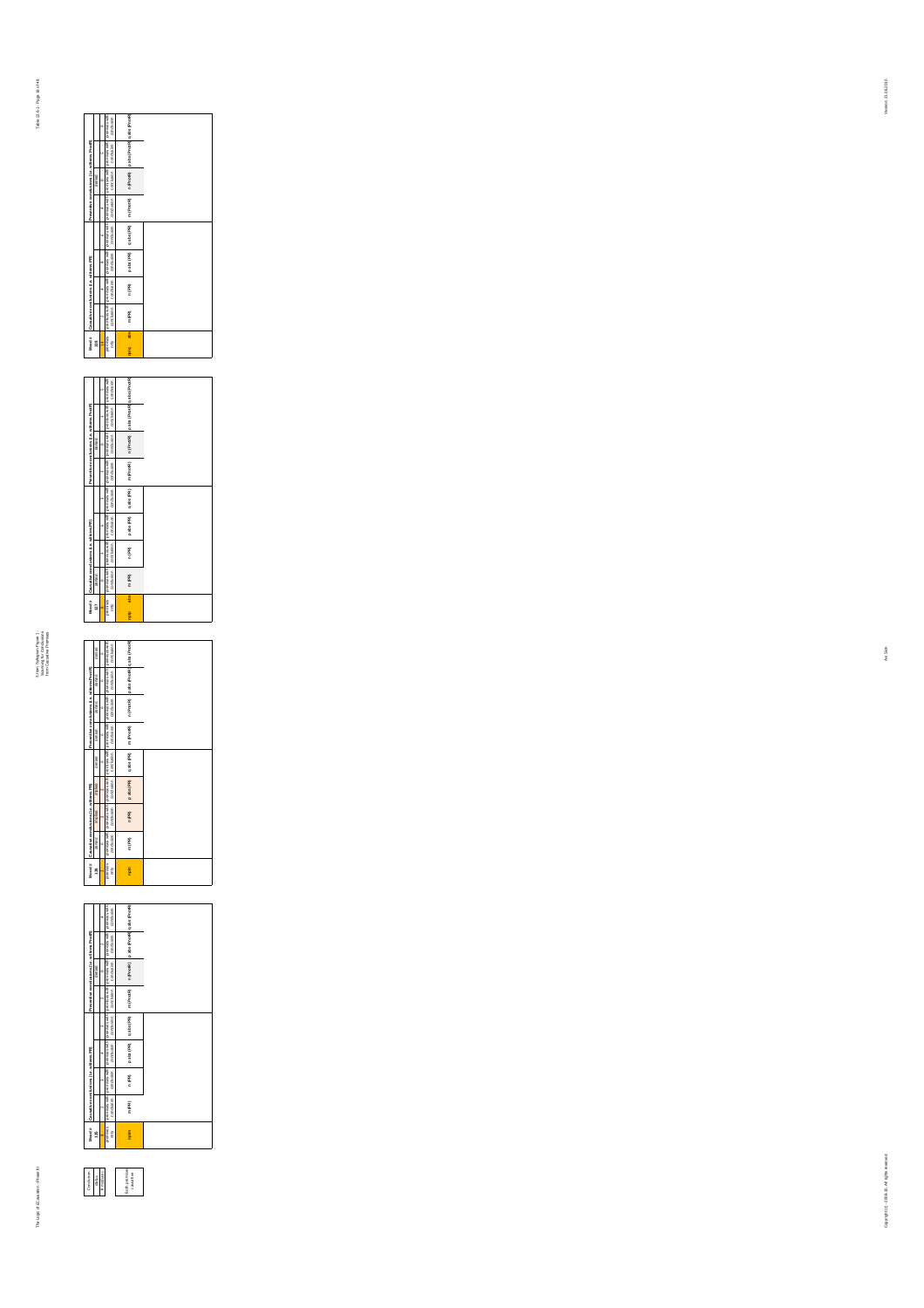|                                                                                                                                                                                                                         | qabs (Prooft)                                          | $\mathfrak{S}$ |
|-------------------------------------------------------------------------------------------------------------------------------------------------------------------------------------------------------------------------|--------------------------------------------------------|----------------|
|                                                                                                                                                                                                                         | pates (Prooft)                                         |                |
|                                                                                                                                                                                                                         | n (Pn ofR)                                             | $5^\circ$      |
| première utiliseme de un promiére information de la ministra de la ministra de la ministra de la ministra un c<br>Conclusion de conclusion conclusion conclusion conclusion conclusion conclusion conclusion conclusion | $m(p \text{ node})$                                    | s s            |
|                                                                                                                                                                                                                         | $\mathbf{q}$ at $\boldsymbol{\theta} \in \mathbf{R}$ ) |                |
|                                                                                                                                                                                                                         | p abs (PR)                                             |                |
|                                                                                                                                                                                                                         | n@R                                                    |                |
|                                                                                                                                                                                                                         | $\mathfrak{m}(\mathsf{PR})$                            |                |
| ay<br>pomses                                                                                                                                                                                                            | $\frac{g}{2}$ i                                        |                |

|                     | premises with<br>condusion                                                                 | 言<br>å                      |  |
|---------------------|--------------------------------------------------------------------------------------------|-----------------------------|--|
| $\frac{P}{E}$       | 5<br>promises with<br>condusion                                                            | ି<br>pate (Pr               |  |
| ons (Le. wilte<br>, | ts with                                                                                    | $\widehat{\mathbf{g}}$<br>ু |  |
|                     | Prevensive conclusions<br>- Ginkid<br>- premission - conclusion<br>- conclusion - conclusi | mot Ry<br>s<br>$\epsilon$   |  |
|                     | $\frac{3}{2}$ promis as with                                                               | Ê<br>qabs                   |  |
| Ħ<br>5<br>T l       | premises with<br>condusion                                                                 | ε<br>pabs                   |  |
| 180080.6            | promises with<br>promises with<br>conclusion                                               | $_{\rm n}$ (PR)             |  |
|                     |                                                                                            | $\mathfrak{m}$ (PR)         |  |
|                     | Mood #<br>143<br>comissa                                                                   | $\frac{8}{2}$ is            |  |

 $\frac{3}{2}$ 

Copyright (c) - 2008-10. All rights reserved. Avi Sion Version: 21.06.2010

 $M$  Sion

|                |                                         | $x = 8$                       |
|----------------|-----------------------------------------|-------------------------------|
|                | $\overline{\phantom{a}}$<br>$\sim$      |                               |
|                | $\epsilon$                              |                               |
|                | $\sim$                                  | $\mathfrak{g}$ $\mathfrak{g}$ |
|                | e<br>$\frac{12}{3}$ 8<br>ē.<br>$\sigma$ |                               |
|                | $\mathbf{g}$<br>$\Omega$                |                               |
|                | $\tilde{z}$<br>s<br>$\mathbf{c}$        |                               |
| - 61           | e<br>ē.                                 |                               |
| $\frac{3}{10}$ | promises<br>$\frac{g}{2}$ is            | ×.<br>$^{\circ}$              |

| 38<br>promises with<br>conclusion<br>l qubs (Prooft)                                                                                                                                                                                                                                                                                                         |                                                                                    |                                                                                                                     | $\Xi$                   |
|--------------------------------------------------------------------------------------------------------------------------------------------------------------------------------------------------------------------------------------------------------------------------------------------------------------------------------------------------------------|------------------------------------------------------------------------------------|---------------------------------------------------------------------------------------------------------------------|-------------------------|
| 38<br>premises with<br>condusion<br>pates (Prooff)                                                                                                                                                                                                                                                                                                           |                                                                                    | $\begin{array}{cccccccccc} \mathbf{g} & & \mathbf{g} & & \mathbf{g} & & \mathbf{g} & & \mathbf{g} \\ \end{array}$   | $\frac{\Omega}{\Omega}$ |
| 4<br>comises with<br>condusion<br>$n$ (PhoofR)                                                                                                                                                                                                                                                                                                               | $\overline{\circ}$                                                                 |                                                                                                                     |                         |
| Preventive conclusions (i.e. witems Prooft)<br>$m$ (ProofR)                                                                                                                                                                                                                                                                                                  | $\begin{array}{ccc} \texttt{S} & \texttt{S} & \texttt{S} & \texttt{S} \end{array}$ |                                                                                                                     |                         |
| pemias with promias with p<br>contasion condusion<br>qabs(PR)                                                                                                                                                                                                                                                                                                |                                                                                    | $\begin{array}{cccccccccc} \texttt{8} & \texttt{8} & \texttt{8} & \texttt{8} & \texttt{8} & \texttt{8} \end{array}$ | $\frac{3}{2}$           |
| pabs (PR)                                                                                                                                                                                                                                                                                                                                                    |                                                                                    | $\begin{array}{cccccccccc} \mathbf{g} & & \mathbf{g} & & \mathbf{g} & & \mathbf{g} & & \mathbf{g} \\ \end{array}$   | $\frac{\Omega}{\Omega}$ |
| $\mathfrak{so}_{\mathfrak{g}}$                                                                                                                                                                                                                                                                                                                               |                                                                                    |                                                                                                                     |                         |
| Causaline conclusions (i.e. w/kems PR)<br> -<br>  penisa with jointule with pointains with point<br>  conclusion   conclusion   conclusion   con                                                                                                                                                                                                             |                                                                                    |                                                                                                                     |                         |
| $\mathfrak{g}_{\mathfrak{g}}$<br>$\begin{array}{c}\n\text{Mod } n \\ \text{mod } n\n\end{array}$                                                                                                                                                                                                                                                             |                                                                                    |                                                                                                                     |                         |
| promises<br>$\frac{g}{2} \xi$                                                                                                                                                                                                                                                                                                                                |                                                                                    |                                                                                                                     | $\frac{2}{3}$           |
| 3<br>comiass with<br>condusion                                                                                                                                                                                                                                                                                                                               |                                                                                    |                                                                                                                     |                         |
| patis (Pro R) q abs (PriceR)                                                                                                                                                                                                                                                                                                                                 |                                                                                    |                                                                                                                     |                         |
| $n$ (P rooff)                                                                                                                                                                                                                                                                                                                                                |                                                                                    |                                                                                                                     |                         |
| Pavanska conclusions(la wikens PnotR)<br>- Santian - Santian province un province in province<br>- Frantian - Conclusion - Conclusion - Conclusion - Co                                                                                                                                                                                                      |                                                                                    |                                                                                                                     |                         |
| $m$ (Proot R)                                                                                                                                                                                                                                                                                                                                                |                                                                                    |                                                                                                                     |                         |
| Causative conclusions (i.e. withmse PR)<br>- German<br>- permane anti-permane utin promise units permane units  <br>- conclusion   conclusion   conclusion   conclusion  <br>qabs (PR)                                                                                                                                                                       |                                                                                    |                                                                                                                     |                         |
| pabs (PR)                                                                                                                                                                                                                                                                                                                                                    |                                                                                    |                                                                                                                     |                         |
| $\frac{\widehat{\mathbf{g}}}{\mathbf{g}}$                                                                                                                                                                                                                                                                                                                    |                                                                                    |                                                                                                                     |                         |
| $\frac{\partial \mathbf{R}}{\partial \mathbf{r}}$                                                                                                                                                                                                                                                                                                            |                                                                                    |                                                                                                                     |                         |
| $\begin{array}{c} \frac{1}{2} \text{ mod } 2 \\ \text{ mod } 2 \end{array}$<br>promises<br>$\frac{3}{2} \frac{1}{4}$                                                                                                                                                                                                                                         |                                                                                    |                                                                                                                     |                         |
|                                                                                                                                                                                                                                                                                                                                                              |                                                                                    |                                                                                                                     |                         |
| qabs (ProfR)<br>promises with<br>condusion<br>$\kappa$ – $\kappa$                                                                                                                                                                                                                                                                                            |                                                                                    |                                                                                                                     |                         |
| n (ProtR) pate (ProtR)                                                                                                                                                                                                                                                                                                                                       |                                                                                    |                                                                                                                     |                         |
|                                                                                                                                                                                                                                                                                                                                                              |                                                                                    |                                                                                                                     |                         |
| $m$ (Ph cdR)<br>$\mathbb R$ – $\mathbb R$                                                                                                                                                                                                                                                                                                                    |                                                                                    |                                                                                                                     |                         |
| qabs (PR)                                                                                                                                                                                                                                                                                                                                                    |                                                                                    |                                                                                                                     |                         |
|                                                                                                                                                                                                                                                                                                                                                              |                                                                                    |                                                                                                                     |                         |
| $\begin{tabular}{ c c } \hline n & p & \mbox{abs (PR)} \\ \hline \end{tabular}$                                                                                                                                                                                                                                                                              |                                                                                    |                                                                                                                     |                         |
| $\mathfrak{m}\neq\mathfrak{N}$                                                                                                                                                                                                                                                                                                                               |                                                                                    |                                                                                                                     |                         |
| $\frac{g}{2}g$<br>$\mathcal{R}$<br>$^{\circ}$                                                                                                                                                                                                                                                                                                                |                                                                                    |                                                                                                                     |                         |
|                                                                                                                                                                                                                                                                                                                                                              |                                                                                    |                                                                                                                     |                         |
| n (PnoR) pas (PnoR) q als (PnoR                                                                                                                                                                                                                                                                                                                              |                                                                                    |                                                                                                                     |                         |
|                                                                                                                                                                                                                                                                                                                                                              |                                                                                    |                                                                                                                     |                         |
|                                                                                                                                                                                                                                                                                                                                                              |                                                                                    |                                                                                                                     |                         |
|                                                                                                                                                                                                                                                                                                                                                              |                                                                                    |                                                                                                                     |                         |
|                                                                                                                                                                                                                                                                                                                                                              |                                                                                    |                                                                                                                     |                         |
| $p$ alos (PR) $q$ alos (PR) $m$ (P notR)                                                                                                                                                                                                                                                                                                                     |                                                                                    |                                                                                                                     |                         |
| $_{\rm n}$ (PR)                                                                                                                                                                                                                                                                                                                                              |                                                                                    |                                                                                                                     |                         |
|                                                                                                                                                                                                                                                                                                                                                              |                                                                                    |                                                                                                                     |                         |
| labout Conserved concludes (i.e. where $P(\mathbf{q})$ . Preventive concludes (i.e. where $P(\mathbf{q})$ . $\mathbf{q}$ . $\mathbf{q}$ . $\mathbf{q}$ . $\mathbf{q}$ . $\mathbf{q}$ . $\mathbf{q}$ . $\mathbf{q}$ . $\mathbf{q}$ . $\mathbf{q}$ . $\mathbf{q}$ . $\mathbf{q}$ . $\mathbf$<br>$\frac{\widehat{\mathbf{g}}}{\mathbf{g}}$<br>premises<br>power |                                                                                    |                                                                                                                     |                         |
|                                                                                                                                                                                                                                                                                                                                                              |                                                                                    |                                                                                                                     |                         |

Table 22.6-1 - Page 19 of 48

fatle 22.6-1 - Page 19 of 48

Conclusion status # moduses causative Both premises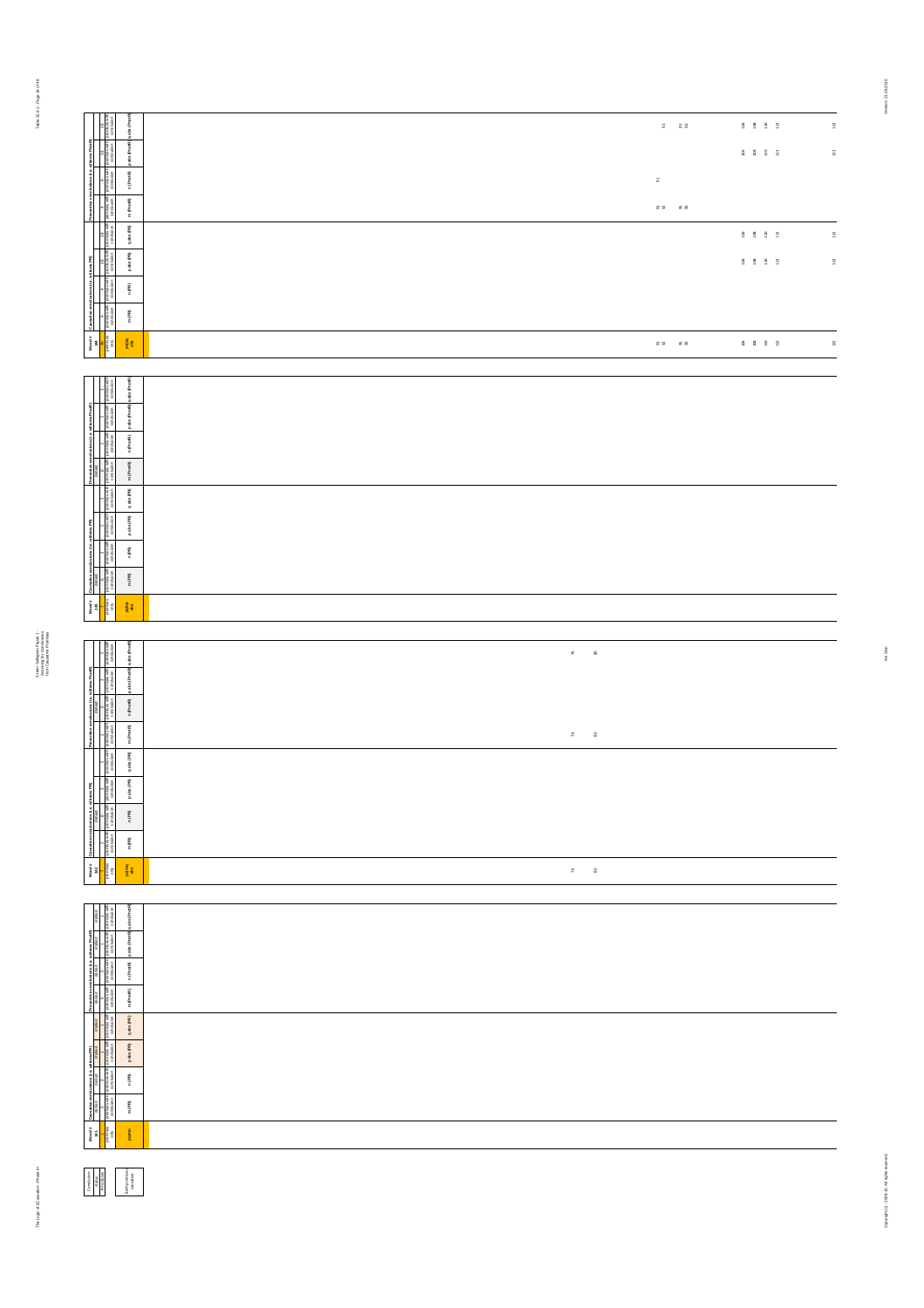|                                                                           | abs (Pnot                          |              | 3.333                                                            |                 |                |                      | 151                             | $\frac{33}{14}$                                     |      |                                                                                                               |                               | $\frac{28}{13}$                                  | $\mathop{\mathbb{R}}\nolimits$ $\mathop{\mathbb{R}}\nolimits$ |              |              |                                                                                                           |                         |                 |                 | $2.15\,$ $2.16\,$       |                                                                                                                                                                                                                                                                                                                                                 | $\begin{matrix} 23 \\ 23 \\ 24 \end{matrix}$                                            |
|---------------------------------------------------------------------------|------------------------------------|--------------|------------------------------------------------------------------|-----------------|----------------|----------------------|---------------------------------|-----------------------------------------------------|------|---------------------------------------------------------------------------------------------------------------|-------------------------------|--------------------------------------------------|---------------------------------------------------------------|--------------|--------------|-----------------------------------------------------------------------------------------------------------|-------------------------|-----------------|-----------------|-------------------------|-------------------------------------------------------------------------------------------------------------------------------------------------------------------------------------------------------------------------------------------------------------------------------------------------------------------------------------------------|-----------------------------------------------------------------------------------------|
|                                                                           |                                    |              | 33 32                                                            |                 |                |                      | $\substack{51\\152}$            | 359                                                 |      |                                                                                                               |                               | $\Xi$ $\Xi$                                      | $\frac{8}{3} \frac{5}{3} \frac{3}{2}$                         |              |              |                                                                                                           |                         |                 |                 | $\substack{215 \\ 216}$ | $\begin{matrix} 2 & 3 & 3 \\ 3 & 2 & 3 \\ 1 & 2 & 3 \end{matrix}$                                                                                                                                                                                                                                                                               |                                                                                         |
|                                                                           | n (Pn ofR)                         | $^{\rm 123}$ |                                                                  |                 |                |                      |                                 |                                                     |      |                                                                                                               |                               |                                                  |                                                               |              |              |                                                                                                           |                         |                 |                 |                         | $_{\rm 219}$                                                                                                                                                                                                                                                                                                                                    |                                                                                         |
|                                                                           | $m(p \text{ node})$                |              |                                                                  |                 |                |                      |                                 |                                                     |      |                                                                                                               |                               |                                                  |                                                               |              |              |                                                                                                           |                         |                 |                 |                         |                                                                                                                                                                                                                                                                                                                                                 |                                                                                         |
|                                                                           | $q$ at $\theta$ (PR)               |              | $\begin{array}{cc} \Xi & \Xi \; \Xi \; \Xi \end{array}$          |                 |                |                      | $\frac{53}{12}$ $\frac{53}{12}$ | $\begin{smallmatrix} 8 \\ 2 \\ 1 \end{smallmatrix}$ |      | $\begin{array}{ccc} \mathbb{R} & \mathbb{R} & \mathbb{R} \\ \mathbb{R} & \mathbb{R} & \mathbb{R} \end{array}$ |                               | $\begin{array}{c} 88 \\ 24 \\ 34 \end{array}$    | $\frac{8}{11}$ is $\frac{81}{11}$                             |              |              |                                                                                                           |                         |                 |                 | $\substack{25 \\ 2.35}$ |                                                                                                                                                                                                                                                                                                                                                 | $\begin{matrix} 8 \\ 3 \\ 1 \end{matrix} \quad \begin{matrix} 8 \\ 3 \\ 1 \end{matrix}$ |
|                                                                           | $p$ abs $(PR)$                     |              | $\overline{\mathfrak{A}}=\mathfrak{A} \mathfrak{A} \mathfrak{A}$ |                 |                |                      | $\frac{51}{152}$                | 359                                                 |      |                                                                                                               |                               | $\begin{array}{c} 23 \\ 23 \\ 34 \\ \end{array}$ | $\frac{9}{19}$ $\frac{5}{19}$                                 |              |              |                                                                                                           |                         |                 |                 | $\substack{215 \\ 216}$ |                                                                                                                                                                                                                                                                                                                                                 | $\begin{array}{cc} 3 & 3 \\ 3 & 3 \end{array}$                                          |
| ns (i.e. w/kems PR)                                                       |                                    |              |                                                                  |                 |                |                      |                                 |                                                     |      |                                                                                                               |                               |                                                  |                                                               |              |              |                                                                                                           |                         |                 |                 |                         |                                                                                                                                                                                                                                                                                                                                                 |                                                                                         |
|                                                                           | in (PR)                            |              |                                                                  |                 |                |                      |                                 |                                                     | $\%$ |                                                                                                               |                               | $\widetilde{\mathbf{m}}$                         |                                                               |              |              |                                                                                                           |                         |                 |                 |                         |                                                                                                                                                                                                                                                                                                                                                 |                                                                                         |
|                                                                           | $\mathfrak{m}(\mathsf{PR})$        |              |                                                                  |                 |                |                      |                                 |                                                     |      | $\frac{8}{10}$ $\frac{8}{10}$                                                                                 | $\mathbb{R}=\mathbb{R}$       |                                                  |                                                               |              |              |                                                                                                           |                         |                 |                 |                         |                                                                                                                                                                                                                                                                                                                                                 |                                                                                         |
| Mood #<br>ema<br>S                                                        | 폴                                  |              | BA BAR                                                           |                 |                |                      | 151                             | 359                                                 |      | $\begin{array}{c} 166 \\ 168 \end{array}$                                                                     | $\frac{1}{2}$ – $\frac{1}{2}$ | 222                                              | $\frac{9}{191}$                                               |              |              |                                                                                                           |                         |                 |                 |                         | $\begin{tabular}{llllll} \bf 3.3 & \bf 3.3 & \bf 3.3 \\ \bf 3.3 & \bf 3.3 & \bf 3.3 \\ \bf 3.4 & \bf 3.3 & \bf 3.3 \\ \bf 3.5 & \bf 3.3 & \bf 3.3 \\ \bf 3.6 & \bf 3.3 & \bf 3.3 \\ \bf 3.4 & \bf 3.3 & \bf 3.3 \\ \bf 3.5 & \bf 3.3 & \bf 3.3 \\ \bf 3.6 & \bf 3.3 & \bf 3.3 \\ \bf 3.6 & \bf 3.3 & \bf 3.3 \\ \bf 3.4 & \bf 3.3 & \bf 3.3 \\$ |                                                                                         |
|                                                                           |                                    |              |                                                                  |                 |                |                      |                                 |                                                     |      |                                                                                                               |                               |                                                  |                                                               |              |              |                                                                                                           |                         |                 | $_{\rm 21}$     |                         |                                                                                                                                                                                                                                                                                                                                                 |                                                                                         |
|                                                                           | gas (Prot                          |              |                                                                  |                 |                |                      |                                 |                                                     |      |                                                                                                               |                               |                                                  |                                                               |              |              |                                                                                                           |                         |                 |                 |                         |                                                                                                                                                                                                                                                                                                                                                 |                                                                                         |
|                                                                           | abs (Proff                         |              |                                                                  |                 |                |                      |                                 |                                                     |      |                                                                                                               |                               |                                                  |                                                               |              |              |                                                                                                           |                         |                 | $\Xi$ $\Xi$     |                         |                                                                                                                                                                                                                                                                                                                                                 |                                                                                         |
|                                                                           | n (ProfR)                          |              |                                                                  |                 |                |                      |                                 |                                                     |      |                                                                                                               |                               |                                                  |                                                               |              |              |                                                                                                           |                         |                 | $\Xi$           |                         |                                                                                                                                                                                                                                                                                                                                                 |                                                                                         |
|                                                                           | $m(p \cos \theta)$                 |              |                                                                  |                 |                |                      |                                 |                                                     |      |                                                                                                               |                               |                                                  |                                                               |              |              |                                                                                                           |                         |                 |                 |                         |                                                                                                                                                                                                                                                                                                                                                 |                                                                                         |
|                                                                           | qabs $\langle \mathsf{PR} \rangle$ |              |                                                                  |                 |                |                      |                                 |                                                     |      |                                                                                                               |                               |                                                  |                                                               |              |              |                                                                                                           |                         |                 | $_{\rm 212}$    |                         |                                                                                                                                                                                                                                                                                                                                                 |                                                                                         |
| s PR)                                                                     | pates (PR)                         |              |                                                                  |                 |                |                      |                                 |                                                     |      |                                                                                                               |                               |                                                  |                                                               |              |              |                                                                                                           |                         |                 | $\widetilde{n}$ |                         |                                                                                                                                                                                                                                                                                                                                                 |                                                                                         |
|                                                                           | n (PR)                             |              |                                                                  |                 |                |                      |                                 |                                                     |      |                                                                                                               |                               |                                                  |                                                               |              |              |                                                                                                           |                         |                 |                 |                         |                                                                                                                                                                                                                                                                                                                                                 |                                                                                         |
|                                                                           | $\frac{60}{6}$                     |              |                                                                  |                 |                |                      |                                 |                                                     |      |                                                                                                               |                               |                                                  |                                                               |              |              |                                                                                                           |                         |                 |                 |                         |                                                                                                                                                                                                                                                                                                                                                 |                                                                                         |
| $\begin{array}{c} \texttt{Mood} \\ \texttt{14} \end{array}$<br>anian<br>T | $\frac{3}{2}$ is                   |              |                                                                  |                 |                |                      |                                 |                                                     |      |                                                                                                               |                               |                                                  |                                                               |              |              |                                                                                                           |                         |                 | $\Xi$ $\Xi$     |                         |                                                                                                                                                                                                                                                                                                                                                 |                                                                                         |
|                                                                           |                                    |              |                                                                  |                 |                |                      |                                 |                                                     |      |                                                                                                               |                               |                                                  |                                                               |              |              |                                                                                                           |                         |                 |                 |                         |                                                                                                                                                                                                                                                                                                                                                 |                                                                                         |
|                                                                           | qabs (ProfR)                       |              |                                                                  |                 |                |                      |                                 |                                                     |      |                                                                                                               |                               |                                                  |                                                               |              | $_{\rm 20}$  | $\tilde{\mathbf{a}}$                                                                                      |                         | $\mathbbmss{z}$ |                 |                         |                                                                                                                                                                                                                                                                                                                                                 |                                                                                         |
| <b>S</b>                                                                  | 흨                                  |              |                                                                  |                 |                |                      |                                 |                                                     |      |                                                                                                               |                               |                                                  |                                                               |              | $_{\rm 200}$ | $\overline{\mathbf{a}}$                                                                                   |                         | $_{\rm 20}$     |                 |                         |                                                                                                                                                                                                                                                                                                                                                 |                                                                                         |
| ms 0.a. wit                                                               | n (Prot R)                         |              |                                                                  |                 |                |                      |                                 |                                                     |      |                                                                                                               |                               |                                                  |                                                               |              |              |                                                                                                           |                         |                 |                 |                         |                                                                                                                                                                                                                                                                                                                                                 |                                                                                         |
|                                                                           | $m$ (Pn ofR)                       |              |                                                                  |                 |                |                      |                                 |                                                     |      |                                                                                                               |                               |                                                  |                                                               |              |              |                                                                                                           |                         |                 |                 |                         |                                                                                                                                                                                                                                                                                                                                                 |                                                                                         |
|                                                                           | qabs (PR)                          |              |                                                                  | $136\,$         | $\sim 10^{11}$ |                      |                                 |                                                     |      |                                                                                                               |                               |                                                  |                                                               |              | $_{\rm 200}$ |                                                                                                           | $\overline{\mathbf{a}}$ | $\frac{8}{n}$   |                 |                         |                                                                                                                                                                                                                                                                                                                                                 |                                                                                         |
| premises with<br>conclusion<br>Vitems <sub>PR)</sub>                      | $p$ at $s$ (PR)                    |              |                                                                  |                 |                |                      |                                 |                                                     |      |                                                                                                               |                               |                                                  |                                                               |              | $_{\rm 200}$ | $_{\rm 201}$                                                                                              |                         | $_{\rm 20}$     |                 |                         |                                                                                                                                                                                                                                                                                                                                                 |                                                                                         |
|                                                                           | $n$ (PR)                           |              |                                                                  |                 |                |                      |                                 |                                                     |      |                                                                                                               |                               |                                                  |                                                               |              |              |                                                                                                           |                         |                 |                 |                         |                                                                                                                                                                                                                                                                                                                                                 |                                                                                         |
|                                                                           | $m \varphi R$                      |              |                                                                  | $\mathbbmss{3}$ |                | $\sim$ $\frac{4}{3}$ |                                 |                                                     |      |                                                                                                               |                               |                                                  |                                                               |              |              |                                                                                                           |                         |                 |                 |                         |                                                                                                                                                                                                                                                                                                                                                 |                                                                                         |
| Mood#<br>142<br>Îξ                                                        | $\frac{g}{\hbar}$ is               |              |                                                                  | $^{\rm 38}$     |                | $\frac{3}{14}$       |                                 |                                                     |      |                                                                                                               |                               |                                                  |                                                               |              |              | $\begin{matrix} \mathfrak{g} & \mathfrak{g} & \mathfrak{g} \\ & \mathfrak{g} & \mathfrak{g} \end{matrix}$ |                         |                 |                 |                         |                                                                                                                                                                                                                                                                                                                                                 |                                                                                         |
|                                                                           |                                    |              |                                                                  |                 |                |                      |                                 |                                                     |      |                                                                                                               |                               |                                                  |                                                               |              |              |                                                                                                           |                         |                 |                 |                         |                                                                                                                                                                                                                                                                                                                                                 |                                                                                         |
|                                                                           | 1 abs (Pro                         |              |                                                                  |                 |                |                      |                                 |                                                     |      |                                                                                                               |                               |                                                  |                                                               | $^{\rm 196}$ |              |                                                                                                           |                         |                 |                 |                         |                                                                                                                                                                                                                                                                                                                                                 |                                                                                         |
|                                                                           |                                    |              |                                                                  |                 |                |                      |                                 |                                                     |      |                                                                                                               |                               |                                                  |                                                               | $^{\rm 196}$ |              |                                                                                                           |                         |                 |                 |                         |                                                                                                                                                                                                                                                                                                                                                 |                                                                                         |
|                                                                           | n (ProfR)                          |              |                                                                  |                 |                |                      |                                 |                                                     |      |                                                                                                               |                               |                                                  |                                                               |              |              |                                                                                                           |                         |                 |                 |                         |                                                                                                                                                                                                                                                                                                                                                 |                                                                                         |
|                                                                           | $m$ (ProofR)                       |              |                                                                  |                 |                |                      |                                 |                                                     |      |                                                                                                               |                               |                                                  |                                                               |              |              |                                                                                                           |                         |                 |                 |                         |                                                                                                                                                                                                                                                                                                                                                 |                                                                                         |
|                                                                           | $q$ abs ( $PR$ )                   |              |                                                                  |                 |                |                      |                                 |                                                     |      |                                                                                                               |                               |                                                  |                                                               | $^{\rm 196}$ |              |                                                                                                           |                         |                 |                 |                         |                                                                                                                                                                                                                                                                                                                                                 |                                                                                         |
| <b>R</b>                                                                  |                                    |              |                                                                  |                 |                |                      |                                 |                                                     |      |                                                                                                               |                               |                                                  |                                                               | $^{\rm 196}$ |              |                                                                                                           |                         |                 |                 |                         |                                                                                                                                                                                                                                                                                                                                                 |                                                                                         |
|                                                                           | pats (PR)                          |              |                                                                  |                 |                |                      |                                 |                                                     |      |                                                                                                               |                               |                                                  |                                                               |              |              |                                                                                                           |                         |                 |                 |                         |                                                                                                                                                                                                                                                                                                                                                 |                                                                                         |
|                                                                           | n (PR)                             |              |                                                                  |                 |                |                      |                                 |                                                     |      |                                                                                                               |                               |                                                  |                                                               |              |              |                                                                                                           |                         |                 |                 |                         |                                                                                                                                                                                                                                                                                                                                                 |                                                                                         |
|                                                                           | $\frac{60}{10}$                    |              |                                                                  |                 |                |                      |                                 |                                                     |      |                                                                                                               |                               |                                                  |                                                               |              |              |                                                                                                           |                         |                 |                 |                         |                                                                                                                                                                                                                                                                                                                                                 |                                                                                         |
|                                                                           |                                    |              |                                                                  |                 |                |                      |                                 |                                                     |      |                                                                                                               |                               |                                                  |                                                               | $_{\rm 196}$ |              |                                                                                                           |                         |                 |                 |                         |                                                                                                                                                                                                                                                                                                                                                 |                                                                                         |

|              |                 |                 | $\begin{matrix} \mathbb{R} & \mathbb{R} & \mathbb{R} \\ \mathbb{R} & \mathbb{R} & \mathbb{R} \end{matrix}$             |               |
|--------------|-----------------|-----------------|------------------------------------------------------------------------------------------------------------------------|---------------|
|              |                 |                 | $\begin{matrix} \mathbf{g} & \mathbf{g} & \mathbf{g} \\ \mathbf{g} & \mathbf{g} & \mathbf{g} \end{matrix}$             |               |
|              |                 |                 |                                                                                                                        |               |
| Æ            |                 |                 |                                                                                                                        |               |
|              | $_{135}$        | $\frac{3}{2}$   | $\begin{matrix} \mathfrak{g} & \mathfrak{g} & \mathfrak{g} \\ \mathfrak{g} & \mathfrak{g} & \mathfrak{g} \end{matrix}$ |               |
| ĝ            |                 |                 | $\begin{matrix} \mathbf{g} & \mathbf{g} & \mathbf{g} \\ \mathbf{g} & \mathbf{g} & \mathbf{g} \end{matrix}$             |               |
| $\epsilon$   |                 |                 |                                                                                                                        |               |
| ି            | $_{\rm B}$      | $\frac{\pi}{2}$ |                                                                                                                        |               |
| Mood#<br>142 | $\frac{35}{25}$ | $\frac{3}{2}$   | $\frac{3}{2}$ $\frac{3}{2}$                                                                                            | $\frac{3}{2}$ |

| <b>BS</b>                                                             | 196      |
|-----------------------------------------------------------------------|----------|
| æΓ<br>Ę<br>٤I<br>witter<br>E <sup>8</sup>                             | 196      |
| Ę<br>å<br>conduste<br>E 3<br>$\mathbf{c}$                             |          |
| $\frac{4}{3}$ 6<br>쵧<br><b>Prove</b><br>promi                         |          |
| i with<br>g<br>E<br>premise<br>conta<br>÷                             | 196      |
| $\frac{1}{2}$<br>ē<br>w/learns PR<br>premise<br>condu<br>$\mathbf{a}$ | 196      |
| ş<br>dusions (i.e<br>promise<br>$\mathbf{c}$                          |          |
| ş<br>with<br>8<br>Causative<br>promise                                |          |
| $M_{\text{total}}$<br>E                                               | $_{196}$ |

Conclusion status # moduses causative

Both premises

Version: 21.08.2010

242 242 242

 $\begin{array}{c} 24 \\ 34 \\ 24 \\ \end{array}$ 

 $_{\rm 20}$ 

 $\begin{array}{cc} \widetilde{\mathbf{g}} & \widetilde{\mathbf{g}} \end{array}$ 

 $\frac{1}{2}$ 

 $\frac{1}{3}$ 

 $\ddot{x}$  $_{\rm 24}$ 

226 226 226

 $236\,$ 

 $\begin{array}{c} 226 \\ 23 \end{array}$ 

 $^{223}\,$ 

 $\frac{25}{23}$ 

 $_{\rm 228}$ 

 $_{\rm 23}$ 

230 230 230

 $_{\rm 20}$ 

 $\begin{array}{cccccccccc} \mathbb{H} & \mathbb{H} & \mathbb{H} & \mathbb{H} & \mathbb{H} & \mathbb{H} \end{array}$ 

 $\begin{array}{cccccccccc} \mathbf{a} & \mathbf{a} & \mathbf{a} & \mathbf{a} & \mathbf{a} & \mathbf{a} & \mathbf{a} \\ \mathbf{a} & \mathbf{a} & \mathbf{a} & \mathbf{a} & \mathbf{a} & \mathbf{a} & \mathbf{a} \end{array}$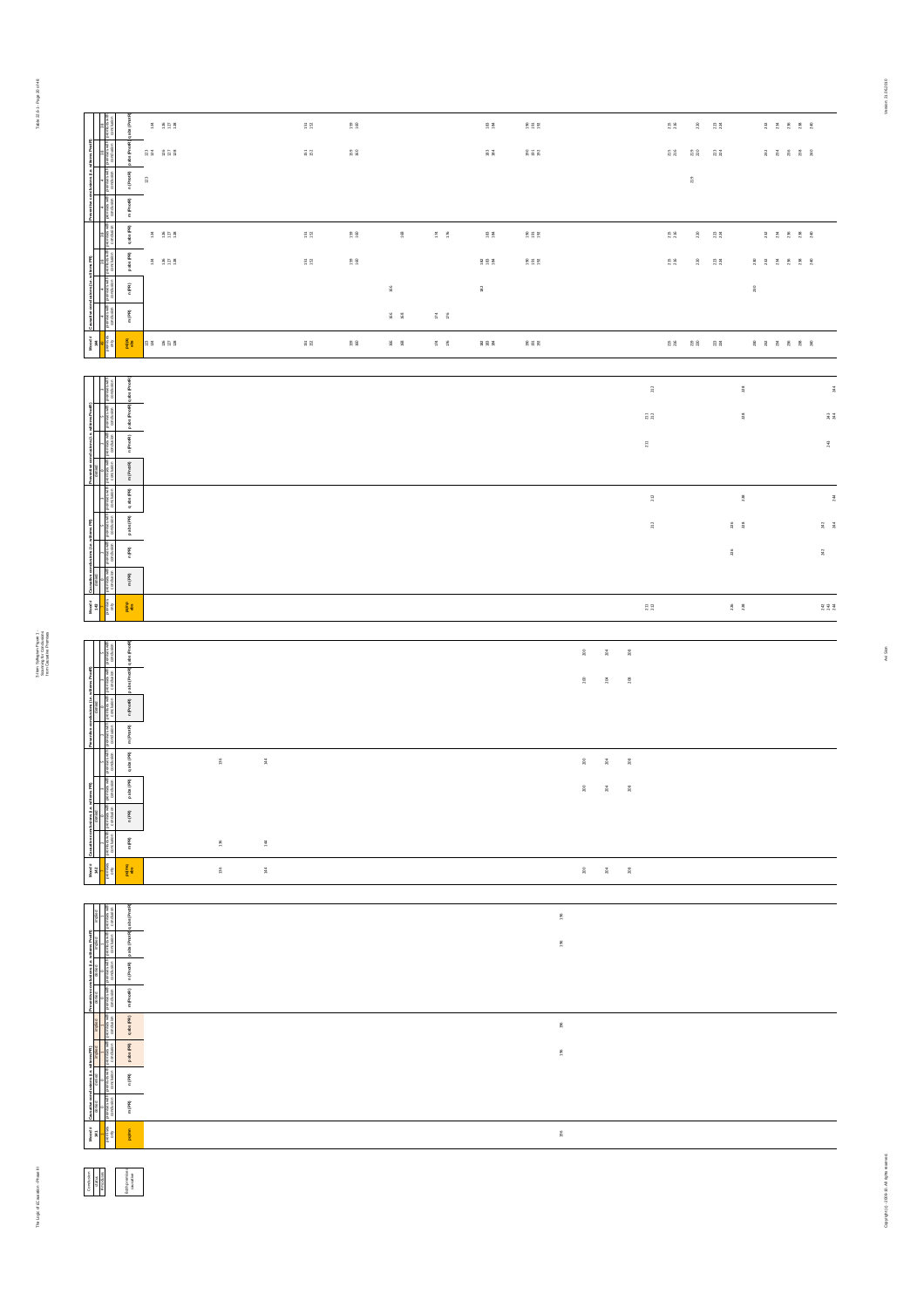| Mood #          |                            | Causative conclusions (i.e. witems PR) |                            |                             |                            | Preventive con dusions (i.e. wiltems Prooft) |                               |                             |
|-----------------|----------------------------|----------------------------------------|----------------------------|-----------------------------|----------------------------|----------------------------------------------|-------------------------------|-----------------------------|
| ¥               |                            |                                        |                            |                             |                            |                                              |                               |                             |
| ę               |                            | ۰                                      | æ,                         | æ                           |                            |                                              | æ,                            | æ                           |
| 300 m 00<br>ğ   | promises with<br>condusion | premises with<br>oondusion             | premises with<br>oondusion | premises with<br>conclusion | promises with<br>candusion | premises with<br>oondusion                   | premises with<br>opricion     | promises with<br>conclusion |
| g g             | m (PR)                     | n (PR)                                 | pabs (PR)                  | $q$ abs $(PR)$              | m (ProtR)                  | n (PhotP)                                    | patos (ProofR) q abs (ProofR) |                             |
| 222             |                            | g                                      | 245                        |                             |                            |                                              |                               |                             |
|                 |                            |                                        |                            | 247                         |                            |                                              | 247                           | 247                         |
|                 |                            |                                        | 248                        | 248                         |                            |                                              | 248                           | $\frac{3}{2}$               |
| 250             |                            |                                        | 30                         | 290                         |                            |                                              | 250                           | 290                         |
| 25 <sub>2</sub> |                            |                                        |                            |                             |                            | 51                                           | $\overline{25}$               |                             |
|                 |                            |                                        | 252                        | 32                          |                            |                                              | 32                            | 32                          |
| 254             |                            |                                        | 254                        | 254                         |                            |                                              | 254                           | 254                         |
| 3               |                            |                                        | 255                        | $^{58}$                     |                            |                                              | 255                           | 3                           |
|                 |                            |                                        |                            |                             |                            |                                              |                               |                             |

|                                                |         | æ,      | 06 HARACI                                 | oorch      | 9                                       |     | ă          | Ã | ă   |     | 9   | Ř              |  |
|------------------------------------------------|---------|---------|-------------------------------------------|------------|-----------------------------------------|-----|------------|---|-----|-----|-----|----------------|--|
|                                                |         | 38      | premises with                             | opnousion  | pates (PriodR) quites (                 |     | 247<br>248 |   |     | 853 |     | 3 <sub>5</sub> |  |
|                                                |         |         |                                           | oondusion  | n (Pn ofR)                              |     |            |   |     | 31  |     |                |  |
| Preventive conclusions (i.e. wiltems Profit)   |         |         | or emises with locemises with             | candusion  | m (ProtR)                               |     |            |   |     |     |     |                |  |
|                                                |         | R       | Dream ses with                            | conclusion | $q$ abs $(PR)$                          |     | 舞器         |   | 290 |     | 32  | 3 8            |  |
|                                                |         | 38      | premises with                             | oondusion  | pabs (PR)                               |     | <b>AR</b>  |   | 250 |     | 252 | 35<br>25       |  |
| Causative conclusions (i.e. witness PR)        |         |         | premises with                             | oondusion  | n (PR)                                  | 346 |            |   |     |     |     |                |  |
|                                                |         |         | promises with                             | condusion  | m (PR)                                  |     |            |   |     |     |     |                |  |
| Mood #                                         | ¥       | ę       | DON'T SOS                                 | only       | ş                                       |     | <b>AR</b>  |   |     | 353 |     | I i i          |  |
|                                                |         |         |                                           |            |                                         |     |            |   |     |     |     |                |  |
|                                                |         |         | promises with                             | opridusion | pates (Pro tR) q ab s (P notR)          |     |            |   |     |     |     |                |  |
| Preventive conclusions (i.e., witems Prot R)   |         |         | premises with                             | candusion  |                                         |     |            |   |     |     |     |                |  |
|                                                |         |         | promises with promises with               | conclusion | n (ProtR)                               |     |            |   |     |     |     |                |  |
|                                                | dining  | 0       |                                           | operation  | m (ProtR)                               |     |            |   |     |     |     |                |  |
|                                                |         |         | or om sea with coemises with              | oondusion  | qabs (PR)                               |     |            |   |     |     |     |                |  |
|                                                |         |         |                                           | candusion  | pate (PR)                               |     |            |   |     |     |     |                |  |
| Causalve conclusions (i.e. wiltems PR)         |         |         | DY97115935 With                           | conclusion | n (PR)                                  |     |            |   |     |     |     |                |  |
|                                                | diciald |         | comises with                              | opricion   | m (PR)                                  |     |            |   |     |     |     |                |  |
| Mood #                                         | 743     |         | prestribute                               | only       | pake<br>355                             |     |            |   |     |     |     |                |  |
|                                                |         |         |                                           |            |                                         |     |            |   |     |     |     |                |  |
|                                                |         |         | promises with                             | candualon  |                                         |     |            |   |     |     |     |                |  |
|                                                |         |         | Dream ses with                            | conclusion | pates (Prooff) qates (Prooff)           |     |            |   |     |     |     |                |  |
| Preventive conclusions (i.e. wittens Pro (R)   | dinied  | $\circ$ | premises with                             | oondusion  | n (Proot R)                             |     |            |   |     |     |     |                |  |
|                                                |         |         |                                           | oondusion  | m (Pn ofR)                              |     |            |   |     |     |     |                |  |
|                                                |         |         | premises with premises with premises with | condusion  | qabs (PR)                               |     |            |   |     |     |     |                |  |
|                                                |         |         |                                           | conclusion | $p$ abs $(PR)$                          |     |            |   |     |     |     |                |  |
| Causative conclusions (i.e. witems PR)         | annie   |         | Imises with                               | oondusion  | n (PR)                                  |     |            |   |     |     |     |                |  |
|                                                |         |         | promises with                             | candusion  | m (PR)                                  |     |            |   |     |     |     |                |  |
| Mooda                                          | 142     |         | promises                                  | ğ          | g<br>A                                  |     |            |   |     |     |     |                |  |
|                                                |         |         |                                           |            |                                         |     |            |   |     |     |     |                |  |
|                                                | mpled   |         | DYNT 905 WITH                             | operation  | n (Prooff) pubs (Prooff) quite (Prooff) |     |            |   |     |     |     |                |  |
|                                                | implied |         | promises with                             | oondusion  |                                         |     |            |   |     |     |     |                |  |
| Preventive coinclu sions (i.e. willems Prooff) | denied  |         | promises with                             | candusion  |                                         |     |            |   |     |     |     |                |  |
|                                                | dened   |         | Drem sea with promises with               | conclusion | m (Prooff)                              |     |            |   |     |     |     |                |  |
|                                                | implied |         |                                           | oprehasion | qabs (PR)                               |     |            |   |     |     |     |                |  |
|                                                | implied |         | promises with premises with               | oondusion  | pabs (PR)                               |     |            |   |     |     |     |                |  |
| ausative condusions (i.e. w/lease PR)          | dened   |         |                                           | condusion  | n (PR)                                  |     |            |   |     |     |     |                |  |
|                                                | denied  |         | DYNTH 505 With                            | conclusion | $\frac{m(PR)}{E}$                       |     |            |   |     |     |     |                |  |
| 륯                                              |         |         | 1985                                      |            |                                         |     |            |   |     |     |     |                |  |

|                                              |         | B  | DOWN 995 WITH<br>conclusion          |                                     | 51 R             | 8<br>32          |
|----------------------------------------------|---------|----|--------------------------------------|-------------------------------------|------------------|------------------|
|                                              |         | 38 | compass with<br>opricion             | pates (PriceR) quites (PriceR)      | 248<br>ã         | 250<br>51<br>252 |
|                                              |         |    | DYNTIME ON WITH<br>oondusion         | n (Pn ofR)                          |                  | 31               |
| Preventive conclusions (i.e. wiltems Profit) |         |    | promises with<br>candusion           | m (ProtR)                           |                  |                  |
|                                              |         | æ  | DYNTH SAS WITH<br>conclusion         | $q$ abs $(PR)$                      | 2.48             | 290<br>32        |
|                                              |         | 38 | comments with<br>opridusion          | pabs (PR)                           | 245<br>248       | 250<br>252       |
|                                              |         |    | <b>NW BD MODES</b><br>oondusion      | n (PR)                              | 346              |                  |
| Causative conclusions (i.e. w/kems PR)       |         |    | y omi ses with<br>condusion          | m (PR)                              |                  |                  |
| who od #                                     | 로       | ę  | 200 m 905<br>έ                       | g<br>ga                             | <b>g &amp; g</b> | <b>SSS</b>       |
|                                              |         |    |                                      |                                     |                  |                  |
|                                              |         |    | promises with<br>opridusion          | pates (Pro R) q abs (ProfR)         |                  |                  |
|                                              |         |    | promises with<br>candusion           |                                     |                  |                  |
| Preventive conclusions (i.e. willens Prot R) |         |    | promises with<br>conclusion          | n (ProtR)                           |                  |                  |
|                                              | dinind  | c  | promises with<br>operation           | m (Prot <sub>R)</sub>               |                  |                  |
|                                              |         |    | promises with<br>oondusion           | qabs (PR)                           |                  |                  |
|                                              |         |    | promises with<br>candusion           | pates (PR)                          |                  |                  |
| Causalve conclusions (i.e. witems PR)        |         |    | promises with<br>conclusion          | n (PR)                              |                  |                  |
|                                              | diciald |    | historic with<br>opricion            | m(m)                                |                  |                  |
| Mood#                                        | 7       |    | commons<br>ă                         | pake<br>35                          |                  |                  |
|                                              |         |    |                                      |                                     |                  |                  |
|                                              |         |    | promises with<br>candusion           | n (ProtR) pabs (ProtR) qabs (ProtR) |                  |                  |
| Preventive conclusions (i.e. wittens Pno tR) |         |    | DYNTH SAS WITH<br>conclusion         |                                     |                  |                  |
|                                              | dining  |    | comises with<br>opriduation          |                                     |                  |                  |
|                                              |         |    | <b>GSS GSSSS</b><br>oondusion        | m (Pn ofR)                          |                  |                  |
|                                              |         |    | promises with<br>condusion           | qabs (PR)                           |                  |                  |
| witness PR)                                  |         |    | Dream ses with<br>conclusion<br>with | $p$ abs $(PR)$                      |                  |                  |
| Causative conclusions                        | anas    |    | oordusion<br>DRED CONTROL            | n (PR)                              |                  |                  |
|                                              |         |    | candusion                            | m (PR)                              |                  |                  |
| Mood#                                        | ä       |    | promises<br>ğ                        | panes<br>8                          |                  |                  |
|                                              | mpled   |    | DON'T SAS WITH<br>operation          |                                     |                  |                  |
|                                              | implied |    | premises with<br>oondusion           | patos (Proot R) q abs (ProofR)      |                  |                  |
|                                              | denied  |    | promises with<br>candusion           | n (ProfR)                           |                  |                  |
| Preventive condusions (i.e. willems Profit)  | denied  |    | promises with<br>conclusion          | m (ProofR)                          |                  |                  |
|                                              | mplied  |    | premises with<br>operation           | qabs (PR)                           |                  |                  |
|                                              | implied |    | premises with<br>oondusion           | pats (PR)                           |                  |                  |
|                                              | dened   |    | promises with<br>candusion           | n (PR)                              |                  |                  |
| ausative conclusions (i.e. w/lears PR)       | densed  |    | promises with<br>operation           | m (PR)                              |                  |                  |
| food #                                       | ş       |    | 200 mosc<br>č                        | politics                            |                  |                  |
|                                              |         |    |                                      |                                     |                  |                  |

Conclusion status # moduses causative Both premises

Copyright (c) - 2008-10. All rights reserved. Avi Sion Version: 21.06.2010.<br>2pyright (c) - 2008-10. All rights reserv-

Avi Sion

nsion: 21.06.2010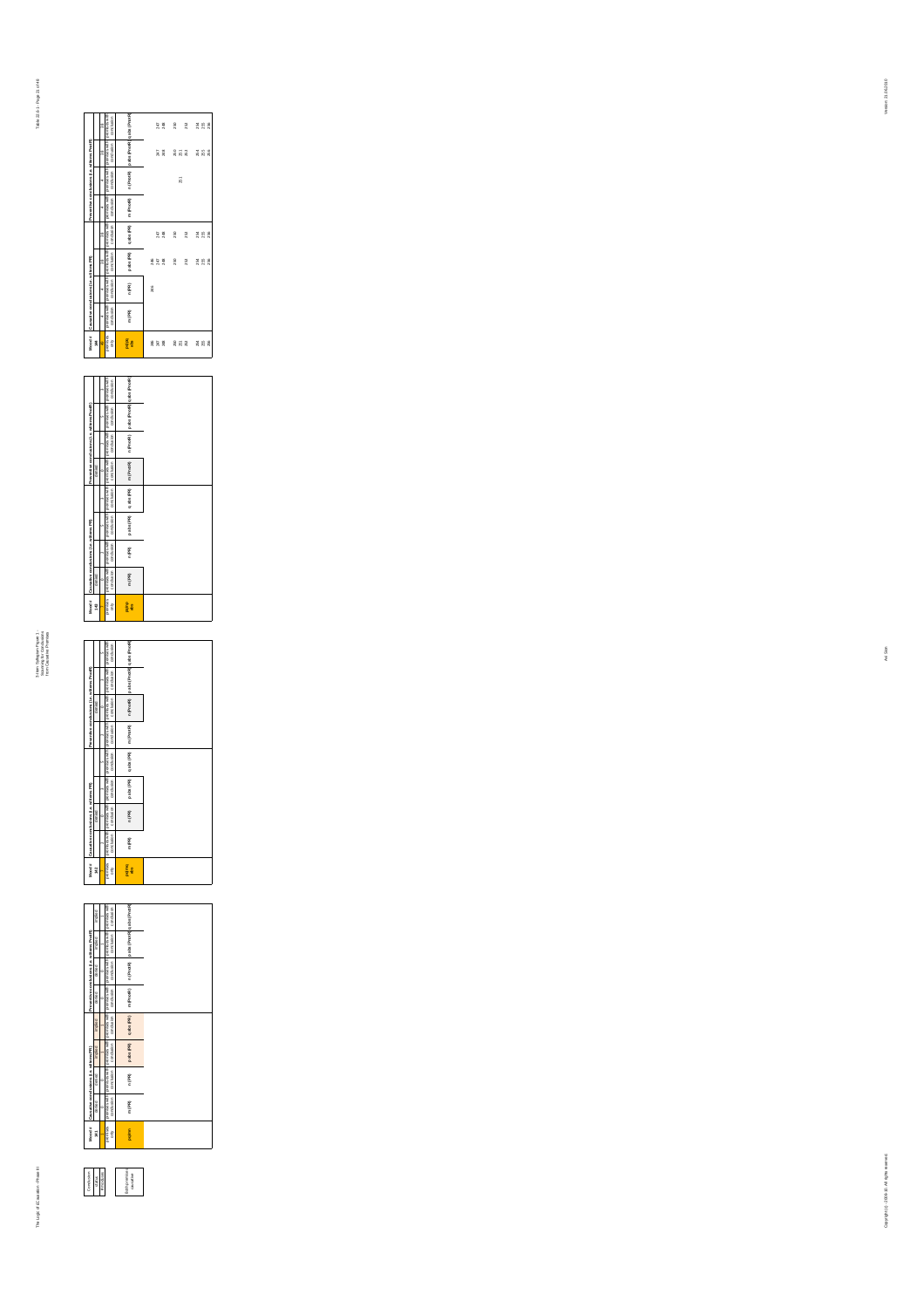|                                                                                                                                                                                                                          | p abs (PnotR) q abs (PnotR)                       | R. | $\mathbbm{S}$ |
|--------------------------------------------------------------------------------------------------------------------------------------------------------------------------------------------------------------------------|---------------------------------------------------|----|---------------|
|                                                                                                                                                                                                                          |                                                   |    |               |
|                                                                                                                                                                                                                          | n (ProfR)                                         |    |               |
| xemises wth promises with permises with permises with promises with promises with premises with premises with<br>conclusion — conclusion — conclusion — conclusion — conclusion — conclusion — conclusion — conclusion — | $m(p \text{ node})$                               | χğ | $\mathbb{S}$  |
|                                                                                                                                                                                                                          | $q$ alss (PR)                                     |    |               |
|                                                                                                                                                                                                                          | pats (PR)                                         |    |               |
|                                                                                                                                                                                                                          | n (PR)                                            |    |               |
|                                                                                                                                                                                                                          | $\frac{\partial \mathbf{R}}{\partial \mathbf{r}}$ |    |               |

|              | 43<br>comises with<br>conclusion                                                                                              | abs (Prooft                          |                                      |                                                                                                                                                                                                                                                                                                                                  |                                                                                                                                                                                                                                                                                                                                                                                                                                         |                                                                                                                                                                                                                                                                                                                                                                                                                                     |                                                                                                                                                                                                                                                                                                                                                                                                                                     |
|--------------|-------------------------------------------------------------------------------------------------------------------------------|--------------------------------------|--------------------------------------|----------------------------------------------------------------------------------------------------------------------------------------------------------------------------------------------------------------------------------------------------------------------------------------------------------------------------------|-----------------------------------------------------------------------------------------------------------------------------------------------------------------------------------------------------------------------------------------------------------------------------------------------------------------------------------------------------------------------------------------------------------------------------------------|-------------------------------------------------------------------------------------------------------------------------------------------------------------------------------------------------------------------------------------------------------------------------------------------------------------------------------------------------------------------------------------------------------------------------------------|-------------------------------------------------------------------------------------------------------------------------------------------------------------------------------------------------------------------------------------------------------------------------------------------------------------------------------------------------------------------------------------------------------------------------------------|
|              | $41$<br>omises with<br>pordusion                                                                                              | abs (ProtR)                          |                                      |                                                                                                                                                                                                                                                                                                                                  |                                                                                                                                                                                                                                                                                                                                                                                                                                         |                                                                                                                                                                                                                                                                                                                                                                                                                                     | $\begin{array}{cccccccccc} \mathbf{8} & \mathbf{8} & \mathbf{9} & \mathbf{1} & \mathbf{1} & \mathbf{1} & \mathbf{1} & \mathbf{1} & \mathbf{1} & \mathbf{1} & \mathbf{1} & \mathbf{1} & \mathbf{1} & \mathbf{1} & \mathbf{1} & \mathbf{1} & \mathbf{1} & \mathbf{1} & \mathbf{1} & \mathbf{1} & \mathbf{1} & \mathbf{1} & \mathbf{1} & \mathbf{1} & \mathbf{1} & \mathbf{1} & \mathbf{1} & \mathbf{1} & \mathbf{1} & \mathbf{1} & \$ |
|              | $\frac{1}{3}$                                                                                                                 |                                      |                                      |                                                                                                                                                                                                                                                                                                                                  |                                                                                                                                                                                                                                                                                                                                                                                                                                         |                                                                                                                                                                                                                                                                                                                                                                                                                                     |                                                                                                                                                                                                                                                                                                                                                                                                                                     |
|              |                                                                                                                               | n (ProdR)                            |                                      |                                                                                                                                                                                                                                                                                                                                  | $\mathbbm{S}$                                                                                                                                                                                                                                                                                                                                                                                                                           |                                                                                                                                                                                                                                                                                                                                                                                                                                     |                                                                                                                                                                                                                                                                                                                                                                                                                                     |
|              | writaes<br>conclus                                                                                                            | $m$ (Prooff)                         |                                      | $\begin{matrix} 1 & 0 & 0 \\ 0 & 0 & 0 \\ 0 & 0 & 0 \\ 0 & 0 & 0 \\ 0 & 0 & 0 \\ 0 & 0 & 0 \\ 0 & 0 & 0 \\ 0 & 0 & 0 \\ 0 & 0 & 0 \\ 0 & 0 & 0 & 0 \\ 0 & 0 & 0 & 0 \\ 0 & 0 & 0 & 0 \\ 0 & 0 & 0 & 0 \\ 0 & 0 & 0 & 0 & 0 \\ 0 & 0 & 0 & 0 & 0 \\ 0 & 0 & 0 & 0 & 0 \\ 0 & 0 & 0 & 0 & 0 & 0 \\ 0 & 0 & 0 & 0 & 0 & 0 \\ 0 & 0$ | $53 - 33$                                                                                                                                                                                                                                                                                                                                                                                                                               |                                                                                                                                                                                                                                                                                                                                                                                                                                     |                                                                                                                                                                                                                                                                                                                                                                                                                                     |
|              | $rac{4}{3}$ $rac{5}{9}$<br>43<br>wmiters                                                                                      | $q$ abs (PR)                         |                                      |                                                                                                                                                                                                                                                                                                                                  |                                                                                                                                                                                                                                                                                                                                                                                                                                         | $\begin{array}{cccccccccc} 8 & 8 & 9 & 9 & 3 \\ 10 & 10 & 10 & 10 \\ 11 & 11 & 10 & 10 \\ 11 & 11 & 11 & 10 \\ 12 & 12 & 12 & 10 \\ 13 & 13 & 13 & 10 \\ 14 & 15 & 12 & 10 \\ 15 & 16 & 10 & 10 \\ 16 & 10 & 10 & 10 \\ 17 & 10 & 10 & 10 \\ 18 & 10 & 10 & 10 \\ 19 & 10 & 10 & 10 \\ 19 & 10 & 10 & 10 \\ 19 &$                                                                                                                   | $\mathbb{R}^2$                                                                                                                                                                                                                                                                                                                                                                                                                      |
|              | $41$<br>nomises with<br>condusion                                                                                             | pates (PR)                           |                                      |                                                                                                                                                                                                                                                                                                                                  |                                                                                                                                                                                                                                                                                                                                                                                                                                         | $\begin{array}{cccccccccc} 8 & 8 & 9 & 1 & 1 \\ 10 & 10 & 1 & 1 & 1 \\ 11 & 10 & 11 & 1 & 1 \\ 12 & 10 & 11 & 11 & 1 \\ 13 & 11 & 11 & 11 & 1 \\ 14 & 12 & 11 & 11 & 1 \\ 15 & 13 & 12 & 11 & 11 \\ 16 & 13 & 12 & 11 & 11 \\ 17 & 13 & 13 & 11 & 11 \\ 18 & 14 & 13 & 11 & 11 \\ 19 & 15 & 12 & 11 & 11 \\ 11 &$                                                                                                                   | $\mathbb{R}^2$                                                                                                                                                                                                                                                                                                                                                                                                                      |
|              | 4<br>mises with<br>and usion                                                                                                  | $_{\rm n}$ (kg $_{\rm n}$            |                                      |                                                                                                                                                                                                                                                                                                                                  |                                                                                                                                                                                                                                                                                                                                                                                                                                         |                                                                                                                                                                                                                                                                                                                                                                                                                                     |                                                                                                                                                                                                                                                                                                                                                                                                                                     |
|              |                                                                                                                               |                                      |                                      |                                                                                                                                                                                                                                                                                                                                  |                                                                                                                                                                                                                                                                                                                                                                                                                                         |                                                                                                                                                                                                                                                                                                                                                                                                                                     |                                                                                                                                                                                                                                                                                                                                                                                                                                     |
|              |                                                                                                                               | $\mathfrak{m}(\mathsf{PR})$<br>÷     |                                      |                                                                                                                                                                                                                                                                                                                                  |                                                                                                                                                                                                                                                                                                                                                                                                                                         |                                                                                                                                                                                                                                                                                                                                                                                                                                     |                                                                                                                                                                                                                                                                                                                                                                                                                                     |
| Mood#<br>148 | kuo<br>Luottaa                                                                                                                |                                      |                                      |                                                                                                                                                                                                                                                                                                                                  |                                                                                                                                                                                                                                                                                                                                                                                                                                         |                                                                                                                                                                                                                                                                                                                                                                                                                                     |                                                                                                                                                                                                                                                                                                                                                                                                                                     |
|              |                                                                                                                               |                                      |                                      |                                                                                                                                                                                                                                                                                                                                  |                                                                                                                                                                                                                                                                                                                                                                                                                                         |                                                                                                                                                                                                                                                                                                                                                                                                                                     |                                                                                                                                                                                                                                                                                                                                                                                                                                     |
|              |                                                                                                                               | abs (ProtR)                          |                                      |                                                                                                                                                                                                                                                                                                                                  | $\begin{array}{cccccccccccccc} \mathbb{R} & & \mathbb{R} & \mathbb{R} & & \mathbb{R} & & \mathbb{R} & \mathbb{R} & \mathbb{R} & \mathbb{R} & \mathbb{R} & \mathbb{R} & \mathbb{R} & \mathbb{R} & \mathbb{R} & \mathbb{R} & \mathbb{R} & \mathbb{R} & \mathbb{R} & \mathbb{R} & \mathbb{R} & \mathbb{R} & \mathbb{R} & \mathbb{R} & \mathbb{R} & \mathbb{R} & \mathbb{R} & \mathbb{R} & \mathbb{R} & \mathbb{R} & \mathbb{R} & \mathbb{$ |                                                                                                                                                                                                                                                                                                                                                                                                                                     | $\qquad \qquad \mathbb{R}$                                                                                                                                                                                                                                                                                                                                                                                                          |
|              |                                                                                                                               | 죸                                    |                                      |                                                                                                                                                                                                                                                                                                                                  |                                                                                                                                                                                                                                                                                                                                                                                                                                         |                                                                                                                                                                                                                                                                                                                                                                                                                                     | $\begin{array}{cccccccccccccc} \mathcal{B} & \mathcal{B} & \mathcal{B} & \mathcal{B} & \cdots & \cdots & \cdots & \mathcal{B} \end{array}$                                                                                                                                                                                                                                                                                          |
|              |                                                                                                                               | $n$ (P rooff)                        |                                      |                                                                                                                                                                                                                                                                                                                                  | 91                                                                                                                                                                                                                                                                                                                                                                                                                                      |                                                                                                                                                                                                                                                                                                                                                                                                                                     |                                                                                                                                                                                                                                                                                                                                                                                                                                     |
|              |                                                                                                                               | m(Proof R)                           |                                      |                                                                                                                                                                                                                                                                                                                                  | $53 - 32$                                                                                                                                                                                                                                                                                                                                                                                                                               |                                                                                                                                                                                                                                                                                                                                                                                                                                     |                                                                                                                                                                                                                                                                                                                                                                                                                                     |
|              |                                                                                                                               |                                      |                                      |                                                                                                                                                                                                                                                                                                                                  |                                                                                                                                                                                                                                                                                                                                                                                                                                         |                                                                                                                                                                                                                                                                                                                                                                                                                                     |                                                                                                                                                                                                                                                                                                                                                                                                                                     |
|              | 41<br>promises with<br>condusion                                                                                              | qabs $\langle \mathsf{PR} \rangle$   |                                      |                                                                                                                                                                                                                                                                                                                                  |                                                                                                                                                                                                                                                                                                                                                                                                                                         | $\begin{array}{cccccccccc} \mathbf{g} & \mathbf{g} & \mathbf{g} & \mathbf{g} & \mathbf{g} & \mathbf{g} & \mathbf{g} & \mathbf{g} & \mathbf{g} & \mathbf{g} & \mathbf{g} & \mathbf{g} & \mathbf{g} & \mathbf{g} & \mathbf{g} & \mathbf{g} & \mathbf{g} & \mathbf{g} & \mathbf{g} & \mathbf{g} & \mathbf{g} & \mathbf{g} & \mathbf{g} & \mathbf{g} & \mathbf{g} & \mathbf{g} & \mathbf{g} & \mathbf{g} & \mathbf{g} & \mathbf{g} & \$ | $\widetilde{\mathbf{u}}$                                                                                                                                                                                                                                                                                                                                                                                                            |
|              | 43<br>promises with<br>conclusion                                                                                             | $p$ abs (PR)                         |                                      |                                                                                                                                                                                                                                                                                                                                  |                                                                                                                                                                                                                                                                                                                                                                                                                                         | $\begin{array}{cccccccccccccc} \mathbf{g} & & \mathbf{g} & & \mathbf{g} & & \mathbf{g} & & & \\ \end{array}$                                                                                                                                                                                                                                                                                                                        | $\mathbb{R}^n$                                                                                                                                                                                                                                                                                                                                                                                                                      |
|              |                                                                                                                               | $_{\rm n}$ (PR)                      |                                      |                                                                                                                                                                                                                                                                                                                                  |                                                                                                                                                                                                                                                                                                                                                                                                                                         |                                                                                                                                                                                                                                                                                                                                                                                                                                     |                                                                                                                                                                                                                                                                                                                                                                                                                                     |
|              |                                                                                                                               | $\omega$                             |                                      |                                                                                                                                                                                                                                                                                                                                  |                                                                                                                                                                                                                                                                                                                                                                                                                                         |                                                                                                                                                                                                                                                                                                                                                                                                                                     |                                                                                                                                                                                                                                                                                                                                                                                                                                     |
|              | ¦<br>⊽                                                                                                                        | 普                                    |                                      |                                                                                                                                                                                                                                                                                                                                  | $\begin{array}{ccc} 81 & 8 & 8 \\ 8 & 8 & 8 \\ \end{array}$                                                                                                                                                                                                                                                                                                                                                                             | $\begin{array}{cccccccccccccc} 8 & 8 & 8 & 8 & 8 & \end{array}$                                                                                                                                                                                                                                                                                                                                                                     | $\qquad \qquad \mathbb{R}$                                                                                                                                                                                                                                                                                                                                                                                                          |
|              |                                                                                                                               |                                      |                                      |                                                                                                                                                                                                                                                                                                                                  |                                                                                                                                                                                                                                                                                                                                                                                                                                         |                                                                                                                                                                                                                                                                                                                                                                                                                                     |                                                                                                                                                                                                                                                                                                                                                                                                                                     |
|              |                                                                                                                               |                                      |                                      |                                                                                                                                                                                                                                                                                                                                  |                                                                                                                                                                                                                                                                                                                                                                                                                                         |                                                                                                                                                                                                                                                                                                                                                                                                                                     |                                                                                                                                                                                                                                                                                                                                                                                                                                     |
|              |                                                                                                                               |                                      |                                      |                                                                                                                                                                                                                                                                                                                                  |                                                                                                                                                                                                                                                                                                                                                                                                                                         |                                                                                                                                                                                                                                                                                                                                                                                                                                     |                                                                                                                                                                                                                                                                                                                                                                                                                                     |
|              |                                                                                                                               |                                      |                                      |                                                                                                                                                                                                                                                                                                                                  |                                                                                                                                                                                                                                                                                                                                                                                                                                         |                                                                                                                                                                                                                                                                                                                                                                                                                                     |                                                                                                                                                                                                                                                                                                                                                                                                                                     |
|              |                                                                                                                               |                                      |                                      |                                                                                                                                                                                                                                                                                                                                  |                                                                                                                                                                                                                                                                                                                                                                                                                                         |                                                                                                                                                                                                                                                                                                                                                                                                                                     |                                                                                                                                                                                                                                                                                                                                                                                                                                     |
|              |                                                                                                                               | $n$ (Pro $\theta$ )                  |                                      |                                                                                                                                                                                                                                                                                                                                  |                                                                                                                                                                                                                                                                                                                                                                                                                                         |                                                                                                                                                                                                                                                                                                                                                                                                                                     |                                                                                                                                                                                                                                                                                                                                                                                                                                     |
|              |                                                                                                                               |                                      |                                      |                                                                                                                                                                                                                                                                                                                                  |                                                                                                                                                                                                                                                                                                                                                                                                                                         |                                                                                                                                                                                                                                                                                                                                                                                                                                     |                                                                                                                                                                                                                                                                                                                                                                                                                                     |
|              |                                                                                                                               | $m$ (Prooff)                         |                                      |                                                                                                                                                                                                                                                                                                                                  |                                                                                                                                                                                                                                                                                                                                                                                                                                         |                                                                                                                                                                                                                                                                                                                                                                                                                                     |                                                                                                                                                                                                                                                                                                                                                                                                                                     |
|              | $4$ ormains with<br>corolusion                                                                                                | $q$ ab s $\left( \mathsf{PR}\right)$ |                                      |                                                                                                                                                                                                                                                                                                                                  |                                                                                                                                                                                                                                                                                                                                                                                                                                         |                                                                                                                                                                                                                                                                                                                                                                                                                                     |                                                                                                                                                                                                                                                                                                                                                                                                                                     |
|              |                                                                                                                               | $p$ abs (PR)                         |                                      |                                                                                                                                                                                                                                                                                                                                  |                                                                                                                                                                                                                                                                                                                                                                                                                                         |                                                                                                                                                                                                                                                                                                                                                                                                                                     |                                                                                                                                                                                                                                                                                                                                                                                                                                     |
|              |                                                                                                                               | a de la                              |                                      |                                                                                                                                                                                                                                                                                                                                  |                                                                                                                                                                                                                                                                                                                                                                                                                                         |                                                                                                                                                                                                                                                                                                                                                                                                                                     |                                                                                                                                                                                                                                                                                                                                                                                                                                     |
|              |                                                                                                                               | $\mathfrak{m}(\mathsf{PR})$          |                                      |                                                                                                                                                                                                                                                                                                                                  |                                                                                                                                                                                                                                                                                                                                                                                                                                         |                                                                                                                                                                                                                                                                                                                                                                                                                                     |                                                                                                                                                                                                                                                                                                                                                                                                                                     |
| <b>Mood</b>  | Causative conclusions (i.e. w/ker<br>- General<br>- pamasa with premises with pre<br>- condusion - condusion - co<br>promises | $\frac{\epsilon}{R}$                 |                                      |                                                                                                                                                                                                                                                                                                                                  |                                                                                                                                                                                                                                                                                                                                                                                                                                         |                                                                                                                                                                                                                                                                                                                                                                                                                                     |                                                                                                                                                                                                                                                                                                                                                                                                                                     |
|              |                                                                                                                               |                                      |                                      |                                                                                                                                                                                                                                                                                                                                  |                                                                                                                                                                                                                                                                                                                                                                                                                                         |                                                                                                                                                                                                                                                                                                                                                                                                                                     |                                                                                                                                                                                                                                                                                                                                                                                                                                     |
|              | e<br>winters                                                                                                                  | abs (Pro                             | $\mathcal{R}$                        | $\mathbf{S}$                                                                                                                                                                                                                                                                                                                     |                                                                                                                                                                                                                                                                                                                                                                                                                                         |                                                                                                                                                                                                                                                                                                                                                                                                                                     |                                                                                                                                                                                                                                                                                                                                                                                                                                     |
|              |                                                                                                                               |                                      |                                      |                                                                                                                                                                                                                                                                                                                                  |                                                                                                                                                                                                                                                                                                                                                                                                                                         |                                                                                                                                                                                                                                                                                                                                                                                                                                     |                                                                                                                                                                                                                                                                                                                                                                                                                                     |
|              | a<br>ventions<br>condusto                                                                                                     | abs (ProtR)                          |                                      |                                                                                                                                                                                                                                                                                                                                  |                                                                                                                                                                                                                                                                                                                                                                                                                                         |                                                                                                                                                                                                                                                                                                                                                                                                                                     |                                                                                                                                                                                                                                                                                                                                                                                                                                     |
|              | promises with<br>conclusion<br>denied                                                                                         | $n$ (ProofR)                         |                                      |                                                                                                                                                                                                                                                                                                                                  |                                                                                                                                                                                                                                                                                                                                                                                                                                         |                                                                                                                                                                                                                                                                                                                                                                                                                                     |                                                                                                                                                                                                                                                                                                                                                                                                                                     |
|              | comises with<br>conclusion                                                                                                    | $m$ (P rooff)                        | $\mathbb R$ $\qquad \quad \mathbb R$ |                                                                                                                                                                                                                                                                                                                                  |                                                                                                                                                                                                                                                                                                                                                                                                                                         |                                                                                                                                                                                                                                                                                                                                                                                                                                     |                                                                                                                                                                                                                                                                                                                                                                                                                                     |
|              | e<br>mises with<br>condusion                                                                                                  | qabs (PR)                            |                                      |                                                                                                                                                                                                                                                                                                                                  |                                                                                                                                                                                                                                                                                                                                                                                                                                         |                                                                                                                                                                                                                                                                                                                                                                                                                                     |                                                                                                                                                                                                                                                                                                                                                                                                                                     |
|              |                                                                                                                               |                                      |                                      |                                                                                                                                                                                                                                                                                                                                  |                                                                                                                                                                                                                                                                                                                                                                                                                                         |                                                                                                                                                                                                                                                                                                                                                                                                                                     |                                                                                                                                                                                                                                                                                                                                                                                                                                     |
|              |                                                                                                                               | pates (PR)                           |                                      |                                                                                                                                                                                                                                                                                                                                  |                                                                                                                                                                                                                                                                                                                                                                                                                                         |                                                                                                                                                                                                                                                                                                                                                                                                                                     |                                                                                                                                                                                                                                                                                                                                                                                                                                     |
|              |                                                                                                                               | $_{\rm n}$ (PR)                      |                                      |                                                                                                                                                                                                                                                                                                                                  |                                                                                                                                                                                                                                                                                                                                                                                                                                         |                                                                                                                                                                                                                                                                                                                                                                                                                                     |                                                                                                                                                                                                                                                                                                                                                                                                                                     |
|              | nemises<br>only                                                                                                               | $\frac{1}{n}$                        |                                      |                                                                                                                                                                                                                                                                                                                                  |                                                                                                                                                                                                                                                                                                                                                                                                                                         |                                                                                                                                                                                                                                                                                                                                                                                                                                     |                                                                                                                                                                                                                                                                                                                                                                                                                                     |

|               | ŧ<br>pomit                                    | $\ddot{\sigma}$                              |  |
|---------------|-----------------------------------------------|----------------------------------------------|--|
| ÷             | 5<br>promises with<br>conclusion              | ō<br>$\sim$                                  |  |
| ತ             | premisies with<br>oondusion                   | $\widehat{\mathbf{g}}$<br>×.<br>$\mathbf{c}$ |  |
| a a           | $\frac{6}{3}$<br>promi                        | $\tilde{v}$<br>×.<br>看                       |  |
|               | is with<br>isl on<br>A<br>promises<br>conclus | œ,<br>$\ddot{\sigma}$                        |  |
|               | 6<br>promises with<br>condusion               | $\widehat{\mathbf{g}}$<br>$\mathbf{a}$       |  |
| ₹<br>- 4      | premises with<br>condusion                    | ε<br>$\overline{a}$                          |  |
| - 31          | $\frac{5}{2}$ 6<br>$P$ one                    | Ê<br>€                                       |  |
| $\frac{1}{2}$ | <b>Resident</b>                               | å                                            |  |

|                                                                                | 호                                 | $\ddot{\sigma}$                         | $\,$ 33<br>$\frac{1}{2}$ |
|--------------------------------------------------------------------------------|-----------------------------------|-----------------------------------------|--------------------------|
|                                                                                | $\frac{6}{3}$ s<br>E SI           | æ<br>န္<br>$\Omega$                     |                          |
|                                                                                | ta with<br>통의                     | $\widehat{\mathbf{g}}$<br>ို            |                          |
| Preventive conclusions (Le. witems Prooft)<br> -<br> -                         | promi                             | ĝ<br>ို့                                |                          |
|                                                                                | ises with<br>dusion<br>peeri<br>8 | $\bf q$ abs $\left( \mathrm{PR}\right)$ |                          |
|                                                                                | premises with<br>condusion        | pats (PR)                               |                          |
|                                                                                | promise<br>contiu                 | $_{\rm n}$ (PR)                         |                          |
| Causalie condusions (i.e. wileans PR)<br>Causalie condusions (i.e. wileans PR) | premises with<br>conclusion       | $\frac{1}{6}$                           |                          |
| $M \propto 46$                                                                 |                                   |                                         |                          |

he Lagic of ECausation

Conclusion status # moduses causative Both premises

 $\frac{1}{148}$ 

Copyright (c) - 2008-10. All rights reserved. Avi Sion Version: 21.06.2010

 $M$  Sion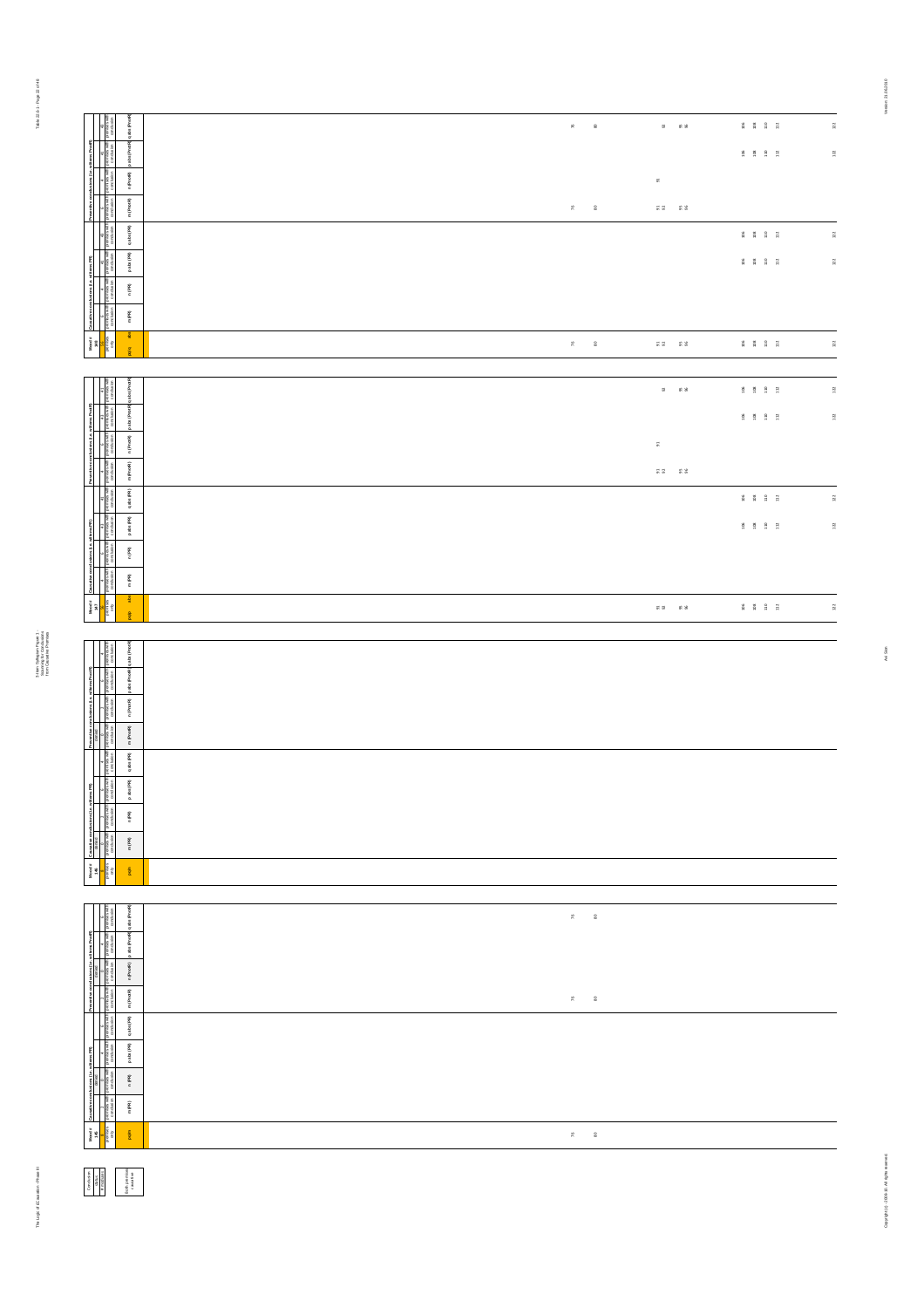|                                       |                             |                         | $\begin{array}{cc} \mathbb{R} & \mathbb{R} & \mathbb{R} \\ \mathbb{R} & \mathbb{R} & \mathbb{R} \\ \mathbb{R} & \mathbb{R} & \mathbb{R} \end{array}$                                                                                                                                                                                                                                                                                       |                                       |                 | $\frac{51}{152}$                                                                                                                                                        | <b>59</b><br>160                                       |                                                |                                           | $\substack{23 \\ 23}$                                                          | $\frac{8}{3}$ $\frac{5}{3}$ $\frac{8}{3}$                                   |                |                                                                                                                                                                                                                                                                                                                                   | $\begin{matrix} 2 & 3 & 3 \\ 2 & 3 & 3 \\ 3 & 3 & 3 \\ 3 & 3 & 3 \\ 3 & 3 & 3 \\ 3 & 3 & 3 \\ 3 & 3 & 3 \\ 3 & 3 & 3 \\ 3 & 3 & 3 \\ 3 & 3 & 3 \\ 3 & 3 & 3 \\ 3 & 3 & 3 \\ 3 & 3 & 3 \\ 3 & 3 & 3 \\ 3 & 3 & 3 & 3 \\ 3 & 3 & 3 & 3 \\ 3 & 3 & 3 & 3 \\ 3 & 3 & 3 & 3 \\ 3 & 3 & 3 & 3 \\ 3 & 3 & 3 & 3 \\ 3 & 3 & 3 & 3 \\ 3 & 3$   |                                                                                |                      | $\substack{215 \\ 216}$                                       |                   | $\begin{array}{cc} 20 & 23 \\ 23 & 24 \end{array}$                                                        |                                          |                                                                                                                                                                                                                                                                                                                                                                                                                                     | $\begin{array}{cccccccccc} \Xi & \Xi & \Xi & \Xi & \Xi & \Xi \end{array}$ |                                                                                                                                                                                                                                                                                                                                                                                                                                                               |
|---------------------------------------|-----------------------------|-------------------------|--------------------------------------------------------------------------------------------------------------------------------------------------------------------------------------------------------------------------------------------------------------------------------------------------------------------------------------------------------------------------------------------------------------------------------------------|---------------------------------------|-----------------|-------------------------------------------------------------------------------------------------------------------------------------------------------------------------|--------------------------------------------------------|------------------------------------------------|-------------------------------------------|--------------------------------------------------------------------------------|-----------------------------------------------------------------------------|----------------|-----------------------------------------------------------------------------------------------------------------------------------------------------------------------------------------------------------------------------------------------------------------------------------------------------------------------------------|---------------------------------------------------------------------------------------------------------------------------------------------------------------------------------------------------------------------------------------------------------------------------------------------------------------------------------------|--------------------------------------------------------------------------------|----------------------|---------------------------------------------------------------|-------------------|-----------------------------------------------------------------------------------------------------------|------------------------------------------|-------------------------------------------------------------------------------------------------------------------------------------------------------------------------------------------------------------------------------------------------------------------------------------------------------------------------------------------------------------------------------------------------------------------------------------|---------------------------------------------------------------------------|---------------------------------------------------------------------------------------------------------------------------------------------------------------------------------------------------------------------------------------------------------------------------------------------------------------------------------------------------------------------------------------------------------------------------------------------------------------|
|                                       |                             |                         | $33 - 333$                                                                                                                                                                                                                                                                                                                                                                                                                                 |                                       |                 | 151                                                                                                                                                                     | <b>SS</b><br>160                                       |                                                |                                           | $\substack{23 \\ 23}$                                                          | $\frac{5}{2}$ $\frac{5}{2}$ $\frac{3}{2}$                                   |                |                                                                                                                                                                                                                                                                                                                                   | $\begin{matrix} 0 & \cdots & 0 \\ 0 & \cdots & 0 \\ 0 & \cdots & 0 \end{matrix}$                                                                                                                                                                                                                                                      |                                                                                |                      |                                                               |                   | $\begin{array}{ccc}\n\text{11} & \text{12} & \text{13} \\ \text{14} & \text{15} & \text{16}\n\end{array}$ |                                          |                                                                                                                                                                                                                                                                                                                                                                                                                                     | $\begin{array}{cccccccccc} \Xi & \Xi & \Xi & \Xi & \Xi & \Xi \end{array}$ |                                                                                                                                                                                                                                                                                                                                                                                                                                                               |
|                                       |                             | $\overline{\mathbf{u}}$ |                                                                                                                                                                                                                                                                                                                                                                                                                                            |                                       |                 |                                                                                                                                                                         |                                                        |                                                |                                           |                                                                                |                                                                             |                |                                                                                                                                                                                                                                                                                                                                   |                                                                                                                                                                                                                                                                                                                                       |                                                                                |                      |                                                               | $_{\rm 219}$      |                                                                                                           |                                          |                                                                                                                                                                                                                                                                                                                                                                                                                                     |                                                                           |                                                                                                                                                                                                                                                                                                                                                                                                                                                               |
|                                       |                             |                         |                                                                                                                                                                                                                                                                                                                                                                                                                                            |                                       |                 |                                                                                                                                                                         |                                                        |                                                |                                           |                                                                                |                                                                             |                |                                                                                                                                                                                                                                                                                                                                   |                                                                                                                                                                                                                                                                                                                                       |                                                                                |                      |                                                               |                   |                                                                                                           |                                          |                                                                                                                                                                                                                                                                                                                                                                                                                                     |                                                                           |                                                                                                                                                                                                                                                                                                                                                                                                                                                               |
|                                       | 1ab6(PR)                    |                         | $\begin{array}{cc} \mathbf{3} & \mathbf{3} & \mathbf{5} \\ \mathbf{2} & \mathbf{3} & \mathbf{3} \\ \end{array}$                                                                                                                                                                                                                                                                                                                            | $_{136}$                              | $\frac{4}{3}$   | $\substack{+5.1\\-1.52}$                                                                                                                                                | 359                                                    |                                                | $168$ $174$                               | $\frac{23}{18}$                                                                | $\begin{smallmatrix} 0 & 0 & 0 \\ 0 & 0 & 0 \\ 0 & 0 & 0 \end{smallmatrix}$ |                |                                                                                                                                                                                                                                                                                                                                   | $\begin{matrix} 2 & 3 \\ 2 & 3 \\ 3 & 4 \end{matrix}$                                                                                                                                                                                                                                                                                 |                                                                                |                      | $\substack{25 \\ 216}$                                        |                   | $\begin{array}{cc} 23 \\ 23 \\ 24 \end{array}$                                                            |                                          |                                                                                                                                                                                                                                                                                                                                                                                                                                     |                                                                           |                                                                                                                                                                                                                                                                                                                                                                                                                                                               |
|                                       | Ê                           |                         | $\frac{3}{2}$ $\frac{3}{2}$ $\frac{5}{2}$ $\frac{3}{2}$ $\frac{3}{2}$                                                                                                                                                                                                                                                                                                                                                                      |                                       |                 | $\substack{51\\52}$                                                                                                                                                     | 359                                                    |                                                |                                           | $\begin{array}{c} 23 \\ 23 \\ 24 \\ \end{array}$                               | $\frac{8}{3}$ $\frac{5}{3}$ $\frac{8}{3}$                                   |                |                                                                                                                                                                                                                                                                                                                                   | $\begin{matrix} 2 & 3 & 3 \\ 2 & 3 & 3 \\ 3 & 3 & 3 \\ 3 & 3 & 3 \\ 3 & 3 & 3 \\ 3 & 3 & 3 \\ 3 & 3 & 3 \\ 3 & 3 & 3 \\ 3 & 3 & 3 \\ 3 & 3 & 3 \\ 3 & 3 & 3 \\ 3 & 3 & 3 \\ 3 & 3 & 3 \\ 3 & 3 & 3 \\ 3 & 3 & 3 \\ 3 & 3 & 3 \\ 3 & 3 & 3 \\ 3 & 3 & 3 \\ 3 & 3 & 3 \\ 3 & 3 & 3 \\ 3 & 3 & 3 \\ 3 & 3 & 3 \\ 3 & 3 & 3 \\ 3 & 3 & 3$ |                                                                                |                      | $\substack{215 \\ 216}$                                       |                   | $\begin{matrix} 3 & \phantom{-}3\,3 \\ \phantom{-}3 & \phantom{-}3 \end{matrix}$                          |                                          | $\begin{array}{cccccccccc} \mathbf{S} & \mathbf{H} & \mathbf{H} & \mathbf{H} & \mathbf{H} & \mathbf{H} & \mathbf{H} & \mathbf{H} \end{array}$                                                                                                                                                                                                                                                                                       |                                                                           |                                                                                                                                                                                                                                                                                                                                                                                                                                                               |
|                                       | n (PR)                      |                         |                                                                                                                                                                                                                                                                                                                                                                                                                                            |                                       |                 |                                                                                                                                                                         |                                                        | $366\,$                                        |                                           | $\widetilde{\mathfrak{M}}$                                                     |                                                                             |                |                                                                                                                                                                                                                                                                                                                                   |                                                                                                                                                                                                                                                                                                                                       |                                                                                |                      |                                                               |                   |                                                                                                           |                                          | $_{\rm 20}$                                                                                                                                                                                                                                                                                                                                                                                                                         |                                                                           |                                                                                                                                                                                                                                                                                                                                                                                                                                                               |
|                                       | $\frac{m}{n}$               |                         |                                                                                                                                                                                                                                                                                                                                                                                                                                            | $\frac{35}{2}$                        | $\frac{3}{2}$   |                                                                                                                                                                         |                                                        | 98.98                                          | $\begin{array}{cc} \Xi & \Xi \end{array}$ |                                                                                |                                                                             |                |                                                                                                                                                                                                                                                                                                                                   |                                                                                                                                                                                                                                                                                                                                       |                                                                                |                      |                                                               |                   |                                                                                                           |                                          |                                                                                                                                                                                                                                                                                                                                                                                                                                     |                                                                           |                                                                                                                                                                                                                                                                                                                                                                                                                                                               |
| §∄                                    |                             |                         | na ana                                                                                                                                                                                                                                                                                                                                                                                                                                     | $^{136}\,$                            | $\frac{\pi}{2}$ | 151                                                                                                                                                                     | S9<br>160                                              | $\frac{9}{2}$ $\frac{3}{2}$                    | $\frac{74}{176}$                          | $\begin{array}{c} 23 \\ 23 \\ 24 \\ \end{array}$                               | $\frac{5}{2}$ $\frac{5}{2}$ $\frac{3}{2}$                                   |                |                                                                                                                                                                                                                                                                                                                                   |                                                                                                                                                                                                                                                                                                                                       | $\begin{matrix} 2 & 3 & 3 \\ 2 & 3 & 3 \\ 3 & 3 & 3 \\ 3 & 3 & 3 \end{matrix}$ |                      |                                                               | <b>A 32 33 33</b> |                                                                                                           |                                          | $\begin{array}{cccccccccc} \mathbb{S} & \mathbb{S} & \mathbb{S} & \mathbb{S} & \mathbb{S} & \mathbb{S} & \mathbb{S} & \mathbb{S} & \mathbb{S} & \mathbb{S} & \mathbb{S} & \mathbb{S} & \mathbb{S} & \mathbb{S} & \mathbb{S} & \mathbb{S} & \mathbb{S} & \mathbb{S} & \mathbb{S} & \mathbb{S} & \mathbb{S} & \mathbb{S} & \mathbb{S} & \mathbb{S} & \mathbb{S} & \mathbb{S} & \mathbb{S} & \mathbb{S} & \mathbb{S} & \mathbb{S} & \$ |                                                                           |                                                                                                                                                                                                                                                                                                                                                                                                                                                               |
|                                       |                             |                         |                                                                                                                                                                                                                                                                                                                                                                                                                                            |                                       |                 |                                                                                                                                                                         |                                                        |                                                |                                           |                                                                                |                                                                             |                |                                                                                                                                                                                                                                                                                                                                   |                                                                                                                                                                                                                                                                                                                                       |                                                                                |                      |                                                               |                   |                                                                                                           |                                          |                                                                                                                                                                                                                                                                                                                                                                                                                                     |                                                                           |                                                                                                                                                                                                                                                                                                                                                                                                                                                               |
|                                       |                             |                         | $\begin{array}{cc} \overline{\Omega} & \quad \  \  \, \Omega & \quad \  \  \, \Omega \\ \quad \  \  \, \Omega & \quad \  \  \, \Omega \end{array}$                                                                                                                                                                                                                                                                                         |                                       |                 | $\stackrel{\scriptscriptstyle{1}}{\scriptscriptstyle{2}}\stackrel{\scriptscriptstyle{2}}{\scriptscriptstyle{3}}\stackrel{\scriptscriptstyle{3}}{\scriptscriptstyle{3}}$ | $\substack{9\\56}$                                     |                                                |                                           | $\stackrel{\leftrightarrow}{\approx} \; \stackrel{\leftrightarrow}{\approx}$   | $\begin{smallmatrix} 0 & \pi & \pi \\ \pi & \pi & \pi \end{smallmatrix}$    |                |                                                                                                                                                                                                                                                                                                                                   |                                                                                                                                                                                                                                                                                                                                       |                                                                                |                      | $\begin{array}{cc} 22 \\ 21 \\ 21 \\ 21 \\ 21 \\ \end{array}$ |                   | $\begin{matrix} 2 & 3 \\ 3 & 4 \end{matrix}$                                                              | $_{\rm 23}$                              |                                                                                                                                                                                                                                                                                                                                                                                                                                     |                                                                           |                                                                                                                                                                                                                                                                                                                                                                                                                                                               |
|                                       |                             |                         | 88 888                                                                                                                                                                                                                                                                                                                                                                                                                                     |                                       |                 | 55 BS                                                                                                                                                                   | 33.8                                                   |                                                |                                           | $\frac{23}{11}$                                                                | 858                                                                         |                |                                                                                                                                                                                                                                                                                                                                   |                                                                                                                                                                                                                                                                                                                                       |                                                                                |                      | <b>HH HH HA HA</b>                                            |                   |                                                                                                           | 223                                      |                                                                                                                                                                                                                                                                                                                                                                                                                                     |                                                                           |                                                                                                                                                                                                                                                                                                                                                                                                                                                               |
|                                       |                             | $_{\rm 123}$            |                                                                                                                                                                                                                                                                                                                                                                                                                                            |                                       |                 |                                                                                                                                                                         |                                                        |                                                |                                           |                                                                                |                                                                             |                |                                                                                                                                                                                                                                                                                                                                   |                                                                                                                                                                                                                                                                                                                                       |                                                                                |                      | $\frac{1}{2}$                                                 |                   |                                                                                                           |                                          |                                                                                                                                                                                                                                                                                                                                                                                                                                     |                                                                           | $\vec{z}$                                                                                                                                                                                                                                                                                                                                                                                                                                                     |
|                                       |                             |                         |                                                                                                                                                                                                                                                                                                                                                                                                                                            |                                       |                 |                                                                                                                                                                         |                                                        |                                                |                                           |                                                                                |                                                                             |                |                                                                                                                                                                                                                                                                                                                                   |                                                                                                                                                                                                                                                                                                                                       |                                                                                |                      |                                                               |                   |                                                                                                           |                                          |                                                                                                                                                                                                                                                                                                                                                                                                                                     |                                                                           |                                                                                                                                                                                                                                                                                                                                                                                                                                                               |
|                                       | $\widehat{\mathsf{g}}$      |                         | $\begin{smallmatrix} 3 & \hspace{-2mm} & \hspace{-2mm} 8 & \hspace{-2mm} & \hspace{-2mm} 8 & \hspace{-2mm} & \hspace{-2mm} 8 & \hspace{-2mm} & \hspace{-2mm} 8 & \hspace{-2mm} & \hspace{-2mm} 8 & \hspace{-2mm} & \hspace{-2mm} 8 & \hspace{-2mm} & \hspace{-2mm} 8 & \hspace{-2mm} & \hspace{-2mm} 8 & \hspace{-2mm} & \hspace{-2mm} 8 & \hspace{-2mm} & \hspace{-2mm} 8 & \hspace{-2mm} & \hspace{-2mm} 8 & \hspace{-2mm} & \hspace{-2$ |                                       |                 | $\stackrel{\leftrightarrow}{\textrm{5B}}$                                                                                                                               | $\substack{9\\56}$                                     | $\mathbb{S}^2$                                 | $$\mathbbmss{5}$$                         | $\frac{m}{16}$ is                                                              | 853                                                                         |                |                                                                                                                                                                                                                                                                                                                                   |                                                                                                                                                                                                                                                                                                                                       |                                                                                |                      | $\begin{array}{cc} 22 \\ 21 \\ 21 \\ 21 \\ 21 \\ \end{array}$ |                   |                                                                                                           |                                          |                                                                                                                                                                                                                                                                                                                                                                                                                                     |                                                                           | $\begin{matrix} \mathbf{R} & \mathbf{R} \mathbf{R} & \mathbf{R} \\ \mathbf{R} & \mathbf{R} \mathbf{R} & \mathbf{R} \\ \mathbf{R} & \mathbf{R} \end{matrix} \quad \begin{matrix} \mathbf{R} & \mathbf{R} & \mathbf{R} \\ \mathbf{R} & \mathbf{R} & \mathbf{R} \\ \mathbf{R} & \mathbf{R} & \mathbf{R} \\ \mathbf{R} & \mathbf{R} & \mathbf{R} \end{matrix} \quad \begin{matrix} \mathbf{R} & \mathbf{R} \\ \mathbf{R} & \mathbf{R} \\ \mathbf{R} & \mathbf{R}$ |
|                                       | 흥<br>@                      |                         | 3.333                                                                                                                                                                                                                                                                                                                                                                                                                                      |                                       |                 | S1 51                                                                                                                                                                   | $\frac{8}{14}$                                         |                                                |                                           | $\begin{array}{c} 8 \\ 8 \\ 1 \end{array} \begin{array}{c} 8 \\ 1 \end{array}$ | 553                                                                         |                |                                                                                                                                                                                                                                                                                                                                   |                                                                                                                                                                                                                                                                                                                                       |                                                                                |                      | 22.58                                                         |                   |                                                                                                           |                                          |                                                                                                                                                                                                                                                                                                                                                                                                                                     |                                                                           | 8 8 8 8 8 8 8 8 8 8 8 8                                                                                                                                                                                                                                                                                                                                                                                                                                       |
|                                       | å<br>e (PR)                 |                         |                                                                                                                                                                                                                                                                                                                                                                                                                                            |                                       |                 |                                                                                                                                                                         |                                                        | $166\,$                                        |                                           | $182\,$                                                                        |                                                                             |                |                                                                                                                                                                                                                                                                                                                                   |                                                                                                                                                                                                                                                                                                                                       |                                                                                |                      |                                                               |                   |                                                                                                           | $\frac{256}{230}$                        |                                                                                                                                                                                                                                                                                                                                                                                                                                     |                                                                           | $_{\rm 24}$                                                                                                                                                                                                                                                                                                                                                                                                                                                   |
|                                       | mpn                         |                         |                                                                                                                                                                                                                                                                                                                                                                                                                                            |                                       |                 |                                                                                                                                                                         |                                                        | $166$<br>$163$                                 | $\frac{74}{176}$                          |                                                                                |                                                                             |                |                                                                                                                                                                                                                                                                                                                                   |                                                                                                                                                                                                                                                                                                                                       |                                                                                |                      |                                                               |                   |                                                                                                           |                                          |                                                                                                                                                                                                                                                                                                                                                                                                                                     |                                                                           |                                                                                                                                                                                                                                                                                                                                                                                                                                                               |
|                                       |                             |                         | ដឹង ដឹង                                                                                                                                                                                                                                                                                                                                                                                                                                    |                                       |                 | $\stackrel{\scriptscriptstyle{1}}{\scriptscriptstyle{2}}\stackrel{\scriptscriptstyle{2}}{\scriptscriptstyle{3}}\stackrel{\scriptscriptstyle{3}}{\scriptscriptstyle{3}}$ | $\begin{smallmatrix} 0 & 0 \\ 0 & 0 \end{smallmatrix}$ | $\begin{array}{cc} 8 & 3 \\ 8 & 3 \end{array}$ | $\overline{\rm D}$ $\overline{\rm D}$     | នន្ត                                                                           | $\begin{smallmatrix} 0 & \pi & \pi \\ \pi & \pi & \pi \end{smallmatrix}$    |                |                                                                                                                                                                                                                                                                                                                                   |                                                                                                                                                                                                                                                                                                                                       |                                                                                |                      |                                                               |                   |                                                                                                           |                                          |                                                                                                                                                                                                                                                                                                                                                                                                                                     |                                                                           | aa aa aa aa aa aa aa aa aaa                                                                                                                                                                                                                                                                                                                                                                                                                                   |
|                                       |                             |                         |                                                                                                                                                                                                                                                                                                                                                                                                                                            |                                       |                 |                                                                                                                                                                         |                                                        |                                                |                                           |                                                                                |                                                                             |                |                                                                                                                                                                                                                                                                                                                                   |                                                                                                                                                                                                                                                                                                                                       |                                                                                |                      |                                                               |                   |                                                                                                           |                                          |                                                                                                                                                                                                                                                                                                                                                                                                                                     |                                                                           |                                                                                                                                                                                                                                                                                                                                                                                                                                                               |
|                                       |                             |                         |                                                                                                                                                                                                                                                                                                                                                                                                                                            |                                       |                 |                                                                                                                                                                         |                                                        |                                                |                                           |                                                                                |                                                                             | $\frac{8}{24}$ |                                                                                                                                                                                                                                                                                                                                   |                                                                                                                                                                                                                                                                                                                                       |                                                                                | $_{\rm 21}$          |                                                               |                   |                                                                                                           | $228\,$                                  |                                                                                                                                                                                                                                                                                                                                                                                                                                     |                                                                           | $\frac{3}{2}$                                                                                                                                                                                                                                                                                                                                                                                                                                                 |
|                                       |                             |                         |                                                                                                                                                                                                                                                                                                                                                                                                                                            |                                       |                 |                                                                                                                                                                         |                                                        |                                                |                                           |                                                                                |                                                                             | $_{\rm 196}$   |                                                                                                                                                                                                                                                                                                                                   |                                                                                                                                                                                                                                                                                                                                       |                                                                                | $\Xi$ $\Xi$          |                                                               |                   |                                                                                                           | $_{\rm 23}$                              |                                                                                                                                                                                                                                                                                                                                                                                                                                     |                                                                           | $\frac{24}{244}$                                                                                                                                                                                                                                                                                                                                                                                                                                              |
|                                       |                             |                         |                                                                                                                                                                                                                                                                                                                                                                                                                                            |                                       |                 |                                                                                                                                                                         |                                                        |                                                |                                           |                                                                                |                                                                             |                |                                                                                                                                                                                                                                                                                                                                   |                                                                                                                                                                                                                                                                                                                                       |                                                                                | $\tilde{\mathbf{z}}$ |                                                               |                   |                                                                                                           |                                          |                                                                                                                                                                                                                                                                                                                                                                                                                                     |                                                                           | $\frac{243}{4}$                                                                                                                                                                                                                                                                                                                                                                                                                                               |
|                                       |                             |                         |                                                                                                                                                                                                                                                                                                                                                                                                                                            |                                       |                 |                                                                                                                                                                         |                                                        |                                                |                                           |                                                                                |                                                                             |                |                                                                                                                                                                                                                                                                                                                                   |                                                                                                                                                                                                                                                                                                                                       |                                                                                |                      |                                                               |                   |                                                                                                           |                                          |                                                                                                                                                                                                                                                                                                                                                                                                                                     |                                                                           |                                                                                                                                                                                                                                                                                                                                                                                                                                                               |
|                                       | i (PR)                      |                         |                                                                                                                                                                                                                                                                                                                                                                                                                                            |                                       |                 |                                                                                                                                                                         |                                                        |                                                |                                           |                                                                                |                                                                             | $\frac{8}{13}$ |                                                                                                                                                                                                                                                                                                                                   |                                                                                                                                                                                                                                                                                                                                       |                                                                                | $_{\rm 22}$          |                                                               |                   |                                                                                                           | $\qquad \qquad 23$                       |                                                                                                                                                                                                                                                                                                                                                                                                                                     |                                                                           | $\frac{3}{2}$                                                                                                                                                                                                                                                                                                                                                                                                                                                 |
|                                       | į<br>pabs (PR)              |                         |                                                                                                                                                                                                                                                                                                                                                                                                                                            |                                       |                 |                                                                                                                                                                         |                                                        |                                                |                                           |                                                                                |                                                                             | $_{\rm 196}$   |                                                                                                                                                                                                                                                                                                                                   |                                                                                                                                                                                                                                                                                                                                       |                                                                                | $_{\rm 212}$         |                                                               |                   |                                                                                                           | $\begin{array}{c} 226 \\ 23 \end{array}$ |                                                                                                                                                                                                                                                                                                                                                                                                                                     |                                                                           | $\frac{24}{244}$                                                                                                                                                                                                                                                                                                                                                                                                                                              |
|                                       |                             |                         |                                                                                                                                                                                                                                                                                                                                                                                                                                            |                                       |                 |                                                                                                                                                                         |                                                        |                                                |                                           |                                                                                |                                                                             |                |                                                                                                                                                                                                                                                                                                                                   |                                                                                                                                                                                                                                                                                                                                       |                                                                                |                      |                                                               |                   |                                                                                                           |                                          |                                                                                                                                                                                                                                                                                                                                                                                                                                     |                                                                           |                                                                                                                                                                                                                                                                                                                                                                                                                                                               |
|                                       | n@R                         |                         |                                                                                                                                                                                                                                                                                                                                                                                                                                            |                                       |                 |                                                                                                                                                                         |                                                        |                                                |                                           |                                                                                |                                                                             |                |                                                                                                                                                                                                                                                                                                                                   |                                                                                                                                                                                                                                                                                                                                       |                                                                                |                      |                                                               |                   |                                                                                                           | $_{\rm 25}$                              |                                                                                                                                                                                                                                                                                                                                                                                                                                     |                                                                           | $\widetilde{\mathbf{z}}$                                                                                                                                                                                                                                                                                                                                                                                                                                      |
|                                       | $\mathfrak{m}(\mathsf{PR})$ |                         |                                                                                                                                                                                                                                                                                                                                                                                                                                            |                                       |                 |                                                                                                                                                                         |                                                        |                                                |                                           |                                                                                |                                                                             |                |                                                                                                                                                                                                                                                                                                                                   |                                                                                                                                                                                                                                                                                                                                       |                                                                                |                      |                                                               |                   |                                                                                                           |                                          |                                                                                                                                                                                                                                                                                                                                                                                                                                     |                                                                           |                                                                                                                                                                                                                                                                                                                                                                                                                                                               |
| Mood #                                |                             |                         |                                                                                                                                                                                                                                                                                                                                                                                                                                            |                                       |                 |                                                                                                                                                                         |                                                        |                                                |                                           |                                                                                |                                                                             | $^{\rm 96}$    |                                                                                                                                                                                                                                                                                                                                   |                                                                                                                                                                                                                                                                                                                                       |                                                                                | $\frac{1}{2}$        |                                                               |                   |                                                                                                           | $\frac{2.35}{2.28}$                      |                                                                                                                                                                                                                                                                                                                                                                                                                                     |                                                                           | 224                                                                                                                                                                                                                                                                                                                                                                                                                                                           |
|                                       |                             |                         |                                                                                                                                                                                                                                                                                                                                                                                                                                            |                                       |                 |                                                                                                                                                                         |                                                        |                                                |                                           |                                                                                |                                                                             |                |                                                                                                                                                                                                                                                                                                                                   |                                                                                                                                                                                                                                                                                                                                       |                                                                                |                      |                                                               |                   |                                                                                                           |                                          |                                                                                                                                                                                                                                                                                                                                                                                                                                     |                                                                           |                                                                                                                                                                                                                                                                                                                                                                                                                                                               |
|                                       |                             |                         |                                                                                                                                                                                                                                                                                                                                                                                                                                            |                                       |                 |                                                                                                                                                                         |                                                        |                                                |                                           |                                                                                |                                                                             |                | $\begin{matrix} \hat{\mathbf{g}} & \hat{\mathbf{g}} & \hat{\mathbf{g}} & \hat{\mathbf{g}} \\ \hat{\mathbf{g}} & \hat{\mathbf{g}} & \hat{\mathbf{g}} & \hat{\mathbf{g}} \end{matrix}$                                                                                                                                              |                                                                                                                                                                                                                                                                                                                                       |                                                                                |                      |                                                               |                   |                                                                                                           |                                          |                                                                                                                                                                                                                                                                                                                                                                                                                                     |                                                                           |                                                                                                                                                                                                                                                                                                                                                                                                                                                               |
| usions (Le. witems Proof?             |                             |                         |                                                                                                                                                                                                                                                                                                                                                                                                                                            |                                       |                 |                                                                                                                                                                         |                                                        |                                                |                                           |                                                                                |                                                                             |                |                                                                                                                                                                                                                                                                                                                                   |                                                                                                                                                                                                                                                                                                                                       |                                                                                |                      |                                                               |                   |                                                                                                           |                                          |                                                                                                                                                                                                                                                                                                                                                                                                                                     |                                                                           |                                                                                                                                                                                                                                                                                                                                                                                                                                                               |
|                                       |                             |                         |                                                                                                                                                                                                                                                                                                                                                                                                                                            |                                       |                 |                                                                                                                                                                         |                                                        |                                                |                                           |                                                                                |                                                                             |                |                                                                                                                                                                                                                                                                                                                                   |                                                                                                                                                                                                                                                                                                                                       |                                                                                |                      |                                                               |                   |                                                                                                           |                                          |                                                                                                                                                                                                                                                                                                                                                                                                                                     |                                                                           |                                                                                                                                                                                                                                                                                                                                                                                                                                                               |
| avignova <sup>c</sup>                 | $m(p \text{ node})$         |                         |                                                                                                                                                                                                                                                                                                                                                                                                                                            |                                       |                 |                                                                                                                                                                         |                                                        |                                                |                                           |                                                                                |                                                                             |                |                                                                                                                                                                                                                                                                                                                                   |                                                                                                                                                                                                                                                                                                                                       |                                                                                |                      |                                                               |                   |                                                                                                           |                                          |                                                                                                                                                                                                                                                                                                                                                                                                                                     |                                                                           |                                                                                                                                                                                                                                                                                                                                                                                                                                                               |
|                                       | qabs (PR)                   |                         |                                                                                                                                                                                                                                                                                                                                                                                                                                            | $\overline{\phantom{0}}\phantom{0}36$ | $\frac{3}{2}$   |                                                                                                                                                                         |                                                        |                                                |                                           |                                                                                |                                                                             |                | $\begin{matrix} 0 & 0 & 0 \\ 0 & 0 & 0 \\ 0 & 0 & 0 \\ 0 & 0 & 0 \\ 0 & 0 & 0 \\ 0 & 0 & 0 \\ 0 & 0 & 0 \\ 0 & 0 & 0 \\ 0 & 0 & 0 \\ 0 & 0 & 0 & 0 \\ 0 & 0 & 0 & 0 \\ 0 & 0 & 0 & 0 \\ 0 & 0 & 0 & 0 \\ 0 & 0 & 0 & 0 & 0 \\ 0 & 0 & 0 & 0 & 0 \\ 0 & 0 & 0 & 0 & 0 \\ 0 & 0 & 0 & 0 & 0 & 0 \\ 0 & 0 & 0 & 0 & 0 & 0 \\ 0 & 0$  |                                                                                                                                                                                                                                                                                                                                       |                                                                                |                      |                                                               |                   |                                                                                                           |                                          |                                                                                                                                                                                                                                                                                                                                                                                                                                     |                                                                           |                                                                                                                                                                                                                                                                                                                                                                                                                                                               |
| usative conductions (i.e. willems PR) | pates (PR)                  |                         |                                                                                                                                                                                                                                                                                                                                                                                                                                            |                                       |                 |                                                                                                                                                                         |                                                        |                                                |                                           |                                                                                |                                                                             | $\mathbb{S}^6$ |                                                                                                                                                                                                                                                                                                                                   | $\begin{matrix} \mathbf{g} & \mathbf{g} & \mathbf{g} \\ \mathbf{h} & \mathbf{g} & \mathbf{g} \end{matrix}$                                                                                                                                                                                                                            |                                                                                |                      |                                                               |                   |                                                                                                           |                                          |                                                                                                                                                                                                                                                                                                                                                                                                                                     |                                                                           |                                                                                                                                                                                                                                                                                                                                                                                                                                                               |
|                                       | $_{\rm n}$ (PR)             |                         |                                                                                                                                                                                                                                                                                                                                                                                                                                            |                                       |                 |                                                                                                                                                                         |                                                        |                                                |                                           |                                                                                |                                                                             |                |                                                                                                                                                                                                                                                                                                                                   |                                                                                                                                                                                                                                                                                                                                       |                                                                                |                      |                                                               |                   |                                                                                                           |                                          |                                                                                                                                                                                                                                                                                                                                                                                                                                     |                                                                           |                                                                                                                                                                                                                                                                                                                                                                                                                                                               |
|                                       | $\frac{1}{n}$ (PR)          |                         |                                                                                                                                                                                                                                                                                                                                                                                                                                            | $136$                                 | $\sim 10$       |                                                                                                                                                                         |                                                        |                                                |                                           |                                                                                |                                                                             |                |                                                                                                                                                                                                                                                                                                                                   |                                                                                                                                                                                                                                                                                                                                       |                                                                                |                      |                                                               |                   |                                                                                                           |                                          |                                                                                                                                                                                                                                                                                                                                                                                                                                     |                                                                           |                                                                                                                                                                                                                                                                                                                                                                                                                                                               |
|                                       |                             |                         |                                                                                                                                                                                                                                                                                                                                                                                                                                            | $_{\rm 136}$                          | $\frac{3}{2}$   |                                                                                                                                                                         |                                                        |                                                |                                           |                                                                                |                                                                             |                | $\begin{matrix} 0 & 0 & 0 \\ 0 & 0 & 0 \\ 0 & 0 & 0 \\ 0 & 0 & 0 \\ 0 & 0 & 0 \\ 0 & 0 & 0 \\ 0 & 0 & 0 \\ 0 & 0 & 0 \\ 0 & 0 & 0 \\ 0 & 0 & 0 \\ 0 & 0 & 0 \\ 0 & 0 & 0 \\ 0 & 0 & 0 \\ 0 & 0 & 0 & 0 \\ 0 & 0 & 0 & 0 \\ 0 & 0 & 0 & 0 & 0 \\ 0 & 0 & 0 & 0 & 0 \\ 0 & 0 & 0 & 0 & 0 \\ 0 & 0 & 0 & 0 & 0 \\ 0 & 0 & 0 & 0 & 0$ |                                                                                                                                                                                                                                                                                                                                       |                                                                                |                      |                                                               |                   |                                                                                                           |                                          |                                                                                                                                                                                                                                                                                                                                                                                                                                     |                                                                           |                                                                                                                                                                                                                                                                                                                                                                                                                                                               |

 $\begin{matrix} 0 & 0 & 0 \\ 0 & 0 & 0 \\ 0 & 0 & 0 \\ 0 & 0 & 0 \\ 0 & 0 & 0 \\ 0 & 0 & 0 \\ 0 & 0 & 0 \\ 0 & 0 & 0 \\ 0 & 0 & 0 \\ 0 & 0 & 0 \\ 0 & 0 & 0 \\ 0 & 0 & 0 \\ 0 & 0 & 0 \\ 0 & 0 & 0 \\ 0 & 0 & 0 & 0 \\ 0 & 0 & 0 & 0 \\ 0 & 0 & 0 & 0 \\ 0 & 0 & 0 & 0 & 0 \\ 0 & 0 & 0 & 0 & 0 \\ 0 & 0 & 0 & 0 & 0 \\ 0 & 0 & 0$ 

Copyright (c) - 2008-10. All rights reserved. Avi Sion Version: 21.06.2010

 $M$  Sion

Conclusion status # moduses causative Both premises

premises only  $\frac{g}{R}$ 

 $\frac{136}{2}$ 

 $\frac{4}{3}$ 

3-ltem Syltogism Figure 1-<br>Scaming for Conclusions<br>from Causative Premises The Logic of Economic of Economic of Figure 1 - Phase III 3-Item Sylvism Figure 1 - Phase III 30-Item Sylvism Figure 1 - Phase III 30-Item Sylvism Figure 1 - Phase III 30-Item Sylvism Figure 1 - Phase III 30-Item Sylvism F Scanning for Conclusions from Causative Premises

Table 22.6-1 - Page 23 of 48

Page 23 of 48 Table 22.6 1-

The Lagic of ECausation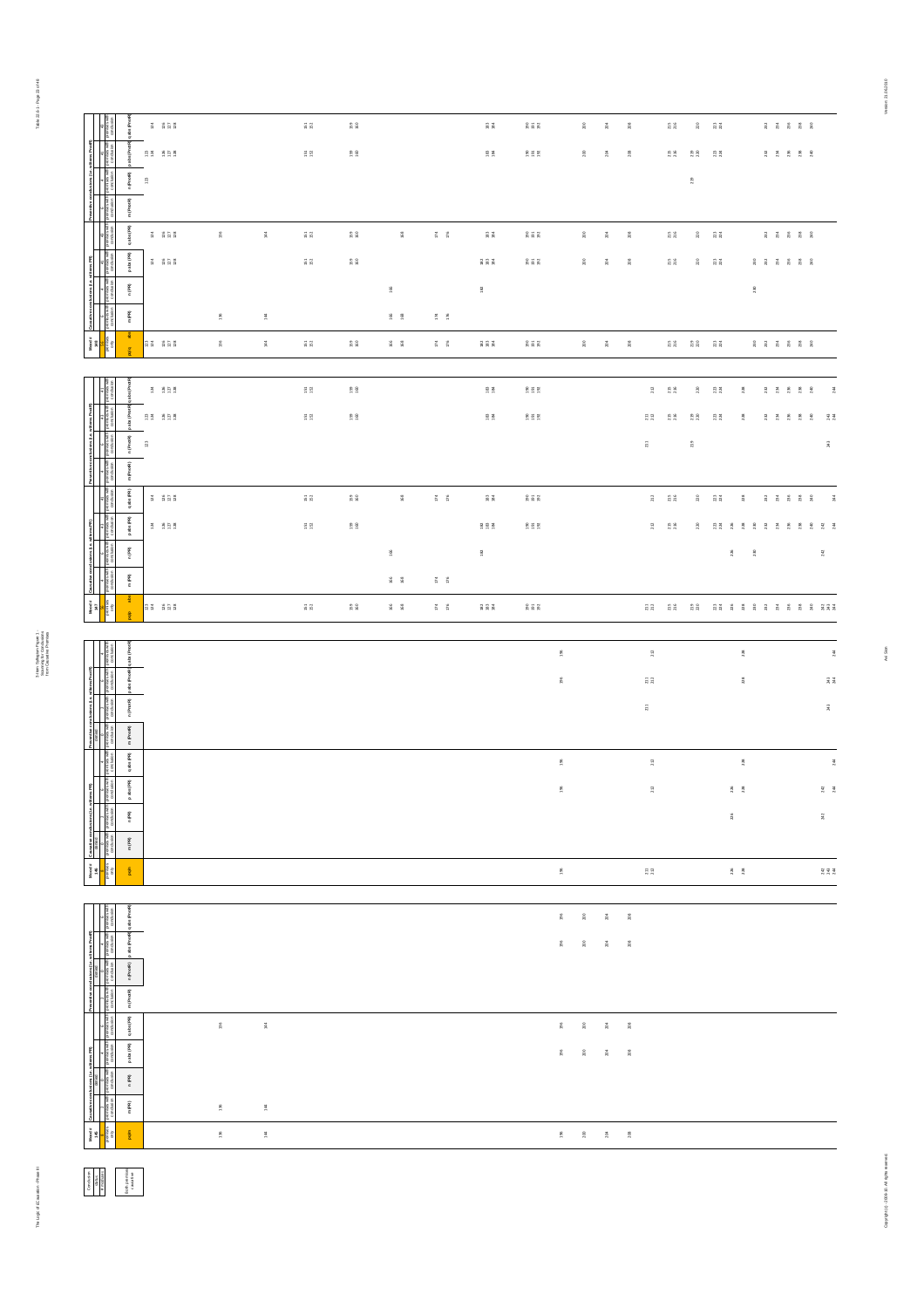Conclusion status # moduses causative Both premises

|                                                |       | 9  | DYN DRITTI SIDS WITH<br>operation                                      | (Proot R) a abs (P notR)                           | 3 R                          | 250<br>252        |
|------------------------------------------------|-------|----|------------------------------------------------------------------------|----------------------------------------------------|------------------------------|-------------------|
|                                                |       | ş  | premises with<br>oondusion                                             | pated                                              | ã<br>248                     | 250<br>251<br>252 |
|                                                |       |    | promises with<br>candusion                                             | n (ProtR)                                          |                              | ä                 |
| Preventive conclusion s (i.e., wiltems Profit) |       |    | promises with<br>conclusion                                            | m (ProtR)                                          |                              |                   |
|                                                |       | ş  | premises with<br>opridualon                                            | qabs (PR)                                          | 247<br>248                   | 250<br>252        |
|                                                |       | ş  | premises with<br>oondusion                                             | pabs (PR)                                          | 245<br>248                   | 250<br>252        |
|                                                |       |    | promises with<br>candusion                                             | n (PR)                                             | 346                          |                   |
| Causaive conclusions (i.e. wiltems PR)         |       |    | 200m ses with<br>conclusion                                            | $\frac{m(PR)}{E}$                                  |                              |                   |
| Mood                                           | 2     | 36 | DON'T SOS<br>έ                                                         | a da<br>ga                                         | <b>g &amp; g</b>             | <b>SS3</b>        |
|                                                |       |    |                                                                        |                                                    |                              |                   |
|                                                |       | ş  | promises with<br>oondusion                                             | pates (Pn ofR) q alss (PnotR)                      | à g                          | 20<br>32          |
|                                                |       | ş  | promises with<br>candusian                                             |                                                    | 24P                          | 29<br>251<br>252  |
| Preventive conclusions (i.e. wiltems PnotR)    |       |    | DYRITTI SIG WITH<br>conclusion                                         | n (ProtR)                                          |                              | 31                |
|                                                |       |    | premises with<br>oondusion                                             | m (PriotR)                                         |                              |                   |
|                                                |       | ş  | promises with<br>candusion                                             | qabs (PR)                                          | à g                          | 30<br>32          |
|                                                |       | ş  | promises with<br>canchusian                                            | p abs (PR)                                         | $\frac{1}{2}$<br>246<br>2.48 | 290<br>32         |
| Causative conclusions (i.e. witems PR)         |       |    | Dream ses with<br>operation                                            | n (PR)                                             | 246                          |                   |
|                                                |       |    | premises with<br>oondusion                                             | m (PR)                                             |                              |                   |
| Mood#                                          | à     | 56 | DY07716405<br>ğ                                                        | 855<br>å                                           | 222                          | និងី              |
|                                                |       |    |                                                                        |                                                    |                              |                   |
|                                                |       |    | own ses with<br>oorclusion                                             | pates (Prooff) q also (Prooff)                     |                              |                   |
|                                                |       |    | com sea with<br>operation                                              |                                                    |                              |                   |
| Preventive con dusions (i.e. w/lears Profit)   |       |    | <b>Kember with</b><br>oondusion                                        | n (Pro IR)                                         |                              |                   |
|                                                | dened |    | promises with<br>candusion                                             | m (ProtR)                                          |                              |                   |
|                                                |       |    | promises with<br>conclusion                                            | $q$ abs $(PR)$                                     |                              |                   |
| (i.e. w/tems PR)                               |       |    | promises with<br>oondusion                                             | (PR)<br>pabs                                       |                              |                   |
|                                                |       |    | premises with premises with<br>oondusion                               | n@R                                                |                              |                   |
| Causative conclusions                          | dened |    | condusion                                                              | m(PR)                                              |                              |                   |
| Mood #                                         | ¥     |    | DYNAMI 50%<br>č                                                        | å                                                  |                              |                   |
|                                                |       |    |                                                                        |                                                    |                              |                   |
|                                                |       |    | premises with<br>condusion                                             |                                                    |                              |                   |
| Preventive conclusions (Le. witems ProfR)      | dened |    | premises with promises with premises with p<br>candusion<br>conclusion | m (ProofR) n (ProofR) pabs (ProofR) q abs (ProofR) |                              |                   |
|                                                |       |    | operation                                                              |                                                    |                              |                   |
|                                                |       |    | premises with<br>oondusion                                             | qabs (PR)                                          |                              |                   |
|                                                |       |    |                                                                        |                                                    |                              |                   |
|                                                |       |    | promises with premises with<br>condusion                               | pate (PR)                                          |                              |                   |
| Causative condusions (i.e. wiltems PR)         | dened |    | conclusion                                                             | n (PR)                                             |                              |                   |
|                                                |       |    |                                                                        |                                                    |                              |                   |
| food #                                         |       |    | commission with<br>operation<br>comedia                                | m (PR)                                             |                              |                   |

| Mood#         |                            | Causative conclusions (i.e. will ems PR) |           |                             |                            | Preventive conclusions (i.e. w/ltems ProtR) |                                         |                             |
|---------------|----------------------------|------------------------------------------|-----------|-----------------------------|----------------------------|---------------------------------------------|-----------------------------------------|-----------------------------|
| ¥             | dened                      |                                          |           |                             | dened                      |                                             |                                         |                             |
| $\bullet$     |                            |                                          |           |                             |                            |                                             |                                         |                             |
| promises<br>č | promises with<br>condusion | premises with premises with<br>oondusion | oondusion | promises with<br>conclusion | promises with<br>candusion | premises with<br>oondusion                  | operation                               | promises with<br>conclusion |
| å             | m (PR)                     | n (PR)                                   | pabs (PR) |                             | qabs(PR) m(PnofR)          |                                             | n (PhotR) patra (P notR) q abs (P notR) |                             |
|               |                            |                                          |           |                             |                            |                                             |                                         |                             |
|               |                            |                                          |           |                             |                            |                                             |                                         |                             |
|               |                            |                                          |           |                             |                            |                                             |                                         |                             |
|               |                            |                                          |           |                             |                            |                                             |                                         |                             |

\*\*\* \*\*\* \*\*

Scanning for Conclusions from Causative Premises

3-lam Sylogian Figure 1<br>Scaming for Conduisons<br>from Causalé Remises

| Preventive conclusions (i.e. wilterns Prooff) |   | ş<br>ş | premises<br>oorclus<br>premises with<br>oondusion<br>promises with promises with<br>canduaion | pates (Proctit) quites (P)<br>n (Prooft) | 异类<br>243<br>248 | ă<br>និងី<br>ä | $\frac{5}{2}$ | ដឹង៖<br>55 |  |
|-----------------------------------------------|---|--------|-----------------------------------------------------------------------------------------------|------------------------------------------|------------------|----------------|---------------|------------|--|
|                                               |   | v<br>ş | operation<br>promises with<br>oondusion                                                       | m (ProtR)                                | 243              | 30             | 32            | 38         |  |
|                                               |   | ş      | premises with<br>oondusion                                                                    | qabs (PR)<br>pabs (PR)                   | 222              | 30             | 32            | 55         |  |
| Causaire conclusions (i.e. wiltems PR)        |   |        | promises with<br>candusion                                                                    | n (PR)                                   | g                |                |               |            |  |
|                                               |   | v      | premises with<br>oprehasion                                                                   | m(PR)                                    |                  |                |               |            |  |
| Mood #                                        | ¥ | \$6    | promises<br>ğ                                                                                 | ã<br>å                                   | 222              | និងី           |               | 55         |  |
|                                               |   |        |                                                                                               |                                          |                  |                |               |            |  |
|                                               |   | 4      | premises with<br>oondusion                                                                    |                                          | à g              | 20             | 32            | នីនី៖      |  |
| Preventive conclusions (i.e. witems Pnot R)   |   | ą      | promises with<br>candusian                                                                    | pats (PnotR) qabs (PnotR)                | 2 8              | 858            |               | 38         |  |
|                                               |   | v      | promises with<br>operation                                                                    | n (Prooft)                               |                  | 51             |               |            |  |
|                                               |   |        | premises with<br>oondusion                                                                    | m (Proot R)                              |                  |                |               |            |  |
|                                               |   | ş      | premises with<br>candusion                                                                    | qabs (PR)                                | 异翼               | g              | S             | ងីដឹ       |  |
|                                               |   | ş      | premises with<br>conclusion                                                                   | p als (PR)                               | 黑黑黑              | 290            | 32            | 388        |  |
| Causative conclusions (i.e., willems PR)      |   |        | Dream ses with<br>oorchasion                                                                  | n (PR)                                   | 246              |                |               |            |  |
|                                               |   |        |                                                                                               |                                          |                  |                |               |            |  |
|                                               |   |        | premises with<br>oondusion                                                                    | m (PR)<br>Ŗ                              |                  |                |               |            |  |

| ă       |                             | Causative conclusions (i.e. witems PR) |                            |                            |                             | Preventive conclusions (i.e. wilterns Prooff) |                                |                            |  |
|---------|-----------------------------|----------------------------------------|----------------------------|----------------------------|-----------------------------|-----------------------------------------------|--------------------------------|----------------------------|--|
|         |                             |                                        |                            |                            |                             |                                               |                                |                            |  |
|         | é                           |                                        | ş                          | ş                          | é                           |                                               | ş                              | ş                          |  |
| k<br>×. | premises with<br>conclusion | premises with<br>canausson             | premises with<br>oondusion | premises with<br>oondusion | promises with<br>conclusion | promises with<br>candusion                    | premises with<br>oondusion     | premises with<br>operation |  |
| š       | m(PR)                       | n (PR)                                 | palos (PR)                 | qabs (PR)                  | $m(p \text{ node})$         | n (Prooff)                                    | pates (Priot R) q abs (P notR) |                            |  |
|         |                             | g                                      | 246<br>$\frac{1}{2}$       |                            |                             |                                               |                                |                            |  |
|         |                             |                                        | 248                        | 243                        |                             |                                               | 243<br>248                     | 243                        |  |
|         |                             |                                        | 250                        | 250                        |                             |                                               |                                | 250                        |  |
| --      |                             |                                        | 252                        | 252                        |                             | ä                                             | និងី                           | 252                        |  |
|         |                             |                                        | 254                        |                            |                             |                                               |                                |                            |  |
|         |                             |                                        | 255                        | 254<br>255                 |                             |                                               | 254<br>255                     | 254<br>255                 |  |
|         |                             |                                        | <b>TEG</b>                 | <b>TELE</b>                |                             |                                               | <b>TELE</b>                    | <b>TELE</b>                |  |

Table 22.6-1 - Page 24 of 48

Table 22.6-1 - Page 24 of 48

Avi Sion

Copyright (c) - 2008-10. All rights reserved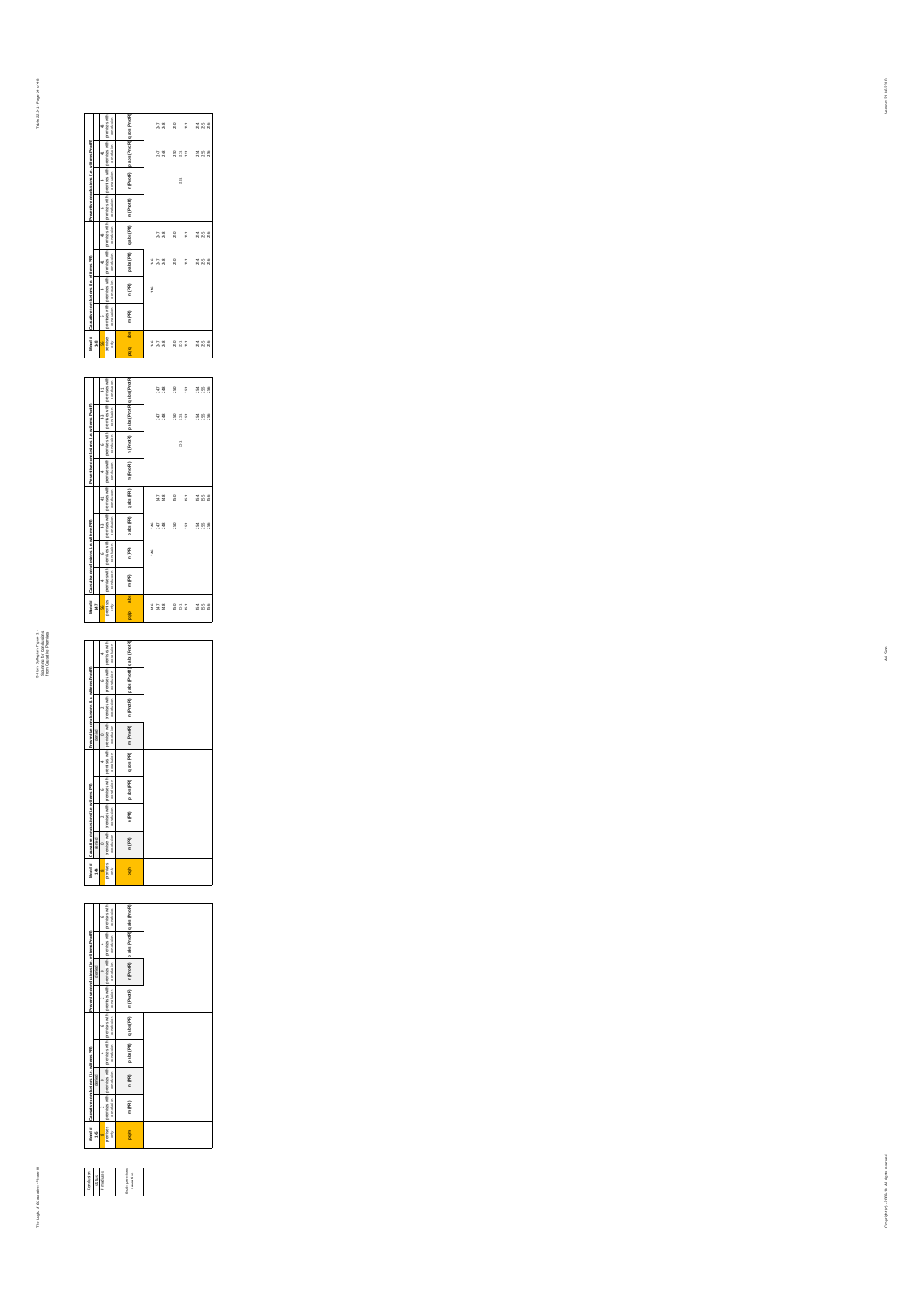| a.                                     |        |         |                             |                           |  |
|----------------------------------------|--------|---------|-----------------------------|---------------------------|--|
|                                        |        | ø       | premises with<br>oonclusion | $q$ abs (PR)              |  |
|                                        |        | ۰       | premises with<br>oondusion  | $p$ abs $(PR)$            |  |
| Causative conclusions (i.e. w/kens PR) | denied | $\circ$ | premises with<br>oondusion  | n (PR)                    |  |
|                                        |        | ó       | premises with<br>candualan  | m(p R)                    |  |
| Mood #                                 | 151    | 88      | premises<br>ğ               | abs.<br>g                 |  |
|                                        |        |         |                             |                           |  |
|                                        |        |         | premises with<br>oondusion  |                           |  |
| ins (i.e., wilterns Priot R)           |        | ٠       | premises with<br>canduaion  | pate (ProfR) qabs (ProfR) |  |
|                                        |        | $\sim$  | ses with<br>thusion         | 'nodR)                    |  |

|                                                                |                                                                                                                                                                                                                                                                                                                                                                                                                                                           | iqates (Prooft                                                                                                                                                              |  |
|----------------------------------------------------------------|-----------------------------------------------------------------------------------------------------------------------------------------------------------------------------------------------------------------------------------------------------------------------------------------------------------------------------------------------------------------------------------------------------------------------------------------------------------|-----------------------------------------------------------------------------------------------------------------------------------------------------------------------------|--|
|                                                                |                                                                                                                                                                                                                                                                                                                                                                                                                                                           |                                                                                                                                                                             |  |
|                                                                |                                                                                                                                                                                                                                                                                                                                                                                                                                                           |                                                                                                                                                                             |  |
|                                                                |                                                                                                                                                                                                                                                                                                                                                                                                                                                           |                                                                                                                                                                             |  |
| Preventive conclusions (i.e. witters Profit)                   |                                                                                                                                                                                                                                                                                                                                                                                                                                                           | $p\text{ abs}\left(\text{PR}\right) = q\text{ abs}\left(\text{PR}\right) = m\left(\text{ProdB}\right) = n\left(\text{ProdB}\right) = p\text{ abs}\left(\text{ProdB}\right)$ |  |
|                                                                |                                                                                                                                                                                                                                                                                                                                                                                                                                                           |                                                                                                                                                                             |  |
|                                                                |                                                                                                                                                                                                                                                                                                                                                                                                                                                           |                                                                                                                                                                             |  |
|                                                                |                                                                                                                                                                                                                                                                                                                                                                                                                                                           |                                                                                                                                                                             |  |
|                                                                |                                                                                                                                                                                                                                                                                                                                                                                                                                                           | $n \in \mathbb{N}$                                                                                                                                                          |  |
|                                                                |                                                                                                                                                                                                                                                                                                                                                                                                                                                           |                                                                                                                                                                             |  |
|                                                                |                                                                                                                                                                                                                                                                                                                                                                                                                                                           | $m\left( \mathsf{PR}\right)$                                                                                                                                                |  |
| Mood # Causative conclusions (i.e. w/terms PR)<br>154<br>- 154 | $\frac{1}{\cosh\theta}=\frac{1}{\cosh\theta}+\frac{1}{\cosh\theta}+\frac{1}{\cosh\theta}+\frac{1}{\cosh\theta}+\frac{1}{\cosh\theta}+\frac{1}{\cosh\theta}+\frac{1}{\cosh\theta}+\frac{1}{\cosh\theta}+\frac{1}{\cosh\theta}+\frac{1}{\cosh\theta}+\frac{1}{\cosh\theta}+\frac{1}{\cosh\theta}+\frac{1}{\cosh\theta}+\frac{1}{\cosh\theta}+\frac{1}{\cosh\theta}+\frac{1}{\cosh\theta}+\frac{1}{\cosh\theta}+\frac{1}{\cosh\theta}+\frac{1}{\cosh\theta}$ | $\frac{1}{2}$                                                                                                                                                               |  |
|                                                                |                                                                                                                                                                                                                                                                                                                                                                                                                                                           | ş                                                                                                                                                                           |  |
|                                                                |                                                                                                                                                                                                                                                                                                                                                                                                                                                           |                                                                                                                                                                             |  |
|                                                                |                                                                                                                                                                                                                                                                                                                                                                                                                                                           | n (PnotR) pates (PnotR) qubs (PnotR)                                                                                                                                        |  |
|                                                                |                                                                                                                                                                                                                                                                                                                                                                                                                                                           |                                                                                                                                                                             |  |
|                                                                |                                                                                                                                                                                                                                                                                                                                                                                                                                                           |                                                                                                                                                                             |  |
|                                                                |                                                                                                                                                                                                                                                                                                                                                                                                                                                           |                                                                                                                                                                             |  |
|                                                                |                                                                                                                                                                                                                                                                                                                                                                                                                                                           | m $(p \text{ root } R)$                                                                                                                                                     |  |
|                                                                | clusions (i.e. whose PR)<br>permain processing the clusing of the conclusions (i.e. white in Processing Company)<br>permain permain permain permain contains the permain permain permain permain permain permain<br>constant in permain                                                                                                                                                                                                                   | q abs (PR)                                                                                                                                                                  |  |
|                                                                |                                                                                                                                                                                                                                                                                                                                                                                                                                                           | pats (PR)                                                                                                                                                                   |  |
|                                                                |                                                                                                                                                                                                                                                                                                                                                                                                                                                           |                                                                                                                                                                             |  |
|                                                                |                                                                                                                                                                                                                                                                                                                                                                                                                                                           | $\frac{1}{n}$                                                                                                                                                               |  |
|                                                                | promises with<br>oonduston                                                                                                                                                                                                                                                                                                                                                                                                                                | $\frac{\partial}{\partial t}$                                                                                                                                               |  |
| Mood # Causative conclusions (i.e. willems PR)<br>153          | kp<br>Budunad<br>Sa                                                                                                                                                                                                                                                                                                                                                                                                                                       | $\ddot{\bullet}$                                                                                                                                                            |  |
|                                                                |                                                                                                                                                                                                                                                                                                                                                                                                                                                           | ł                                                                                                                                                                           |  |
|                                                                |                                                                                                                                                                                                                                                                                                                                                                                                                                                           |                                                                                                                                                                             |  |
|                                                                |                                                                                                                                                                                                                                                                                                                                                                                                                                                           | n (PhotR) pais (PhotR) qalas (PhotR)                                                                                                                                        |  |
|                                                                |                                                                                                                                                                                                                                                                                                                                                                                                                                                           |                                                                                                                                                                             |  |
|                                                                |                                                                                                                                                                                                                                                                                                                                                                                                                                                           |                                                                                                                                                                             |  |
|                                                                |                                                                                                                                                                                                                                                                                                                                                                                                                                                           |                                                                                                                                                                             |  |
|                                                                |                                                                                                                                                                                                                                                                                                                                                                                                                                                           | $m$ (Ph ofR)                                                                                                                                                                |  |
|                                                                |                                                                                                                                                                                                                                                                                                                                                                                                                                                           | pass(PR) qabs (PR)                                                                                                                                                          |  |
|                                                                |                                                                                                                                                                                                                                                                                                                                                                                                                                                           |                                                                                                                                                                             |  |
|                                                                | Mood a Canadian conclusions (a whereas PR)<br>$\frac{1}{2}$ and $\frac{1}{2}$ and $\frac{1}{2}$ and $\frac{1}{2}$ and $\frac{1}{2}$ and $\frac{1}{2}$ and $\frac{1}{2}$ and $\frac{1}{2}$ and $\frac{1}{2}$ and $\frac{1}{2}$ and $\frac{1}{2}$ and $\frac{1}{2}$ and $\frac{1}{2}$                                                                                                                                                                       |                                                                                                                                                                             |  |
|                                                                |                                                                                                                                                                                                                                                                                                                                                                                                                                                           | $\frac{6}{n}$                                                                                                                                                               |  |
|                                                                |                                                                                                                                                                                                                                                                                                                                                                                                                                                           | $\omega$ di                                                                                                                                                                 |  |
|                                                                |                                                                                                                                                                                                                                                                                                                                                                                                                                                           | $\frac{g}{4}$ a                                                                                                                                                             |  |
|                                                                |                                                                                                                                                                                                                                                                                                                                                                                                                                                           |                                                                                                                                                                             |  |
|                                                                |                                                                                                                                                                                                                                                                                                                                                                                                                                                           |                                                                                                                                                                             |  |
|                                                                |                                                                                                                                                                                                                                                                                                                                                                                                                                                           |                                                                                                                                                                             |  |
|                                                                |                                                                                                                                                                                                                                                                                                                                                                                                                                                           |                                                                                                                                                                             |  |
|                                                                |                                                                                                                                                                                                                                                                                                                                                                                                                                                           |                                                                                                                                                                             |  |
|                                                                |                                                                                                                                                                                                                                                                                                                                                                                                                                                           |                                                                                                                                                                             |  |
|                                                                |                                                                                                                                                                                                                                                                                                                                                                                                                                                           | pates (PR)   q abs (PR)   m (P notR)   n (P notR)   pates (P notR) q abs (P notR)                                                                                           |  |
|                                                                |                                                                                                                                                                                                                                                                                                                                                                                                                                                           |                                                                                                                                                                             |  |
|                                                                |                                                                                                                                                                                                                                                                                                                                                                                                                                                           |                                                                                                                                                                             |  |
|                                                                |                                                                                                                                                                                                                                                                                                                                                                                                                                                           |                                                                                                                                                                             |  |
|                                                                |                                                                                                                                                                                                                                                                                                                                                                                                                                                           | $n(\theta R)$                                                                                                                                                               |  |
|                                                                | noot Casanina oo daaloota (a. a.Warna Pig<br>1990 - Paris II ama ah oo dadka waxaa laga ah oo dadka waxaa laga dadka waxaa laga dadka waxaa laga dadka<br>2008 - Carataan Branslaw, Doorland poolaan (poolaan iyootaan Branslaw, Doo                                                                                                                                                                                                                      | $\frac{1}{m}$ (PR)                                                                                                                                                          |  |
|                                                                |                                                                                                                                                                                                                                                                                                                                                                                                                                                           |                                                                                                                                                                             |  |
|                                                                |                                                                                                                                                                                                                                                                                                                                                                                                                                                           |                                                                                                                                                                             |  |

| ∣ ≍ ∣                 | å.                               |  |
|-----------------------|----------------------------------|--|
|                       |                                  |  |
|                       | $\mathbf{r}$                     |  |
| аh<br><b>Big</b><br>@ | $\sim$                           |  |
| 화                     | έŝ.<br>$\overline{a}$            |  |
| 面                     | $\tilde{z}$<br>s<br>$\epsilon$   |  |
|                       | œω<br>÷                          |  |
| 副                     | œ,<br>$\mathbf{a}$               |  |
|                       | Ê<br>$\mathbf{c}$                |  |
| श<br>- 61             | $\infty$<br>e.<br>$\epsilon$     |  |
| Mood #                | $\frac{1}{2}$ is<br><b>Ferry</b> |  |

Copyright (c) - 2008-10. All rights reserved. Avi Sion Version: 21.06.2010

 $4.8$ on

 $\frac{1}{\sqrt{1-\frac{1}{2}}}$ 

| Preventive conclusions (i.e. witems Prooft)<br>derival                                                                                                                                                                                                                                      |  |
|---------------------------------------------------------------------------------------------------------------------------------------------------------------------------------------------------------------------------------------------------------------------------------------------|--|
|                                                                                                                                                                                                                                                                                             |  |
|                                                                                                                                                                                                                                                                                             |  |
|                                                                                                                                                                                                                                                                                             |  |
|                                                                                                                                                                                                                                                                                             |  |
| Causaline conclusions (i.e. w/kens PR)                                                                                                                                                                                                                                                      |  |
| $\begin{array}{c c}\n\hline\n\text{mod } n \\ \hline\n\text{151}\n\end{array}$                                                                                                                                                                                                              |  |
|                                                                                                                                                                                                                                                                                             |  |
|                                                                                                                                                                                                                                                                                             |  |
|                                                                                                                                                                                                                                                                                             |  |
|                                                                                                                                                                                                                                                                                             |  |
|                                                                                                                                                                                                                                                                                             |  |
| ingari Damatan coolahasatan dimamatiki<br>1930 - Panadaran Panadaran Panadaran Panadaran Panadaran Panadaran Panadaran Ana akan pendadaran Panadaran<br>1990ko - Panadaran Panadaran Panadaran Panadaran Panadaran Panadaran Panadar                                                        |  |
|                                                                                                                                                                                                                                                                                             |  |
|                                                                                                                                                                                                                                                                                             |  |
|                                                                                                                                                                                                                                                                                             |  |
|                                                                                                                                                                                                                                                                                             |  |
|                                                                                                                                                                                                                                                                                             |  |
|                                                                                                                                                                                                                                                                                             |  |
|                                                                                                                                                                                                                                                                                             |  |
|                                                                                                                                                                                                                                                                                             |  |
|                                                                                                                                                                                                                                                                                             |  |
|                                                                                                                                                                                                                                                                                             |  |
|                                                                                                                                                                                                                                                                                             |  |
|                                                                                                                                                                                                                                                                                             |  |
|                                                                                                                                                                                                                                                                                             |  |
|                                                                                                                                                                                                                                                                                             |  |
|                                                                                                                                                                                                                                                                                             |  |
| Mood Description (secondarion de articular de la model de Presidente de La Mondard de Articular (m. 1994)<br>1994 - Paris II personal de President de President de President de President de President (m. 1994)<br>1994 - Paris II<br>i s                                                  |  |
|                                                                                                                                                                                                                                                                                             |  |
|                                                                                                                                                                                                                                                                                             |  |
|                                                                                                                                                                                                                                                                                             |  |
|                                                                                                                                                                                                                                                                                             |  |
|                                                                                                                                                                                                                                                                                             |  |
|                                                                                                                                                                                                                                                                                             |  |
|                                                                                                                                                                                                                                                                                             |  |
|                                                                                                                                                                                                                                                                                             |  |
|                                                                                                                                                                                                                                                                                             |  |
| Mood Paraménto conclusion da without PR<br>The Company of the Company of the Company of the Company of the Company of the Company of the Company of the<br>Parameter percentation (Parameter (Parameters) (percentation) (conclusio<br>$\begin{array}{c} \text{Mood } 8 \\ 151 \end{array}$ |  |

Conclusion status # moduses causative

**BLogic of ECausation** 

Both premises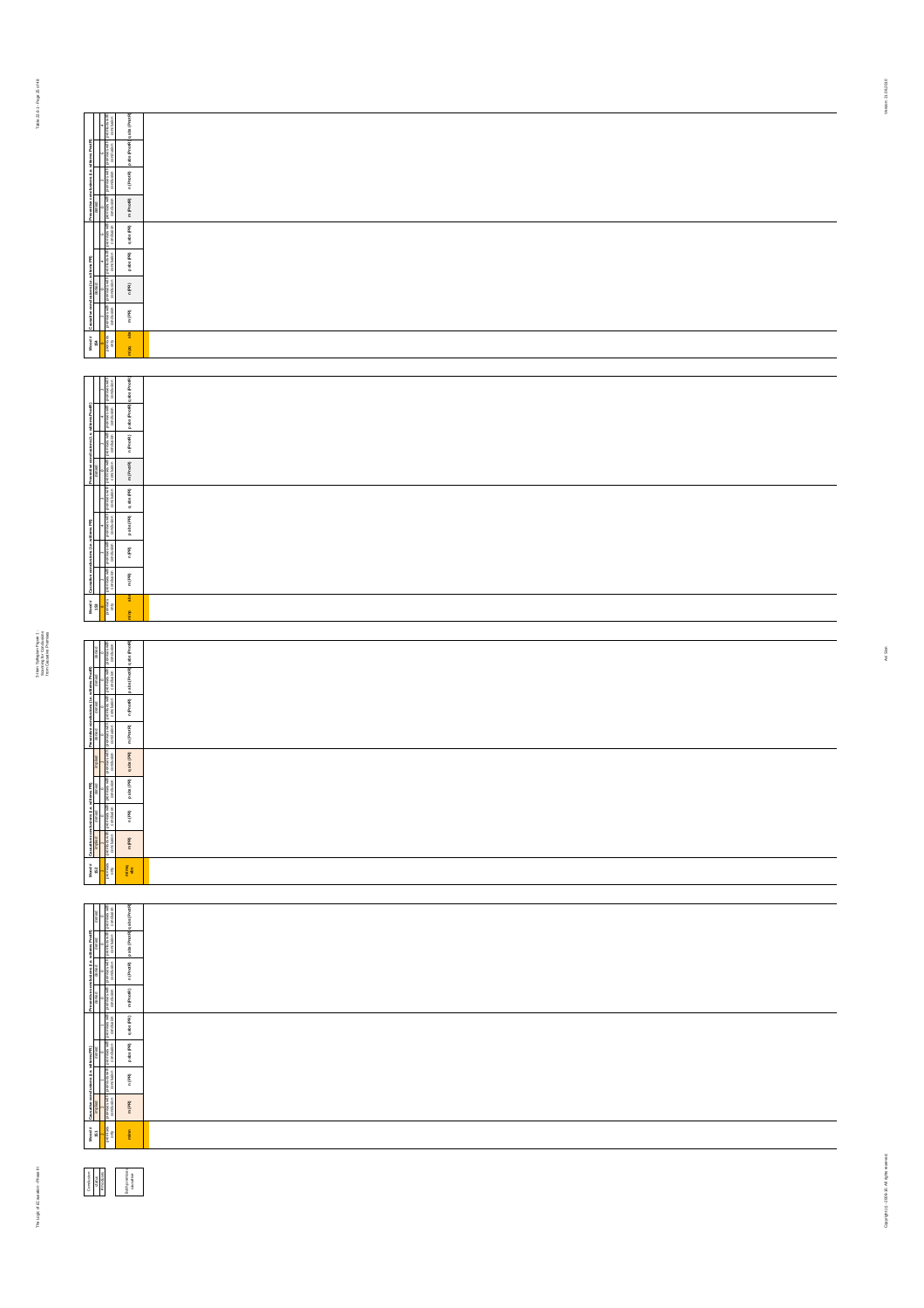|                                                 |               |         | uojentauco<br>yaw.ete.juutod                                                  |                                |               |         |    |                         |               | ă<br>1%    |               |     |  |
|-------------------------------------------------|---------------|---------|-------------------------------------------------------------------------------|--------------------------------|---------------|---------|----|-------------------------|---------------|------------|---------------|-----|--|
|                                                 |               |         | nojenske                                                                      | pates (ProdR) q alss (ProdR)   |               |         |    |                         |               | 558        |               |     |  |
|                                                 |               |         | premises with<br>condusion                                                    | n (Pn ofR)                     |               |         |    |                         |               | 155        |               |     |  |
| Preventive conclusions (i.e. willens Prooff)    | dened         | $\circ$ | uosinpuo<br>un sesuusud                                                       | $m(p \mod 8)$                  |               |         |    |                         |               |            |               |     |  |
|                                                 |               |         | premises with                                                                 | $q$ ab s $(PR)$                |               |         |    |                         |               | ă<br>1%    |               |     |  |
|                                                 |               |         | premises with<br>oondusion                                                    | $p$ abs $(PR)$                 |               |         |    |                         |               | 154<br>156 |               |     |  |
|                                                 | denied        | $\circ$ | oondusion<br>premises with                                                    | n (PR)                         |               |         |    |                         |               |            |               |     |  |
| Causative conclusions (i.e. w/tems PR)          |               |         | wenpup<br>I upweteruaud                                                       |                                |               |         |    |                         |               |            |               |     |  |
|                                                 |               |         |                                                                               | m(PR)<br>Ą                     |               |         |    |                         |               |            |               |     |  |
| Mood #<br>154                                   |               |         | promises<br>only                                                              | m/pq                           |               |         |    |                         |               | 555        |               |     |  |
|                                                 |               |         | promises with<br>condusion                                                    |                                |               |         |    |                         | 148           |            |               |     |  |
|                                                 |               | t       | up assumed<br>candusion                                                       | pats (Proff) qabs (Proff)      |               |         |    |                         | $\frac{5}{3}$ |            |               |     |  |
|                                                 |               |         | premises with<br>conclusion                                                   | n (ProtR)                      |               |         |    |                         | ă             |            |               |     |  |
| Preventive conclusions (i.e. witems Prot R)     | dinid         |         | premises with<br>conclusion                                                   | $m(p \mod R)$                  |               |         |    |                         |               |            |               |     |  |
|                                                 |               |         | premises with<br>oondusion                                                    | qabs (PR)                      |               |         |    |                         | 148           |            |               | 164 |  |
|                                                 |               |         | neurons<br>Anteriora                                                          | pates (PR)                     |               |         |    |                         | 38<br>346     |            |               |     |  |
|                                                 |               |         |                                                                               |                                |               |         |    |                         |               |            |               |     |  |
| Causative conclusions (i.e. witems PR)          |               |         | Linestato<br>un sestuad                                                       | $_{\rm n}$ (PR)                |               |         |    |                         | 146           |            | $\frac{1}{2}$ |     |  |
|                                                 |               |         | premises with<br>oondusion                                                    | m (PR)<br>å                    |               |         |    |                         |               |            | 162           | 164 |  |
| Mood #<br>153                                   |               |         | premises<br>only                                                              | ę                              |               |         |    |                         | 222           |            | 162           | 164 |  |
|                                                 | dened         | ö       | premises with<br>condusion                                                    |                                |               |         |    |                         |               |            |               |     |  |
|                                                 | denied        | $\circ$ | premises with                                                                 | pates (Prooft) qabs (Prooft)   |               |         |    |                         |               |            |               |     |  |
|                                                 | denied        | $\circ$ | premises with<br>oondusion                                                    | n (ProofR)                     |               |         |    |                         |               |            |               |     |  |
| Preventive conclusions (i.e. wittens Pro IR)    | denied        |         | poemises with<br>comises with                                                 | $m(p_{\text{no}}q_{\text{R}})$ |               |         |    |                         |               |            |               |     |  |
|                                                 | impled<br>2   |         |                                                                               | qabs (PR)                      |               |         | 38 | $\frac{9}{2}$           |               |            |               |     |  |
|                                                 |               |         | missa wth<br>condusion                                                        |                                |               |         |    |                         |               |            |               |     |  |
| (La witems PR)                                  | <b>Olivie</b> | $\circ$ |                                                                               | $p$ at $\theta$ (PR)           |               |         |    |                         |               |            |               |     |  |
| Causative conclusions (i.<br>Implied directors) |               |         | premises with premises with premises with<br>conduision conduision conclusion | n (PR)                         |               |         |    |                         |               |            |               |     |  |
|                                                 |               |         |                                                                               | $\omega$ or $\omega$           |               |         | 38 | $\frac{\Omega}{\Omega}$ |               |            |               |     |  |
| Mood #<br>152                                   |               |         | premises<br>orly                                                              | Į                              |               |         | 38 | $\frac{9}{2}$           |               |            |               |     |  |
|                                                 | denied        |         | premises with<br>conclusion                                                   |                                |               |         |    |                         |               |            |               |     |  |
|                                                 | denied        | $\circ$ | <b>UN sequent</b>                                                             | pabs (ProtR) q abs (ProtR)     |               |         |    |                         |               |            |               |     |  |
|                                                 | dened         | $\circ$ | condusion condusion                                                           | $n$ (P rooff)                  |               |         |    |                         |               |            |               |     |  |
| Preventive conclusions (i.e. witems Prooft)     |               |         | upm see upd                                                                   |                                |               |         |    |                         |               |            |               |     |  |
|                                                 | dened         | $\circ$ | premises with premises with<br>conclusion conclusion                          | $m$ (P rooff)                  |               |         |    |                         |               |            |               |     |  |
|                                                 |               |         | premises with                                                                 | $q$ abs $(PR)$                 |               | $13\,$  |    |                         |               |            |               |     |  |
| Causative condustions (i.e. w/leams PR)         | denied        | $\circ$ | premises with<br>oondusion                                                    | pates (PR)                     |               |         |    |                         |               |            |               |     |  |
|                                                 |               |         | neurons<br>Anteriora                                                          | n (PR)                         | 90            |         |    |                         |               |            |               |     |  |
|                                                 | mpled         |         | <b>LEW BBS WAS</b><br>oorclusion                                              | $m(PR)$                        | $\frac{3}{2}$ | $13\,$  |    |                         |               |            |               |     |  |
| Mood #                                          |               |         | com ses<br>only                                                               | minn                           | 30            | $132\,$ |    |                         |               |            |               |     |  |

| romises<br>concilus                                                               | abs (P)                                           |                                                                              | $\frac{3}{21}$ – $\frac{9}{21}$                                  |                                               | 第 章                                                           |  |  |
|-----------------------------------------------------------------------------------|---------------------------------------------------|------------------------------------------------------------------------------|------------------------------------------------------------------|-----------------------------------------------|---------------------------------------------------------------|--|--|
|                                                                                   |                                                   |                                                                              | $\begin{smallmatrix} 3 & 3 & 8 \\ 21 & 23 & 8 \end{smallmatrix}$ |                                               | $\frac{8}{11}\,\frac{5}{11}\,\frac{8}{11}$                    |  |  |
|                                                                                   | n (Pn ofR)                                        |                                                                              | $_{\rm 155}$                                                     |                                               | $187\,$                                                       |  |  |
|                                                                                   | $m(p \mod 8)$                                     |                                                                              |                                                                  |                                               |                                                               |  |  |
|                                                                                   | $q$ abs $\langle \mathsf{PR} \rangle$             |                                                                              | $\mathbbmss{R} = \mathbbmss{R}$                                  | $\mathop{\mathbb{R}}_n=\mathop{\mathbb{R}}_n$ | $\mathbb{R}^n$                                                |  |  |
| £                                                                                 | pabs (PR)                                         |                                                                              | $\frac{3}{21}$ – $\frac{9}{21}$                                  |                                               | $\begin{array}{cc} 386 \\ 388 \end{array}$                    |  |  |
|                                                                                   | n (PR)                                            |                                                                              |                                                                  |                                               |                                                               |  |  |
| <b>G</b>                                                                          | $\frac{\partial \mathbf{R}}{\partial \mathbf{r}}$ |                                                                              |                                                                  | $\mathop{\mathbb{R}}_n=\mathop{\mathbb{R}}_n$ |                                                               |  |  |
| Mood #<br>¦ ≹                                                                     | 普<br>ğ.                                           |                                                                              | $\frac{3}{2} \frac{35}{25} \frac{6}{25}$                         | $\frac{p}{m}-\frac{p}{m}$                     | $\begin{array}{c} 8.6 \\ 3.8 \\ 13.8 \end{array}$             |  |  |
|                                                                                   |                                                   |                                                                              |                                                                  |                                               |                                                               |  |  |
|                                                                                   |                                                   | $\frac{9}{148}$                                                              |                                                                  |                                               | $_{\rm 180}$                                                  |  |  |
| 륑                                                                                 |                                                   | $\stackrel{\scriptstyle \text{m}}{\pi}\stackrel{\scriptstyle \text{m}}{\pi}$ |                                                                  |                                               | $\mathop{\mathbb{S}}\nolimits$ $\mathop{\mathbb{S}}\nolimits$ |  |  |
|                                                                                   | န္                                                | $\frac{\Omega}{\Omega}$                                                      |                                                                  |                                               | $\frac{2}{n}$                                                 |  |  |
|                                                                                   | $m(p \mod R)$                                     |                                                                              |                                                                  |                                               |                                                               |  |  |
|                                                                                   | q abs (PR)                                        | $^{\rm 143}$                                                                 | $_{\rm 164}$                                                     |                                               |                                                               |  |  |
|                                                                                   |                                                   |                                                                              |                                                                  |                                               | $^{\rm 180}$                                                  |  |  |
| E                                                                                 | pata (PR)                                         | $\frac{\omega}{26}=\frac{\omega}{26}$                                        |                                                                  |                                               | $\mathbb{S}^n$ . $\mathbb{S}^n$                               |  |  |
|                                                                                   | $_{\rm n}$ (PR)                                   | $\frac{16}{14}$                                                              | $\overline{\omega}$                                              | $\mathbb{R}$                                  |                                                               |  |  |
|                                                                                   | $\frac{1}{n}$                                     |                                                                              | $\frac{52}{164}$                                                 |                                               |                                                               |  |  |
| $\begin{array}{c}\n\bullet \\ \bullet \\ \bullet \\ \bullet\n\end{array}$<br>in 2 |                                                   | $\begin{smallmatrix} 4 & 6 \\ 3 & 4 \\ 14 & 3 \end{smallmatrix}$             | $\frac{52}{164}$                                                 |                                               | $\substack{78\\179}$                                          |  |  |

 $\begin{array}{cc} \mathbf{g} & \mathbf{g} \\ \mathbf{f} & \mathbf{f} \end{array}$ 

|                                                                       | 1£               |                                   |                                                                                           |  |
|-----------------------------------------------------------------------|------------------|-----------------------------------|-------------------------------------------------------------------------------------------|--|
| हो<br>s (i.e. wittems Pro                                             |                  |                                   |                                                                                           |  |
| clusion                                                               |                  | $\epsilon$                        |                                                                                           |  |
| š.<br>š<br>š                                                          |                  |                                   |                                                                                           |  |
|                                                                       | ı۳               | æ<br>$\bullet$<br>$\ddot{\sigma}$ | $\begin{matrix} 33 & \phantom{1}3 \\ \phantom{1}2 & \phantom{1}3 \end{matrix}$            |  |
|                                                                       |                  | э.<br>$\mathbf{a}$                |                                                                                           |  |
| lusions (i.e. witems PR)                                              |                  | ĝ<br>$\mathbf{c}$                 |                                                                                           |  |
| ã                                                                     | IE.              |                                   | $\overset{\text{\tiny{8}}}{\text{\tiny{2}}}$ $\overset{\text{\tiny{9}}}{\text{\tiny{3}}}$ |  |
| $\begin{array}{c} \text{Mod } \mathfrak{n} \\ \text{152} \end{array}$ | promises<br>orly | Į                                 | $\begin{matrix} 33 & \phantom{1}5 \\ 21 & \phantom{1}5 \end{matrix}$                      |  |

Copyright (c) - 2008-10. All rights reserved. Avi Sion Version: 21.06.2010

Avi Sion

spylight (c) - 2008-10. All rights reserves

lenion: 21.06.2010

 $\equiv$ 

|                                                                            | lä.                                     |                                      |                                               |  |  |  |
|----------------------------------------------------------------------------|-----------------------------------------|--------------------------------------|-----------------------------------------------|--|--|--|
|                                                                            | Iă.                                     | $\Omega$                             |                                               |  |  |  |
| Preventive conductions (i.e., willettes Prodit)<br>derived derived derived | IE.                                     | $\epsilon$                           |                                               |  |  |  |
|                                                                            | lΣε<br>68                               |                                      |                                               |  |  |  |
|                                                                            | $rac{3}{8}$                             | Ê,<br>$\ddot{\sigma}$                | $_{\rm 132}$                                  |  |  |  |
| sions (i.e. w/leams PR)<br>denied                                          |                                         | $\ddot{\phantom{1}}$<br>$\mathbf{a}$ |                                               |  |  |  |
|                                                                            | ıз<br>L                                 | n (PR)                               | $\mathop{\mathrm{ss}}$                        |  |  |  |
| Causative condus                                                           | E,<br>降る<br>$\frac{1}{2}$ $\frac{1}{2}$ | $\mathfrak{m}(\mathsf{PR})$          | $\frac{8}{11}$ – $\frac{81}{11}$              |  |  |  |
| $M_{\text{cool}}$                                                          | e in                                    | Į                                    | $\begin{array}{cc} \Xi^- & \Xi^- \end{array}$ |  |  |  |

Conclusion status # moduses causative

Both premises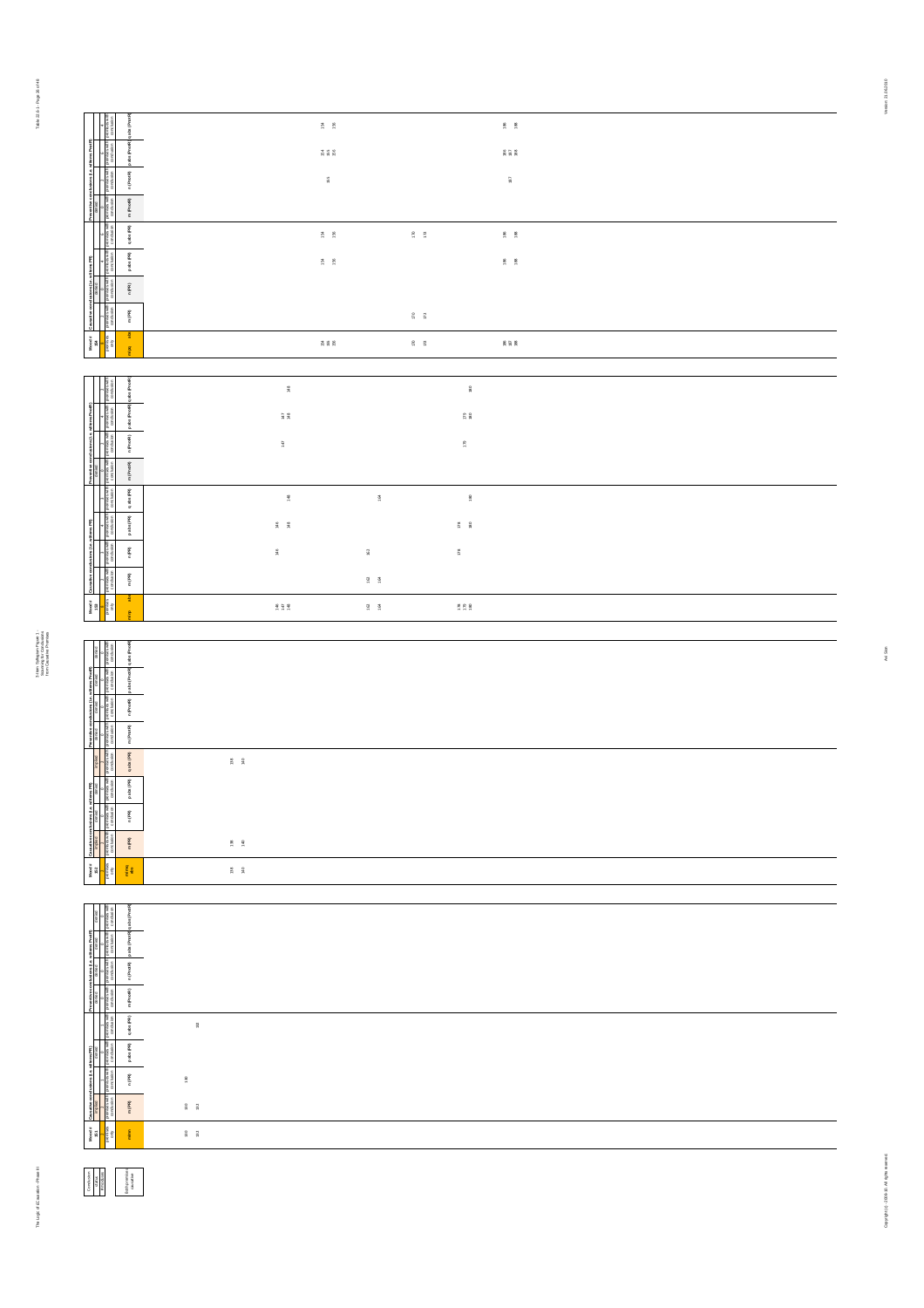The Logic of ECausation - Phase III

Both premises

|                                             |         |   | Dremises with<br>operation                |                                                            |  |
|---------------------------------------------|---------|---|-------------------------------------------|------------------------------------------------------------|--|
|                                             |         |   | Dream beau with<br>oondusion              | n (Pn ofR) patra (PnotR) q abs (PnotR)                     |  |
| Preventive con dusions (i.e. wiltems PnotR) |         |   | oondusion                                 |                                                            |  |
|                                             | dened   | c | or om sea with coemises with<br>candusion |                                                            |  |
|                                             |         |   | Dream ses with<br>oorclusion              | qabs(PR) m (ProdR)                                         |  |
|                                             |         |   | premises with<br>oondusion                | pabs (PR)                                                  |  |
|                                             | denied  |   | promises with<br>oondusion                | n (PR)                                                     |  |
| ausative conclusions (i.e. witness PR)      |         |   | comments with<br>candualan                | m (PR)                                                     |  |
| <b>Aboot</b> #                              | 58      |   | 200 m 905<br>only                         | ă                                                          |  |
|                                             |         |   |                                           | g                                                          |  |
|                                             |         |   | DYNTHERS WITH<br>oondusion                |                                                            |  |
|                                             |         |   | promises with<br>canduagon                | n (ProofR) pabs (Pro tR) qabs (ProofR)                     |  |
|                                             |         |   | promises with<br>conclusion               |                                                            |  |
| Preventive conclusions (i.e. witems Prot R) | dinind  |   | Dream sea with<br>oprehasion              | m (Proot R)                                                |  |
|                                             |         |   | premises with<br>oondusion                | qabs (PR)                                                  |  |
|                                             |         |   | promises with<br>candusion                | pate (PR)                                                  |  |
|                                             |         |   | Dreams sees with<br>conclusion            |                                                            |  |
| Causative conclusions (i.e. willems PR)     |         |   | nises with<br>oondusion                   | n(PR)                                                      |  |
| Mood #                                      | g       |   | only                                      | abs m (PR)                                                 |  |
|                                             |         |   | commons                                   | ę                                                          |  |
|                                             | denied  |   | promises with<br>candusion                |                                                            |  |
|                                             | denied  |   | promises with<br>operation                |                                                            |  |
|                                             | dining  |   | premises with<br>oondusion                |                                                            |  |
| treventive conclusions (i.e. wittens PnotR) | denied  |   | oondusion                                 | q abs (PR) m (PhotR) n (ProtR) p abs (ProtR) q abs (ProtR) |  |
|                                             | implied |   | or omises with coemises with<br>candualan |                                                            |  |
| uniforms <sub>PR)</sub>                     | dining  |   | Dream sea with<br>conclusion              | $p$ ab $s$ $(PR)$                                          |  |
|                                             | dinie   |   | with<br>oondusion                         | n (PR)                                                     |  |
| Causative conclusions                       | implied |   | premises with premises<br>condusion       | $\omega$ or $\omega$                                       |  |
| Mooda                                       | 192     |   | promises<br>ğ                             | E <sub>35</sub>                                            |  |
|                                             |         |   |                                           |                                                            |  |
|                                             | dining  |   | DON'T SO 5 WITH<br>operation              |                                                            |  |
|                                             | denied  |   | premises with<br>oondusion                | patron (Pinot R) q abs (PinotR)                            |  |
|                                             | denied  |   | premises with<br>candusion                |                                                            |  |
| Preventive condusions (i.e. wiltems Profit) | denied  |   | promises with<br>conclusion               | m (ProofR) n (ProofR)                                      |  |
|                                             |         |   | premises with<br>oprobasion               | qabs (PR)                                                  |  |
|                                             | denied  |   | premises with<br>oondusion                | pabs (PR)                                                  |  |
|                                             |         |   | promises with<br>candusion                | n (PR)                                                     |  |
| ausative conclusions (i.e. w/ltems PR)      | mpled   |   | DYRITTI SIG WITH<br>conclusion            | m(PR)                                                      |  |
|                                             |         |   | <b>NYTH 90%</b>                           | minn                                                       |  |

|               | ausative conclusions (i.e. wiltems PR) |               |               |            |                             | Preventive conclusions (Le. witems Prot R) |               |
|---------------|----------------------------------------|---------------|---------------|------------|-----------------------------|--------------------------------------------|---------------|
|               |                                        |               |               | dining     |                             |                                            |               |
|               |                                        |               |               |            |                             |                                            |               |
| oromises with | promises with                          | premises with | promises with |            | premises with premises with | promises with                              | premises with |
| oondusion     | oorchasion                             | candusion     | oondusion     | operation  | conclusion                  | candualon                                  | oondusion     |
| m (PR)        | n (PR)                                 | pates (PR)    | qabs (PR)     | m (Prot R) |                             | n (PnotR)   pabs (PnotR) qabs (PnotR)      |               |
|               |                                        |               |               |            |                             |                                            |               |
|               |                                        |               |               |            |                             |                                            |               |
|               |                                        |               |               |            |                             |                                            |               |
|               |                                        |               |               |            |                             |                                            |               |
|               |                                        |               |               |            |                             |                                            |               |
|               |                                        |               |               |            |                             |                                            |               |
|               |                                        |               |               |            |                             |                                            |               |
|               |                                        |               |               |            |                             |                                            |               |
|               |                                        |               |               |            |                             |                                            |               |

| Mood#        |           | Causative conclusions (i.e. witness PR)  |                            |            |                                          | Preventive conclusions (i.e. willens ProfR) |                                      |                             |
|--------------|-----------|------------------------------------------|----------------------------|------------|------------------------------------------|---------------------------------------------|--------------------------------------|-----------------------------|
| š            |           | denied                                   |                            |            | dened                                    |                                             |                                      |                             |
| 88           |           | $\circ$                                  |                            |            |                                          |                                             |                                      |                             |
| com ses<br>č | condusion | premises with premises with<br>oondusion | premises with<br>oondusion | conclusion | premises with premises with<br>candusion | premises with<br>oondusion                  | promissis with<br>oondusion          | promises with<br>conclusion |
| <b>Right</b> | m (PR)    | nopRy                                    |                            |            | patrs (PR)   qabs (PR) m (ProofR)        |                                             | n (PnotR) patos (PnotR) qabs (PnotR) |                             |
|              |           |                                          |                            |            |                                          |                                             |                                      |                             |
|              |           |                                          |                            |            |                                          |                                             |                                      |                             |
|              |           |                                          |                            |            |                                          |                                             |                                      |                             |

Avi Sion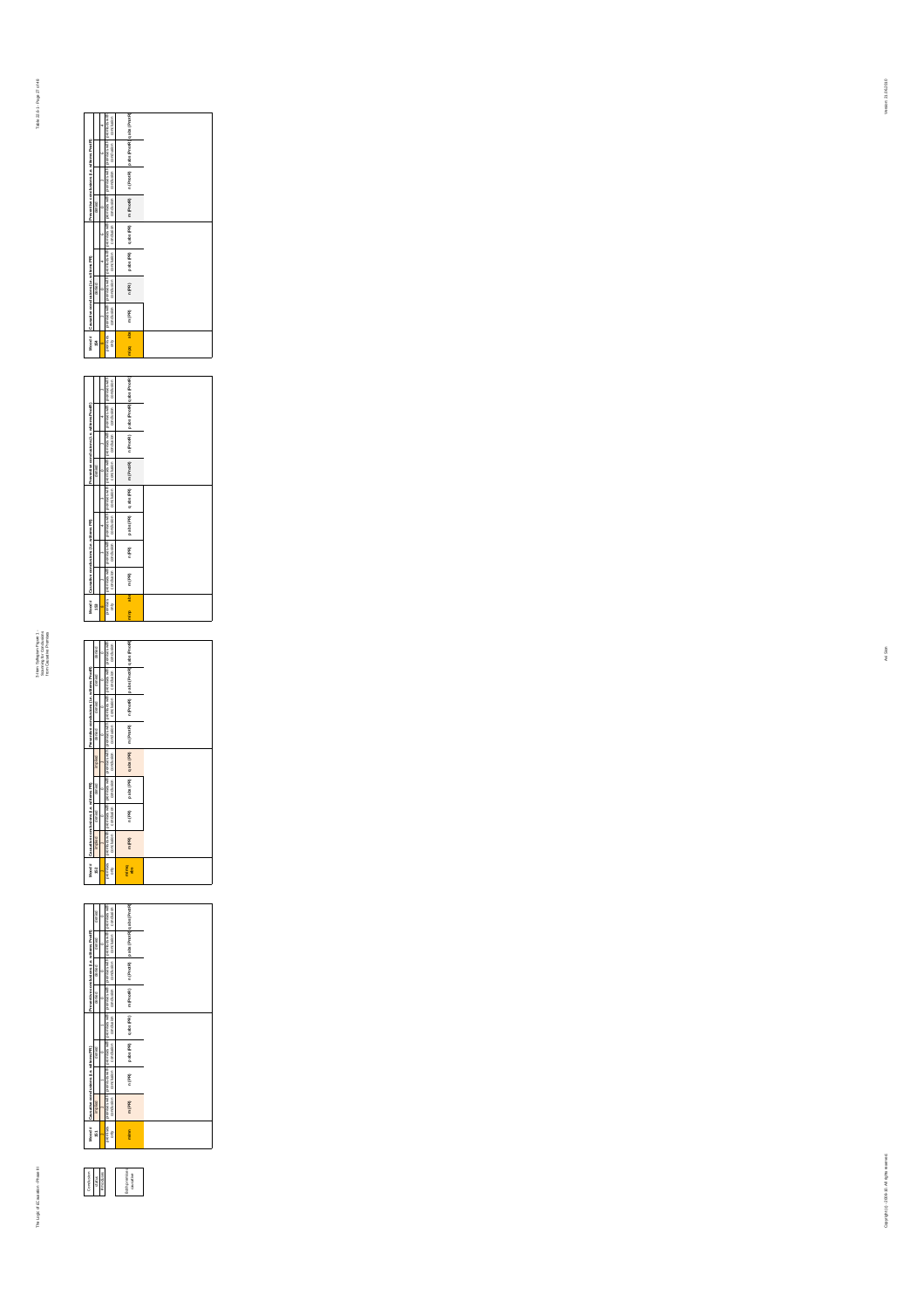Scanning for Conclusions from Causative Premises

3-tem Sylagism Figure 1<br>Samning for Candusions<br>from Causative Premises

The Logic of Economic of Economic of Figure 1 - Phase III 3-Item Sylvan Figure 1 - Phase III 30-Item Sylvan Figure 1 - Phase III 30-Item Sylvan Figure 1 - Phase III 30-Item Sylvan Figure 1 - Phase III 31-Item Sylvan Figure

to Logic of ECausation

| Condusion                 | Mood#            |                            | Causative conclusions (i.e. wiltems PR) |            |                                          | Preventive conclusions               |         |
|---------------------------|------------------|----------------------------|-----------------------------------------|------------|------------------------------------------|--------------------------------------|---------|
| status                    | 155              | mplied                     |                                         | denied     |                                          | dining                               | å       |
| #moduses                  | ë                |                            |                                         | ö          |                                          | ۰                                    | $\circ$ |
|                           | promises<br>only | premises with<br>operation | promises with<br>combision              | candualon  | premises with premises with<br>oondusion | premises with premises<br>oorchasion | conclus |
| soth premises<br>CRUSSING | ł                | m(m)                       | n (PR)                                  | pates (PR) | qabs (PR)                                | $m(p \text{ node})$                  | n(Prot  |
|                           |                  |                            |                                         |            |                                          |                                      |         |
|                           |                  |                            |                                         |            |                                          |                                      |         |
|                           |                  |                            |                                         |            |                                          |                                      |         |
|                           |                  |                            |                                         |            |                                          |                                      |         |

| 4<br>wmses with<br>conclusion<br>a abs (Proof                                                                                                                                                                                                                                                                                                        |  |
|------------------------------------------------------------------------------------------------------------------------------------------------------------------------------------------------------------------------------------------------------------------------------------------------------------------------------------------------------|--|
| pates (ProtR)<br>6<br>promises with                                                                                                                                                                                                                                                                                                                  |  |
| Preventive conclusion s (i.e. witterns Prooft)<br>detect<br>promises with<br>condusion<br>n (ProdR)                                                                                                                                                                                                                                                  |  |
|                                                                                                                                                                                                                                                                                                                                                      |  |
| $p$ abs $(PR)$   q abs $(PR)$   m $(P$ notR)<br>8<br>premises with premises with<br>conduston conclusion                                                                                                                                                                                                                                             |  |
|                                                                                                                                                                                                                                                                                                                                                      |  |
|                                                                                                                                                                                                                                                                                                                                                      |  |
| 0<br>ramises with premises with<br>candusion andusion<br>$n$ (PR)                                                                                                                                                                                                                                                                                    |  |
| Causalive con diusions (i.e. witems PR)<br>detail<br>4<br>promises with<br>conclusion<br>$\frac{60}{\pi}$                                                                                                                                                                                                                                            |  |
| $M \cos \theta$<br>pomises<br>comises<br>m/qabs                                                                                                                                                                                                                                                                                                      |  |
|                                                                                                                                                                                                                                                                                                                                                      |  |
|                                                                                                                                                                                                                                                                                                                                                      |  |
| abs (PnotR) q abs (PnotR<br>4<br>premises with premises with premises with<br>conclusion conclusion conclusion                                                                                                                                                                                                                                       |  |
|                                                                                                                                                                                                                                                                                                                                                      |  |
| Preventive conclusions (i.e. wittems Phot R)<br>denied<br>$n$ (P rooff)                                                                                                                                                                                                                                                                              |  |
| $m(ProotR)$                                                                                                                                                                                                                                                                                                                                          |  |
| 9<br>premises with premises with<br>condusion condusion<br>qabs $\langle \theta R \rangle$                                                                                                                                                                                                                                                           |  |
| p also (PR)                                                                                                                                                                                                                                                                                                                                          |  |
| $\frac{4}{3}$ members with $\frac{3}{10}$ members with $\frac{8}{10}$ members with conclusion<br>rusative conclusions (Le. witems PR)<br>$_{\rm n}$ (PR)                                                                                                                                                                                             |  |
|                                                                                                                                                                                                                                                                                                                                                      |  |
| $\omega$ or $\omega$                                                                                                                                                                                                                                                                                                                                 |  |
| $\begin{array}{c}\n\text{Mod } n \\ \hline\n\text{57}\n\end{array}$<br>ab<br>premises<br>orly<br>m/pates                                                                                                                                                                                                                                             |  |
|                                                                                                                                                                                                                                                                                                                                                      |  |
|                                                                                                                                                                                                                                                                                                                                                      |  |
| promises with<br>conclusion<br>q abs (P notR)                                                                                                                                                                                                                                                                                                        |  |
| a<br>continuem<br>continuem<br>pates (Prooff)                                                                                                                                                                                                                                                                                                        |  |
|                                                                                                                                                                                                                                                                                                                                                      |  |
| $n$ (Pro $\theta\theta$                                                                                                                                                                                                                                                                                                                              |  |
| reventive conclusions (i.e. w/terms Prooft)<br>$m$ (ProofR)                                                                                                                                                                                                                                                                                          |  |
| 4<br>premises with premises with<br>conclusion condusion                                                                                                                                                                                                                                                                                             |  |
| $p$ abs $(PR)$ qabs $(PR)$                                                                                                                                                                                                                                                                                                                           |  |
| $\mathfrak{so}_{\mathfrak{g}}$                                                                                                                                                                                                                                                                                                                       |  |
| $\mathfrak{m}(\mathsf{PR})$                                                                                                                                                                                                                                                                                                                          |  |
| $\frac{g}{4}$                                                                                                                                                                                                                                                                                                                                        |  |
|                                                                                                                                                                                                                                                                                                                                                      |  |
|                                                                                                                                                                                                                                                                                                                                                      |  |
|                                                                                                                                                                                                                                                                                                                                                      |  |
|                                                                                                                                                                                                                                                                                                                                                      |  |
|                                                                                                                                                                                                                                                                                                                                                      |  |
|                                                                                                                                                                                                                                                                                                                                                      |  |
|                                                                                                                                                                                                                                                                                                                                                      |  |
| Mood <mark>Causates concluders (A whens PR)</mark><br>1 <del>98 – The Cause of Principle Maria</del> (A when<br>Pony – Conduism Conduism Conduism Conduism<br>patos (PR) datos (PR) m (ProcR) n (ProcR) patos (ProcR) quibs (Proc                                                                                                                    |  |
| $n$ (PR)                                                                                                                                                                                                                                                                                                                                             |  |
| designatifica anthronou PR)<br>presentation of the control of the control of the control of the control of the control of the control of the<br>control presentation (control of the control of the control of the control of the co<br>usative conductions (i.e. witems PR)<br>Inclind<br>romises with<br>conclusion<br>$\mathfrak{m}(\mathsf{PR})$ |  |

| $\label{eq:10} \sin\theta\,d\theta.$<br>onclu | premises with<br>condusion                                                                                                   | n (ProdR)                    |  |
|-----------------------------------------------|------------------------------------------------------------------------------------------------------------------------------|------------------------------|--|
| Preventive                                    | D<br>promises with<br>corclusion                                                                                             | $m$ (P rooff)                |  |
|                                               | 8<br>promises with<br>condusion                                                                                              | $q$ abs $(PR)$               |  |
| $\frac{8}{3}$<br>š                            | 0<br>premises with premises with<br>candusion condusion                                                                      | pabs (PR)                    |  |
| dusions (i.                                   |                                                                                                                              | $n$ (PR)                     |  |
| Causaire                                      | A<br>promises with                                                                                                           | $\frac{60}{\pi}$             |  |
| Mood R                                        | kuo<br>Listo                                                                                                                 | m/qabs                       |  |
|                                               |                                                                                                                              |                              |  |
|                                               | 6<br>premises with<br>condusion                                                                                              |                              |  |
| ms ProtR)<br>wite                             |                                                                                                                              | p abs (Pn ofR) q abs (PnotR) |  |
| lusions (i.e.                                 |                                                                                                                              | $n$ (P rooff)                |  |
| Preventive                                    | $\frac{0}{\text{pounds with}}$ $\frac{4}{\text{pounds with}}$ $\frac{10}{\text{pounds with}}$<br>$\frac{10}{\text{condust}}$ | $m(Proot R)$                 |  |
|                                               | 9<br>premises with<br>condusion                                                                                              | q alos (PR)                  |  |

Avi Sion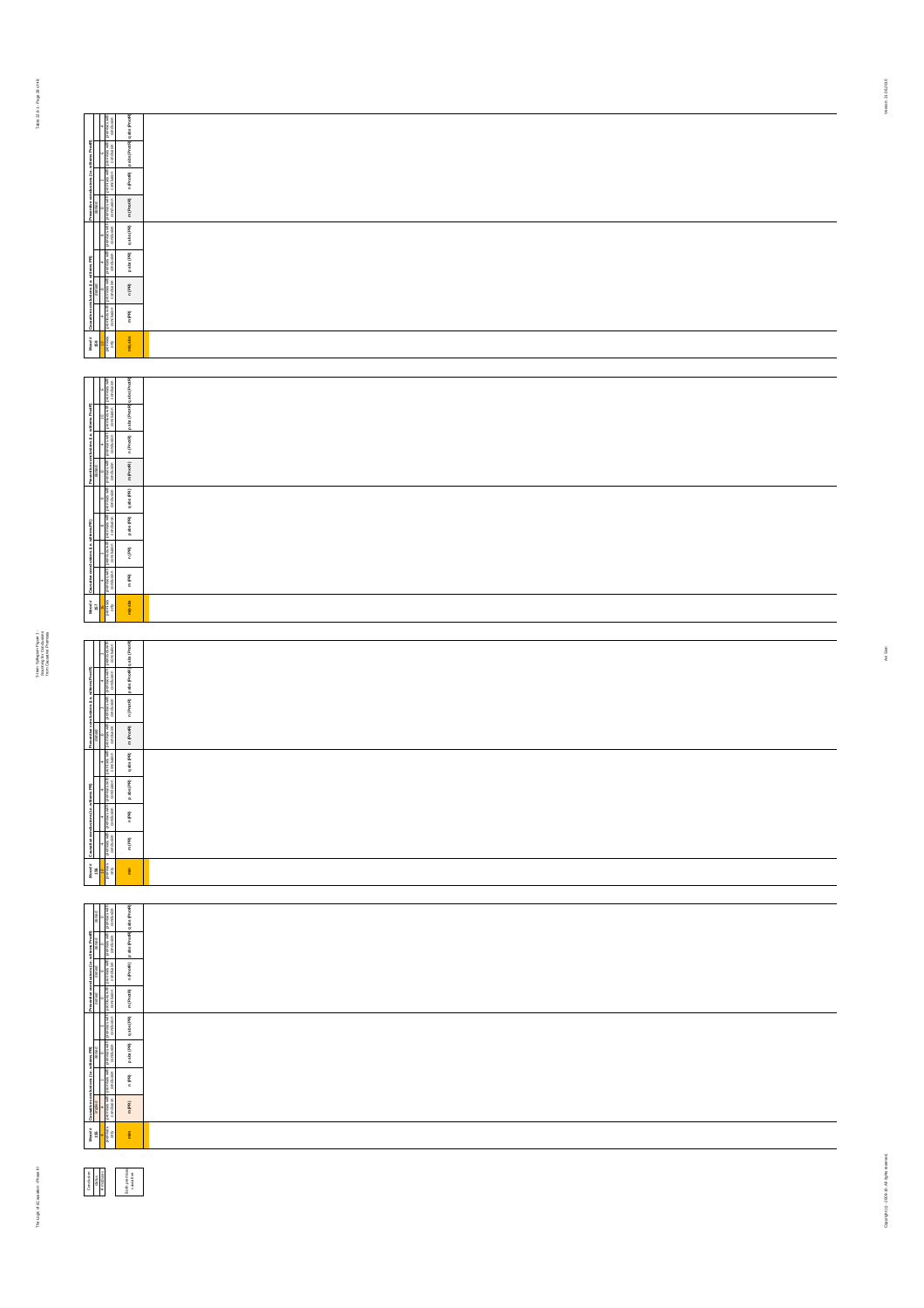|                                                                                            |                                                    |                                             |                                                                                                                                        | $\frac{34}{156}$                         |                                                                                |                                 |                                                               | $\frac{8}{13}$                                                                                                                                                                                                                                                                                                                 |  |  |  |
|--------------------------------------------------------------------------------------------|----------------------------------------------------|---------------------------------------------|----------------------------------------------------------------------------------------------------------------------------------------|------------------------------------------|--------------------------------------------------------------------------------|---------------------------------|---------------------------------------------------------------|--------------------------------------------------------------------------------------------------------------------------------------------------------------------------------------------------------------------------------------------------------------------------------------------------------------------------------|--|--|--|
|                                                                                            |                                                    |                                             |                                                                                                                                        | $\frac{35}{22}$                          |                                                                                |                                 |                                                               | $\begin{array}{c} 8.5 & 8 \\ 3.8 & 3 \end{array}$                                                                                                                                                                                                                                                                              |  |  |  |
|                                                                                            |                                                    |                                             |                                                                                                                                        | $^{55}_\mathrm{32}$                      |                                                                                |                                 |                                                               | $\overline{\mathbf{a}}$                                                                                                                                                                                                                                                                                                        |  |  |  |
|                                                                                            |                                                    |                                             |                                                                                                                                        |                                          |                                                                                |                                 |                                                               |                                                                                                                                                                                                                                                                                                                                |  |  |  |
| $q$ abs (PR)                                                                               |                                                    | $\begin{array}{c} 38 \\ 140 \end{array}$    |                                                                                                                                        | $\frac{3}{2}$ 56                         |                                                                                | $\mathbb{R}^n$                  |                                                               | $\frac{8}{2}$                                                                                                                                                                                                                                                                                                                  |  |  |  |
| pates (PR)<br>폰                                                                            |                                                    |                                             |                                                                                                                                        | $\substack{54 \\ 156}$                   |                                                                                |                                 |                                                               | $\begin{array}{c} 186 \\ 183 \end{array}$                                                                                                                                                                                                                                                                                      |  |  |  |
| n (PR)                                                                                     |                                                    |                                             |                                                                                                                                        |                                          |                                                                                |                                 |                                                               |                                                                                                                                                                                                                                                                                                                                |  |  |  |
| $\frac{60}{10}$                                                                            |                                                    | $\frac{28}{14}$ – $\frac{26}{14}$           |                                                                                                                                        |                                          |                                                                                | $\mathbb{R}=\mathbb{R}$         |                                                               |                                                                                                                                                                                                                                                                                                                                |  |  |  |
| $M_{\rm cool}$ #<br>m/qabs                                                                 |                                                    | $\begin{array}{cc} 38 \\ 340 \end{array}$   |                                                                                                                                        | 388                                      |                                                                                | $\frac{20}{3}$                  |                                                               | 387.38                                                                                                                                                                                                                                                                                                                         |  |  |  |
|                                                                                            |                                                    |                                             |                                                                                                                                        |                                          |                                                                                |                                 |                                                               |                                                                                                                                                                                                                                                                                                                                |  |  |  |
| ă                                                                                          |                                                    |                                             | $\frac{90}{25}$                                                                                                                        | $\frac{\pi}{10}$ – $\frac{\pi}{10}$      |                                                                                |                                 | $\frac{\odot}{31}$                                            | $\frac{9}{21}-\frac{9}{21}$                                                                                                                                                                                                                                                                                                    |  |  |  |
|                                                                                            |                                                    |                                             | $\frac{m}{2}$ if                                                                                                                       | $\frac{35}{12}\frac{16}{21}\frac{8}{21}$ |                                                                                |                                 | $\mathop{\mathbb{R}}\nolimits$ $\mathop{\mathbb{R}}\nolimits$ | $\mathbbmss{8}$ $\mathbbmss{8}$                                                                                                                                                                                                                                                                                                |  |  |  |
|                                                                                            |                                                    |                                             | $\frac{5}{2}$                                                                                                                          | $_{155}^{\circ}$                         |                                                                                |                                 | $\mathbb{R}^n$                                                | $\sim 187$                                                                                                                                                                                                                                                                                                                     |  |  |  |
| m(ProotR)                                                                                  |                                                    |                                             |                                                                                                                                        |                                          |                                                                                |                                 |                                                               |                                                                                                                                                                                                                                                                                                                                |  |  |  |
| qabs $\langle \mathsf{PR} \rangle$                                                         |                                                    |                                             | $\sim 10^{10}$                                                                                                                         | $\frac{\pi}{10}$ – $\frac{\pi}{10}$      | $\frac{\pi}{26}$                                                               | $\frac{8}{10}$ – $\frac{8}{10}$ | $\qquad \qquad \otimes$                                       | $\frac{9}{21}$ – $\frac{9}{21}$                                                                                                                                                                                                                                                                                                |  |  |  |
| p also (PR)                                                                                |                                                    |                                             | $\frac{16}{16}$ – $\frac{16}{16}$                                                                                                      | $\frac{3}{12}-\frac{36}{12}$             |                                                                                |                                 | $\mathbb{R}^n_{\mathbb{R}^n}$                                 | $\frac{18}{14}$ – $\frac{88}{14}$                                                                                                                                                                                                                                                                                              |  |  |  |
| $_{\rm n}$ (PR)                                                                            |                                                    |                                             | $\frac{6}{3}$                                                                                                                          |                                          | $^{\rm 162}$                                                                   |                                 | $\mathbb{R}^n$                                                |                                                                                                                                                                                                                                                                                                                                |  |  |  |
| $\frac{\partial}{\partial \theta}$                                                         |                                                    |                                             |                                                                                                                                        |                                          | $\substack{+0.2 \\ -0.1}$                                                      | $\frac{20}{3}$                  |                                                               |                                                                                                                                                                                                                                                                                                                                |  |  |  |
| m/p abs<br>$\frac{4}{37}$                                                                  |                                                    |                                             | $\stackrel{\scriptscriptstyle{0}}{\mathbf{3}}\stackrel{\scriptscriptstyle{1}}{\mathbf{3}}\stackrel{\scriptscriptstyle{2}}{\mathbf{3}}$ | គឺ ដំ ធំ                                 | $\frac{22}{36}$ – $\frac{27}{36}$                                              | $\mathbb{S}-\mathbb{S}$         |                                                               | $\begin{matrix} 0 & 0 & 0 & 0 \\ 0 & 0 & 0 & 0 \\ 0 & 0 & 0 & 0 \\ 0 & 0 & 0 & 0 \\ 0 & 0 & 0 & 0 \\ 0 & 0 & 0 & 0 \\ 0 & 0 & 0 & 0 \\ 0 & 0 & 0 & 0 \\ 0 & 0 & 0 & 0 \\ 0 & 0 & 0 & 0 \\ 0 & 0 & 0 & 0 \\ 0 & 0 & 0 & 0 & 0 \\ 0 & 0 & 0 & 0 & 0 \\ 0 & 0 & 0 & 0 & 0 \\ 0 & 0 & 0 & 0 & 0 \\ 0 & 0 & 0 & 0 & 0 \\ 0 & 0 & 0$ |  |  |  |
|                                                                                            |                                                    |                                             |                                                                                                                                        |                                          |                                                                                |                                 |                                                               |                                                                                                                                                                                                                                                                                                                                |  |  |  |
|                                                                                            |                                                    |                                             |                                                                                                                                        |                                          |                                                                                |                                 |                                                               |                                                                                                                                                                                                                                                                                                                                |  |  |  |
|                                                                                            |                                                    |                                             | $\frac{3}{2}$                                                                                                                          |                                          |                                                                                |                                 | $-80$                                                         |                                                                                                                                                                                                                                                                                                                                |  |  |  |
|                                                                                            |                                                    |                                             | $\frac{5}{3} \frac{8}{3}$                                                                                                              |                                          |                                                                                |                                 | $^{29}_{180}$                                                 |                                                                                                                                                                                                                                                                                                                                |  |  |  |
|                                                                                            |                                                    |                                             | $\frac{5}{2}$                                                                                                                          |                                          |                                                                                |                                 | $\frac{29}{24}$                                               |                                                                                                                                                                                                                                                                                                                                |  |  |  |
|                                                                                            |                                                    |                                             |                                                                                                                                        |                                          |                                                                                |                                 |                                                               |                                                                                                                                                                                                                                                                                                                                |  |  |  |
| $q$ ab s $(P\,R)$                                                                          | $\Xi$                                              |                                             | $\frac{3}{2}$                                                                                                                          |                                          | $\frac{35}{16}$                                                                |                                 | $\frac{1}{2}$                                                 |                                                                                                                                                                                                                                                                                                                                |  |  |  |
| $p$ abs $(PR)$                                                                             |                                                    |                                             | $\frac{46}{148}$                                                                                                                       |                                          |                                                                                |                                 | $\begin{array}{cc} 78 \\ 180 \end{array}$                     |                                                                                                                                                                                                                                                                                                                                |  |  |  |
| <b>Roms PR)</b><br>usions (i.e.<br>n (PR)                                                  | $\mathop{\mathrm{sa}}$                             |                                             | $\frac{6}{34}$                                                                                                                         |                                          | $\mathbbmss{z}$                                                                |                                 | $_{\rm m}$                                                    |                                                                                                                                                                                                                                                                                                                                |  |  |  |
| $\mathfrak{m}(\mathsf{PR})$                                                                | $\mathbb{R}^m$                                     |                                             |                                                                                                                                        |                                          | $\begin{array}{cc} \boxtimes & \boxtimes \\ \boxtimes & \boxtimes \end{array}$ |                                 |                                                               |                                                                                                                                                                                                                                                                                                                                |  |  |  |
| $\frac{M_{\odot}}{156}$<br>$\mathbf{f}$                                                    | $\begin{array}{cc} 33 & 22 \\ 32 & 33 \end{array}$ |                                             | 管理器                                                                                                                                    |                                          | $\underset{n}{\boxtimes} \quad \  \  \underset{n}{\boxtimes}$                  |                                 | 2822                                                          |                                                                                                                                                                                                                                                                                                                                |  |  |  |
|                                                                                            |                                                    |                                             |                                                                                                                                        |                                          |                                                                                |                                 |                                                               |                                                                                                                                                                                                                                                                                                                                |  |  |  |
| 1abs(Pr                                                                                    |                                                    |                                             |                                                                                                                                        |                                          |                                                                                |                                 |                                                               |                                                                                                                                                                                                                                                                                                                                |  |  |  |
| abs (Prot                                                                                  |                                                    |                                             |                                                                                                                                        |                                          |                                                                                |                                 |                                                               |                                                                                                                                                                                                                                                                                                                                |  |  |  |
| n (ProdR)                                                                                  |                                                    |                                             |                                                                                                                                        |                                          |                                                                                |                                 |                                                               |                                                                                                                                                                                                                                                                                                                                |  |  |  |
| Pavantive conclusions (i.e. witters Prooft)<br>Othiod Ontold Cartoo<br>$m(p \text{ node})$ |                                                    |                                             |                                                                                                                                        |                                          |                                                                                |                                 |                                                               |                                                                                                                                                                                                                                                                                                                                |  |  |  |
| qabs (PR)                                                                                  | $\overline{\bf 32}$                                | $\frac{33}{140}$                            |                                                                                                                                        |                                          |                                                                                |                                 |                                                               |                                                                                                                                                                                                                                                                                                                                |  |  |  |
| pates (PR)                                                                                 |                                                    |                                             |                                                                                                                                        |                                          |                                                                                |                                 |                                                               |                                                                                                                                                                                                                                                                                                                                |  |  |  |
| sions (i.e. willenss PR)<br>$\frac{6}{n}$                                                  | $\frac{3}{n}$                                      |                                             |                                                                                                                                        |                                          |                                                                                |                                 |                                                               |                                                                                                                                                                                                                                                                                                                                |  |  |  |
| ausalve conduit<br>$\mathfrak{m}(\mathsf{PR})$                                             | $\frac{9}{13}$                                     | $\begin{array}{cc} 3.8 \\ 2.40 \end{array}$ |                                                                                                                                        |                                          |                                                                                |                                 |                                                               |                                                                                                                                                                                                                                                                                                                                |  |  |  |

Table 22.6-1 - Page 29 of 48

Page 29 of 48 He22.61-

Conclusion status # moduses causative Both premises

Copyright (c) - 2008-10. All rights reserved. Avi Sion Version: 21.06.2010

Son

Ξ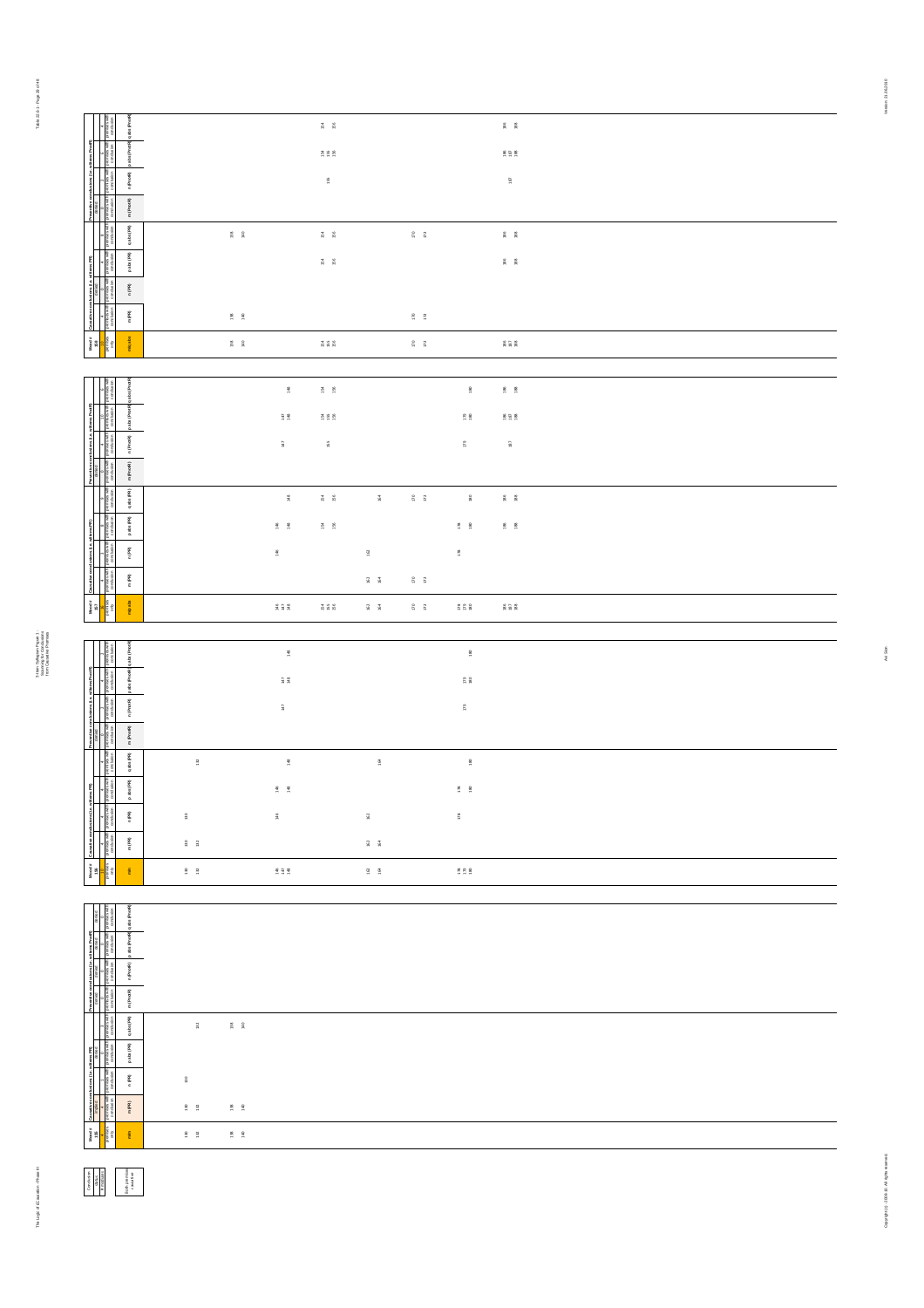Scanning for Conclusions from Causative Premises

3-lam Sylogian Figure 1<br>Saaming for Conduisons<br>from Causalé Remises

|                                               |         |           | oondusion                                                                                       | pabs (Priot R)                                                                    |  |
|-----------------------------------------------|---------|-----------|-------------------------------------------------------------------------------------------------|-----------------------------------------------------------------------------------|--|
| Preventive conclusions (i.e. wilterns Proof?) |         |           | promises with promises with premises with<br>canduaso                                           | n (Proofs)                                                                        |  |
|                                               | dened   |           | operation                                                                                       | pate (PR) qate (PR) m (ProfR)                                                     |  |
|                                               |         |           | premises with premises with<br>oprobasion                                                       |                                                                                   |  |
|                                               |         |           | oondusion                                                                                       |                                                                                   |  |
|                                               | dened   |           | promises with<br>candusion                                                                      | n (PR)                                                                            |  |
| Causative conclusions (i.e. wiltems PR)       |         |           | onm ses with<br>operation                                                                       | m(PR)                                                                             |  |
| Mood#                                         | 153     | 9         | D/0/11905<br>only                                                                               | m/q abs                                                                           |  |
|                                               |         |           |                                                                                                 |                                                                                   |  |
|                                               |         |           | cremises with 1 or emises with cremises with<br>oondusion                                       |                                                                                   |  |
|                                               |         | $\approx$ | condusion                                                                                       |                                                                                   |  |
| Preventive conclusions (i.e. wiltems ProtR)   |         |           | operation                                                                                       | m (PriotR) in (PriotR) patis (PhotR) qabs (PriotR)                                |  |
|                                               | denied  |           | premises with premises with<br>oondusion                                                        |                                                                                   |  |
|                                               |         |           | candusion                                                                                       | p atos (PR) q alos (PR)                                                           |  |
|                                               |         |           | premises with<br>conclusion                                                                     |                                                                                   |  |
| Causative conclusions (i.e., witems PR)       |         |           | Dream ses with<br>oprobasion                                                                    | n(pR)                                                                             |  |
|                                               |         |           | compass with<br>oondusion                                                                       | m(PR)                                                                             |  |
| Mood#                                         | 187     | ś         | òψ<br>premises                                                                                  | m/p abs                                                                           |  |
|                                               |         |           |                                                                                                 |                                                                                   |  |
|                                               |         |           | Dremises with<br>conclusion                                                                     |                                                                                   |  |
|                                               |         |           | operchasines                                                                                    |                                                                                   |  |
| Preventive conclusions (i.e. w/ltems PnotR)   |         |           | oondusion                                                                                       |                                                                                   |  |
|                                               | dened   |           | comises with premises with premises with premises with premises with premises with<br>candusion | pabs (PR) qubs (PR)   m (ProdR)   n (ProdR)   pabs (ProdR) q abs (ProdR)          |  |
|                                               |         |           | operation                                                                                       |                                                                                   |  |
|                                               |         |           | oondusion                                                                                       |                                                                                   |  |
| conclusions (i.e. w/tems PR)                  |         |           | oondusion                                                                                       | n (PR)                                                                            |  |
| Causative                                     |         |           | condusion<br>with<br>promises                                                                   | m (PR)                                                                            |  |
| Mood #                                        | \$      | 9         | promises<br>only                                                                                | ł                                                                                 |  |
|                                               |         |           |                                                                                                 |                                                                                   |  |
|                                               | dining  |           | DYRTTIBRIS WET<br>operation                                                                     | patra (PR)   qabs (PR)   m (Prooft)   n (Prooft)   patra (Prooft)   qubs (Prooft) |  |
| Preventive conclusions (i.e. witems ProtR)    | denied  |           | premises with premises with premises with<br>condusion                                          |                                                                                   |  |
|                                               | denied  |           | conclusion conclusion                                                                           |                                                                                   |  |
|                                               | denied  |           |                                                                                                 |                                                                                   |  |
|                                               |         |           | premises with premises with<br>oondusion                                                        |                                                                                   |  |
|                                               | denied  |           | candualon                                                                                       |                                                                                   |  |
| Causalive condusions (i.e. wiltems PR)        |         |           | conclusion<br>DYOTH SOS WITH                                                                    | n(PR)                                                                             |  |
|                                               | implied |           | oprehasion<br>Yom ses with                                                                      | m(pR)                                                                             |  |
| Mood#                                         | 155     |           | posimbos<br>γlν                                                                                 | ł                                                                                 |  |
|                                               |         |           |                                                                                                 |                                                                                   |  |

Conclusion status # moduses causative Both premises

he Lagic of £Causation

|                                              |                   |                | premises with                             | operation  |                                                    |  |
|----------------------------------------------|-------------------|----------------|-------------------------------------------|------------|----------------------------------------------------|--|
|                                              |                   |                | premises with                             | oondusion  |                                                    |  |
|                                              |                   |                | promises with                             | condusion  | n (Prooft) pabs (Protit) ass (Prooft)              |  |
| Preventive conclusions (i.e., witems Profit) | dened             |                | promises with                             | conclusion |                                                    |  |
|                                              |                   |                | Dreamises with                            | oonduston  | pates (PR) qabs (PR) m (ProdR)                     |  |
|                                              |                   |                | premises with                             | oondusion  |                                                    |  |
|                                              | dened             |                | pright sea with                           | candusion  | n(PR)                                              |  |
| ausaive condusions (i.e. wiltems PR)         |                   |                | com ses with                              | operation  | m(PR)                                              |  |
| <b>Accord</b>                                | 158               | g              | D/01/11 905                               | only       | m/g abs                                            |  |
|                                              |                   |                |                                           |            |                                                    |  |
|                                              |                   |                | premises with                             | oondusion  |                                                    |  |
|                                              |                   | $\overline{a}$ |                                           | condusion  |                                                    |  |
|                                              |                   |                | premises with premises with               | operation  |                                                    |  |
| Preventive conclusions (i.e. witems PhotR)   | denied            |                | premises with                             | oondusion  | m (PhotR) n (PhotR) pabs (PhotR) q abs (PhotR)     |  |
|                                              |                   |                |                                           | condusson  | qabs (PR)                                          |  |
|                                              |                   |                |                                           | conclusion | p atos (PR)                                        |  |
|                                              |                   |                | premises with premises with premises with | oprehasion | n (PR)                                             |  |
| Causative conclusions (Le. wiltems PR)       |                   |                | comises with                              | oondusion  | m (PR)                                             |  |
| Mood #                                       | 187               | 2              | premises                                  | ğ          | m/p abs                                            |  |
|                                              |                   |                |                                           |            |                                                    |  |
|                                              |                   |                | promises with                             | conclusion |                                                    |  |
| Preventive con dusions (i.e. w/lems PnotR)   |                   |                | DYRITTI SIG WITH                          | operation  |                                                    |  |
|                                              |                   |                | premises with                             | oondusion  |                                                    |  |
|                                              | dened             |                | promises with                             | candusion  | m (PriodR) in (PriodR) pubs (PriodR) qubs (PriodR) |  |
|                                              |                   |                | promises with                             | operation  | qabs (PR)                                          |  |
| 0.e. w/kems PR)                              |                   |                | Dremlees with                             | oondusion  | pabs (PR)                                          |  |
|                                              |                   |                | premises with premises with               | oondusion  | n@R                                                |  |
| Causative conclusions                        |                   |                |                                           | condusion  | m (PR)                                             |  |
| Mood#                                        | \$                | s              | promises                                  | only       | ł                                                  |  |
|                                              |                   |                |                                           |            |                                                    |  |
|                                              | diciero<br>denied |                | premises with                             | condusion  | m (P notR) n (P notR) p abs (PnotR) q abs (P notR) |  |
|                                              |                   |                |                                           | candusion  |                                                    |  |
| Preventive conclusions (i.e. wilterns Proof) | denied            |                | premises with premises with premises with | conclusion |                                                    |  |
|                                              | dining            |                |                                           | oprobasion |                                                    |  |
|                                              |                   |                | promises with                             | oondusion  | qabs (PR)                                          |  |
|                                              | denied            |                | promises with premises with               | condusion  | pate (PR)                                          |  |
| ausalve condusions (i.e. witems PR)          |                   |                |                                           | conclusion | n (PR)                                             |  |
|                                              | implied           |                | Dream sea with                            | operation  | m(m)                                               |  |
| $\frac{1}{8}$                                | 155               |                | mises                                     | š          | ł                                                  |  |

|                                             |        |           | oped                              | 종                                     |  |
|---------------------------------------------|--------|-----------|-----------------------------------|---------------------------------------|--|
|                                             | dened  |           | promises with premis<br>candusion | n (PR)                                |  |
| Causaire conclusions (i.e. willems)         |        |           | premises with<br>conclusion       | $\frac{m(PR)}{E}$                     |  |
| Mood#                                       | 153    | g         | premises<br>ğ                     | m/q abs                               |  |
|                                             |        |           |                                   |                                       |  |
|                                             |        |           | premises with<br>oondusion        |                                       |  |
| Preventive conclusions (i.e. witems Pnot R) |        | $\approx$ | promises with<br>condusion        | n (Prooft) pabs (Pnott) qabs (Pnot R) |  |
|                                             |        |           | premises with<br>conclusion       |                                       |  |
|                                             | denied | ö         | premises with<br>oondusion        | m(Proof R)                            |  |
|                                             |        | ò         | promises with<br>candusion        | qabs (PR)                             |  |

| ŧ  |            | Causaive condusions (i.e. wiltems PR) |                                                                      |           |                             | Preventive conclusions (i.e. witems Prooff) |                                         |                            |
|----|------------|---------------------------------------|----------------------------------------------------------------------|-----------|-----------------------------|---------------------------------------------|-----------------------------------------|----------------------------|
|    |            | dened                                 |                                                                      |           | dened                       |                                             |                                         |                            |
|    |            |                                       |                                                                      | $\infty$  |                             |                                             |                                         |                            |
| Is | conclusion | candusion                             | premises with premises with premises with premises with<br>oondusion | opnousion | promises with<br>conclusion | premises with premises with<br>candusion    | oondusion                               | premises with<br>operation |
| É  | m(PR)      | n (PR)                                | pabs (PR)                                                            | qabs (PR) | $m(P \text{ nodeR})$        |                                             | n (Prooft) pabs (Prot R) q abs (Prooft) |                            |
|    |            |                                       |                                                                      |           |                             |                                             |                                         |                            |

2106.2010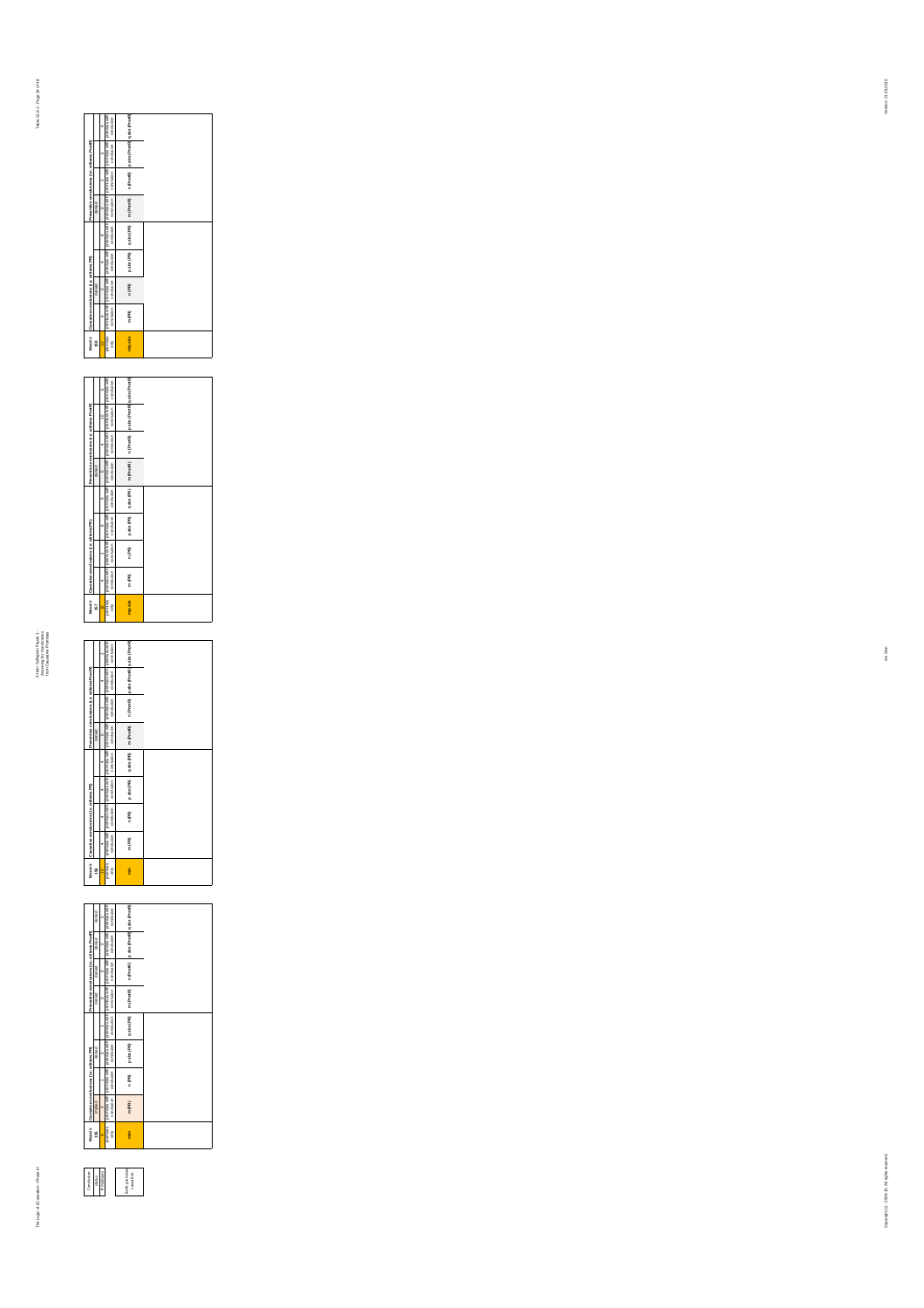| $\mathsf{S}$<br>$\overline{\mathfrak{F}}$                                       |
|---------------------------------------------------------------------------------|
|                                                                                 |
| $\,$ 8 $\,$ $\,$ 3.                                                             |
|                                                                                 |
|                                                                                 |
|                                                                                 |
| $\begin{array}{ccc} \circ & \circ & \circ \\ \circ & \circ & \circ \end{array}$ |
|                                                                                 |
|                                                                                 |
|                                                                                 |
|                                                                                 |
|                                                                                 |
|                                                                                 |
|                                                                                 |
|                                                                                 |
| $\boldsymbol{\pi}$<br>$\approx$                                                 |
|                                                                                 |
|                                                                                 |
| $\mathbb{R}^n \subset \mathbb{R}^n$                                             |
|                                                                                 |
|                                                                                 |
|                                                                                 |
| $\mathbb R$<br>$\approx$                                                        |
|                                                                                 |
|                                                                                 |
|                                                                                 |
|                                                                                 |
|                                                                                 |
|                                                                                 |
|                                                                                 |
|                                                                                 |
|                                                                                 |

Conclusion status # moduses causative Both premises

Avi Sion

Version: 21.06.2010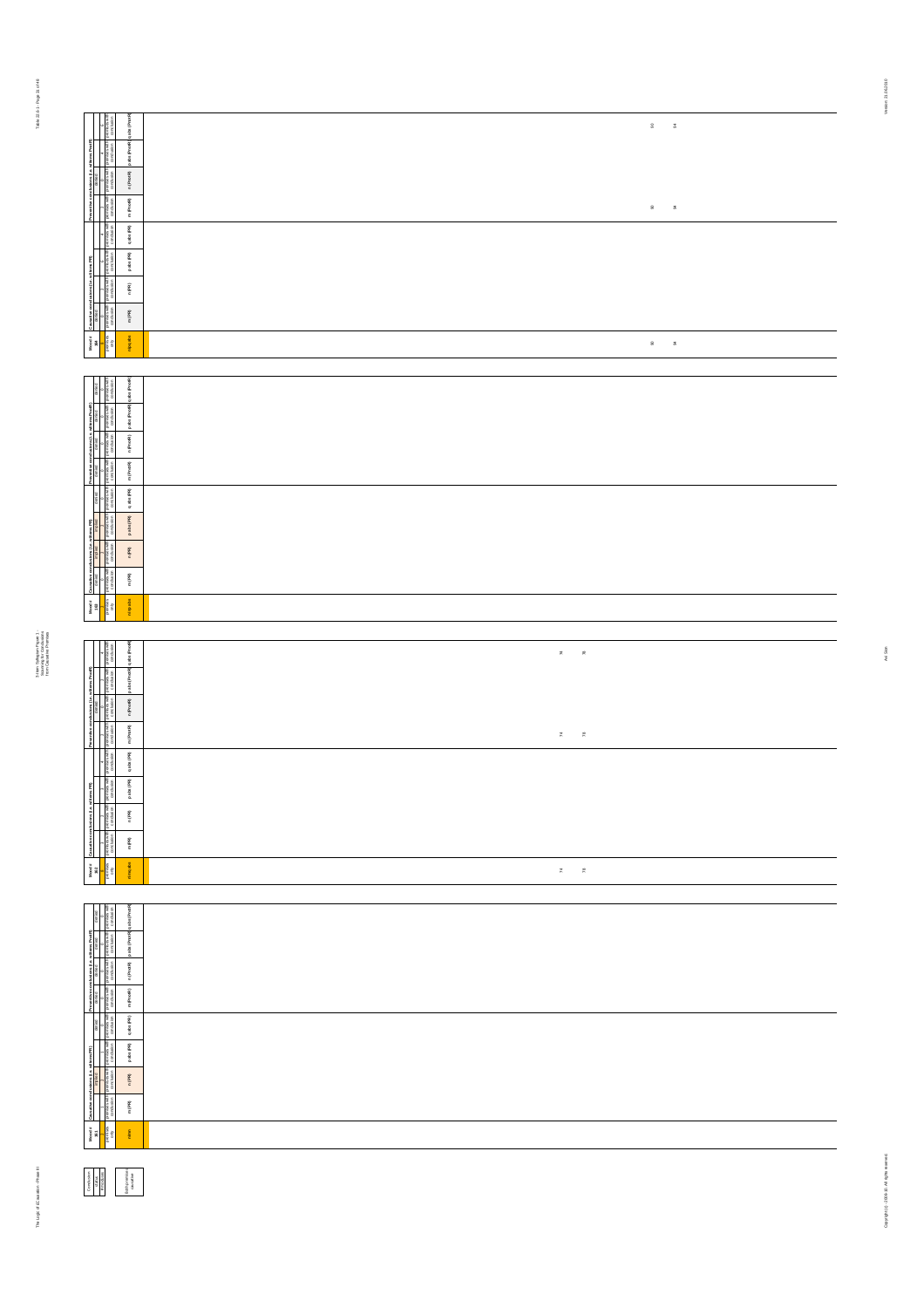|                                    |  | promises with<br>conclusion |                                |  |
|------------------------------------|--|-----------------------------|--------------------------------|--|
|                                    |  | conclusion<br>promesso wy   | pates (P notR) q alss (P notR) |  |
| re con dusions (i.e. witems ProdR) |  | premisies with<br>oondusion | n (Pn ofR)                     |  |
|                                    |  | fi<br>š                     | ĝ                              |  |

Table 22.6-1 - Page 32 of 48

de22.6-1- Page 32 of 48

|                                                                                                                                                                                                                                      |                    |                                                   | $\frac{\pi}{2}$ – $\frac{\pi}{2}$                                                                                    | $\frac{38}{2}$<br>$\overline{\bf n}$                                                                                                                                                                                                                                                                                                                                                                                                         |
|--------------------------------------------------------------------------------------------------------------------------------------------------------------------------------------------------------------------------------------|--------------------|---------------------------------------------------|----------------------------------------------------------------------------------------------------------------------|----------------------------------------------------------------------------------------------------------------------------------------------------------------------------------------------------------------------------------------------------------------------------------------------------------------------------------------------------------------------------------------------------------------------------------------------|
| xns (i.e. wiltems Prooff                                                                                                                                                                                                             |                    |                                                   | $\frac{\pi}{10}$ – $\frac{\pi}{10}$                                                                                  | $\overline{\mathbf{a}}$ , $\overline{\mathbf{a}}$                                                                                                                                                                                                                                                                                                                                                                                            |
|                                                                                                                                                                                                                                      |                    |                                                   |                                                                                                                      |                                                                                                                                                                                                                                                                                                                                                                                                                                              |
|                                                                                                                                                                                                                                      |                    | $m(p \mod 8)$                                     |                                                                                                                      |                                                                                                                                                                                                                                                                                                                                                                                                                                              |
|                                                                                                                                                                                                                                      |                    | $q$ at $\theta$ (PR)                              | $\mathbb{R}^{\mathbb{N}}$ .                                                                                          | $\mathbb{R}^{\mathbb{N}}$ .                                                                                                                                                                                                                                                                                                                                                                                                                  |
|                                                                                                                                                                                                                                      |                    |                                                   |                                                                                                                      |                                                                                                                                                                                                                                                                                                                                                                                                                                              |
| iusions (i.e. w/tems PR)                                                                                                                                                                                                             |                    | $p$ abs (PR)                                      | $\substack{50\\40}$<br>$\frac{3}{12}$ – $\frac{3}{12}$                                                               | $\begin{array}{ccccc} \pi & \quad & \pi & \quad & \pi \end{array}$                                                                                                                                                                                                                                                                                                                                                                           |
|                                                                                                                                                                                                                                      |                    | n (PR)                                            | $\frac{9}{10}$                                                                                                       | $\vec{n}$                                                                                                                                                                                                                                                                                                                                                                                                                                    |
|                                                                                                                                                                                                                                      |                    | $m(\theta R)$                                     |                                                                                                                      |                                                                                                                                                                                                                                                                                                                                                                                                                                              |
| Mood #                                                                                                                                                                                                                               | premises           | n/pqabs                                           | $\begin{array}{ccc} 50 & \phantom{0}51 & \phantom{0}52 \\ \phantom{0}51 & \phantom{0}52 & \phantom{0}53 \end{array}$ | $\begin{array}{ccc} \overline{11} & \phantom{11} & \phantom{11} & \phantom{11} \\ \phantom{11} & \phantom{11} & \phantom{11} & \phantom{11} \\ \phantom{11} & \phantom{11} & \phantom{11} & \phantom{11} \\ \phantom{11} & \phantom{11} & \phantom{11} & \phantom{11} \\ \phantom{11} & \phantom{11} & \phantom{11} & \phantom{11} \\ \phantom{11} & \phantom{11} & \phantom{11} & \phantom{11} \\ \phantom{11} & \phantom{11} & \phantom{1$ |
|                                                                                                                                                                                                                                      |                    |                                                   |                                                                                                                      |                                                                                                                                                                                                                                                                                                                                                                                                                                              |
|                                                                                                                                                                                                                                      |                    |                                                   |                                                                                                                      |                                                                                                                                                                                                                                                                                                                                                                                                                                              |
| ons (Le. wiltems ProcR)<br>ariad (Stried                                                                                                                                                                                             |                    |                                                   |                                                                                                                      |                                                                                                                                                                                                                                                                                                                                                                                                                                              |
|                                                                                                                                                                                                                                      |                    |                                                   |                                                                                                                      |                                                                                                                                                                                                                                                                                                                                                                                                                                              |
|                                                                                                                                                                                                                                      |                    | è                                                 |                                                                                                                      |                                                                                                                                                                                                                                                                                                                                                                                                                                              |
|                                                                                                                                                                                                                                      |                    | q abs (PR)                                        |                                                                                                                      |                                                                                                                                                                                                                                                                                                                                                                                                                                              |
|                                                                                                                                                                                                                                      |                    | pats (PR)                                         | $\frac{9}{26}$                                                                                                       | $_{\rm 20}$                                                                                                                                                                                                                                                                                                                                                                                                                                  |
|                                                                                                                                                                                                                                      |                    | $_{\rm n}$ (PR)                                   | $\frac{36}{14}$                                                                                                      | $\mathop{\rm s}_i$                                                                                                                                                                                                                                                                                                                                                                                                                           |
| usative conclusion s (i.e. willems PR)<br>direited in place in implied                                                                                                                                                               |                    | $\frac{\partial \mathbf{F}}{\partial \mathbf{r}}$ |                                                                                                                      |                                                                                                                                                                                                                                                                                                                                                                                                                                              |
| Mood #<br>163                                                                                                                                                                                                                        |                    | $\frac{3}{4}$                                     | $\frac{9}{24}$                                                                                                       | $_{\rm 210}$                                                                                                                                                                                                                                                                                                                                                                                                                                 |
|                                                                                                                                                                                                                                      |                    |                                                   |                                                                                                                      |                                                                                                                                                                                                                                                                                                                                                                                                                                              |
|                                                                                                                                                                                                                                      |                    |                                                   |                                                                                                                      | $\mathbbmss{R}$                                                                                                                                                                                                                                                                                                                                                                                                                              |
|                                                                                                                                                                                                                                      |                    |                                                   |                                                                                                                      | $\mathbb{S}^n$ , $\mathbb{S}^n$                                                                                                                                                                                                                                                                                                                                                                                                              |
| sices (i.e. wikens Profit)<br>-<br>- 0<br>missa with premissa with p                                                                                                                                                                 |                    |                                                   |                                                                                                                      |                                                                                                                                                                                                                                                                                                                                                                                                                                              |
| eventive con                                                                                                                                                                                                                         |                    | Ŧ<br>e                                            |                                                                                                                      |                                                                                                                                                                                                                                                                                                                                                                                                                                              |
|                                                                                                                                                                                                                                      |                    | ę.                                                |                                                                                                                      |                                                                                                                                                                                                                                                                                                                                                                                                                                              |
|                                                                                                                                                                                                                                      |                    | qabs (PR)                                         | $\begin{array}{ccc} \mathfrak{B} & \mathfrak{B} \\ \mathfrak{B} & \mathfrak{B} \end{array}$                          | $\mathbbmss{R}^3$                                                                                                                                                                                                                                                                                                                                                                                                                            |
|                                                                                                                                                                                                                                      | 3<br>promises with | $p$ abs $\langle \theta   R \rangle$              |                                                                                                                      | $\begin{array}{ccc} \mathfrak{B} & \mathfrak{B} & \mathfrak{B} \\ \mathfrak{B} & \mathfrak{B} & \mathfrak{B} \end{array}$                                                                                                                                                                                                                                                                                                                    |
|                                                                                                                                                                                                                                      |                    | $\frac{1}{n}$ (PR)                                | $\frac{\pi}{m}$                                                                                                      | $^{\rm 98}$                                                                                                                                                                                                                                                                                                                                                                                                                                  |
| Mood # Casaashee conclusions (La wikkens PR)<br>1 Mai - Pannia with penniso with penniso with<br>  penniso = penniso with penniso with penniso with<br>  conclusion = conclusion = conclusion                                        |                    | $\omega$ or $\omega$                              | $\begin{array}{ccccccccc} \pi & & & \pi & & & \pi \\ \pi & & & \pi & & & \pi \end{array}$                            |                                                                                                                                                                                                                                                                                                                                                                                                                                              |
|                                                                                                                                                                                                                                      |                    | hingabs                                           | $\begin{array}{ccccccccc} \mathbb{B} && \mathbb{B} && \mathbb{B} && \mathbb{B} \end{array}$                          | $\begin{matrix} 38 \\ 21 \\ 31 \\ 221 \\ 33 \end{matrix} \qquad \qquad \begin{matrix} 38 \\ 21 \\ 23 \\ 34 \end{matrix}$                                                                                                                                                                                                                                                                                                                     |
|                                                                                                                                                                                                                                      |                    |                                                   |                                                                                                                      |                                                                                                                                                                                                                                                                                                                                                                                                                                              |
|                                                                                                                                                                                                                                      |                    |                                                   |                                                                                                                      |                                                                                                                                                                                                                                                                                                                                                                                                                                              |
|                                                                                                                                                                                                                                      |                    |                                                   |                                                                                                                      |                                                                                                                                                                                                                                                                                                                                                                                                                                              |
|                                                                                                                                                                                                                                      |                    | n (ProdR)                                         |                                                                                                                      |                                                                                                                                                                                                                                                                                                                                                                                                                                              |
|                                                                                                                                                                                                                                      |                    | $m$ (ProofR)                                      |                                                                                                                      |                                                                                                                                                                                                                                                                                                                                                                                                                                              |
| usative conclusions (a.w.Whent PR)<br>- The matrix of the procedure of the conclusion of the conclusions (a.w.Whenter Procedure)<br>- The procedure with permanental permanental permanental permanental permanental permanental per |                    |                                                   |                                                                                                                      |                                                                                                                                                                                                                                                                                                                                                                                                                                              |
|                                                                                                                                                                                                                                      |                    | $p$ also (PR) $q$ also (PR)                       |                                                                                                                      | $\frac{34}{24}$                                                                                                                                                                                                                                                                                                                                                                                                                              |
|                                                                                                                                                                                                                                      |                    | $n$ (PR)                                          | $^{\rm 9}$                                                                                                           | $\frac{4}{30}$                                                                                                                                                                                                                                                                                                                                                                                                                               |
|                                                                                                                                                                                                                                      |                    |                                                   | $\mathop{\mathrm{ss}}$                                                                                               |                                                                                                                                                                                                                                                                                                                                                                                                                                              |
|                                                                                                                                                                                                                                      |                    |                                                   |                                                                                                                      |                                                                                                                                                                                                                                                                                                                                                                                                                                              |
| $\begin{array}{c}\n\text{Model} & \text{M} \\ \text{161} & \text{M} \\ \hline\n\end{array}$                                                                                                                                          | promises with      | $\frac{6}{6}$<br><b>A</b>                         | $\,$ 130 $\,$                                                                                                        | 394                                                                                                                                                                                                                                                                                                                                                                                                                                          |

Copyright (c) - 2008-10. All rights reserved. Avi Sion Version: 21.06.2010

 $M$  Sion

Middle reserve

3-tem Sylogian Figure 1-<br>Samring for Candiulanes<br>from Causative Premises Scanning for Conclusions from Causative Premises

The Logic of Economic of Economic of Figure 1 - Phase III 3-Item Sylvan Figure 1 - Phase III 30-Item Sylvan Figure 1 - Phase III 30-Item Sylvan Figure 1 - Phase III 30-Item Sylvan Figure 1 - Phase III 31-Item Sylvan Figure Logic of ECausation - Phase II

Conclusion status # moduses causative Both premises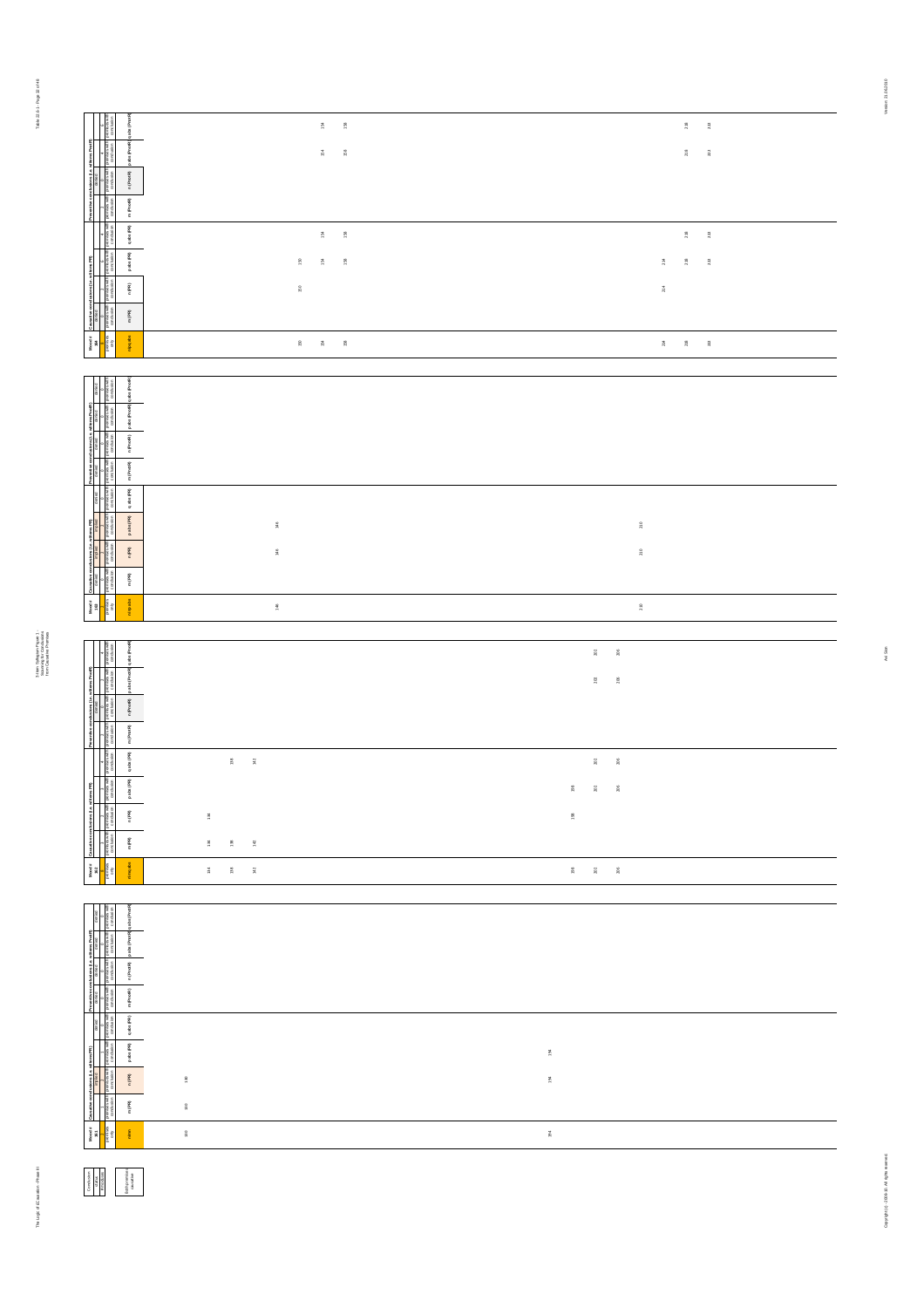| Mood#            |                   | Causative conclusions (i.e. w/ltems PR)                              |           |           |                            | Preventive conclusions (i.e. willems Prooff) |                                 |                            |
|------------------|-------------------|----------------------------------------------------------------------|-----------|-----------|----------------------------|----------------------------------------------|---------------------------------|----------------------------|
| ë                |                   | mpled                                                                |           | dining    | denied                     | denied                                       | denied                          | dining                     |
|                  |                   |                                                                      |           | ۰         | ۰                          | ۰                                            | ۰                               |                            |
| promises<br>only | conclusion        | premises with premises with premises with premises with<br>candualon | oondusion | operation | promises with<br>combision | promises with<br>candualon                   | promises with<br>oondusion      | premises with<br>operation |
| n/mn             | $\frac{m(PR)}{E}$ | n (PR)                                                               | pabs (PR) | qabs (PR) | $m(P \text{ model})$       | n (Prooff)                                   | patos (Priot R) q atos (PriotR) |                            |
|                  |                   |                                                                      |           |           |                            |                                              |                                 |                            |
|                  |                   |                                                                      |           |           |                            |                                              |                                 |                            |
|                  |                   |                                                                      |           |           |                            |                                              |                                 |                            |
|                  |                   |                                                                      |           |           |                            |                                              |                                 |                            |
|                  |                   |                                                                      |           |           |                            |                                              |                                 |                            |

Conclusion status # moduses causative Both premises

|                                              |         | conclusion                                                                         |                                                                                              |  |
|----------------------------------------------|---------|------------------------------------------------------------------------------------|----------------------------------------------------------------------------------------------|--|
|                                              |         | Dremises with Dremises with<br>opricion                                            |                                                                                              |  |
|                                              | denied  | operation                                                                          |                                                                                              |  |
| Preventive conclusions (i.e. wiltems Profit) |         | promises with promises with promises with premises with promises with<br>candusion | pabs (PR)   qabs (PR)   m (PnoR)   n (PnoR)   pabs (PnoR)   qabs (PnoR)                      |  |
|                                              |         | conclusion                                                                         |                                                                                              |  |
|                                              |         | oondusion                                                                          |                                                                                              |  |
| ausative conclusions (i.e. witness PR)       |         | oondusion                                                                          |                                                                                              |  |
|                                              | denied  | or with<br>condusion                                                               | n/pqabs m.(PR) n.(PR)                                                                        |  |
| <b>Aboot</b> #                               | š       | 200 m 905<br>č                                                                     |                                                                                              |  |
|                                              |         |                                                                                    |                                                                                              |  |
|                                              | denied  | promises with prigmises with promises with promises with<br>oondusion              | n (PR)   pabot (PR)   q abot (PR)   m (Prock()   n (Prock()   pabot (Prock()   q ab (Prock() |  |
| Preventive conclusions (i.e. witems Prot R)  | denied  | candusion                                                                          |                                                                                              |  |
|                                              | denied  | conclusion                                                                         |                                                                                              |  |
|                                              | denied  | operation                                                                          |                                                                                              |  |
|                                              | denied  | oondusion                                                                          |                                                                                              |  |
|                                              | implied | comises with premises with coemises with<br>candusion                              |                                                                                              |  |
| Causalive conclusions (i.e. willems PR)      | implied | conclusion                                                                         |                                                                                              |  |
|                                              | denied  | Dreamises with<br>oonduston                                                        | m(PR)                                                                                        |  |
| Mood #                                       | 2       | 200mlses<br>only                                                                   | n/np abs                                                                                     |  |
|                                              |         |                                                                                    |                                                                                              |  |
|                                              |         | promises with priemises with<br>candusion                                          | patis (PR) qaba (PR) m (PhotR) n (PhotR) patis (ProtR) qaba (ProtR)                          |  |
| Preventive conclusions (i.e. wittens Pno tR) |         | oprobasion                                                                         |                                                                                              |  |
|                                              | dining  | Dreamises with<br>opriduation                                                      |                                                                                              |  |
|                                              |         | condusion                                                                          |                                                                                              |  |
|                                              |         | i with premises with premises with premises with<br>condusion                      |                                                                                              |  |
| (i.e. wiltems PR)                            |         | conclusion                                                                         |                                                                                              |  |
|                                              |         | oondusion                                                                          | e<br>S                                                                                       |  |
| Causative conclusions                        |         | premises with premises<br>candusion                                                | mpR                                                                                          |  |
| Mood#                                        | ia      | promises<br>öπ                                                                     | n <i>Ima</i> abs                                                                             |  |
|                                              |         |                                                                                    |                                                                                              |  |
|                                              | dicial  | Dremises with<br>operation                                                         | qabs (PR) = m (P notR) = n (P notR) = p ab s (P not R) q abs (P notR)                        |  |
| Preventive condusions (i.e. wiltems Profit)  | denied  | premises with<br>oondusion                                                         |                                                                                              |  |
|                                              | denied  | promises with premises with<br>candusion                                           |                                                                                              |  |
|                                              | denied  | conclusion                                                                         |                                                                                              |  |
|                                              | denied  | promises with<br>operation                                                         |                                                                                              |  |
| ausative con dusions (i.e. w/ltems PR)       |         | premises with<br>oondusion                                                         | pabs (PR)                                                                                    |  |
|                                              | implied | premises with<br>candusion                                                         | n (PR)                                                                                       |  |
|                                              |         | cremses with<br>conclusion                                                         | $\frac{1}{n}$                                                                                |  |
| 400018                                       | ë       | com ses<br>only                                                                    | n/min                                                                                        |  |

|                             | ausalve conclusions (i.e. wiltems PR) |                            |                            |                            |                             | Preventive conclusions (Le. witems Prot R) |                            |
|-----------------------------|---------------------------------------|----------------------------|----------------------------|----------------------------|-----------------------------|--------------------------------------------|----------------------------|
| denied                      | implied                               | mpled                      | denied                     | dining                     | dened                       | denied                                     | denied                     |
| ö                           |                                       |                            | ö                          |                            |                             |                                            |                            |
| <b>KWMMSSS</b><br>oondusion | promises with<br>conclusion           | promises with<br>candusion | premises with<br>oondusion | premises with<br>operation | promises with<br>conclusion | promises with<br>candualon                 | premises with<br>oondusion |
| m (PR)                      | n (PR)                                | pate (PR)                  | qabs (PR)                  | m (Prot R)                 | n (Prooff)                  | pates (ProfR) q abs (P notR)               |                            |
|                             |                                       |                            |                            |                            |                             |                                            |                            |
|                             |                                       |                            |                            |                            |                             |                                            |                            |
|                             |                                       |                            |                            |                            |                             |                                            |                            |
|                             |                                       |                            |                            |                            |                             |                                            |                            |
|                             |                                       |                            |                            |                            |                             |                                            |                            |
|                             |                                       |                            |                            |                            |                             |                                            |                            |
|                             |                                       |                            |                            |                            |                             |                                            |                            |
|                             |                                       |                            |                            |                            |                             |                                            |                            |

| Mood #        |           | Causative conclusions (i.e. will ems PR)               |           |                             |                            | Preventive conclusions (i.e. willens ProfR) |                                             |                             |
|---------------|-----------|--------------------------------------------------------|-----------|-----------------------------|----------------------------|---------------------------------------------|---------------------------------------------|-----------------------------|
| š             | dened     |                                                        |           |                             |                            | denied                                      |                                             |                             |
| ø             |           |                                                        |           |                             |                            |                                             |                                             |                             |
| premises<br>č | condusion | premises with premises with premises with<br>oondusion | oondusion | premises with<br>conclusion | promises with<br>candusion | promision with<br>oondusion                 | Contractor of the Contractor<br>opriduation | promises with<br>conclusion |
| n/pq abs      | m(PR)     | n (PR)                                                 | pabs (PR) | $q$ abs $(PR)$              | m (Prooft)                 |                                             | n (PhotR)   patra (ProtR) qubs (ProtR)      |                             |
|               |           |                                                        |           |                             |                            |                                             |                                             |                             |
|               |           |                                                        |           |                             |                            |                                             |                                             |                             |
|               |           |                                                        |           |                             |                            |                                             |                                             |                             |
|               |           |                                                        |           |                             |                            |                                             |                                             |                             |
|               |           |                                                        |           |                             |                            |                                             |                                             |                             |
|               |           |                                                        |           |                             |                            |                                             |                                             |                             |
|               |           |                                                        |           |                             |                            |                                             |                                             |                             |
|               |           |                                                        |           |                             |                            |                                             |                                             |                             |

Avi Sion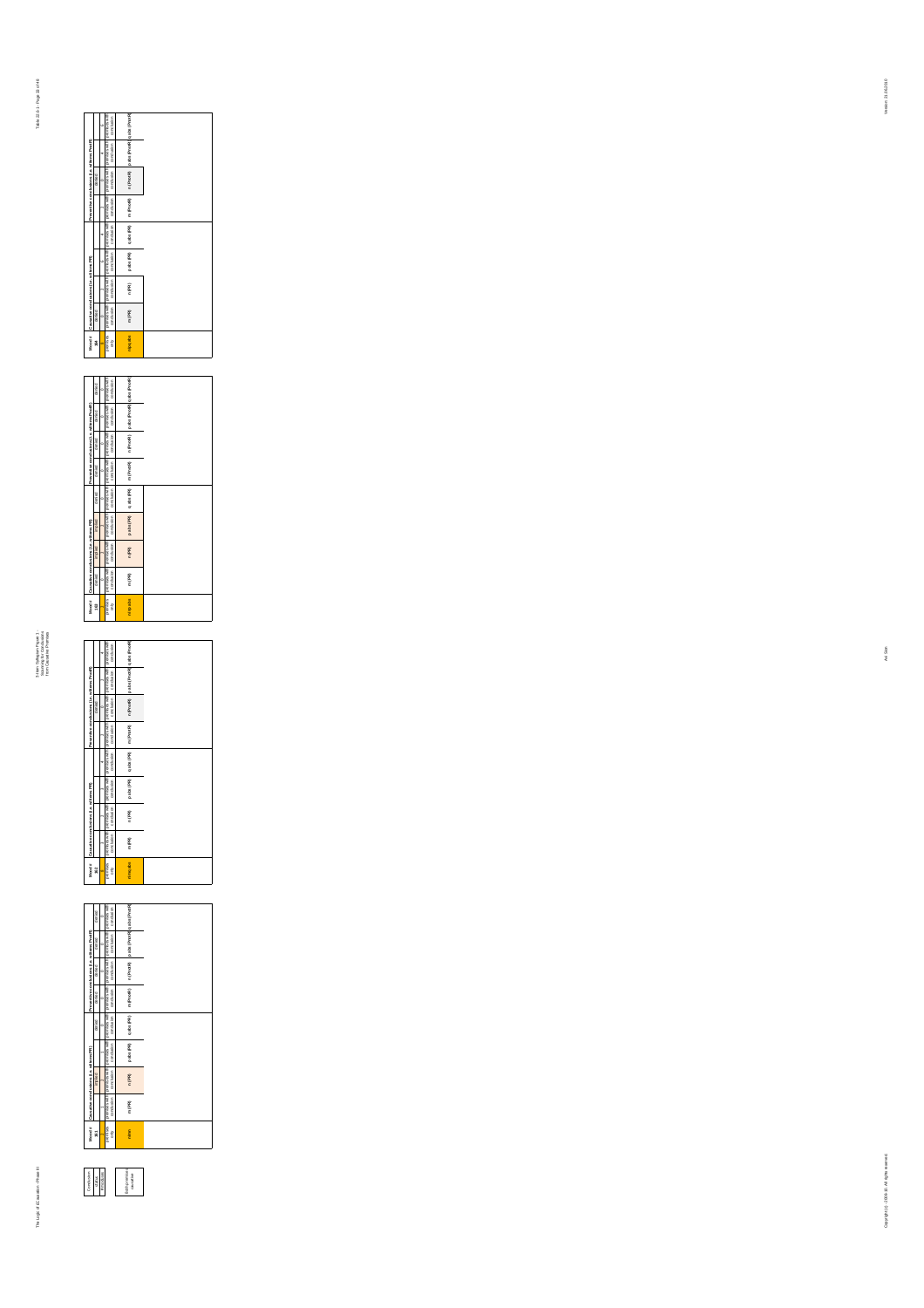|                                                                                   | 10<br>promises with<br>conclusion                                                                                                                                                                                              | q abs (Prooft)                        | $\boldsymbol{\pi}$                                        | $\mathbb R$                                                          | $\mathbb{S}$                                                                                                                                                                                                                                                                                                                    | $\overline{\sigma}$ |
|-----------------------------------------------------------------------------------|--------------------------------------------------------------------------------------------------------------------------------------------------------------------------------------------------------------------------------|---------------------------------------|-----------------------------------------------------------|----------------------------------------------------------------------|---------------------------------------------------------------------------------------------------------------------------------------------------------------------------------------------------------------------------------------------------------------------------------------------------------------------------------|---------------------|
|                                                                                   | premises with<br>condusion                                                                                                                                                                                                     | pates (Prot R)                        |                                                           |                                                                      |                                                                                                                                                                                                                                                                                                                                 |                     |
|                                                                                   |                                                                                                                                                                                                                                | $n$ (ProofR)                          |                                                           |                                                                      |                                                                                                                                                                                                                                                                                                                                 |                     |
| Preventive conclusions (i.e. witterns Prooft)<br>detect                           | $\frac{9}{2}$ promises with promises with promises with condusion condusion.                                                                                                                                                   | $m$ (ProofR)                          |                                                           | $\mathbb{R}^n$ and $\mathbb{R}^n$ . In the set of the $\mathbb{R}^n$ | $\begin{matrix} 0 & 0 & 0 \\ 0 & 0 & 0 \\ 0 & 0 & 0 \\ 0 & 0 & 0 \\ 0 & 0 & 0 \\ 0 & 0 & 0 \\ 0 & 0 & 0 \\ 0 & 0 & 0 \\ 0 & 0 & 0 & 0 \\ 0 & 0 & 0 & 0 \\ 0 & 0 & 0 & 0 \\ 0 & 0 & 0 & 0 \\ 0 & 0 & 0 & 0 & 0 \\ 0 & 0 & 0 & 0 & 0 \\ 0 & 0 & 0 & 0 & 0 \\ 0 & 0 & 0 & 0 & 0 & 0 \\ 0 & 0 & 0 & 0 & 0 & 0 \\ 0 & 0 & 0 & 0 & 0$ |                     |
|                                                                                   |                                                                                                                                                                                                                                | $q$ abs (PR)                          |                                                           |                                                                      |                                                                                                                                                                                                                                                                                                                                 |                     |
|                                                                                   |                                                                                                                                                                                                                                | $p$ abs $\langle \theta R \rangle$    |                                                           |                                                                      |                                                                                                                                                                                                                                                                                                                                 |                     |
|                                                                                   | promises with p<br>condusion                                                                                                                                                                                                   | $_{\rm n}(\rho\,R)$                   |                                                           |                                                                      |                                                                                                                                                                                                                                                                                                                                 |                     |
| Causaire con dusions (i.e. witems PR)                                             | promises with<br>conclusion                                                                                                                                                                                                    | $\frac{\partial R}{\partial t}$       |                                                           |                                                                      |                                                                                                                                                                                                                                                                                                                                 |                     |
| Mood #                                                                            | and and<br>and and                                                                                                                                                                                                             |                                       |                                                           |                                                                      |                                                                                                                                                                                                                                                                                                                                 |                     |
|                                                                                   |                                                                                                                                                                                                                                | n/qabs                                | $\mathcal{R}^{\mathcal{A}}$ , $\mathcal{R}^{\mathcal{A}}$ |                                                                      | $\begin{matrix} 0 & \cdots & 0 \\ 0 & \cdots & 0 \\ 0 & \cdots & 0 \end{matrix}$                                                                                                                                                                                                                                                |                     |
|                                                                                   | promisies with<br>condusion                                                                                                                                                                                                    |                                       |                                                           |                                                                      | $\begin{array}{ccc} \circ & \circ & \circ \\ \circ & \circ & \circ \end{array}$                                                                                                                                                                                                                                                 |                     |
|                                                                                   | promises with                                                                                                                                                                                                                  | abs (Pnoff) q abs (Pnoff)             |                                                           |                                                                      |                                                                                                                                                                                                                                                                                                                                 |                     |
|                                                                                   |                                                                                                                                                                                                                                | $n$ (P notR)                          |                                                           |                                                                      |                                                                                                                                                                                                                                                                                                                                 |                     |
| Preventive conclusions (i.e. willems Prot R)<br>  division                        |                                                                                                                                                                                                                                | $m(\mathrm{Proof}\,R)$                |                                                           |                                                                      | $\begin{matrix} 0 & 0 \\ 0 & 0 \\ 0 & 0 \end{matrix}$                                                                                                                                                                                                                                                                           |                     |
|                                                                                   | $\frac{4}{1}$ permises with permises with $\frac{2}{1}$ permises with conclusion                                                                                                                                               | qabs (PR)                             |                                                           |                                                                      |                                                                                                                                                                                                                                                                                                                                 |                     |
|                                                                                   |                                                                                                                                                                                                                                |                                       |                                                           |                                                                      |                                                                                                                                                                                                                                                                                                                                 |                     |
| Causative conclusions (Le. willems PR)<br>deviat                                  | 4<br>premises with premises with<br>conclusion conclusion                                                                                                                                                                      | p als (PR)                            |                                                           |                                                                      |                                                                                                                                                                                                                                                                                                                                 |                     |
|                                                                                   |                                                                                                                                                                                                                                | $\frac{\partial}{\partial t}$         |                                                           |                                                                      |                                                                                                                                                                                                                                                                                                                                 |                     |
|                                                                                   | semises with p<br>condusion                                                                                                                                                                                                    | $\mathfrak{so}$                       |                                                           |                                                                      |                                                                                                                                                                                                                                                                                                                                 |                     |
| Mood #                                                                            | pomison<br>pomison                                                                                                                                                                                                             | nipabs                                |                                                           |                                                                      | $\,$ 8 $\,$ $\,$ 3.                                                                                                                                                                                                                                                                                                             |                     |
|                                                                                   | premises with<br>conclusion                                                                                                                                                                                                    |                                       |                                                           |                                                                      |                                                                                                                                                                                                                                                                                                                                 |                     |
|                                                                                   |                                                                                                                                                                                                                                |                                       |                                                           |                                                                      |                                                                                                                                                                                                                                                                                                                                 |                     |
|                                                                                   |                                                                                                                                                                                                                                |                                       |                                                           |                                                                      |                                                                                                                                                                                                                                                                                                                                 |                     |
|                                                                                   | premises with<br>conclusion                                                                                                                                                                                                    | p abs (PnotR) q abs (PnotR)           |                                                           |                                                                      |                                                                                                                                                                                                                                                                                                                                 |                     |
|                                                                                   |                                                                                                                                                                                                                                | $n$ (Pro $\theta$ )                   |                                                           |                                                                      |                                                                                                                                                                                                                                                                                                                                 |                     |
| Preventive conditations (i.e. w/learns Proofs)<br>Girlsof Girlsof (Shake Girlsof) |                                                                                                                                                                                                                                | $m$ (ProofR)                          |                                                           |                                                                      |                                                                                                                                                                                                                                                                                                                                 |                     |
|                                                                                   |                                                                                                                                                                                                                                | $q$ ab s $\langle \theta   R \rangle$ |                                                           |                                                                      |                                                                                                                                                                                                                                                                                                                                 |                     |
|                                                                                   |                                                                                                                                                                                                                                | $\mathfrak{psb}(PR)$                  |                                                           |                                                                      |                                                                                                                                                                                                                                                                                                                                 |                     |
|                                                                                   | As whense PR) devised Preventive conduisions (As v<br>with permissions permissions of devised device<br>with permission conclusion conclusion permissions<br>have conclusion conclusion conclusion permissions<br><b>Image</b> | $\mathfrak{so}_{w}$                   |                                                           |                                                                      |                                                                                                                                                                                                                                                                                                                                 |                     |
| Cau sative conclusions                                                            | premises with<br>condusion                                                                                                                                                                                                     | $\mathfrak{m}(\mathsf{PR})$           |                                                           |                                                                      |                                                                                                                                                                                                                                                                                                                                 |                     |
| $\begin{array}{c} \text{Mod } \mathfrak{n} \\ 1 \otimes \end{array}$              | see unos                                                                                                                                                                                                                       | $\epsilon$                            |                                                           |                                                                      |                                                                                                                                                                                                                                                                                                                                 |                     |
|                                                                                   |                                                                                                                                                                                                                                |                                       |                                                           |                                                                      |                                                                                                                                                                                                                                                                                                                                 |                     |
|                                                                                   |                                                                                                                                                                                                                                |                                       | $\overline{n}$                                            | $\mathbb R$                                                          |                                                                                                                                                                                                                                                                                                                                 |                     |
|                                                                                   | pamises with<br>condusion                                                                                                                                                                                                      | p abs (ProtR) q abs (ProoR)           |                                                           |                                                                      |                                                                                                                                                                                                                                                                                                                                 |                     |
|                                                                                   | promises with                                                                                                                                                                                                                  | $n$ (P rooff)                         |                                                           |                                                                      |                                                                                                                                                                                                                                                                                                                                 |                     |
| reventive conclusions (i.e. witems Prodit)                                        |                                                                                                                                                                                                                                | $\mathfrak{m}$ (P rooff)              | $\mathbb R \longrightarrow \mathbb R$                     |                                                                      |                                                                                                                                                                                                                                                                                                                                 |                     |
|                                                                                   | promises with promises with<br>condusion conclusion                                                                                                                                                                            | qabs (PR)                             |                                                           |                                                                      |                                                                                                                                                                                                                                                                                                                                 |                     |
|                                                                                   | premises with                                                                                                                                                                                                                  | pats (PR)                             |                                                           |                                                                      |                                                                                                                                                                                                                                                                                                                                 |                     |
|                                                                                   | promises with<br>conclusion                                                                                                                                                                                                    | $_{\rm n}$ (PR)                       |                                                           |                                                                      |                                                                                                                                                                                                                                                                                                                                 |                     |
| usative condusions (i.e. witems PR)                                               | $\begin{bmatrix} 4 \\ 3 \\ 0 \end{bmatrix}$ continued with                                                                                                                                                                     | $\frac{\partial}{\partial t}$         |                                                           |                                                                      |                                                                                                                                                                                                                                                                                                                                 |                     |

Copyright (c) - 2008-10. All rights reserved. Avi Sion Version: 21.06.2010

Avi Sion

opyright (c) - 2008-10. All rights reser

lenion: 21.06.2010

premises with iclusions (i.e., witems Pnot<br>denied<br>manusco with immitiative conclusion quint (PR) m (Prooft) n (Prooft) pubs (Pro premises with conclusion premises with conclusion  $\bar{n}$  $\overline{z}$ premises with conclusion pats (PR) premises with conclusion  $m(\mathsf{PR}) = \mathsf{CPR}(\mathsf{PR})$ premises with conclusion premises with conclusion Mood #<br>165  $\frac{1}{2}$  $\tilde{n}$  $\ddot{z}$ premises only

Conclusion status # moduses causative Both premises

The Logic of £Causation - Phase III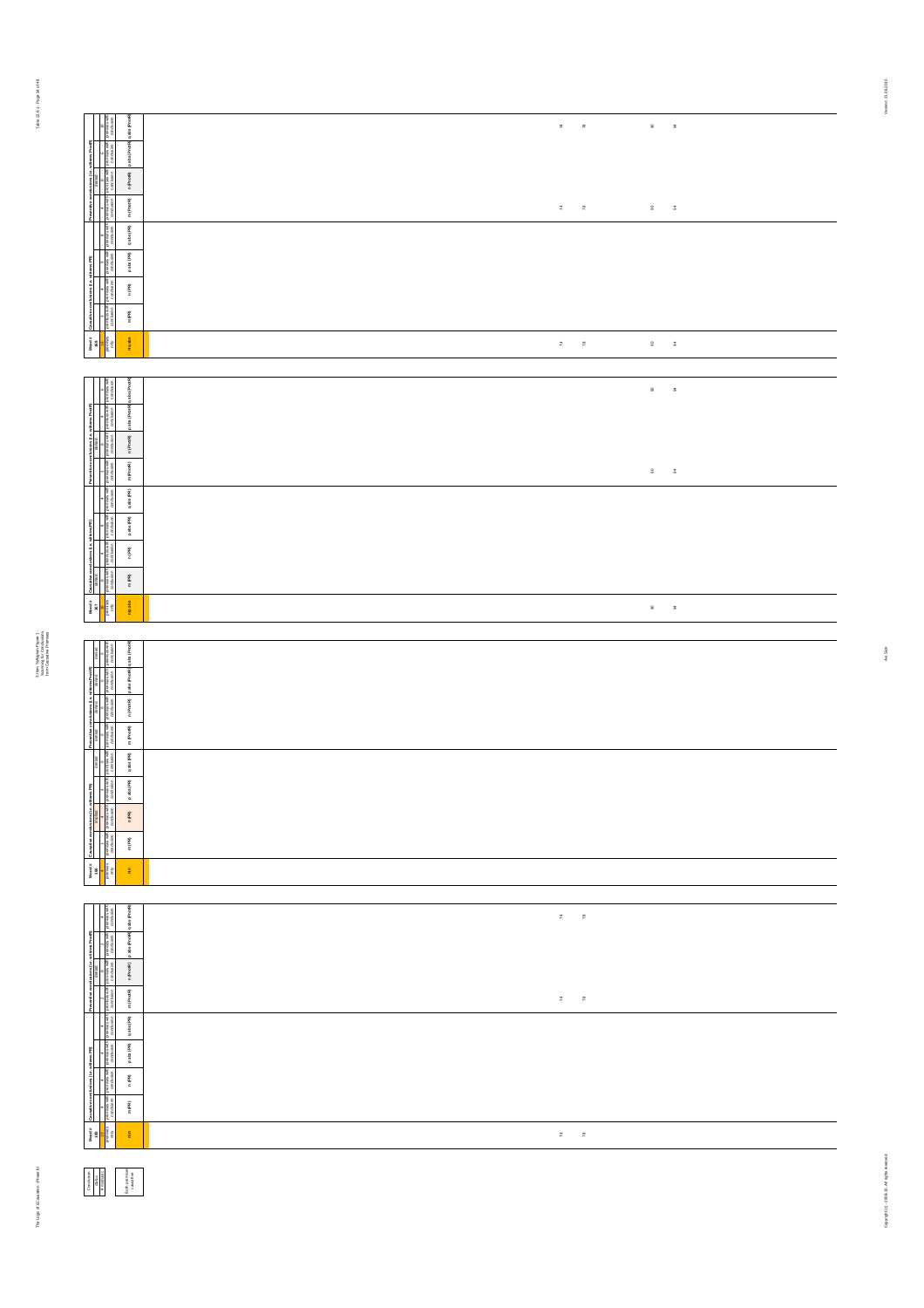|                                                                     |                                |                 |                                                                                                                            |                                                                                                                                                                                                                                  |                 |                  | $\frac{3}{2}$ $\frac{3}{2}$                                                                                                                                                                                                                                                                                                                                                                                                                                                                                                 |                                                |  |  |                  |                    | $202\,$ $206\,$                                                                                                             |                 |              |                                                                                                                                                                                                                                                                                                                                                                                                 | $\begin{array}{cc} 23 & 22 \\ 23 & 23 \end{array}$      |  |  |
|---------------------------------------------------------------------|--------------------------------|-----------------|----------------------------------------------------------------------------------------------------------------------------|----------------------------------------------------------------------------------------------------------------------------------------------------------------------------------------------------------------------------------|-----------------|------------------|-----------------------------------------------------------------------------------------------------------------------------------------------------------------------------------------------------------------------------------------------------------------------------------------------------------------------------------------------------------------------------------------------------------------------------------------------------------------------------------------------------------------------------|------------------------------------------------|--|--|------------------|--------------------|-----------------------------------------------------------------------------------------------------------------------------|-----------------|--------------|-------------------------------------------------------------------------------------------------------------------------------------------------------------------------------------------------------------------------------------------------------------------------------------------------------------------------------------------------------------------------------------------------|---------------------------------------------------------|--|--|
|                                                                     |                                |                 |                                                                                                                            |                                                                                                                                                                                                                                  |                 |                  | $\mathbb{S}^2$ , $\mathbb{S}^2$                                                                                                                                                                                                                                                                                                                                                                                                                                                                                             |                                                |  |  |                  |                    |                                                                                                                             |                 |              | $\begin{array}{ccc} 23 & 26 \\ 23 & 24 \end{array}$                                                                                                                                                                                                                                                                                                                                             |                                                         |  |  |
|                                                                     |                                |                 |                                                                                                                            |                                                                                                                                                                                                                                  |                 |                  |                                                                                                                                                                                                                                                                                                                                                                                                                                                                                                                             |                                                |  |  |                  |                    |                                                                                                                             |                 |              |                                                                                                                                                                                                                                                                                                                                                                                                 |                                                         |  |  |
| $m(p \text{ node})$                                                 |                                |                 |                                                                                                                            |                                                                                                                                                                                                                                  |                 |                  |                                                                                                                                                                                                                                                                                                                                                                                                                                                                                                                             |                                                |  |  |                  |                    |                                                                                                                             |                 |              |                                                                                                                                                                                                                                                                                                                                                                                                 |                                                         |  |  |
| $q$ abs (PR)                                                        |                                |                 |                                                                                                                            | 00 - 2월 12일 - 2월 12일 - 2월 12일 - 2월 12일 - 2월 12일 - 2월 12일 - 2월 12일 - 2월 12일 - 2월 12일 - 2월 12일 - 2월 12일 - 2월 12일<br>대한민국의 대한민국의 대한민국의 대한민국의 대한민국의 대한민국의 대한민국의 대한민국의 대한민국의 대한민국의 대한민국의 대한민국의 대한민국의 대한민국의 대한민국의 대한민국의 대한민국의 대한민국의 대한 |                 |                  |                                                                                                                                                                                                                                                                                                                                                                                                                                                                                                                             |                                                |  |  |                  |                    |                                                                                                                             |                 |              |                                                                                                                                                                                                                                                                                                                                                                                                 |                                                         |  |  |
| $p$ atos (PR)                                                       |                                |                 |                                                                                                                            |                                                                                                                                                                                                                                  |                 |                  | $\begin{matrix} 0 & \ldots & \ldots & \ldots & \ldots \\ \vdots & \vdots & \vdots & \ddots & \vdots \\ \vdots & \vdots & \vdots & \ddots & \vdots \\ \vdots & \vdots & \vdots & \ddots & \vdots \\ \vdots & \vdots & \vdots & \ddots & \vdots \\ \vdots & \vdots & \vdots & \vdots & \vdots \\ \vdots & \vdots & \vdots & \vdots & \vdots \\ \vdots & \vdots & \vdots & \vdots & \vdots \\ \vdots & \vdots & \vdots & \vdots & \vdots \\ \vdots & \vdots & \vdots & \vdots & \vdots \\ \vdots & \vdots & \vdots & \vdots &$ |                                                |  |  |                  |                    |                                                                                                                             |                 |              | $\begin{matrix} 0 & 0 & 0 & 0 \\ 0 & 0 & 0 & 0 \\ 0 & 0 & 0 & 0 \\ 0 & 0 & 0 & 0 \\ 0 & 0 & 0 & 0 \\ 0 & 0 & 0 & 0 \\ 0 & 0 & 0 & 0 \\ 0 & 0 & 0 & 0 \\ 0 & 0 & 0 & 0 \\ 0 & 0 & 0 & 0 \\ 0 & 0 & 0 & 0 \\ 0 & 0 & 0 & 0 & 0 \\ 0 & 0 & 0 & 0 & 0 \\ 0 & 0 & 0 & 0 & 0 \\ 0 & 0 & 0 & 0 & 0 \\ 0 & 0 & 0 & 0 & 0 \\ 0 & 0 & 0$                                                                  |                                                         |  |  |
| $_{\rm n}$ (PR)                                                     |                                | $\frac{\pi}{m}$ |                                                                                                                            |                                                                                                                                                                                                                                  |                 |                  | $\mathbb{S}^2$ . The set of $\mathbb{S}^2$                                                                                                                                                                                                                                                                                                                                                                                                                                                                                  |                                                |  |  |                  |                    |                                                                                                                             |                 |              | $\frac{1}{2}$                                                                                                                                                                                                                                                                                                                                                                                   |                                                         |  |  |
| $\frac{6}{\pi}$                                                     |                                | $\frac{\pi}{m}$ |                                                                                                                            | $\frac{33}{21}$                                                                                                                                                                                                                  |                 |                  |                                                                                                                                                                                                                                                                                                                                                                                                                                                                                                                             |                                                |  |  |                  |                    |                                                                                                                             |                 |              |                                                                                                                                                                                                                                                                                                                                                                                                 |                                                         |  |  |
| $M \odot \odot H$                                                   |                                |                 |                                                                                                                            |                                                                                                                                                                                                                                  |                 |                  |                                                                                                                                                                                                                                                                                                                                                                                                                                                                                                                             |                                                |  |  |                  |                    |                                                                                                                             |                 |              | $\begin{array}{ccccccccccccc} \mathbb{S}^1 & \mathbb{S}^1 & \mathbb{S}^1 & \mathbb{S}^1 & \mathbb{S}^1 & \mathbb{S}^1 & \mathbb{S}^1 & \mathbb{S}^1 & \mathbb{S}^1 & \mathbb{S}^1 & \mathbb{S}^1 & \mathbb{S}^1 & \mathbb{S}^1 & \mathbb{S}^1 & \mathbb{S}^1 & \mathbb{S}^1 & \mathbb{S}^1 & \mathbb{S}^1 & \mathbb{S}^1 & \mathbb{S}^1 & \mathbb{S}^1 & \mathbb{S}^1 & \mathbb{S}^1 & \mathbb$ |                                                         |  |  |
|                                                                     |                                |                 |                                                                                                                            |                                                                                                                                                                                                                                  |                 |                  |                                                                                                                                                                                                                                                                                                                                                                                                                                                                                                                             |                                                |  |  |                  |                    |                                                                                                                             |                 |              |                                                                                                                                                                                                                                                                                                                                                                                                 |                                                         |  |  |
| abs (Prot R)                                                        |                                |                 |                                                                                                                            |                                                                                                                                                                                                                                  |                 |                  | $\frac{\pi}{10}$ – $\frac{\pi}{10}$                                                                                                                                                                                                                                                                                                                                                                                                                                                                                         |                                                |  |  |                  |                    |                                                                                                                             |                 |              |                                                                                                                                                                                                                                                                                                                                                                                                 | $\begin{matrix} 3 & 3 \\ 2 & 3 \end{matrix}$            |  |  |
|                                                                     |                                |                 |                                                                                                                            |                                                                                                                                                                                                                                  |                 |                  |                                                                                                                                                                                                                                                                                                                                                                                                                                                                                                                             | $\frac{3}{12} \qquad \qquad \frac{33}{12}$     |  |  |                  |                    |                                                                                                                             |                 |              |                                                                                                                                                                                                                                                                                                                                                                                                 | $\mathbb{R}^n$ . $\mathbb{R}^n$                         |  |  |
|                                                                     |                                |                 |                                                                                                                            |                                                                                                                                                                                                                                  |                 |                  |                                                                                                                                                                                                                                                                                                                                                                                                                                                                                                                             |                                                |  |  |                  |                    |                                                                                                                             |                 |              |                                                                                                                                                                                                                                                                                                                                                                                                 |                                                         |  |  |
| m(PnotR)                                                            |                                |                 |                                                                                                                            |                                                                                                                                                                                                                                  |                 |                  |                                                                                                                                                                                                                                                                                                                                                                                                                                                                                                                             |                                                |  |  |                  |                    |                                                                                                                             |                 |              |                                                                                                                                                                                                                                                                                                                                                                                                 |                                                         |  |  |
| qabs (PR)                                                           |                                |                 |                                                                                                                            |                                                                                                                                                                                                                                  |                 |                  |                                                                                                                                                                                                                                                                                                                                                                                                                                                                                                                             | $\frac{\pi}{10}$ , $\ldots$ , $\frac{\pi}{10}$ |  |  |                  |                    |                                                                                                                             |                 |              |                                                                                                                                                                                                                                                                                                                                                                                                 | $\qquad \qquad \overline{a} \qquad \qquad \overline{a}$ |  |  |
| p abs (PR)                                                          |                                |                 |                                                                                                                            |                                                                                                                                                                                                                                  | $\frac{36}{14}$ | $\frac{93}{14}$  | $\mathbb{R}^m$ , $\mathbb{R}^m$                                                                                                                                                                                                                                                                                                                                                                                                                                                                                             |                                                |  |  |                  |                    |                                                                                                                             |                 |              | $\begin{array}{cccccccccc} \mathbf{S} & \mathbf{S} & \mathbf{S} & \mathbf{S} & \mathbf{S} & \mathbf{S} \end{array}$                                                                                                                                                                                                                                                                             |                                                         |  |  |
| $_{\rm n}$ (eq.                                                     |                                |                 |                                                                                                                            |                                                                                                                                                                                                                                  |                 | $\frac{46}{150}$ |                                                                                                                                                                                                                                                                                                                                                                                                                                                                                                                             |                                                |  |  |                  |                    |                                                                                                                             |                 |              | $\begin{array}{ccccc}\n\mathbf{3.5} & & \mathbf{3.5} & & \mathbf{1.5} & & \mathbf{1.5} & & \mathbf{1.5} & & \mathbf{1.5} & & \mathbf{1.5} & & \mathbf{1.5} & & \mathbf{1.5} & & \mathbf{1.5} & & \mathbf{1.5} & & \mathbf{1.5} & & \mathbf{1.5} & & \mathbf{1.5} & & \mathbf{1.5} & & \mathbf{1.5} & & \mathbf{1.5} & & \mathbf{1.5} & & \mathbf{1.5} & & \mathbf{1.5} & & \mathbf{1.5} & & \$  |                                                         |  |  |
| $\omega$ or $\omega$                                                |                                |                 |                                                                                                                            |                                                                                                                                                                                                                                  |                 |                  |                                                                                                                                                                                                                                                                                                                                                                                                                                                                                                                             |                                                |  |  |                  |                    |                                                                                                                             |                 |              |                                                                                                                                                                                                                                                                                                                                                                                                 |                                                         |  |  |
| $\begin{array}{c} \text{Mood} \\ \text{W3} \end{array}$<br>죸        |                                |                 |                                                                                                                            |                                                                                                                                                                                                                                  |                 |                  | $\begin{matrix} \frac{\partial}{\partial t} & \cdots & \frac{\partial}{\partial t} & \cdots & \frac{\partial}{\partial t} & \cdots & \frac{\partial}{\partial t} \\ \vdots & \vdots & \vdots & \ddots & \vdots \\ \frac{\partial}{\partial t} & \cdots & \frac{\partial}{\partial t} & \cdots & \frac{\partial}{\partial t} & \cdots & \frac{\partial}{\partial t} \end{matrix}$                                                                                                                                            |                                                |  |  |                  |                    |                                                                                                                             |                 |              |                                                                                                                                                                                                                                                                                                                                                                                                 |                                                         |  |  |
|                                                                     |                                |                 |                                                                                                                            |                                                                                                                                                                                                                                  |                 |                  |                                                                                                                                                                                                                                                                                                                                                                                                                                                                                                                             |                                                |  |  |                  |                    |                                                                                                                             |                 |              |                                                                                                                                                                                                                                                                                                                                                                                                 |                                                         |  |  |
|                                                                     |                                |                 |                                                                                                                            |                                                                                                                                                                                                                                  |                 |                  |                                                                                                                                                                                                                                                                                                                                                                                                                                                                                                                             |                                                |  |  |                  |                    |                                                                                                                             |                 |              |                                                                                                                                                                                                                                                                                                                                                                                                 |                                                         |  |  |
|                                                                     |                                |                 |                                                                                                                            |                                                                                                                                                                                                                                  |                 |                  |                                                                                                                                                                                                                                                                                                                                                                                                                                                                                                                             |                                                |  |  |                  |                    |                                                                                                                             |                 |              |                                                                                                                                                                                                                                                                                                                                                                                                 |                                                         |  |  |
|                                                                     |                                |                 |                                                                                                                            |                                                                                                                                                                                                                                  |                 |                  |                                                                                                                                                                                                                                                                                                                                                                                                                                                                                                                             |                                                |  |  |                  |                    |                                                                                                                             |                 |              |                                                                                                                                                                                                                                                                                                                                                                                                 |                                                         |  |  |
|                                                                     |                                |                 |                                                                                                                            |                                                                                                                                                                                                                                  |                 |                  |                                                                                                                                                                                                                                                                                                                                                                                                                                                                                                                             |                                                |  |  |                  |                    |                                                                                                                             |                 |              |                                                                                                                                                                                                                                                                                                                                                                                                 |                                                         |  |  |
| $q$ abs $\left( \mathsf{PR}\right)$                                 |                                |                 |                                                                                                                            |                                                                                                                                                                                                                                  |                 |                  |                                                                                                                                                                                                                                                                                                                                                                                                                                                                                                                             |                                                |  |  |                  |                    |                                                                                                                             |                 |              |                                                                                                                                                                                                                                                                                                                                                                                                 |                                                         |  |  |
| $p$ abs (PR)                                                        |                                |                 |                                                                                                                            |                                                                                                                                                                                                                                  | $\frac{9}{4}$   |                  |                                                                                                                                                                                                                                                                                                                                                                                                                                                                                                                             |                                                |  |  |                  |                    | 19 <sub>1</sub>                                                                                                             |                 |              |                                                                                                                                                                                                                                                                                                                                                                                                 |                                                         |  |  |
| $_{\rm n}$ psg                                                      | $^{\rm 9}$                     |                 |                                                                                                                            |                                                                                                                                                                                                                                  | $\frac{9}{24}$  |                  |                                                                                                                                                                                                                                                                                                                                                                                                                                                                                                                             |                                                |  |  | $\frac{\pi}{20}$ |                    |                                                                                                                             |                 | $_{\rm 210}$ |                                                                                                                                                                                                                                                                                                                                                                                                 |                                                         |  |  |
| $\mathfrak{m}(\mathsf{PR})$                                         | $\frac{9}{14}$                 |                 |                                                                                                                            |                                                                                                                                                                                                                                  |                 |                  |                                                                                                                                                                                                                                                                                                                                                                                                                                                                                                                             |                                                |  |  |                  |                    |                                                                                                                             |                 |              |                                                                                                                                                                                                                                                                                                                                                                                                 |                                                         |  |  |
| $\begin{array}{c} \text{Mod } n \\ 106 \end{array}$<br>हैं हैं<br>ŧ | $\frac{8}{14}$                 |                 |                                                                                                                            |                                                                                                                                                                                                                                  | $\frac{9}{14}$  |                  |                                                                                                                                                                                                                                                                                                                                                                                                                                                                                                                             |                                                |  |  | $\frac{3}{2}$    |                    |                                                                                                                             |                 | $_{\rm 2.0}$ |                                                                                                                                                                                                                                                                                                                                                                                                 |                                                         |  |  |
|                                                                     |                                |                 |                                                                                                                            |                                                                                                                                                                                                                                  |                 |                  |                                                                                                                                                                                                                                                                                                                                                                                                                                                                                                                             |                                                |  |  |                  |                    |                                                                                                                             |                 |              |                                                                                                                                                                                                                                                                                                                                                                                                 |                                                         |  |  |
| iatos (Pro                                                          |                                |                 |                                                                                                                            |                                                                                                                                                                                                                                  |                 |                  |                                                                                                                                                                                                                                                                                                                                                                                                                                                                                                                             |                                                |  |  |                  |                    | $\overline{\phantom{a}}$                                                                                                    | $_{\rm 206}$    |              |                                                                                                                                                                                                                                                                                                                                                                                                 |                                                         |  |  |
|                                                                     |                                |                 |                                                                                                                            |                                                                                                                                                                                                                                  |                 |                  |                                                                                                                                                                                                                                                                                                                                                                                                                                                                                                                             |                                                |  |  |                  |                    | $\overline{\mathbf{a}}$                                                                                                     | $_{\rm as}$     |              |                                                                                                                                                                                                                                                                                                                                                                                                 |                                                         |  |  |
| e.                                                                  |                                |                 |                                                                                                                            |                                                                                                                                                                                                                                  |                 |                  |                                                                                                                                                                                                                                                                                                                                                                                                                                                                                                                             |                                                |  |  |                  |                    |                                                                                                                             |                 |              |                                                                                                                                                                                                                                                                                                                                                                                                 |                                                         |  |  |
| $m(p \mod 8)$                                                       |                                |                 |                                                                                                                            |                                                                                                                                                                                                                                  |                 |                  |                                                                                                                                                                                                                                                                                                                                                                                                                                                                                                                             |                                                |  |  |                  |                    |                                                                                                                             |                 |              |                                                                                                                                                                                                                                                                                                                                                                                                 |                                                         |  |  |
| qabs $(PR)$                                                         |                                |                 | $\frac{3}{2}$ $\qquad$ $\frac{3}{2}$                                                                                       |                                                                                                                                                                                                                                  |                 |                  |                                                                                                                                                                                                                                                                                                                                                                                                                                                                                                                             |                                                |  |  |                  |                    | $\frac{5}{2}$ – $\frac{3}{2}$                                                                                               |                 |              |                                                                                                                                                                                                                                                                                                                                                                                                 |                                                         |  |  |
| pate (PR)                                                           |                                |                 |                                                                                                                            |                                                                                                                                                                                                                                  |                 |                  |                                                                                                                                                                                                                                                                                                                                                                                                                                                                                                                             |                                                |  |  | $\frac{\pi}{20}$ | $_{\rm g}^{\rm g}$ | $\mathbb{R}^2$                                                                                                              | $\mathbbmss{S}$ |              |                                                                                                                                                                                                                                                                                                                                                                                                 |                                                         |  |  |
| $_{\rm n}$ (PR)                                                     | $\Xi$                          | $\frac{3}{11}$  |                                                                                                                            |                                                                                                                                                                                                                                  |                 |                  |                                                                                                                                                                                                                                                                                                                                                                                                                                                                                                                             |                                                |  |  | $\frac{3}{24}$   | $\frac{98}{14}$    |                                                                                                                             |                 |              |                                                                                                                                                                                                                                                                                                                                                                                                 |                                                         |  |  |
| $\frac{\partial \mathbf{R}}{\partial \mathbf{r}}$                   | 130                            | $\frac{\pi}{m}$ |                                                                                                                            | $\begin{matrix} 33 \\ 14 \end{matrix}$                                                                                                                                                                                           |                 |                  |                                                                                                                                                                                                                                                                                                                                                                                                                                                                                                                             |                                                |  |  |                  |                    |                                                                                                                             |                 |              |                                                                                                                                                                                                                                                                                                                                                                                                 |                                                         |  |  |
| ŧ                                                                   | $\mathop{\mathrm{g}}\nolimits$ |                 | $\begin{array}{ccccccccc} \pi & & & & & & & & & & \pi \\ \pi & & & & & & & & & & \pi \\ & & & & & & & & & \pi \end{array}$ |                                                                                                                                                                                                                                  |                 |                  |                                                                                                                                                                                                                                                                                                                                                                                                                                                                                                                             |                                                |  |  |                  |                    | $\begin{matrix} 3 & 8 \\ 9 & 19 \\ 1 & 10 \end{matrix} \hspace{.7in} \begin{matrix} 3 & 3 \\ 2 & 10 \\ 3 & 10 \end{matrix}$ |                 |              |                                                                                                                                                                                                                                                                                                                                                                                                 |                                                         |  |  |

Conclusion status # moduses causative Both premises

 $\overline{\phantom{a}}$ 

Avi Sion

lenion: 21.06.2010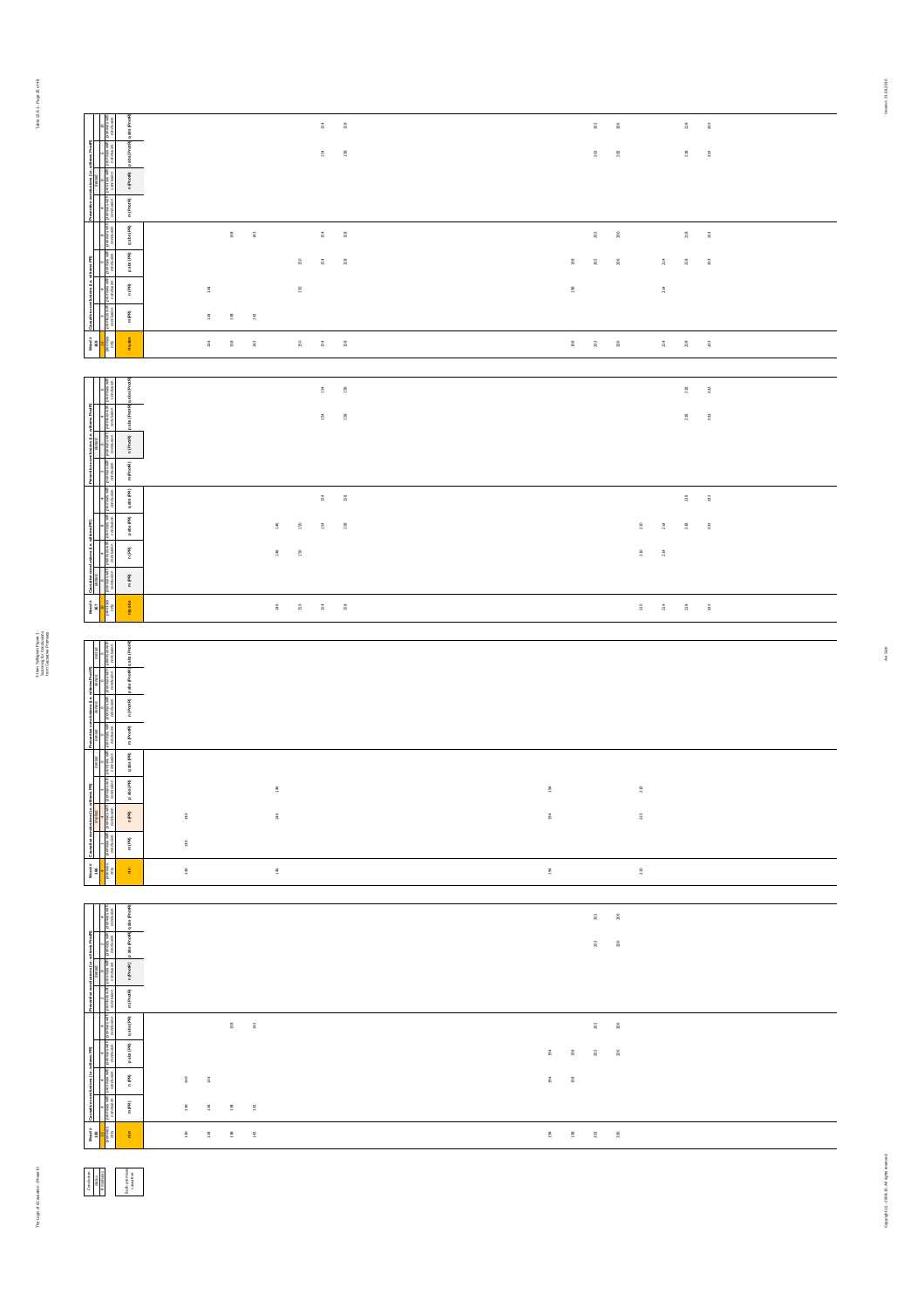The Logic of ECausation - Phase III

Both premises

|                                               |        | $\frac{1}{2}$ | DYNT 905 WET<br>operation                   |                                                        |  |
|-----------------------------------------------|--------|---------------|---------------------------------------------|--------------------------------------------------------|--|
|                                               |        |               | premises with<br>oondusion                  |                                                        |  |
|                                               | dened  |               | premises with<br>condusion                  | n (ProdR) pabs (ProtR) q abs (ProdR)                   |  |
| Preventive conclusions (i.e. witems Prooff)   |        |               | Dreams sea with<br>operation                |                                                        |  |
|                                               |        |               | DYRITTIERS WITH<br>oonduston                |                                                        |  |
|                                               |        |               | oondusion<br>promises with                  | pates (PR) qabs (PR) m (Proof?)                        |  |
|                                               |        |               | promises with<br>condusion                  | $\cdots$ nope) :                                       |  |
| ausaive condusions (i.e. witems PR)           |        |               | com ses with<br>conclusion                  | m(PR)                                                  |  |
| <b>Accord</b>                                 | g      |               | 200 m 905<br>only                           | n/q abs                                                |  |
|                                               |        |               |                                             |                                                        |  |
|                                               |        |               | premises with<br>oondusion                  | m(PriotR) in (PriotR) patis (PriotR) qabs (PriotR)     |  |
|                                               |        |               | Drem ses with promises with<br>condusion 1  |                                                        |  |
| Preventive conclusions (i.e. wiltems Phot R)  | dining |               | conclusion is                               |                                                        |  |
|                                               |        |               | Dremlees with<br>oondusion                  |                                                        |  |
|                                               |        |               | candualon                                   | qabs (PR)                                              |  |
|                                               |        |               | promises with premises with<br>conclusion   | p also (PR)                                            |  |
| Causative conclusions (i.e. wiltems PR)       |        |               | Dream sea with<br>oprehasion                | n (PR)                                                 |  |
|                                               | denied |               | vemises with<br>oondusion                   | m(PR)                                                  |  |
| Mood #                                        | ä      | q             | premises<br>ğ                               | nip abs                                                |  |
|                                               |        |               |                                             |                                                        |  |
|                                               | denied |               | ロマン やらの こになるこ<br>conclusion                 | n (Pho IR) patra (PhotR) qubs (PhotR)                  |  |
|                                               | dinind |               | operation<br>200m ses with                  |                                                        |  |
| Preventive con dusions (i.e. w/ltems ProdR)   | denied |               | <b>Contractor</b><br>oondusion              |                                                        |  |
|                                               | denied |               | promises with<br>canduagon                  | $m$ (Prooff)                                           |  |
|                                               | denied |               | Dromsea with<br>conclusion                  | qabs (PR)                                              |  |
| (i.e. w/tems PR)                              |        |               | a with promises with<br>oondusion           | pabs (PR)                                              |  |
|                                               | imple  |               | oondusion                                   | n@R                                                    |  |
| Causative conclusions                         |        |               | promises with premises<br>condusion         | m (PR)                                                 |  |
| Mood #                                        | g      |               | only<br>promises                            | ş                                                      |  |
|                                               |        |               |                                             |                                                        |  |
|                                               |        |               | promises with<br>condusion                  | m (Prooft)   n (Prooft)   pabs (Prot R) q abs (Prooft) |  |
| Preventive conclusions (i.e., wiltems Profit) |        |               | premises with<br>candusion                  |                                                        |  |
|                                               | dened  |               | premises with premises with<br>conclusion 1 |                                                        |  |
|                                               |        |               | operation                                   |                                                        |  |
|                                               |        |               | premises with<br>oondusion                  | qabs (PR)                                              |  |
|                                               |        |               | promises with premises with<br>condusion    | pates (PR)                                             |  |
| Causalive condusions (Le. wiltems PR)         |        |               | conclusion                                  | n (PR)                                                 |  |
|                                               |        |               | cremises with<br>operchasion                | m (PR)                                                 |  |
| food #                                        | 165    |               | vermisses<br>$\frac{3}{6}$                  | ę                                                      |  |

| Mood#            |                             | Causaive con dusions (i.e. witems PR) |                            |                              |                             | Preventive conclusions (i.e., willems Prooff) |                                      |                            |
|------------------|-----------------------------|---------------------------------------|----------------------------|------------------------------|-----------------------------|-----------------------------------------------|--------------------------------------|----------------------------|
| 168              |                             |                                       |                            |                              |                             | dened                                         |                                      |                            |
| g                |                             |                                       | ö                          | 80                           |                             | ۰                                             | é                                    | $\approx$                  |
| premises<br>cely | premises with<br>oorchasion | promises with<br>candusion            | premises with<br>oondusion | premises with<br>opriduation | promises with<br>oorchasion | promises with<br>candusion                    | premises with<br>oondusion           | DYN R98 TRIAN<br>operation |
| n/qabs           | $\frac{m(PR)}{E}$           | n (PR)                                |                            | pate (PR) qate (PR)          | m (Prooff)                  |                                               | n (PnotR) pabs (PnotR) q abs (PnotR) |                            |
|                  |                             |                                       |                            |                              |                             |                                               |                                      |                            |
|                  |                             |                                       |                            |                              |                             |                                               |                                      |                            |
|                  |                             |                                       |                            |                              |                             |                                               |                                      |                            |
|                  |                             |                                       |                            |                              |                             |                                               |                                      |                            |
|                  |                             |                                       |                            |                              |                             |                                               |                                      |                            |
|                  |                             |                                       |                            |                              |                             |                                               |                                      |                            |
|                  |                             |                                       |                            |                              |                             |                                               |                                      |                            |

Avi Sion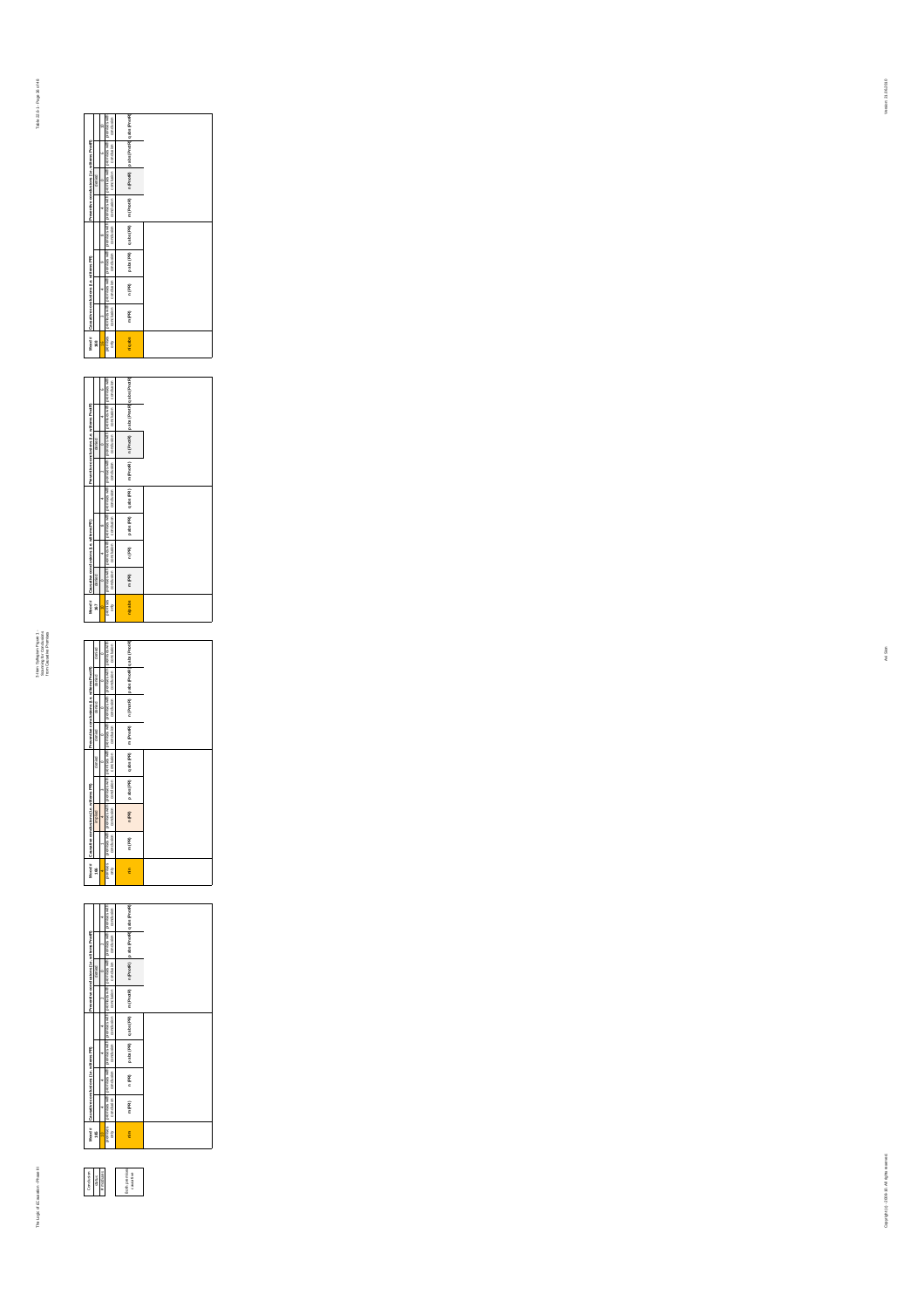| 43<br>promises with<br>corebusion<br>abs (PnoR)                                                                                          |                                                                     |                |                                                                                                                                                                                                                                                                                                                                                                                                                                       |                |
|------------------------------------------------------------------------------------------------------------------------------------------|---------------------------------------------------------------------|----------------|---------------------------------------------------------------------------------------------------------------------------------------------------------------------------------------------------------------------------------------------------------------------------------------------------------------------------------------------------------------------------------------------------------------------------------------|----------------|
| P <sub>rod</sub> R)<br>abs (ProfR)                                                                                                       |                                                                     |                | $\begin{array}{ccccccccccccc} \mathbf{g} & \mathbf{g} & \mathbf{g} & \mathbf{g} & \mathbf{g} & \mathbf{g} & \mathbf{g} & \mathbf{g} & \mathbf{g} & \mathbf{g} & \mathbf{g} & \mathbf{g} & \mathbf{g} & \mathbf{g} & \mathbf{g} & \mathbf{g} & \mathbf{g} & \mathbf{g} & \mathbf{g} & \mathbf{g} & \mathbf{g} & \mathbf{g} & \mathbf{g} & \mathbf{g} & \mathbf{g} & \mathbf{g} & \mathbf{g} & \mathbf{g} & \mathbf{g} & \mathbf{g} &$  |                |
| ions (i.e. wiltems<br>4<br>saswith<br>dusion<br>n (Pn ofR)                                                                               |                                                                     | 5 <sup>n</sup> |                                                                                                                                                                                                                                                                                                                                                                                                                                       |                |
| Preventive con<br>6<br>promises with<br>condusion<br>$\begin{aligned} &\text{m} \left( \text{P} \, \text{node} \right) \\ \end{aligned}$ |                                                                     | $888$ $88$     |                                                                                                                                                                                                                                                                                                                                                                                                                                       |                |
| $q$ at $\langle \rho R \rangle$<br>41<br>promises with<br>conclusion                                                                     |                                                                     |                | $\begin{array}{cccccccccccccc} \mathbf{g} & & \mathbf{g} & & \mathbf{g} & & \mathbf{g} & & \mathbf{g} & & \cdots \end{array}$                                                                                                                                                                                                                                                                                                         | $\mathbb{R}^n$ |
| pabs (PR)<br>43<br>premises with<br>condusion                                                                                            |                                                                     |                | $\begin{array}{cccccccccccccc} \mathbb{S} & \mathbb{S} & \mathbb{S} & \mathbb{S} & \mathbb{S} & \mathbb{S} & \mathbb{S} & \mathbb{S} & \mathbb{S} & \mathbb{S} & \mathbb{S} & \mathbb{S} & \mathbb{S} & \mathbb{S} & \mathbb{S} & \mathbb{S} & \mathbb{S} & \mathbb{S} & \mathbb{S} & \mathbb{S} & \mathbb{S} & \mathbb{S} & \mathbb{S} & \mathbb{S} & \mathbb{S} & \mathbb{S} & \mathbb{S} & \mathbb{S} & \mathbb{S} & \mathbb{S} &$ |                |
| volusions (i.e. w/tems PR)<br> -<br>  poemises with   poemises with<br>  conclusion   conclusion<br>$\frac{1}{n}$                        |                                                                     |                |                                                                                                                                                                                                                                                                                                                                                                                                                                       |                |
| Causative concli<br>promises with<br>condusion<br>$\frac{\partial \widehat{R}}{\partial t}$                                              |                                                                     |                |                                                                                                                                                                                                                                                                                                                                                                                                                                       |                |
| 普<br>Mood #<br>and and an<br>and and and an                                                                                              |                                                                     |                |                                                                                                                                                                                                                                                                                                                                                                                                                                       |                |
|                                                                                                                                          |                                                                     |                |                                                                                                                                                                                                                                                                                                                                                                                                                                       |                |
| abs (Prooft)<br>nemment<br>condusion                                                                                                     |                                                                     |                |                                                                                                                                                                                                                                                                                                                                                                                                                                       |                |
| abs (Proff)                                                                                                                              |                                                                     |                |                                                                                                                                                                                                                                                                                                                                                                                                                                       |                |
| ns (Le. wilems PnotR)<br>premises with<br>canclusian<br>$n$ (P rooff)                                                                    |                                                                     |                |                                                                                                                                                                                                                                                                                                                                                                                                                                       |                |
| $\begin{array}{l} \mathfrak{m} \, \mathfrak{p} \, \mathsf{root} \, \mathsf{R} \end{array}$                                               |                                                                     |                |                                                                                                                                                                                                                                                                                                                                                                                                                                       |                |
| 3<br>premises with<br>condusion<br>qabs (PR)                                                                                             |                                                                     |                |                                                                                                                                                                                                                                                                                                                                                                                                                                       |                |
|                                                                                                                                          |                                                                     |                |                                                                                                                                                                                                                                                                                                                                                                                                                                       |                |
| promises with<br>condusion<br>pate (PR)                                                                                                  |                                                                     |                |                                                                                                                                                                                                                                                                                                                                                                                                                                       |                |
| Causalve conclusions (i.e. willems PR)<br>Orient<br>3<br>promises with<br>conclusion<br>$\frac{1}{n}$ (PR)                               |                                                                     |                |                                                                                                                                                                                                                                                                                                                                                                                                                                       |                |
| $\frac{\widehat{\mathbf{g}}}{\mathbf{g}}$<br>書                                                                                           |                                                                     |                |                                                                                                                                                                                                                                                                                                                                                                                                                                       |                |
| $\frac{M \cos \theta}{173}$<br>remises<br>ł                                                                                              |                                                                     |                |                                                                                                                                                                                                                                                                                                                                                                                                                                       |                |
|                                                                                                                                          |                                                                     |                |                                                                                                                                                                                                                                                                                                                                                                                                                                       |                |
|                                                                                                                                          |                                                                     |                |                                                                                                                                                                                                                                                                                                                                                                                                                                       |                |
| (Pro (R)<br>죸                                                                                                                            | $\mathbb R$ $\mathbb R$ $\mathbb R$ $\mathbb R$                     |                |                                                                                                                                                                                                                                                                                                                                                                                                                                       |                |
| s (La witems Profit)<br>Id<br>죸                                                                                                          |                                                                     |                |                                                                                                                                                                                                                                                                                                                                                                                                                                       |                |
| n (ProtR)                                                                                                                                |                                                                     |                |                                                                                                                                                                                                                                                                                                                                                                                                                                       |                |
| Preventive conclusio<br>-<br>- 01<br>4<br>promises with<br>condusion<br>$m$ (Pn ceR)                                                     | $\begin{array}{cccccccccc} \Xi & \Xi & \Xi & \Xi & \Xi \end{array}$ |                |                                                                                                                                                                                                                                                                                                                                                                                                                                       |                |
| q abs (PR)<br>penissa with<br>condusion                                                                                                  |                                                                     |                |                                                                                                                                                                                                                                                                                                                                                                                                                                       |                |
| $p$ ab s (PR)<br>6<br>premises with<br>ooclusion                                                                                         |                                                                     |                |                                                                                                                                                                                                                                                                                                                                                                                                                                       |                |
| (Le wheens PR)<br>swth promises where<br>sion conclusion<br>$\frac{1}{n}$                                                                |                                                                     |                |                                                                                                                                                                                                                                                                                                                                                                                                                                       |                |
| $\mathfrak{m}$ (PR)<br>Cassatre                                                                                                          |                                                                     |                |                                                                                                                                                                                                                                                                                                                                                                                                                                       |                |
| 普<br>$\frac{u}{m}$<br>premises<br>ofly                                                                                                   | $\mathcal{R}=\mathcal{R}-\mathcal{R}-\mathcal{R}$                   |                |                                                                                                                                                                                                                                                                                                                                                                                                                                       |                |
|                                                                                                                                          |                                                                     |                |                                                                                                                                                                                                                                                                                                                                                                                                                                       |                |
| abs (Pr                                                                                                                                  |                                                                     |                |                                                                                                                                                                                                                                                                                                                                                                                                                                       |                |
| ProofR <sub>.</sub><br>abs(Prot                                                                                                          |                                                                     |                |                                                                                                                                                                                                                                                                                                                                                                                                                                       |                |
| $n$ (P rooff)                                                                                                                            |                                                                     |                |                                                                                                                                                                                                                                                                                                                                                                                                                                       |                |
| overage o<br>$m(p \text{ node})$                                                                                                         |                                                                     |                |                                                                                                                                                                                                                                                                                                                                                                                                                                       |                |
| $\bf q$ abs (PR)                                                                                                                         |                                                                     |                |                                                                                                                                                                                                                                                                                                                                                                                                                                       |                |
| $p$ abs $\langle \mathsf{PR} \rangle$                                                                                                    |                                                                     |                |                                                                                                                                                                                                                                                                                                                                                                                                                                       |                |
| dusions (i.e. w/leams PR)<br>$_{\rm n}$ (PR)                                                                                             |                                                                     |                |                                                                                                                                                                                                                                                                                                                                                                                                                                       |                |
| sative con<br>$\frac{60}{10}$                                                                                                            |                                                                     |                |                                                                                                                                                                                                                                                                                                                                                                                                                                       |                |
| $\begin{array}{c} \text{Mose} \ \text{m} \\ \text{m} \end{array}$<br>egal<br>T                                                           |                                                                     |                |                                                                                                                                                                                                                                                                                                                                                                                                                                       |                |

nsion: 21.06.2010

Copyright (c) - 2008-10. All rights reserved. Avi Sion Version: 21.06.2010

Avi Sion

оруні (к) - 2008-10. АІ пі фіз певе

3-ltem Sylogism Figure 1<br>Scaming for Conduisions<br>from Causative Premises Scanning for Conclusions from Causative Premises

Conclusion status # moduses causative Both premises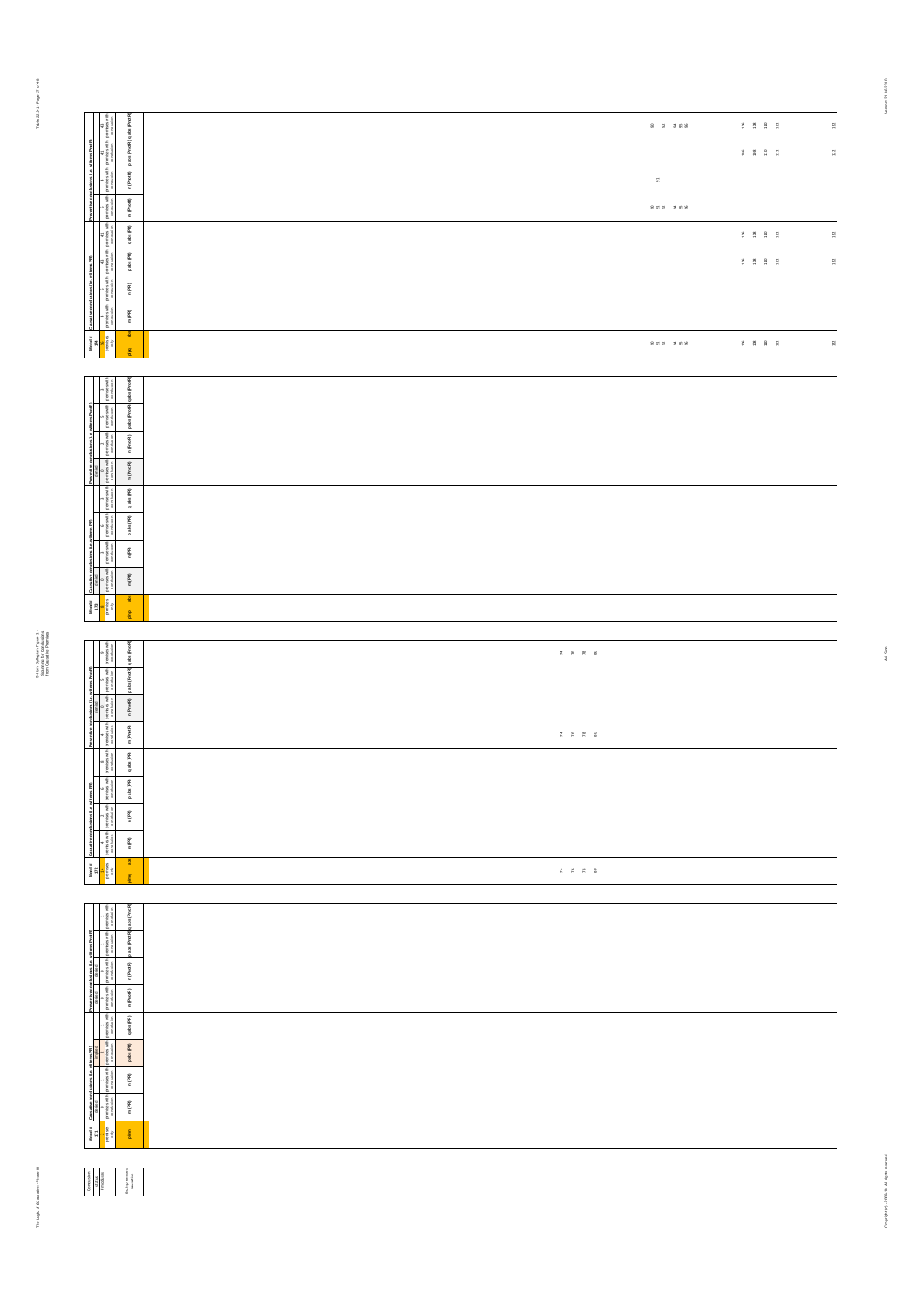|                                                                       |                                            | 3.333                                                                                                                                                |                                             |                                                                                                                                               | SS 53                      | 2.2.2                                                                                    |                                               |                                                               | $\frac{28}{22}$                                  | 858                                       |                                                                                                                                                                                                                                                                                                                                                                                                                                                                                                                                     |                 | 88 8 8 885 |                                          |
|-----------------------------------------------------------------------|--------------------------------------------|------------------------------------------------------------------------------------------------------------------------------------------------------|---------------------------------------------|-----------------------------------------------------------------------------------------------------------------------------------------------|----------------------------|------------------------------------------------------------------------------------------|-----------------------------------------------|---------------------------------------------------------------|--------------------------------------------------|-------------------------------------------|-------------------------------------------------------------------------------------------------------------------------------------------------------------------------------------------------------------------------------------------------------------------------------------------------------------------------------------------------------------------------------------------------------------------------------------------------------------------------------------------------------------------------------------|-----------------|------------|------------------------------------------|
| unfilterme                                                            |                                            | $33$ $322$                                                                                                                                           |                                             |                                                                                                                                               | $\substack{+2.5 \\ -1.52}$ | 3.38                                                                                     |                                               |                                                               | $\substack{23 \\ 23}$                            | 953                                       |                                                                                                                                                                                                                                                                                                                                                                                                                                                                                                                                     |                 |            |                                          |
|                                                                       | n (Pn ofR)                                 | $^{\rm 123}$                                                                                                                                         |                                             |                                                                                                                                               |                            |                                                                                          |                                               |                                                               |                                                  |                                           |                                                                                                                                                                                                                                                                                                                                                                                                                                                                                                                                     |                 | $^{219}$   |                                          |
| å                                                                     | $m(p \text{ node})$                        |                                                                                                                                                      |                                             |                                                                                                                                               |                            |                                                                                          |                                               |                                                               |                                                  |                                           |                                                                                                                                                                                                                                                                                                                                                                                                                                                                                                                                     |                 |            |                                          |
|                                                                       | $\mathbf{q}$ ab s $(\mathsf{PR})$          | 5.888                                                                                                                                                |                                             |                                                                                                                                               | SS 23                      | $\begin{array}{c} 8 \\ 2 \\ 3 \\ 4 \end{array} \begin{array}{c} 8 \\ 3 \\ 4 \end{array}$ | $\mathfrak{A}$                                | $\frac{\mathbf{g}}{\mathbf{n}}=\frac{\mathbf{g}}{\mathbf{n}}$ | $\frac{8}{11}$                                   | 8.8.8                                     |                                                                                                                                                                                                                                                                                                                                                                                                                                                                                                                                     | 88 8 8 883      |            |                                          |
|                                                                       | pabs (PR)                                  | $\begin{array}{cc} \mathbb{R} & \mathbb{R} & \mathbb{R} \\ \mathbb{R} & \mathbb{R} & \mathbb{R} \\ \mathbb{R} & \mathbb{R} & \mathbb{R} \end{array}$ |                                             |                                                                                                                                               | 353                        | 338                                                                                      |                                               |                                                               | $\begin{array}{c} 23 \\ 23 \\ 24 \\ \end{array}$ | $\frac{9}{2}$ $\frac{5}{2}$ $\frac{3}{2}$ |                                                                                                                                                                                                                                                                                                                                                                                                                                                                                                                                     | 333 3 3 3 3 3 4 |            |                                          |
| <b>J.a. w/tems PR)</b>                                                | n@R                                        |                                                                                                                                                      |                                             |                                                                                                                                               | $\frac{\Omega}{\Omega}$    |                                                                                          | $\%$                                          |                                                               | $\widetilde{\mathfrak{m}}$                       |                                           |                                                                                                                                                                                                                                                                                                                                                                                                                                                                                                                                     | $\tilde{n}$     |            |                                          |
|                                                                       | $\mathfrak{m}(\mathsf{PR})$                |                                                                                                                                                      |                                             |                                                                                                                                               |                            |                                                                                          | $\begin{matrix} 8 \\ 2 \\ 1 \end{matrix}$     | $\mathbb{R}=\mathbb{R}$                                       |                                                  |                                           |                                                                                                                                                                                                                                                                                                                                                                                                                                                                                                                                     |                 |            |                                          |
| Mood #                                                                | 죸<br>n<br>€                                | 83 888                                                                                                                                               |                                             |                                                                                                                                               | 252                        | 338                                                                                      | $\begin{matrix} 166 \\ 216 \\ 3 \end{matrix}$ | $\frac{174}{176}$                                             | 223                                              | $\frac{5}{2}$ $\frac{5}{2}$ $\frac{5}{2}$ |                                                                                                                                                                                                                                                                                                                                                                                                                                                                                                                                     | aaa aaa aaa     |            |                                          |
|                                                                       | g                                          |                                                                                                                                                      |                                             |                                                                                                                                               |                            |                                                                                          |                                               |                                                               |                                                  |                                           |                                                                                                                                                                                                                                                                                                                                                                                                                                                                                                                                     |                 |            |                                          |
|                                                                       | iab s (P)                                  |                                                                                                                                                      |                                             |                                                                                                                                               |                            |                                                                                          |                                               |                                                               |                                                  |                                           | $_{\rm 21}^{\rm 22}$                                                                                                                                                                                                                                                                                                                                                                                                                                                                                                                |                 |            | $^{22}$                                  |
| ProotRy                                                               | Ā                                          |                                                                                                                                                      |                                             |                                                                                                                                               |                            |                                                                                          |                                               |                                                               |                                                  |                                           | $\Xi$ $\Xi$                                                                                                                                                                                                                                                                                                                                                                                                                                                                                                                         |                 |            | $_{\rm ns}$                              |
| Ì                                                                     | n (ProfR)                                  |                                                                                                                                                      |                                             |                                                                                                                                               |                            |                                                                                          |                                               |                                                               |                                                  |                                           | $\Xi$                                                                                                                                                                                                                                                                                                                                                                                                                                                                                                                               |                 |            |                                          |
|                                                                       | $m$ (P not R)                              |                                                                                                                                                      |                                             |                                                                                                                                               |                            |                                                                                          |                                               |                                                               |                                                  |                                           |                                                                                                                                                                                                                                                                                                                                                                                                                                                                                                                                     |                 |            |                                          |
|                                                                       | qabs $(\theta R)$                          |                                                                                                                                                      |                                             |                                                                                                                                               |                            |                                                                                          |                                               |                                                               |                                                  |                                           | $^{-1}$ 212 $\,$                                                                                                                                                                                                                                                                                                                                                                                                                                                                                                                    |                 |            | $_{\rm 228}$                             |
| witems PR)                                                            | pates (PR)                                 |                                                                                                                                                      |                                             |                                                                                                                                               |                            |                                                                                          |                                               |                                                               |                                                  |                                           | $_{\rm 21}^{\rm 52}$                                                                                                                                                                                                                                                                                                                                                                                                                                                                                                                |                 |            | $\frac{25}{23}$                          |
|                                                                       | $_{\rm n}$ (PR)                            |                                                                                                                                                      |                                             |                                                                                                                                               |                            |                                                                                          |                                               |                                                               |                                                  |                                           | $\mathbb{S}^2$                                                                                                                                                                                                                                                                                                                                                                                                                                                                                                                      |                 |            | $2.35\,$                                 |
|                                                                       | m (PR)                                     |                                                                                                                                                      |                                             |                                                                                                                                               |                            |                                                                                          |                                               |                                                               |                                                  |                                           |                                                                                                                                                                                                                                                                                                                                                                                                                                                                                                                                     |                 |            |                                          |
| $\begin{array}{c} \mathbf{M} \\ \mathbf{M} \\ \mathbf{M} \end{array}$ | 喜<br>premises<br>only                      |                                                                                                                                                      |                                             |                                                                                                                                               |                            |                                                                                          |                                               |                                                               |                                                  |                                           | $\begin{smallmatrix} 0 & \cdots & 0 \\ \vdots & \vdots & \vdots \\ \vdots & \vdots & \vdots \\ \vdots & \vdots & \vdots \\ \vdots & \vdots & \vdots \\ \vdots & \vdots & \vdots \\ \vdots & \vdots & \vdots \\ \vdots & \vdots & \vdots \\ \vdots & \vdots & \vdots \\ \vdots & \vdots & \vdots \\ \vdots & \vdots & \vdots \\ \vdots & \vdots & \vdots \\ \vdots & \vdots & \vdots \\ \vdots & \vdots & \vdots \\ \vdots & \vdots & \vdots \\ \vdots & \vdots & \vdots \\ \vdots & \vdots & \vdots \\ \vdots & \vdots & \vdots \\$ |                 |            | $\begin{array}{c} 226 \\ 23 \end{array}$ |
|                                                                       | g                                          |                                                                                                                                                      |                                             |                                                                                                                                               |                            |                                                                                          |                                               |                                                               |                                                  |                                           |                                                                                                                                                                                                                                                                                                                                                                                                                                                                                                                                     |                 |            |                                          |
|                                                                       | abs (Prot                                  |                                                                                                                                                      |                                             |                                                                                                                                               |                            |                                                                                          |                                               |                                                               |                                                  |                                           | $\begin{array}{cccccccccc} \text{S} & \text{S} & \text{S} & \text{S} & \text{S} & \text{S} & \text{S} \\ \end{array}$                                                                                                                                                                                                                                                                                                                                                                                                               |                 |            |                                          |
| ons (i.e. w.ltems Pro IR)                                             | 횰                                          |                                                                                                                                                      |                                             |                                                                                                                                               |                            |                                                                                          |                                               |                                                               |                                                  |                                           | $\begin{array}{cccccccccc} \mathbf{8} & \mathbf{8} & \mathbf{8} & \mathbf{8} & \mathbf{8} & \mathbf{8} \\ \mathbf{10} & \mathbf{12} & \mathbf{13} & \mathbf{18} & \mathbf{18} & \mathbf{18} \\ \end{array}$                                                                                                                                                                                                                                                                                                                         |                 |            |                                          |
|                                                                       | n (ProtR)                                  |                                                                                                                                                      |                                             |                                                                                                                                               |                            |                                                                                          |                                               |                                                               |                                                  |                                           |                                                                                                                                                                                                                                                                                                                                                                                                                                                                                                                                     |                 |            |                                          |
|                                                                       | $m(p_{0}$ ofR)                             |                                                                                                                                                      |                                             |                                                                                                                                               |                            |                                                                                          |                                               |                                                               |                                                  |                                           |                                                                                                                                                                                                                                                                                                                                                                                                                                                                                                                                     |                 |            |                                          |
|                                                                       | qabs (PR)                                  |                                                                                                                                                      |                                             | $\begin{array}{lllllllll} \mathbb{R} & \mathbb{R} & \mathbb{R} & \mathbb{R} \\ \mathbb{R} & \mathbb{R} & \mathbb{R} & \mathbb{R} \end{array}$ |                            |                                                                                          |                                               |                                                               |                                                  |                                           |                                                                                                                                                                                                                                                                                                                                                                                                                                                                                                                                     |                 |            |                                          |
| witems <sub>PR)</sub>                                                 | $p$ abs $\langle \mathsf{PR} \rangle$<br>g |                                                                                                                                                      |                                             |                                                                                                                                               |                            |                                                                                          |                                               |                                                               |                                                  |                                           |                                                                                                                                                                                                                                                                                                                                                                                                                                                                                                                                     |                 |            |                                          |
| continuations (i.e.                                                   | $_{\rm n}$ (PR)                            |                                                                                                                                                      | $\frac{\pi}{13}$                            |                                                                                                                                               |                            |                                                                                          |                                               |                                                               |                                                  |                                           | $198\,$                                                                                                                                                                                                                                                                                                                                                                                                                                                                                                                             |                 |            |                                          |
| Cassatre                                                              | $\mathfrak{m}$ (PR)                        |                                                                                                                                                      | $\frac{\pi}{m}$ – $\frac{\pi}{m}$           | - 몇 몇                                                                                                                                         |                            |                                                                                          |                                               |                                                               |                                                  |                                           |                                                                                                                                                                                                                                                                                                                                                                                                                                                                                                                                     |                 |            |                                          |
| Mood #<br>. ??<br>.                                                   | 죜<br>premises                              |                                                                                                                                                      | $\frac{\pi}{\alpha}$ – $\frac{\pi}{\alpha}$ | $\frac{Q}{\alpha}=\frac{q}{\alpha}$                                                                                                           |                            |                                                                                          |                                               |                                                               |                                                  |                                           | $\begin{array}{cccccccccccccc} \mathcal{B} & \mathcal{B} & \mathcal{B} & \mathcal{B} & \mathcal{B} & \mathcal{B} & \mathcal{B} \end{array}$                                                                                                                                                                                                                                                                                                                                                                                         |                 |            |                                          |
|                                                                       |                                            |                                                                                                                                                      |                                             |                                                                                                                                               |                            |                                                                                          |                                               |                                                               |                                                  |                                           |                                                                                                                                                                                                                                                                                                                                                                                                                                                                                                                                     |                 |            |                                          |
|                                                                       | 1 abs (Proof                               |                                                                                                                                                      |                                             |                                                                                                                                               |                            |                                                                                          |                                               |                                                               |                                                  |                                           | $^{\rm 196}$                                                                                                                                                                                                                                                                                                                                                                                                                                                                                                                        |                 |            |                                          |
|                                                                       | abs (P                                     |                                                                                                                                                      |                                             |                                                                                                                                               |                            |                                                                                          |                                               |                                                               |                                                  |                                           | $^{\rm 196}$                                                                                                                                                                                                                                                                                                                                                                                                                                                                                                                        |                 |            |                                          |
| Preventive condusions (i.e. witems PnotR)                             | n (ProfR)                                  |                                                                                                                                                      |                                             |                                                                                                                                               |                            |                                                                                          |                                               |                                                               |                                                  |                                           |                                                                                                                                                                                                                                                                                                                                                                                                                                                                                                                                     |                 |            |                                          |
|                                                                       | $m$ (P notR)                               |                                                                                                                                                      |                                             |                                                                                                                                               |                            |                                                                                          |                                               |                                                               |                                                  |                                           |                                                                                                                                                                                                                                                                                                                                                                                                                                                                                                                                     |                 |            |                                          |
|                                                                       | $q$ abs (PR)                               |                                                                                                                                                      |                                             |                                                                                                                                               |                            |                                                                                          |                                               |                                                               |                                                  |                                           | $^{\rm 196}$                                                                                                                                                                                                                                                                                                                                                                                                                                                                                                                        |                 |            |                                          |
|                                                                       | $p$ abs (PR)                               |                                                                                                                                                      |                                             |                                                                                                                                               |                            |                                                                                          |                                               |                                                               |                                                  |                                           | $\frac{3}{2}$ %                                                                                                                                                                                                                                                                                                                                                                                                                                                                                                                     |                 |            |                                          |
| con dusions (i.e. w/leans PR)                                         | $n$ (PR)                                   |                                                                                                                                                      |                                             |                                                                                                                                               |                            |                                                                                          |                                               |                                                               |                                                  | $\frac{\pi}{20}$                          |                                                                                                                                                                                                                                                                                                                                                                                                                                                                                                                                     |                 |            |                                          |
| sative                                                                | $\mathfrak{m}(\mathsf{PR})$                |                                                                                                                                                      |                                             |                                                                                                                                               |                            |                                                                                          |                                               |                                                               |                                                  |                                           |                                                                                                                                                                                                                                                                                                                                                                                                                                                                                                                                     |                 |            |                                          |
|                                                                       |                                            |                                                                                                                                                      |                                             |                                                                                                                                               |                            |                                                                                          |                                               |                                                               |                                                  |                                           |                                                                                                                                                                                                                                                                                                                                                                                                                                                                                                                                     |                 |            |                                          |

|   | promises                                                                                                                                         |        |                                                   |                               |                                                                                                                                                                                                                                                                                                                                                                                                                                                                     |  |
|---|--------------------------------------------------------------------------------------------------------------------------------------------------|--------|---------------------------------------------------|-------------------------------|---------------------------------------------------------------------------------------------------------------------------------------------------------------------------------------------------------------------------------------------------------------------------------------------------------------------------------------------------------------------------------------------------------------------------------------------------------------------|--|
|   |                                                                                                                                                  |        |                                                   |                               | $\begin{array}{cccccccccc} \mathbf{8} & \mathbf{8} & \mathbf{8} & \mathbf{8} & \mathbf{8} & \mathbf{8} \\ \mathbf{10} & \mathbf{11} & \mathbf{12} & \mathbf{13} & \mathbf{18} & \mathbf{8} \\ \mathbf{11} & \mathbf{12} & \mathbf{13} & \mathbf{14} & \mathbf{15} & \mathbf{16} \\ \mathbf{13} & \mathbf{14} & \mathbf{15} & \mathbf{16} & \mathbf{16} & \mathbf{17} \\ \mathbf{16} & \mathbf{17} & \mathbf{18} & \math$                                            |  |
|   | Preventive conclusions (), a wilcom Pho 65)<br>- Anniso with pombol of the S<br>- pontisoin - operation - conclusion - conclusion - conclusion - | င့်    |                                                   |                               |                                                                                                                                                                                                                                                                                                                                                                                                                                                                     |  |
|   |                                                                                                                                                  |        |                                                   |                               |                                                                                                                                                                                                                                                                                                                                                                                                                                                                     |  |
| Н | premises with<br>condusion                                                                                                                       |        | $\frac{35}{2}$                                    | $\frac{a}{2}$ $\frac{a}{2}$   | $\begin{array}{cccccccccc} \mathbf{8} & \mathbf{8} & \mathbf{8} & \mathbf{8} & \mathbf{8} & \mathbf{8} \\ \mathbf{10} & \mathbf{11} & \mathbf{12} & \mathbf{13} & \mathbf{18} & \mathbf{8} \\ \mathbf{11} & \mathbf{12} & \mathbf{13} & \mathbf{14} & \mathbf{15} & \mathbf{16} \\ \mathbf{13} & \mathbf{14} & \mathbf{15} & \mathbf{16} & \mathbf{16} & \mathbf{17} \\ \mathbf{16} & \mathbf{17} & \mathbf{18} & \math$                                            |  |
|   |                                                                                                                                                  | gada   |                                                   |                               | $\begin{array}{cccccccccccccc} \mathbb{S} & & \mathbb{S} & & \mathbb{S} & & \mathbb{S} & & \mathbb{S} & & \mathbb{S} & & \mathbb{S} & & \mathbb{S} & & \mathbb{S} & & \mathbb{S} & & \mathbb{S} & & \mathbb{S} & & \mathbb{S} & & \mathbb{S} & & \mathbb{S} & & \mathbb{S} & & \mathbb{S} & & \mathbb{S} & & \mathbb{S} & & \mathbb{S} & & \mathbb{S} & & \mathbb{S} & & \mathbb{S} & & \mathbb{S} & & \mathbb{S} & & \mathbb{S} & & \math$                         |  |
|   |                                                                                                                                                  | n (PR) | $\frac{3}{24}$                                    |                               | 198                                                                                                                                                                                                                                                                                                                                                                                                                                                                 |  |
|   | $\begin{array}{c} 4 \\ 4 \\ \text{conditions with} \end{array}$                                                                                  |        | $\overline{\mathbb{B}}$ – $\overline{\mathbb{B}}$ | $\frac{1}{2}$ , $\frac{1}{2}$ |                                                                                                                                                                                                                                                                                                                                                                                                                                                                     |  |
|   | Mood #<br>172<br>promises<br>ofly                                                                                                                |        | $\overline{a}$ . $\overline{a}$                   | - 몇 - 몇                       | $\begin{array}{cccccccccccccc} \mathcal{B} & \mathcal{B} & \mathcal{B} & \mathcal{B} & \mathcal{B} & \mathcal{B} & \mathcal{B} & \mathcal{B} & \mathcal{B} & \mathcal{B} & \mathcal{B} & \mathcal{B} & \mathcal{B} & \mathcal{B} & \mathcal{B} & \mathcal{B} & \mathcal{B} & \mathcal{B} & \mathcal{B} & \mathcal{B} & \mathcal{B} & \mathcal{B} & \mathcal{B} & \mathcal{B} & \mathcal{B} & \mathcal{B} & \mathcal{B} & \mathcal{B} & \mathcal{B} & \mathcal{B} &$ |  |

|                                                   | 1<br>promises with<br>conclusion                                                                                                                                                                              |                       | 196                           |
|---------------------------------------------------|---------------------------------------------------------------------------------------------------------------------------------------------------------------------------------------------------------------|-----------------------|-------------------------------|
|                                                   |                                                                                                                                                                                                               |                       | $\frac{8}{2}$                 |
|                                                   | <b>Preventive conclusions (i.e., witherma Proces)</b><br>- profession premise and profession profession<br>- profession preventive conclusion profession pro<br>- profession conclusion profession profession |                       |                               |
|                                                   | $\frac{6}{3}$                                                                                                                                                                                                 |                       |                               |
|                                                   | one<br>  promisos with promiso<br>  portugion   corch<br>  corchaion                                                                                                                                          | Ê,<br>$\ddot{\sigma}$ | 196                           |
|                                                   | $\begin{array}{ c c }\n\hline\n2 & \\ \hline\n\end{array}$                                                                                                                                                    | @<br>$\bar{a}$        | $\frac{3}{21}$ $\frac{9}{29}$ |
| Causative conclusions (i.e. w/leams PR)<br>denied | 0<br>promises with promises with<br>conclusion condusion                                                                                                                                                      | c                     | $\overline{\mathfrak{A}}$     |
|                                                   |                                                                                                                                                                                                               |                       |                               |
|                                                   | $\begin{array}{c}\n\text{Mod } n \\ \text{if } n \\ \hline\n\end{array}$                                                                                                                                      | g.                    | $\frac{3}{21}$ $\frac{9}{29}$ |

Conclusion status # moduses causative

Both premises

Avi Sion

lenion: 21.08.2010

242 242 242

 $\begin{array}{c} 23 \\ 23 \\ 24 \\ \end{array}$ 

 $\frac{1}{2}$  $\begin{array}{cc} \mathbb{R} & \mathbb{R} \\ \mathbb{R} & \mathbb{R} \end{array}$  $_{\rm 2.0}$ 

 $\frac{1}{2}$  $\ddot{x}$  $_{\rm 243}$ 

230 230 230

 $_{\rm 20}$ 

 $\begin{array}{cccccccccc} \mathbb{H} & \mathbb{H} & \mathbb{H} & \mathbb{H} & \mathbb{H} & \mathbb{H} \end{array}$  $\begin{array}{ccccccccccccc} \mathbf{a} & \mathbf{a} & \mathbf{a} & \mathbf{a} & \mathbf{a} & \mathbf{a} & \mathbf{a} & \mathbf{a} & \mathbf{a} & \mathbf{a} & \mathbf{a} & \mathbf{a} & \mathbf{a} & \mathbf{a} & \mathbf{a} & \mathbf{a} & \mathbf{a} & \mathbf{a} & \mathbf{a} & \mathbf{a} & \mathbf{a} & \mathbf{a} & \mathbf{a} & \mathbf{a} & \mathbf{a} & \mathbf{a} & \mathbf{a} & \mathbf{a} & \mathbf{a} & \mathbf{a} &$ 

 $\begin{array}{cccccccccc} \mathbf{R} & \mathbf{R} & \mathbf{R} & \mathbf{R} & \mathbf{R} & \mathbf{R} \end{array}$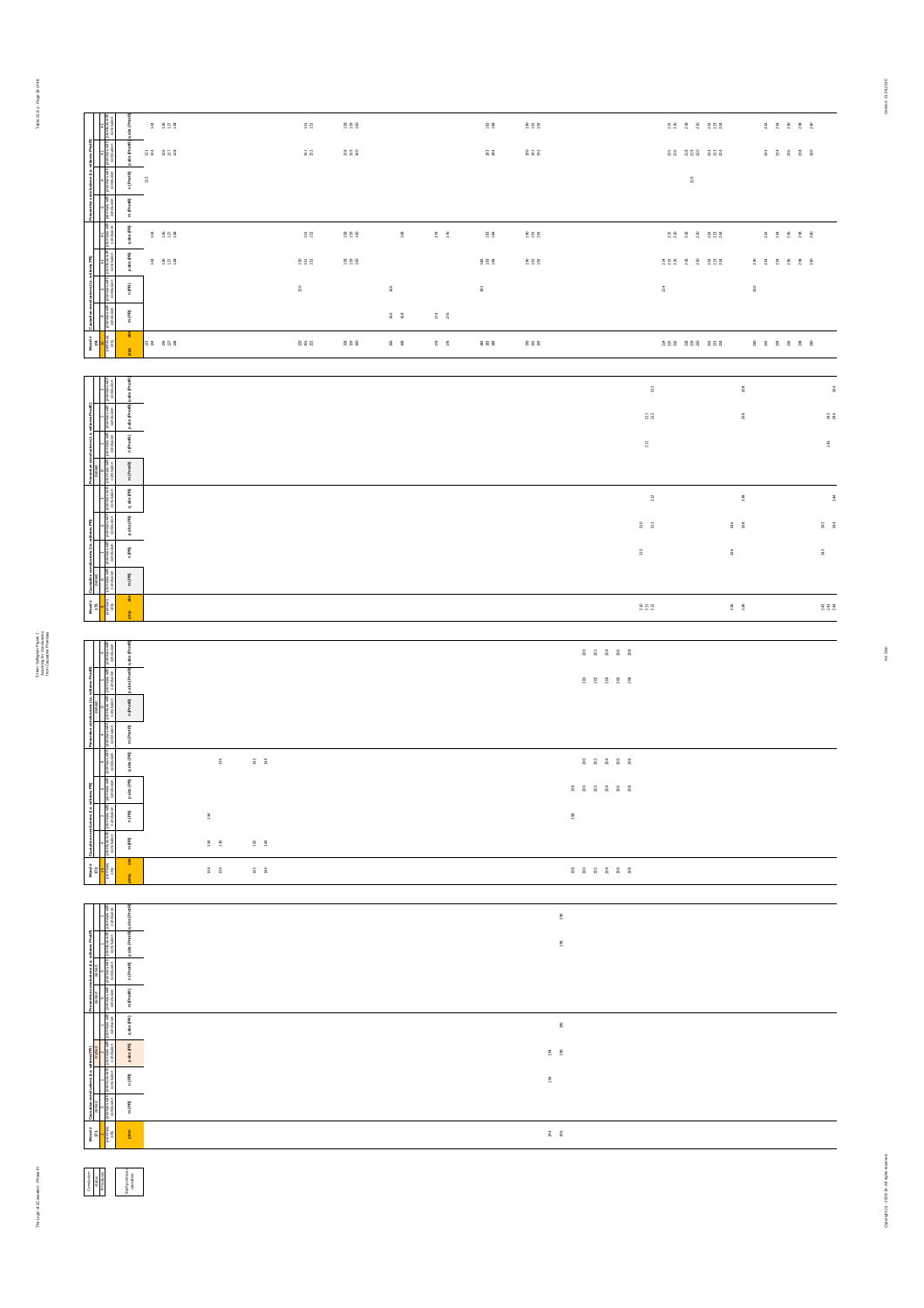| a pos              |                            | Causative conclusions (i.e. witems PR) |                            |                             |                      | Preventive con dusions (i.e. wiltems Proof?) |                            |                             |
|--------------------|----------------------------|----------------------------------------|----------------------------|-----------------------------|----------------------|----------------------------------------------|----------------------------|-----------------------------|
| g                  |                            |                                        |                            |                             |                      |                                              |                            |                             |
| $\frac{96}{10000}$ | ۳                          | é                                      | ş                          | ą                           | é                    | ۰                                            | ş                          | ą                           |
| È                  | promises with<br>condusion | premises with<br>oondusion             | premises with<br>oondusion | premises with<br>conclusion | candusion            | promises with premises with<br>oondusion     | premises with<br>oondusion | promises with<br>conclusion |
| 3 <sub>5</sub>     | m(pR)                      | n (PR)                                 | pabs (PR)                  | $q$ abs $(PR)$              | $m(P \text{ model})$ | n (Pn ofR)                                   | pats (ProtR) qabs (ProtR)  |                             |
| 246                |                            | g                                      | 245                        |                             |                      |                                              |                            |                             |
| $\frac{1}{2}$      |                            |                                        |                            |                             |                      |                                              | ã                          | 247                         |
| 248                |                            |                                        | 248                        | 2 8                         |                      |                                              | 248                        | $\frac{3}{2}$               |
| 250                |                            |                                        | 250                        | 8                           |                      |                                              | 250                        | 8                           |
| ã                  |                            |                                        |                            |                             |                      | 251                                          | 251                        |                             |
| 32                 |                            |                                        | 252                        | 252                         |                      |                                              | 252                        | 32                          |
| 34                 |                            |                                        | 254                        |                             |                      |                                              | 254                        | 254                         |
| 35                 |                            |                                        | 255                        | 38                          |                      |                                              | 255                        | 28                          |
| 36                 |                            |                                        | 256                        | 256                         |                      |                                              | 256                        | 256                         |



Conclusion status # moduses causative Both premises

premises only premises with conclusion premises with conclusion premises with conclusion premises with conclusion premises with conclusion premises with conclusion premises with conclusion premises with conclusion

premises only premises with conclusion premises with conclusion premises with conclusion premises with conclusion premises with conclusion premises with conclusion premises with conclusion premises with conclusion

Mood #

newerkive conclusions (i.e. w.kems Prock)<br>- also - also de also<br>com da uxth : permiso wth : permiso wth : promasa wth

abs (Proff

pats (ProfR)  $n$  (ProotR)  $p$ 

 $p \otimes s(p \otimes) \qquad \hbox{where} \qquad q \otimes s(p \otimes) \qquad \hbox{where} \qquad p \otimes s(p \otimes s) \qquad \hbox{where} \qquad p \otimes s(p \otimes s) \wedge s(p \otimes s) = s(p \otimes s(p \otimes s))$ 

abs (ProtR) q abs (Prot

n (Proff)  $m$  (Prooff)  $\mathtt{q}\text{-abs}\left(\mathsf{PR}\right)$  $p$ abs $\langle \mathsf{PR} \rangle$ 

 $m(PR) = m(PR)$ 

Aw Sion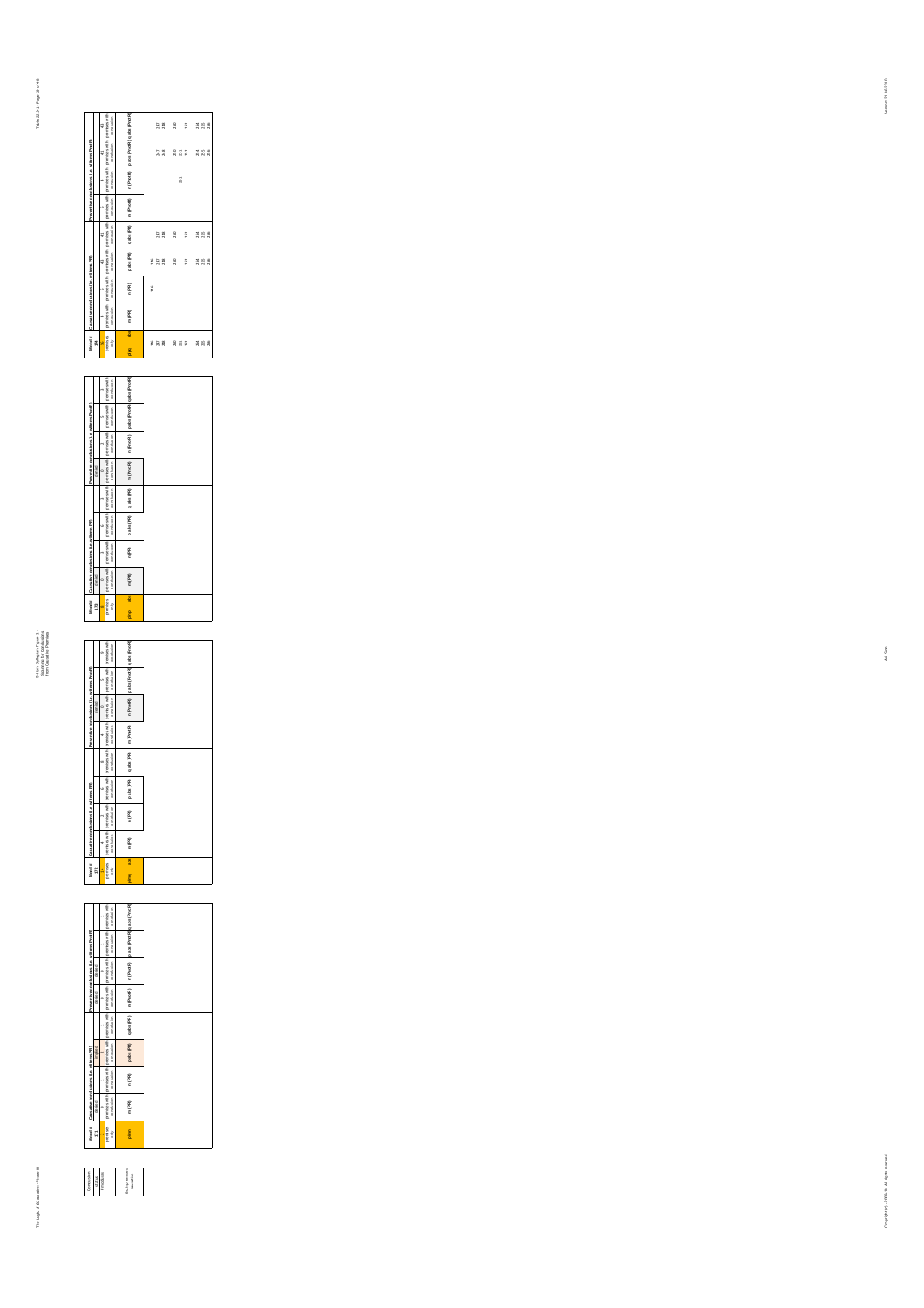|                                                                                                                                                                         | q abs (ProofR)                    |  | $\begin{array}{ccccc} \pi & \hspace{0.1cm}\pi & \hspace{0.1cm}\pi & \hspace{0.1cm} \pi \hspace{0.1cm} \end{array}$ |  |    | $8\quad 8\quad 388$ |
|-------------------------------------------------------------------------------------------------------------------------------------------------------------------------|-----------------------------------|--|--------------------------------------------------------------------------------------------------------------------|--|----|---------------------|
| promises with premises with promises with promises with premises with premises with<br>condusion condusion condusion conclusion condusion condusion condusion condusion | pabs (ProtR)                      |  |                                                                                                                    |  |    |                     |
|                                                                                                                                                                         | $n$ (P notR)                      |  |                                                                                                                    |  | S. |                     |
|                                                                                                                                                                         | $\mathfrak{m}$ (P roofR)          |  | $\begin{array}{cccccccccc} \pi & \pi & \pi & \pi & \pi & \pi \\ \end{array}$                                       |  |    | $853$ $358$         |
|                                                                                                                                                                         | $q$ abs $(PR)$                    |  |                                                                                                                    |  |    |                     |
|                                                                                                                                                                         | p abs (PR)                        |  |                                                                                                                    |  |    |                     |
|                                                                                                                                                                         | $\frac{\partial}{\partial\theta}$ |  |                                                                                                                    |  |    |                     |

|                                                                                                                                                                                                                                                                                                                                                                                                                                                                                                                      | abs (P notR                               |                                                                             |                     |                                                                                                                                                                                                                                                                                                                                                                                                                                       |                            |
|----------------------------------------------------------------------------------------------------------------------------------------------------------------------------------------------------------------------------------------------------------------------------------------------------------------------------------------------------------------------------------------------------------------------------------------------------------------------------------------------------------------------|-------------------------------------------|-----------------------------------------------------------------------------|---------------------|---------------------------------------------------------------------------------------------------------------------------------------------------------------------------------------------------------------------------------------------------------------------------------------------------------------------------------------------------------------------------------------------------------------------------------------|----------------------------|
|                                                                                                                                                                                                                                                                                                                                                                                                                                                                                                                      | abs (Prot R)                              |                                                                             |                     | $\begin{array}{ccccccccccccc} \mathbf{g} & \mathbf{g} & \mathbf{g} & \mathbf{g} & \mathbf{g} & \mathbf{g} & \mathbf{g} & \mathbf{g} & \mathbf{g} & \mathbf{g} & \mathbf{g} & \mathbf{g} & \mathbf{g} & \mathbf{g} & \mathbf{g} & \mathbf{g} & \mathbf{g} & \mathbf{g} & \mathbf{g} & \mathbf{g} & \mathbf{g} & \mathbf{g} & \mathbf{g} & \mathbf{g} & \mathbf{g} & \mathbf{g} & \mathbf{g} & \mathbf{g} & \mathbf{g} & \mathbf{g} &$  |                            |
|                                                                                                                                                                                                                                                                                                                                                                                                                                                                                                                      | $n$ (P notf).                             |                                                                             | $\overline{\infty}$ |                                                                                                                                                                                                                                                                                                                                                                                                                                       |                            |
|                                                                                                                                                                                                                                                                                                                                                                                                                                                                                                                      | $m$ (ProcR)                               |                                                                             |                     |                                                                                                                                                                                                                                                                                                                                                                                                                                       |                            |
|                                                                                                                                                                                                                                                                                                                                                                                                                                                                                                                      | $q$ abs $(P\!R)$                          |                                                                             |                     |                                                                                                                                                                                                                                                                                                                                                                                                                                       | $\mathbb{R}^2$             |
|                                                                                                                                                                                                                                                                                                                                                                                                                                                                                                                      | $\widehat{\mathbf{g}}$<br>$\frac{3}{2}$   |                                                                             |                     | $\begin{array}{cccccccccccccc} \mathbf{g} & \mathbf{g} & \mathbf{g} & \mathbf{g} & \mathbf{g} & \mathbf{g} & \mathbf{g} & \mathbf{g} & \mathbf{g} & \mathbf{g} & \mathbf{g} & \mathbf{g} & \mathbf{g} & \mathbf{g} & \mathbf{g} & \mathbf{g} & \mathbf{g} & \mathbf{g} & \mathbf{g} & \mathbf{g} & \mathbf{g} & \mathbf{g} & \mathbf{g} & \mathbf{g} & \mathbf{g} & \mathbf{g} & \mathbf{g} & \mathbf{g} & \mathbf{g} & \mathbf{g} &$ |                            |
|                                                                                                                                                                                                                                                                                                                                                                                                                                                                                                                      | $_{\rm n}$ (PR)                           |                                                                             |                     |                                                                                                                                                                                                                                                                                                                                                                                                                                       |                            |
|                                                                                                                                                                                                                                                                                                                                                                                                                                                                                                                      | $\frac{\widehat{\mathbf{g}}}{\mathbf{g}}$ |                                                                             |                     |                                                                                                                                                                                                                                                                                                                                                                                                                                       |                            |
| kuou                                                                                                                                                                                                                                                                                                                                                                                                                                                                                                                 | $_{\rm{p}}$                               |                                                                             |                     |                                                                                                                                                                                                                                                                                                                                                                                                                                       |                            |
|                                                                                                                                                                                                                                                                                                                                                                                                                                                                                                                      |                                           |                                                                             |                     |                                                                                                                                                                                                                                                                                                                                                                                                                                       |                            |
|                                                                                                                                                                                                                                                                                                                                                                                                                                                                                                                      | abs (ProtR)                               |                                                                             |                     |                                                                                                                                                                                                                                                                                                                                                                                                                                       | $\qquad \qquad \mathbb{R}$ |
|                                                                                                                                                                                                                                                                                                                                                                                                                                                                                                                      | i (PnotR<br>흨                             |                                                                             |                     | $\begin{array}{ccccccccccccc} \mathbf{B} & \mathbf{B} & \mathbf{B} & \mathbf{B} & \mathbf{C} & \mathbf{A} & \mathbf{A} & \mathbf{B} & \mathbf{B} & \mathbf{A} & \mathbf{B} & \mathbf{A} & \mathbf{A} & \mathbf{A} & \mathbf{A} & \mathbf{A} & \mathbf{A} & \mathbf{A} & \mathbf{A} & \mathbf{A} & \mathbf{A} & \mathbf{A} & \mathbf{A} & \mathbf{A} & \mathbf{A} & \mathbf{A} & \mathbf{A} & \mathbf{A} & \mathbf{A} & \mathbf{A} &$  |                            |
|                                                                                                                                                                                                                                                                                                                                                                                                                                                                                                                      | $n$ (P rooff)                             |                                                                             | $\overline{5}$      |                                                                                                                                                                                                                                                                                                                                                                                                                                       |                            |
|                                                                                                                                                                                                                                                                                                                                                                                                                                                                                                                      | $m(\mathrm{Proof}\,R)$                    |                                                                             | $9.53$ $3.38$       |                                                                                                                                                                                                                                                                                                                                                                                                                                       |                            |
|                                                                                                                                                                                                                                                                                                                                                                                                                                                                                                                      | qabs (PR)                                 |                                                                             |                     |                                                                                                                                                                                                                                                                                                                                                                                                                                       | $\vec{u}$                  |
| rses war<br>clusion                                                                                                                                                                                                                                                                                                                                                                                                                                                                                                  | $\mathbf{g}$<br>$\frac{3}{4}$             |                                                                             |                     | $\begin{array}{cccccccccccccc} \mathbb{S} & \mathbb{S} & \mathbb{S} & \mathbb{S} & \mathbb{S} & \mathbb{S} & \mathbb{S} & \mathbb{S} & \mathbb{S} & \mathbb{S} & \mathbb{S} & \mathbb{S} & \mathbb{S} & \mathbb{S} & \mathbb{S} & \mathbb{S} & \mathbb{S} & \mathbb{S} & \mathbb{S} & \mathbb{S} & \mathbb{S} & \mathbb{S} & \mathbb{S} & \mathbb{S} & \mathbb{S} & \mathbb{S} & \mathbb{S} & \mathbb{S} & \mathbb{S} & \mathbb{S} &$ |                            |
|                                                                                                                                                                                                                                                                                                                                                                                                                                                                                                                      | $\mathop{\mathrm{res}}\limits_n$          |                                                                             |                     |                                                                                                                                                                                                                                                                                                                                                                                                                                       |                            |
|                                                                                                                                                                                                                                                                                                                                                                                                                                                                                                                      | $\frac{1}{2}$                             |                                                                             |                     |                                                                                                                                                                                                                                                                                                                                                                                                                                       |                            |
| ŧ                                                                                                                                                                                                                                                                                                                                                                                                                                                                                                                    | 情                                         |                                                                             |                     |                                                                                                                                                                                                                                                                                                                                                                                                                                       | $\mathbb{R}^2$             |
|                                                                                                                                                                                                                                                                                                                                                                                                                                                                                                                      |                                           |                                                                             |                     |                                                                                                                                                                                                                                                                                                                                                                                                                                       |                            |
|                                                                                                                                                                                                                                                                                                                                                                                                                                                                                                                      | Ã.                                        |                                                                             |                     |                                                                                                                                                                                                                                                                                                                                                                                                                                       |                            |
|                                                                                                                                                                                                                                                                                                                                                                                                                                                                                                                      |                                           |                                                                             |                     |                                                                                                                                                                                                                                                                                                                                                                                                                                       |                            |
| $2$ mises with<br>and usion                                                                                                                                                                                                                                                                                                                                                                                                                                                                                          | $n$ (Pro $\mathfrak{M}$ )                 |                                                                             |                     |                                                                                                                                                                                                                                                                                                                                                                                                                                       |                            |
| $\overline{\phantom{0}}$                                                                                                                                                                                                                                                                                                                                                                                                                                                                                             | $m$ (ProofR)                              |                                                                             |                     |                                                                                                                                                                                                                                                                                                                                                                                                                                       |                            |
|                                                                                                                                                                                                                                                                                                                                                                                                                                                                                                                      | $q$ ab s $\langle \mathsf{PR} \rangle$    |                                                                             |                     |                                                                                                                                                                                                                                                                                                                                                                                                                                       |                            |
|                                                                                                                                                                                                                                                                                                                                                                                                                                                                                                                      | p abs (PR)                                |                                                                             |                     |                                                                                                                                                                                                                                                                                                                                                                                                                                       |                            |
| $4$<br>comision with<br>condusion                                                                                                                                                                                                                                                                                                                                                                                                                                                                                    | $\frac{1}{n}$                             |                                                                             |                     |                                                                                                                                                                                                                                                                                                                                                                                                                                       |                            |
| $\begin{array}{c c c c} \hline \multicolumn{3}{r}{\textbf{free}} & \multicolumn{3}{r}{\textbf{of}} \\ \hline \multicolumn{3}{r}{\textbf{free}} & \multicolumn{3}{r}{\textbf{of}} \\ \hline \multicolumn{3}{r}{\textbf{of}} & \multicolumn{3}{r}{\textbf{of}} \\ \hline \multicolumn{3}{r}{\textbf{of}} & \multicolumn{3}{r}{\textbf{of}} \\ \hline \multicolumn{3}{r}{\textbf{of}} & \multicolumn{3}{r}{\textbf{of}} \\ \hline \multicolumn{3}{r}{\textbf{of}} & \multicolumn{3}{r}{\textbf{$<br>isa<br>Sido<br>Sido | $\mathfrak{m}(\mathsf{PR})$               |                                                                             |                     |                                                                                                                                                                                                                                                                                                                                                                                                                                       |                            |
| ÷<br><b>Second</b>                                                                                                                                                                                                                                                                                                                                                                                                                                                                                                   | 一番                                        |                                                                             |                     |                                                                                                                                                                                                                                                                                                                                                                                                                                       |                            |
|                                                                                                                                                                                                                                                                                                                                                                                                                                                                                                                      |                                           |                                                                             |                     |                                                                                                                                                                                                                                                                                                                                                                                                                                       |                            |
|                                                                                                                                                                                                                                                                                                                                                                                                                                                                                                                      | quick (Proof)                             | $\mathbb R=\mathbb R=\mathbb R=\mathbb R$                                   |                     |                                                                                                                                                                                                                                                                                                                                                                                                                                       |                            |
|                                                                                                                                                                                                                                                                                                                                                                                                                                                                                                                      | abs (ProtR)                               |                                                                             |                     |                                                                                                                                                                                                                                                                                                                                                                                                                                       |                            |
|                                                                                                                                                                                                                                                                                                                                                                                                                                                                                                                      | $n$ (P roofR)                             |                                                                             |                     |                                                                                                                                                                                                                                                                                                                                                                                                                                       |                            |
|                                                                                                                                                                                                                                                                                                                                                                                                                                                                                                                      | m (Prooff)                                | $\begin{array}{cccccccccc} \pi & & \pi & & \pi & & \pi & & \pi \end{array}$ |                     |                                                                                                                                                                                                                                                                                                                                                                                                                                       |                            |
|                                                                                                                                                                                                                                                                                                                                                                                                                                                                                                                      | qabs (PR)                                 |                                                                             |                     |                                                                                                                                                                                                                                                                                                                                                                                                                                       |                            |
|                                                                                                                                                                                                                                                                                                                                                                                                                                                                                                                      | pata (PR)                                 |                                                                             |                     |                                                                                                                                                                                                                                                                                                                                                                                                                                       |                            |
|                                                                                                                                                                                                                                                                                                                                                                                                                                                                                                                      | $\frac{6}{n}$                             |                                                                             |                     |                                                                                                                                                                                                                                                                                                                                                                                                                                       |                            |
|                                                                                                                                                                                                                                                                                                                                                                                                                                                                                                                      | $\mathfrak{m}$ (PR)                       |                                                                             |                     |                                                                                                                                                                                                                                                                                                                                                                                                                                       |                            |
|                                                                                                                                                                                                                                                                                                                                                                                                                                                                                                                      |                                           |                                                                             |                     |                                                                                                                                                                                                                                                                                                                                                                                                                                       |                            |

| abs (ProtR)<br>4b<br>wmises with<br>condusion                                                                                                                                                                                                                                                                                                                              |                                                                                                                    |                | $\begin{array}{cccccccccccccc} 8 & 8 & 9 & 9 & 3 \\ \end{array}$                                                                                                                                                                                                                                                                                                                                                               | $\mathbb{R}^2$           |
|----------------------------------------------------------------------------------------------------------------------------------------------------------------------------------------------------------------------------------------------------------------------------------------------------------------------------------------------------------------------------|--------------------------------------------------------------------------------------------------------------------|----------------|--------------------------------------------------------------------------------------------------------------------------------------------------------------------------------------------------------------------------------------------------------------------------------------------------------------------------------------------------------------------------------------------------------------------------------|--------------------------|
| $n(\mbox{\sf ProoR})$                                                                                                                                                                                                                                                                                                                                                      |                                                                                                                    | $\approx$      |                                                                                                                                                                                                                                                                                                                                                                                                                                |                          |
| 30<br>promises with<br>corclusion<br>m $\langle\ensuremath{\mathsf{Proof}}\xspace\ensuremath{\mathsf{R}}\xspace\rangle$<br>Preventive                                                                                                                                                                                                                                      | $\begin{array}{ccccccccccccc} \mathbb{R} & \mathbb{R} & \mathbb{R} & \mathbb{R} & \mathbb{S} & \cdots \end{array}$ | $953$ $338$    |                                                                                                                                                                                                                                                                                                                                                                                                                                |                          |
| 49<br>remises with<br>condusion<br>qabs (PR)                                                                                                                                                                                                                                                                                                                               |                                                                                                                    |                | $\begin{array}{cccccccccc} \texttt{18} & \texttt{19} & \texttt{19} & \texttt{11} & \texttt{12} & \texttt{13} & \texttt{14} & \texttt{15} & \texttt{16} & \texttt{17} & \texttt{18} & \texttt{19} & \texttt{10} & \texttt{11} & \texttt{12} & \texttt{13} & \texttt{14} & \texttt{15} & \texttt{16} & \texttt{17} & \texttt{18} & \texttt{19} & \texttt{10} & \texttt{10} & \texttt{11} & \texttt{12} & \texttt$                | $_{\rm 12}^{\rm 2}$      |
| p abs (PR)<br>집                                                                                                                                                                                                                                                                                                                                                            |                                                                                                                    |                | $\begin{array}{cccccccccc} \texttt{8} & & \texttt{8} & & \texttt{9} & & \texttt{11} & & \\ & \texttt{18} & & \texttt{19} & & \texttt{11} & & \\ & & \texttt{19} & & \texttt{19} & & \texttt{11} & & \\ & & \texttt{19} & & \texttt{19} & & \texttt{10} & & \\ & & \texttt{19} & & \texttt{19} & & \texttt{10} & & \\ & & \texttt{19} & & \texttt{19} & & \texttt{10} & & \\ & & \texttt{19} & & \texttt{19} & & \texttt{10} &$ | $\mathbb{R}^2$           |
| o<br>ses with<br>dusion<br>$\frac{\partial}{\partial \rho}$                                                                                                                                                                                                                                                                                                                |                                                                                                                    |                |                                                                                                                                                                                                                                                                                                                                                                                                                                |                          |
| $\mathfrak{m}(\mathsf{PR})$                                                                                                                                                                                                                                                                                                                                                |                                                                                                                    |                |                                                                                                                                                                                                                                                                                                                                                                                                                                |                          |
| piqabs<br>$\frac{1}{178}$<br>kuo<br>outo                                                                                                                                                                                                                                                                                                                                   |                                                                                                                    |                |                                                                                                                                                                                                                                                                                                                                                                                                                                | $\Xi$                    |
|                                                                                                                                                                                                                                                                                                                                                                            |                                                                                                                    |                |                                                                                                                                                                                                                                                                                                                                                                                                                                |                          |
| abs (ProtR)                                                                                                                                                                                                                                                                                                                                                                |                                                                                                                    | $8\%$ $3\%$    |                                                                                                                                                                                                                                                                                                                                                                                                                                | $\rm{^{12}}$             |
| $\frac{8}{6}$                                                                                                                                                                                                                                                                                                                                                              |                                                                                                                    |                | $\begin{array}{cccccccccc} \mathbf{g} & & \mathbf{g} & & \mathbf{g} & & \mathbf{g} & & \mathbf{g} \end{array}$                                                                                                                                                                                                                                                                                                                 | $_{\rm 12}$              |
| n (ProdR)                                                                                                                                                                                                                                                                                                                                                                  |                                                                                                                    | 5 <sup>o</sup> |                                                                                                                                                                                                                                                                                                                                                                                                                                |                          |
| $m(Proot R)$<br>b<br>comises with<br>condusion                                                                                                                                                                                                                                                                                                                             |                                                                                                                    | $853$ 382      |                                                                                                                                                                                                                                                                                                                                                                                                                                |                          |
| $\widehat{\mathbf{g}}$<br>qabs                                                                                                                                                                                                                                                                                                                                             |                                                                                                                    |                |                                                                                                                                                                                                                                                                                                                                                                                                                                | $\widetilde{\mathbf{u}}$ |
| p abs (PR)                                                                                                                                                                                                                                                                                                                                                                 |                                                                                                                    |                | $\begin{array}{cccccccccccccc} \mathcal{B} & \mathcal{B} & \mathcal{B} & \mathcal{B} & \mathcal{B} \end{array}$                                                                                                                                                                                                                                                                                                                | $\frac{n}{2}$            |
| $_{\rm n}$ (PR)                                                                                                                                                                                                                                                                                                                                                            |                                                                                                                    |                |                                                                                                                                                                                                                                                                                                                                                                                                                                |                          |
| $\frac{1}{2}$ or                                                                                                                                                                                                                                                                                                                                                           |                                                                                                                    |                |                                                                                                                                                                                                                                                                                                                                                                                                                                |                          |
| $\begin{picture}(180,10) \put(0,0){\line(1,0){15}} \put(0,0){\line(1,0){15}} \put(0,0){\line(1,0){15}} \put(0,0){\line(1,0){15}} \put(0,0){\line(1,0){15}} \put(0,0){\line(1,0){15}} \put(0,0){\line(1,0){15}} \put(0,0){\line(1,0){15}} \put(0,0){\line(1,0){15}} \put(0,0){\line(1,0){15}} \put(0,0){\line(1,0){15}} \put(0,0){\line(1,0){15}} \put(0$<br>$\frac{8}{10}$ |                                                                                                                    |                |                                                                                                                                                                                                                                                                                                                                                                                                                                | $\widetilde{\mathbf{u}}$ |
|                                                                                                                                                                                                                                                                                                                                                                            |                                                                                                                    |                |                                                                                                                                                                                                                                                                                                                                                                                                                                |                          |
| abs (P                                                                                                                                                                                                                                                                                                                                                                     |                                                                                                                    |                |                                                                                                                                                                                                                                                                                                                                                                                                                                |                          |
| 星                                                                                                                                                                                                                                                                                                                                                                          |                                                                                                                    |                |                                                                                                                                                                                                                                                                                                                                                                                                                                |                          |
| $n$ (Pro $\theta$ )                                                                                                                                                                                                                                                                                                                                                        |                                                                                                                    |                |                                                                                                                                                                                                                                                                                                                                                                                                                                |                          |
| $m$ (ProofR)                                                                                                                                                                                                                                                                                                                                                               |                                                                                                                    |                |                                                                                                                                                                                                                                                                                                                                                                                                                                |                          |
| qabs $(\mathsf{PR})$                                                                                                                                                                                                                                                                                                                                                       |                                                                                                                    |                |                                                                                                                                                                                                                                                                                                                                                                                                                                |                          |
| pabs (PR)                                                                                                                                                                                                                                                                                                                                                                  |                                                                                                                    |                |                                                                                                                                                                                                                                                                                                                                                                                                                                |                          |
| n@R                                                                                                                                                                                                                                                                                                                                                                        |                                                                                                                    |                |                                                                                                                                                                                                                                                                                                                                                                                                                                |                          |
| $\begin{tabular}{ c c } \hline \textbf{Caustive coordinates} \\ \hline \textbf{of} \\ \hline \textbf{of} \\ \textbf{of} \\ \textbf{of} \\ \textbf{cond} \\ \hline \end{tabular}$<br>$\mathfrak{m}(\mathsf{PR})$                                                                                                                                                            |                                                                                                                    |                |                                                                                                                                                                                                                                                                                                                                                                                                                                |                          |
| $\frac{476}{176}$<br><b>Rumide</b><br>$\mathbf{g}$                                                                                                                                                                                                                                                                                                                         |                                                                                                                    |                |                                                                                                                                                                                                                                                                                                                                                                                                                                |                          |
| iabs (Pro                                                                                                                                                                                                                                                                                                                                                                  | $\mathbb{R}=\mathbb{R}=\mathbb{R}=\mathbb{Q}$                                                                      |                |                                                                                                                                                                                                                                                                                                                                                                                                                                |                          |
| abs (ProtR)                                                                                                                                                                                                                                                                                                                                                                |                                                                                                                    |                |                                                                                                                                                                                                                                                                                                                                                                                                                                |                          |
| $n$ (P roofR)                                                                                                                                                                                                                                                                                                                                                              |                                                                                                                    |                |                                                                                                                                                                                                                                                                                                                                                                                                                                |                          |
| $m(p \mod 8)$                                                                                                                                                                                                                                                                                                                                                              | $\mathbb{R}=\mathbb{R}=\mathbb{R}=\mathbb{Q}$                                                                      |                |                                                                                                                                                                                                                                                                                                                                                                                                                                |                          |
| qabs (PR)                                                                                                                                                                                                                                                                                                                                                                  |                                                                                                                    |                |                                                                                                                                                                                                                                                                                                                                                                                                                                |                          |
| pate (PR)<br>æ                                                                                                                                                                                                                                                                                                                                                             |                                                                                                                    |                |                                                                                                                                                                                                                                                                                                                                                                                                                                |                          |
| $\frac{1}{n}$ (PR)                                                                                                                                                                                                                                                                                                                                                         |                                                                                                                    |                |                                                                                                                                                                                                                                                                                                                                                                                                                                |                          |
| $\frac{\partial}{\partial t}$                                                                                                                                                                                                                                                                                                                                              |                                                                                                                    |                |                                                                                                                                                                                                                                                                                                                                                                                                                                |                          |
| $\frac{3}{175}$<br><b>Research</b><br>톻                                                                                                                                                                                                                                                                                                                                    | $\mathbb{R}=\mathbb{R}=\mathbb{R}=\mathbb{S}$                                                                      |                |                                                                                                                                                                                                                                                                                                                                                                                                                                |                          |
|                                                                                                                                                                                                                                                                                                                                                                            |                                                                                                                    |                |                                                                                                                                                                                                                                                                                                                                                                                                                                |                          |

|                                        |                                  |                           | $\begin{array}{ccccc} \pi & \hspace{0.1cm}\mathbb{R} & \hspace{0.1cm}\mathbb{R} & \hspace{0.1cm}\mathbb{R} & \hspace{0.1cm}\mathbb{S} \end{array}$ |
|----------------------------------------|----------------------------------|---------------------------|----------------------------------------------------------------------------------------------------------------------------------------------------|
|                                        |                                  | $\mathbf{r}$<br>e,        |                                                                                                                                                    |
| ons (le. witems Prooft)<br>Inted       | 18.                              |                           |                                                                                                                                                    |
|                                        | $\mathbb{E}$                     | e.<br>ę.                  |                                                                                                                                                    |
| Preventive conclusive                  | with promise<br>ton occulu       | ē<br>$\frac{a}{\epsilon}$ | $\begin{array}{ccccc} \pi & \hspace{0.1cm}\mathbb{R} & \hspace{0.1cm}\mathbb{R} & \hspace{0.1cm}\mathbb{R} & \hspace{0.1cm}\mathbb{S} \end{array}$ |
| НĚ                                     |                                  | $\frac{1}{6}$<br>÷        |                                                                                                                                                    |
|                                        |                                  | $\bullet$ 0.6<br>ã        |                                                                                                                                                    |
|                                        | promi                            | $_{\rm n}$ (PR)           |                                                                                                                                                    |
| Causalive conditions (i.e. wilease PR) | 4<br>promises with<br>conclusion | $\frac{1}{n}$             |                                                                                                                                                    |
| Mood #                                 | anisos<br>omisos                 | 董                         | $\begin{array}{cccccccccc} \Xi & \quad \Xi & \quad \Xi & \quad \Xi & \quad \Xi \end{array}$                                                        |

w Lagic of ECar

Conclusion status # moduses causative Both premises

 $M$  Sion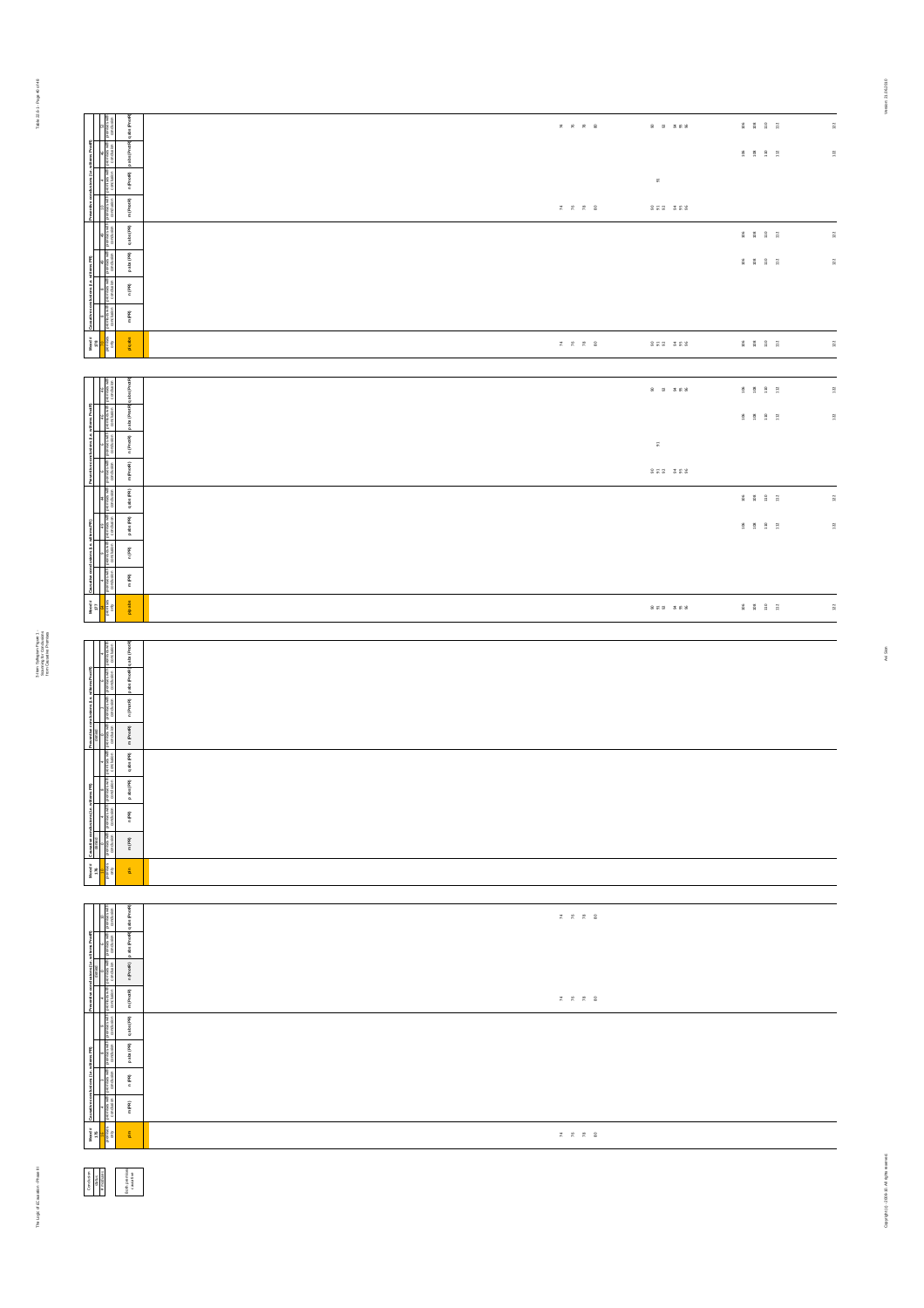|        |                | $\begin{array}{cc} 3 & 3 & 3 \\ 3 & 3 & 3 \\ 1 & 3 & 3 \end{array}$                                         |                                                                    |                                                                           | $\frac{51}{15}$                                | 339                                                                                            |                                                |                                                                                                                     | $\frac{23}{23}$               | 553                            | $\begin{array}{ccccccccccccc} \mathbb{S} & \mathbb{S} & \mathbb{S} & \mathbb{S} & \mathbb{S} & \mathbb{S} & \mathbb{S} & \mathbb{S} & \mathbb{S} & \mathbb{S} & \mathbb{S} & \mathbb{S} & \mathbb{S} & \mathbb{S} & \mathbb{S} & \mathbb{S} & \mathbb{S} & \mathbb{S} & \mathbb{S} & \mathbb{S} & \mathbb{S} & \mathbb{S} & \mathbb{S} & \mathbb{S} & \mathbb{S} & \mathbb{S} & \mathbb{S} & \mathbb{S} & \mathbb{S} & \mathbb{S} &$                                                                        |                        | <b>AA</b> AA AA                                                                         |                                          | $\begin{array}{cccccccccc} \Xi & \Xi & \Xi & \Xi & \Xi & \Xi \end{array}$ |                          |
|--------|----------------|-------------------------------------------------------------------------------------------------------------|--------------------------------------------------------------------|---------------------------------------------------------------------------|------------------------------------------------|------------------------------------------------------------------------------------------------|------------------------------------------------|---------------------------------------------------------------------------------------------------------------------|-------------------------------|--------------------------------|-------------------------------------------------------------------------------------------------------------------------------------------------------------------------------------------------------------------------------------------------------------------------------------------------------------------------------------------------------------------------------------------------------------------------------------------------------------------------------------------------------------|------------------------|-----------------------------------------------------------------------------------------|------------------------------------------|---------------------------------------------------------------------------|--------------------------|
|        |                | 83 888                                                                                                      |                                                                    |                                                                           | $\frac{51}{252}$                               | 338                                                                                            |                                                |                                                                                                                     | 334                           | 953                            | $\begin{matrix} 8 & 8 & 8 & 8 \\ 9 & 1 & 8 & 8 \\ 1 & 1 & 1 & 1 \end{matrix} \hspace{.2in} \begin{matrix} 1 & 1 & 1 & 1 & 1 \\ 1 & 1 & 1 & 1 & 1 \\ 1 & 1 & 1 & 1 & 1 \end{matrix} \hspace{.2in} \begin{matrix} 1 & 1 & 1 & 1 \\ 1 & 1 & 1 & 1 \\ 1 & 1 & 1 & 1 \end{matrix}$                                                                                                                                                                                                                               |                        |                                                                                         |                                          |                                                                           |                          |
|        |                |                                                                                                             |                                                                    |                                                                           |                                                |                                                                                                |                                                |                                                                                                                     |                               |                                |                                                                                                                                                                                                                                                                                                                                                                                                                                                                                                             |                        | $_{\rm 219}$                                                                            |                                          |                                                                           |                          |
|        |                |                                                                                                             |                                                                    |                                                                           |                                                |                                                                                                |                                                |                                                                                                                     |                               |                                |                                                                                                                                                                                                                                                                                                                                                                                                                                                                                                             |                        |                                                                                         |                                          |                                                                           |                          |
|        |                | $\frac{3}{2}$ $\frac{8}{2}$ $\frac{5}{2}$                                                                   | 136                                                                | $\Xi$ – $\Xi$                                                             | 15.2                                           | 338                                                                                            |                                                | $168$ $77$ $176$                                                                                                    | $\frac{23}{23}$               | 953                            | $\begin{matrix} \circ & \circ & \circ & \circ & \circ \\ \circ & \circ & \circ & \circ & \circ \\ \circ & \circ & \circ & \circ & \circ \end{matrix} \qquad \qquad \begin{matrix} \circ & \circ & \circ & \circ \\ \circ & \circ & \circ & \circ \\ \circ & \circ & \circ & \circ \\ \circ & \circ & \circ & \circ \end{matrix} \qquad \qquad \begin{matrix} \circ & \circ & \circ & \circ \\ \circ & \circ & \circ & \circ \\ \circ & \circ & \circ & \circ \\ \circ & \circ & \circ & \circ \end{matrix}$ |                        |                                                                                         |                                          |                                                                           |                          |
|        |                | 3.333                                                                                                       |                                                                    |                                                                           | $\frac{5}{2}$ $\frac{7}{2}$ $\frac{3}{2}$      | 338                                                                                            |                                                |                                                                                                                     | <b>BBB</b>                    | 953                            |                                                                                                                                                                                                                                                                                                                                                                                                                                                                                                             |                        | aaa a aaaa                                                                              |                                          |                                                                           |                          |
|        |                |                                                                                                             | $\frac{\pi}{m}$                                                    |                                                                           | $\mathbb{S}^0$                                 |                                                                                                | $\%$                                           |                                                                                                                     | $\overline{\mathfrak{M}}$     |                                | $\qquad \qquad \text{or} \qquad \qquad \text{or} \qquad \qquad \text{or} \qquad \qquad \text{or} \qquad \text{or} \qquad \text{or} \qquad \text{or} \qquad \text{or} \qquad \text{or} \qquad \text{or} \qquad \text{or} \qquad \text{or} \qquad \text{or} \qquad \text{or} \qquad \text{or} \qquad \text{or} \qquad \text{or} \qquad \text{or} \qquad \text{or} \qquad \text{or} \qquad \text{or} \qquad \text{or} \qquad \text{or} \qquad \text{or} \qquad \text{or} \qquad \text{or}$                     |                        |                                                                                         |                                          |                                                                           |                          |
|        | m(PR)          |                                                                                                             | $\overline{\mathfrak{A}}$ .                                        | $\frac{a}{2}$ $\frac{a}{2}$                                               |                                                |                                                                                                | $\frac{8}{14}$ $\frac{8}{14}$                  | $\begin{array}{cc} \Xi & \Xi \end{array}$                                                                           |                               |                                |                                                                                                                                                                                                                                                                                                                                                                                                                                                                                                             |                        |                                                                                         |                                          |                                                                           |                          |
|        |                | 33 333                                                                                                      | $\frac{3}{2}$ $\frac{9}{2}$                                        | $\frac{a}{2}$ $\frac{a}{2}$                                               | នីដូន                                          | 338                                                                                            | $166$<br>$168$                                 | $\frac{1}{2}$ 76                                                                                                    | 22.2                          | 553                            | $\begin{array}{ccccccccccccc} \mathbb{B} & \mathbb{B} & \mathbb{B} & \mathbb{B} & \mathbb{B} & \mathbb{B} & \mathbb{B} & \mathbb{B} & \mathbb{B} & \mathbb{B} & \mathbb{B} & \mathbb{B} & \mathbb{B} & \mathbb{B} & \mathbb{B} & \mathbb{B} & \mathbb{B} & \mathbb{B} & \mathbb{B} & \mathbb{B} & \mathbb{B} & \mathbb{B} & \mathbb{B} & \mathbb{B} & \mathbb{B} & \mathbb{B} & \mathbb{B} & \mathbb{B} & \mathbb{B} & \mathbb{B} &$                                                                        |                        |                                                                                         |                                          | a a a a a a                                                               |                          |
|        |                |                                                                                                             |                                                                    |                                                                           |                                                |                                                                                                |                                                |                                                                                                                     |                               |                                |                                                                                                                                                                                                                                                                                                                                                                                                                                                                                                             |                        |                                                                                         |                                          |                                                                           |                          |
|        |                | $\begin{array}{cc} \pi & \pi \otimes \pi \\ \pi \otimes \pi \otimes \pi \end{array}$                        |                                                                    |                                                                           | រី វិ                                          | នីនិនី                                                                                         |                                                |                                                                                                                     | $\frac{73}{28}$               | 853                            |                                                                                                                                                                                                                                                                                                                                                                                                                                                                                                             |                        | $\ddot{a}$ $\ddot{a}$ $\ddot{a}$ $\ddot{a}$ $\ddot{a}$ $\ddot{a}$ $\ddot{a}$ $\ddot{a}$ | $_{\rm 23}$                              |                                                                           |                          |
|        |                | 88 898                                                                                                      |                                                                    |                                                                           | SS 53                                          | $\begin{array}{c} 8 \\ 2 \\ 3 \\ 4 \\ \end{array} \begin{array}{c} 8 \\ 3 \\ 4 \\ \end{array}$ |                                                |                                                                                                                     | $\frac{23}{13}$               | 8.8.81                         |                                                                                                                                                                                                                                                                                                                                                                                                                                                                                                             |                        | <b>HH HA MAA HAA</b>                                                                    |                                          |                                                                           |                          |
|        |                |                                                                                                             |                                                                    |                                                                           |                                                |                                                                                                |                                                |                                                                                                                     |                               |                                |                                                                                                                                                                                                                                                                                                                                                                                                                                                                                                             |                        | $\frac{1}{2}$                                                                           |                                          |                                                                           | $\frac{3}{2}$            |
|        |                |                                                                                                             |                                                                    |                                                                           |                                                |                                                                                                |                                                |                                                                                                                     |                               |                                |                                                                                                                                                                                                                                                                                                                                                                                                                                                                                                             |                        |                                                                                         |                                          |                                                                           |                          |
|        |                | $\begin{array}{cc} \overline{\Omega} & \quad \Omega & \Omega \\ \Omega & \quad \Omega & \Omega \end{array}$ |                                                                    |                                                                           | ទី <b>អ៊</b>                                   | 388                                                                                            |                                                | $\begin{array}{ccc}\n\mathbf{38} & \mathbf{5} & \mathbf{6} \\ \mathbf{50} & \mathbf{60} & \mathbf{60}\n\end{array}$ | $\frac{1}{26}$ $\frac{1}{26}$ | $\frac{8}{30}$ $\frac{73}{30}$ |                                                                                                                                                                                                                                                                                                                                                                                                                                                                                                             |                        |                                                                                         |                                          |                                                                           |                          |
|        |                | 5 585                                                                                                       |                                                                    |                                                                           | $\begin{array}{c} 8\  \, 5\  \, 6 \end{array}$ | 333                                                                                            |                                                |                                                                                                                     | 日常茶                           | 888                            |                                                                                                                                                                                                                                                                                                                                                                                                                                                                                                             |                        |                                                                                         |                                          |                                                                           |                          |
|        | Ê              |                                                                                                             |                                                                    |                                                                           | $\frac{9}{20}$                                 |                                                                                                | $166$                                          |                                                                                                                     | $^{\rm 182}$                  |                                |                                                                                                                                                                                                                                                                                                                                                                                                                                                                                                             |                        | $\mathbf{a}$ and $\mathbf{a}$ and $\mathbf{a}$ and $\mathbf{a}$ and $\mathbf{a}$        |                                          |                                                                           | $\frac{3}{2}$            |
|        | m (PR)         |                                                                                                             |                                                                    |                                                                           |                                                |                                                                                                | $166$<br>$163$                                 | $\frac{74}{176}$                                                                                                    |                               |                                |                                                                                                                                                                                                                                                                                                                                                                                                                                                                                                             |                        |                                                                                         |                                          |                                                                           |                          |
|        |                | ដឹង ដឹង                                                                                                     |                                                                    |                                                                           | និនីនី                                         | នីនិនី                                                                                         | $\begin{array}{cc} 8 & 3 \\ 8 & 3 \end{array}$ | $\overline{\mathrm{D}}$ . If $\overline{\mathrm{D}}$                                                                | $\Xi$ $\Xi$ $\Xi$             | <b>858</b>                     |                                                                                                                                                                                                                                                                                                                                                                                                                                                                                                             |                        | 888 888 888 888 888 8888 8888                                                           |                                          |                                                                           |                          |
|        |                |                                                                                                             |                                                                    |                                                                           |                                                |                                                                                                |                                                |                                                                                                                     |                               |                                |                                                                                                                                                                                                                                                                                                                                                                                                                                                                                                             |                        |                                                                                         |                                          |                                                                           |                          |
|        |                |                                                                                                             |                                                                    |                                                                           |                                                |                                                                                                |                                                |                                                                                                                     |                               |                                | $\frac{8}{14}$                                                                                                                                                                                                                                                                                                                                                                                                                                                                                              | $\frac{21}{21}$        |                                                                                         | $_{\rm 2.23}$                            |                                                                           | $\frac{3}{24}$           |
|        |                |                                                                                                             |                                                                    |                                                                           |                                                |                                                                                                |                                                |                                                                                                                     |                               |                                | $_{\rm 196}$                                                                                                                                                                                                                                                                                                                                                                                                                                                                                                | $\Xi$ $\Xi$            |                                                                                         | $_{\rm 223}$                             |                                                                           | $\frac{23}{244}$         |
|        |                |                                                                                                             |                                                                    |                                                                           |                                                |                                                                                                |                                                |                                                                                                                     |                               |                                |                                                                                                                                                                                                                                                                                                                                                                                                                                                                                                             |                        |                                                                                         |                                          |                                                                           | $_{\rm 243}$             |
|        |                |                                                                                                             |                                                                    |                                                                           |                                                |                                                                                                |                                                |                                                                                                                     |                               |                                |                                                                                                                                                                                                                                                                                                                                                                                                                                                                                                             | $\Xi^-$                |                                                                                         |                                          |                                                                           |                          |
|        |                |                                                                                                             |                                                                    |                                                                           |                                                |                                                                                                |                                                |                                                                                                                     |                               |                                |                                                                                                                                                                                                                                                                                                                                                                                                                                                                                                             |                        |                                                                                         |                                          |                                                                           |                          |
|        |                |                                                                                                             |                                                                    |                                                                           |                                                |                                                                                                |                                                |                                                                                                                     |                               | $\frac{36}{25}$                |                                                                                                                                                                                                                                                                                                                                                                                                                                                                                                             | $\frac{1}{2}$          |                                                                                         | $\sim$ 228                               |                                                                           | $\frac{3}{2}$            |
|        | 1468(PR)       |                                                                                                             |                                                                    |                                                                           |                                                |                                                                                                |                                                |                                                                                                                     |                               | $34$ 36                        |                                                                                                                                                                                                                                                                                                                                                                                                                                                                                                             | $\overset{\circ}{\pi}$ |                                                                                         | $\begin{array}{c} 226 \\ 23 \end{array}$ |                                                                           |                          |
|        |                |                                                                                                             |                                                                    |                                                                           |                                                |                                                                                                |                                                |                                                                                                                     |                               |                                |                                                                                                                                                                                                                                                                                                                                                                                                                                                                                                             |                        |                                                                                         |                                          |                                                                           | $\frac{24}{244}$         |
|        | n (PR)         |                                                                                                             |                                                                    |                                                                           |                                                |                                                                                                |                                                |                                                                                                                     |                               | $\frac{\partial}{\partial t}$  |                                                                                                                                                                                                                                                                                                                                                                                                                                                                                                             | $$\tt{m}$$             |                                                                                         | $$\tt m$                                 |                                                                           | $\widetilde{\mathbf{z}}$ |
|        | £.             |                                                                                                             |                                                                    |                                                                           |                                                |                                                                                                |                                                |                                                                                                                     |                               |                                |                                                                                                                                                                                                                                                                                                                                                                                                                                                                                                             |                        |                                                                                         |                                          |                                                                           |                          |
| Mood # |                |                                                                                                             |                                                                    |                                                                           |                                                |                                                                                                |                                                |                                                                                                                     |                               | $\frac{3}{21}$ $\frac{9}{21}$  |                                                                                                                                                                                                                                                                                                                                                                                                                                                                                                             | <b>SER</b>             |                                                                                         | $^{25}$ $\,$ $^{23}$                     |                                                                           | 222                      |
|        |                |                                                                                                             |                                                                    |                                                                           |                                                |                                                                                                |                                                |                                                                                                                     |                               |                                | $\begin{array}{ccc} \circ & \circ & \circ & \circ \\ \circ & \circ & \circ & \circ \\ \circ & \circ & \circ & \circ \end{array} \qquad \begin{array}{ccc} \circ & \circ & \circ & \circ \\ \circ & \circ & \circ & \circ \\ \circ & \circ & \circ & \circ \end{array}$                                                                                                                                                                                                                                      |                        |                                                                                         |                                          |                                                                           |                          |
|        |                |                                                                                                             |                                                                    |                                                                           |                                                |                                                                                                |                                                |                                                                                                                     |                               |                                | $\begin{matrix} 8 & & 8 & 8 & 7 & 8 & 8 \\ 18 & & 18 & 18 & 18 & 18 \\ 18 & & 18 & 18 & 18 & 18 \\ 18 & & 18 & 18 & 18 & 18 \\ 18 & & 18 & 18 & 18 & 18 \\ 18 & & 18 & 18 & 18 & 18 \\ 18 & & 18 & 18 & 18 & 18 \\ 18 & & 18 & 18 & 18 & 18 \\ 18 & & 18 & 18 & 18 & 18 \\ 18 & & 18 & 18 & 18 & 18 \\ 18 & & 1$                                                                                                                                                                                            |                        |                                                                                         |                                          |                                                                           |                          |
|        |                |                                                                                                             |                                                                    |                                                                           |                                                |                                                                                                |                                                |                                                                                                                     |                               |                                |                                                                                                                                                                                                                                                                                                                                                                                                                                                                                                             |                        |                                                                                         |                                          |                                                                           |                          |
|        |                |                                                                                                             |                                                                    |                                                                           |                                                |                                                                                                |                                                |                                                                                                                     |                               |                                |                                                                                                                                                                                                                                                                                                                                                                                                                                                                                                             |                        |                                                                                         |                                          |                                                                           |                          |
|        | Ê              |                                                                                                             |                                                                    | $\begin{array}{lllllllll} \Xi & \Xi & \Xi \\ \Xi & \Xi & \Xi \end{array}$ |                                                |                                                                                                |                                                |                                                                                                                     |                               |                                | $\begin{array}{ccccccccccccc} g & & & g & & g & & g & & g & & g \\ & & & g & & g & & g & & g & & g \\ \end{array}$                                                                                                                                                                                                                                                                                                                                                                                          |                        |                                                                                         |                                          |                                                                           |                          |
|        | ąabs<br>置      |                                                                                                             |                                                                    |                                                                           |                                                |                                                                                                |                                                |                                                                                                                     |                               |                                |                                                                                                                                                                                                                                                                                                                                                                                                                                                                                                             |                        |                                                                                         |                                          |                                                                           |                          |
|        |                |                                                                                                             |                                                                    |                                                                           |                                                |                                                                                                |                                                |                                                                                                                     |                               |                                | <b>KK K A A A A A</b>                                                                                                                                                                                                                                                                                                                                                                                                                                                                                       |                        |                                                                                         |                                          |                                                                           |                          |
|        | n (PR)         |                                                                                                             | $\frac{\pi}{m}$                                                    |                                                                           |                                                |                                                                                                |                                                |                                                                                                                     |                               |                                | <u>계약</u>                                                                                                                                                                                                                                                                                                                                                                                                                                                                                                   |                        |                                                                                         |                                          |                                                                           |                          |
|        | $\frac{60}{6}$ |                                                                                                             | $\frac{\pi}{12}$ – $\frac{\pi}{12}$<br>$\frac{3}{2}$ $\frac{9}{2}$ | $\frac{2}{3}$ $\frac{3}{3}$<br>$\frac{1}{2}$ – $\frac{3}{2}$              |                                                |                                                                                                |                                                |                                                                                                                     |                               |                                |                                                                                                                                                                                                                                                                                                                                                                                                                                                                                                             |                        |                                                                                         |                                          |                                                                           |                          |

Copyright (c) - 2008-10. All rights reserved. Avi Sion Version: 21.06.2010

Avi Sion

 $-2008 - 10$ 

eral on: 21.06.2010

|                                                         | $+8$ |         |                 |                                                                           |                                                                                                                                                                                                                                                                                                                                                                                                                                       |
|---------------------------------------------------------|------|---------|-----------------|---------------------------------------------------------------------------|---------------------------------------------------------------------------------------------------------------------------------------------------------------------------------------------------------------------------------------------------------------------------------------------------------------------------------------------------------------------------------------------------------------------------------------|
|                                                         |      |         |                 | $\frac{36}{2}$ $\frac{3}{2}$ $\frac{3}{2}$                                | $\begin{array}{ccc} \circ & \circ & \circ & \circ \\ \circ & \circ & \circ & \circ \\ \circ & \circ & \circ & \circ \end{array} \qquad \begin{array}{ccc} \circ & \circ & \circ & \circ \\ \circ & \circ & \circ & \circ \\ \circ & \circ & \circ & \circ \\ \circ & \circ & \circ & \circ \end{array}$                                                                                                                               |
| 뢻                                                       |      |         |                 |                                                                           | $\begin{array}{cccccccccccccc} \mathbb{X} & \mathbb{X} & \mathbb{X} & \mathbb{X} & \mathbb{X} & \mathbb{X} & \mathbb{X} & \mathbb{X} & \mathbb{X} & \mathbb{X} & \mathbb{X} & \mathbb{X} & \mathbb{X} & \mathbb{X} & \mathbb{X} & \mathbb{X} & \mathbb{X} & \mathbb{X} & \mathbb{X} & \mathbb{X} & \mathbb{X} & \mathbb{X} & \mathbb{X} & \mathbb{X} & \mathbb{X} & \mathbb{X} & \mathbb{X} & \mathbb{X} & \mathbb{X} & \mathbb{X} &$ |
|                                                         |      | æ<br>ε. | $\frac{\pi}{2}$ |                                                                           | 품 음                                                                                                                                                                                                                                                                                                                                                                                                                                   |
|                                                         |      |         |                 | $\begin{array}{cccccccccc} \Xi & \Xi & \Xi & \Xi & \Xi & \Xi \end{array}$ |                                                                                                                                                                                                                                                                                                                                                                                                                                       |
| $\begin{array}{c}\n\text{Model } n \\ 175\n\end{array}$ |      |         |                 |                                                                           |                                                                                                                                                                                                                                                                                                                                                                                                                                       |

Conclusion status # moduses causative

The Lagic of ECausation

Both premises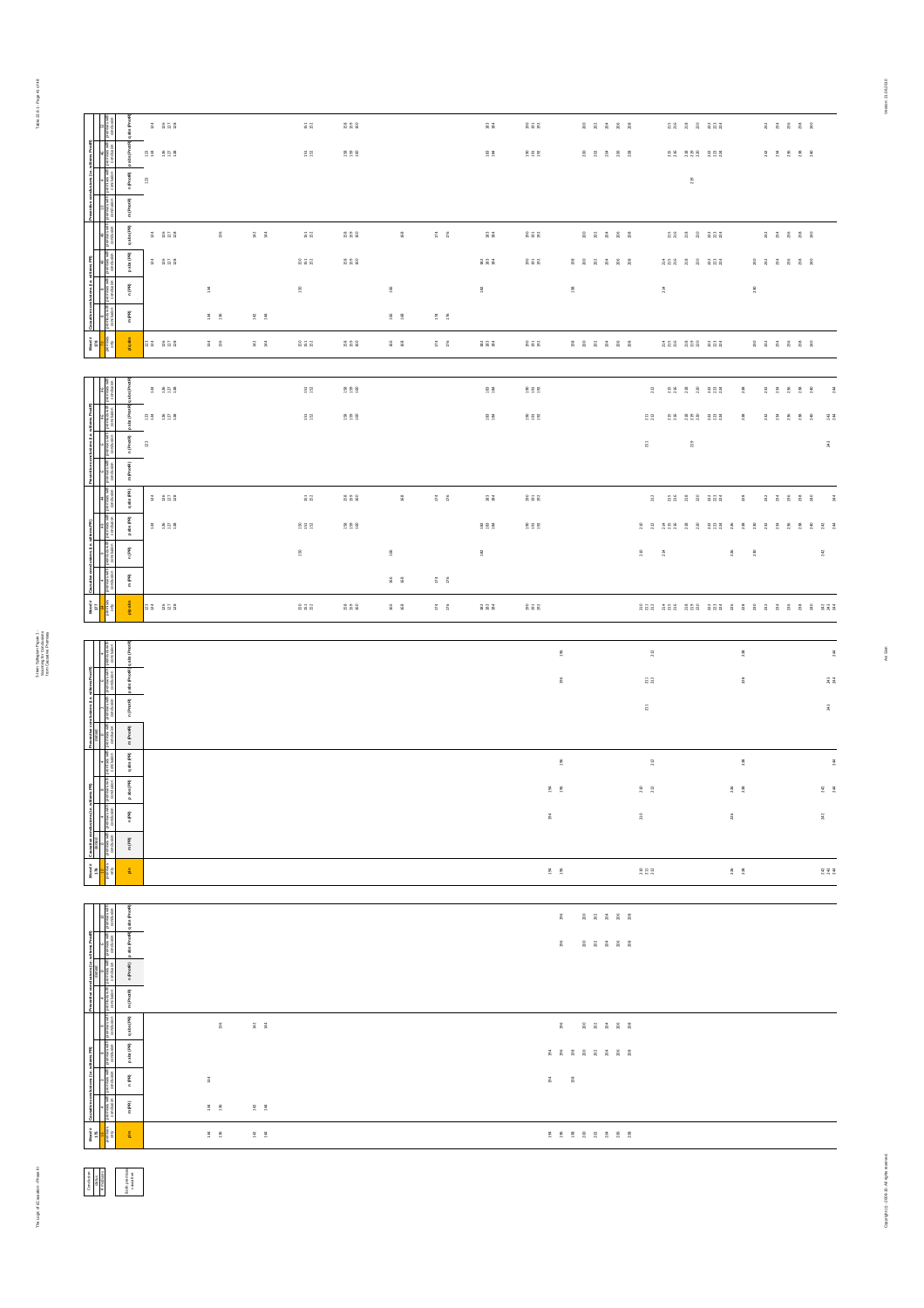Table 22.6-1 - Page 42 of 48

Table 22.6-1-

Page 42 of 48

|                                               |            | $\approx$ | DOOTTI SOS WITH<br>oorchasion                                                                                              | Proot R) a abs (P notR)                | I X          | 250                    | 252        | 528             |  |
|-----------------------------------------------|------------|-----------|----------------------------------------------------------------------------------------------------------------------------|----------------------------------------|--------------|------------------------|------------|-----------------|--|
| Preventive conclusion site, willems Prooff.   |            | Ş         | vemises with<br>oondusion                                                                                                  | pated                                  | 247          | 248<br>25 <sub>1</sub> | 252        | 525             |  |
|                                               |            |           | promises with<br>candusion                                                                                                 | n (ProtR)                              |              |                        | ä          |                 |  |
|                                               |            | 9         | DOM: BOB HUDO<br>conclusion                                                                                                | m (ProtR)                              |              |                        |            |                 |  |
|                                               |            | 9         | DYN BRITISH<br>oondusion                                                                                                   | (PR)<br>qabs                           | 247<br>248   | 250                    | 252        | 55              |  |
|                                               |            | 9         | premises with<br>oondusion                                                                                                 | pabs (PR)                              | 245          | 250<br>248             | 252        | 388             |  |
| Causaive condusions (i.e. wiltems PR)         |            |           | premises with<br>candusion                                                                                                 | n (PR)                                 | 346          |                        |            |                 |  |
|                                               |            |           | com ses with<br>operation                                                                                                  | $\frac{m(PR)}{E}$                      |              |                        |            |                 |  |
| Mood#                                         | ę          | g         | D/01/11 905<br>ğ                                                                                                           | prig abs                               | <b>A 5 A</b> |                        | <b>SS3</b> | 55              |  |
|                                               |            | \$        | promises with<br>oondusion                                                                                                 | pates (Pn ofR) q alss (PnotR)          | à g          | 20                     | 32         | ងី គី គី        |  |
|                                               |            | \$        | promises with<br>condusion                                                                                                 |                                        | g            | 248<br>8               | 251<br>252 | 528             |  |
| Preventive conclusions (i.e. wiltems ProtR)   |            |           | promises with<br>conclusion                                                                                                | n (ProtR)                              |              |                        | š          |                 |  |
|                                               |            |           | promises with<br>opriduation                                                                                               | m (PriotR)                             |              |                        |            |                 |  |
|                                               |            | 4         | promises with<br>candusion                                                                                                 | qabs (PR)                              | à g          | 20                     | 32         | <b>ភូ</b> ភូ ភូ |  |
|                                               |            | 9         | promises with<br>conclusion                                                                                                | p abs (PR)                             | 2.47         | 290<br>$\frac{3}{2}$   | 32         | 588             |  |
| Causative conclusions (i.e. wiltems PR)       |            |           | DYNTH SAS WITH<br>operation                                                                                                | n (PR)                                 | 246          |                        |            |                 |  |
|                                               |            |           | comises with<br>oondusion                                                                                                  | m (PR)                                 |              |                        |            |                 |  |
| Mood #                                        | ţ          | I         | premises<br>$\frac{3}{5}$                                                                                                  | p/p abs                                | និនិនី       |                        | គី គី គី   | ងី គី គី        |  |
|                                               |            |           | DOWN 2013<br>oonclusion                                                                                                    | pates (ProofR) q alss (ProofR)         |              |                        |            |                 |  |
|                                               |            |           | Dream ses with<br>operation                                                                                                |                                        |              |                        |            |                 |  |
| Preventive con dusions (i.e. w/lears Profit   |            |           | premises with<br>oondusion                                                                                                 | n (Pro (R)                             |              |                        |            |                 |  |
|                                               | dened      |           | promises with<br>candualon                                                                                                 | m (Prooft)                             |              |                        |            |                 |  |
|                                               |            |           | promises with<br>conclusion                                                                                                | $q$ at $s$ $(PR)$<br>(PR)              |              |                        |            |                 |  |
| $n$ /k ems $PR$ )                             |            |           | premises with<br>oondusion                                                                                                 | pate                                   |              |                        |            |                 |  |
| Causative conclusions (i.e.                   |            |           | or emises with premises with<br>oondusion                                                                                  | n (PR)                                 |              |                        |            |                 |  |
| Mood #                                        | dened<br>g | g         | condusion<br>promises                                                                                                      | m(PR)                                  |              |                        |            |                 |  |
|                                               |            |           | only                                                                                                                       | £                                      |              |                        |            |                 |  |
|                                               |            |           | oondusion                                                                                                                  |                                        |              |                        |            |                 |  |
|                                               |            |           | candusion                                                                                                                  | n (Prooff) pabs (Prot R) qabs (Prooff) |              |                        |            |                 |  |
| Preventive conclusions (i.e., willems Prooff) | dened      |           | canclusian                                                                                                                 |                                        |              |                        |            |                 |  |
|                                               |            |           | operation                                                                                                                  | m (ProtR)                              |              |                        |            |                 |  |
|                                               |            |           | promises with [ premises with [ promises with ] promises with [ promises with   promises with   promises with<br>oondusion | qabs (PR)                              |              |                        |            |                 |  |
|                                               |            |           | candusion                                                                                                                  | pate (PR)                              |              |                        |            |                 |  |
| Causative conclusions (i.e. wiltems PR)       |            |           | conclusion                                                                                                                 | n (PR)                                 |              |                        |            |                 |  |
|                                               |            |           | orem sea with<br>conclusion                                                                                                | m (PR)                                 |              |                        |            |                 |  |
| <b>Tool</b>                                   | 175        |           | vamitees<br>ă                                                                                                              | £                                      |              |                        |            |                 |  |

Phase III The Logic of ECausation -

| Å                                           | <b>Experts</b> |               | ĝ                              | ğ                             | $\frac{3}{40}$ | ã   | $\frac{3}{48}$ | ă | នី និ  |     | ដី ដំ |  |
|---------------------------------------------|----------------|---------------|--------------------------------|-------------------------------|----------------|-----|----------------|---|--------|-----|-------|--|
|                                             |                |               |                                |                               |                |     |                |   |        |     |       |  |
|                                             |                | ś             | premises with<br>oondusion     | pabs (PnotR) qabs (PnotR)     |                | à g |                | å |        | 32  | ធី និ |  |
|                                             |                | Ş             | premises with<br>condusion     |                               |                | 2.8 |                |   | 858    |     | 38    |  |
|                                             |                |               | DYRITTI SIG WITH<br>conclusion | n (ProfR)                     |                |     |                |   | 251    |     |       |  |
| Preventive conclusions (i.e. witems Pnot R) |                |               | premises with<br>oondusion     | m (ProofR)                    |                |     |                |   |        |     |       |  |
|                                             |                | 4             | promises with<br>candusion     | qabs (PR)                     |                | à å |                | å |        | 32  | ងី និ |  |
|                                             |                | 9             | promises with<br>conclusion    | p abs (PR)                    |                | 黑黑黑 |                | 8 |        | 252 | 38    |  |
|                                             |                |               | DYNTH SAS WITH<br>operation    | n (PR)                        | 246            |     |                |   |        |     |       |  |
| Causative conclusions (i.e. wiltems PR)     |                |               | <b>KWMMMMMM</b><br>oondusion   | m (PR)                        |                |     |                |   |        |     |       |  |
| Mood#                                       | Þ              | z             | 20 pluos<br>orly               | p/p abs                       |                | 222 |                |   | និគីនី |     | ងី ដំ |  |
|                                             |                |               |                                |                               |                |     |                |   |        |     |       |  |
|                                             |                |               | promises with<br>conclusion    |                               |                |     |                |   |        |     |       |  |
| Preventive con dusions (i.e. w/ltems PnotR) |                |               | promises with<br>operation     | patra (PriceR) quite (PriceR) |                |     |                |   |        |     |       |  |
|                                             |                |               | premises with<br>oondusion     | n (Pro (R)                    |                |     |                |   |        |     |       |  |
|                                             | deried         | $\circ$       | fi s<br>candusion<br>D'OTH 505 | m (P root R)                  |                |     |                |   |        |     |       |  |
|                                             |                |               | 200m ses with<br>conclusion    | qabs (PR)                     |                |     |                |   |        |     |       |  |
|                                             |                |               | DYRITTIERS WITH<br>oondusion   | pabs (PR)                     |                |     |                |   |        |     |       |  |
|                                             |                |               | promises with<br>oondusion     | n (PR)                        |                |     |                |   |        |     |       |  |
| Causative conclusions (i.e. witems PR)      | dened          | $\circ$       | promises with<br>condusion     | m (PR)                        |                |     |                |   |        |     |       |  |
| Mood #                                      | g              | 9             | promises<br>only               | £                             |                |     |                |   |        |     |       |  |
|                                             |                |               |                                |                               |                |     |                |   |        |     |       |  |
|                                             |                | $\frac{1}{2}$ | ţ<br>oondusion<br>premises     |                               |                |     |                |   |        |     |       |  |
|                                             |                |               | premises with<br>candusion     | pabs (PnotR) qabs (PnotR)     |                |     |                |   |        |     |       |  |
|                                             | Senied         | 0             | promises with<br>conclusion    | n (ProtR)                     |                |     |                |   |        |     |       |  |
| Preventive conclusions (Le, witems ProfR)   |                |               | Dream ses with<br>operation    | m (ProtR)                     |                |     |                |   |        |     |       |  |
|                                             |                |               | promises with<br>oondusion     | qabs (PR)                     |                |     |                |   |        |     |       |  |
|                                             |                |               | promises with<br>candusion     | pate (PR)                     |                |     |                |   |        |     |       |  |
| Causalve condusions (i.e. witems PR)        |                |               | promises with<br>conclusion    | n (PR)                        |                |     |                |   |        |     |       |  |
|                                             |                |               | Dream sessivery<br>operation   | m (PR)                        |                |     |                |   |        |     |       |  |
| $\frac{1}{2}$                               | 12             | ě             | Tites<br>à                     | Ę                             |                |     |                |   |        |     |       |  |

Avi Sion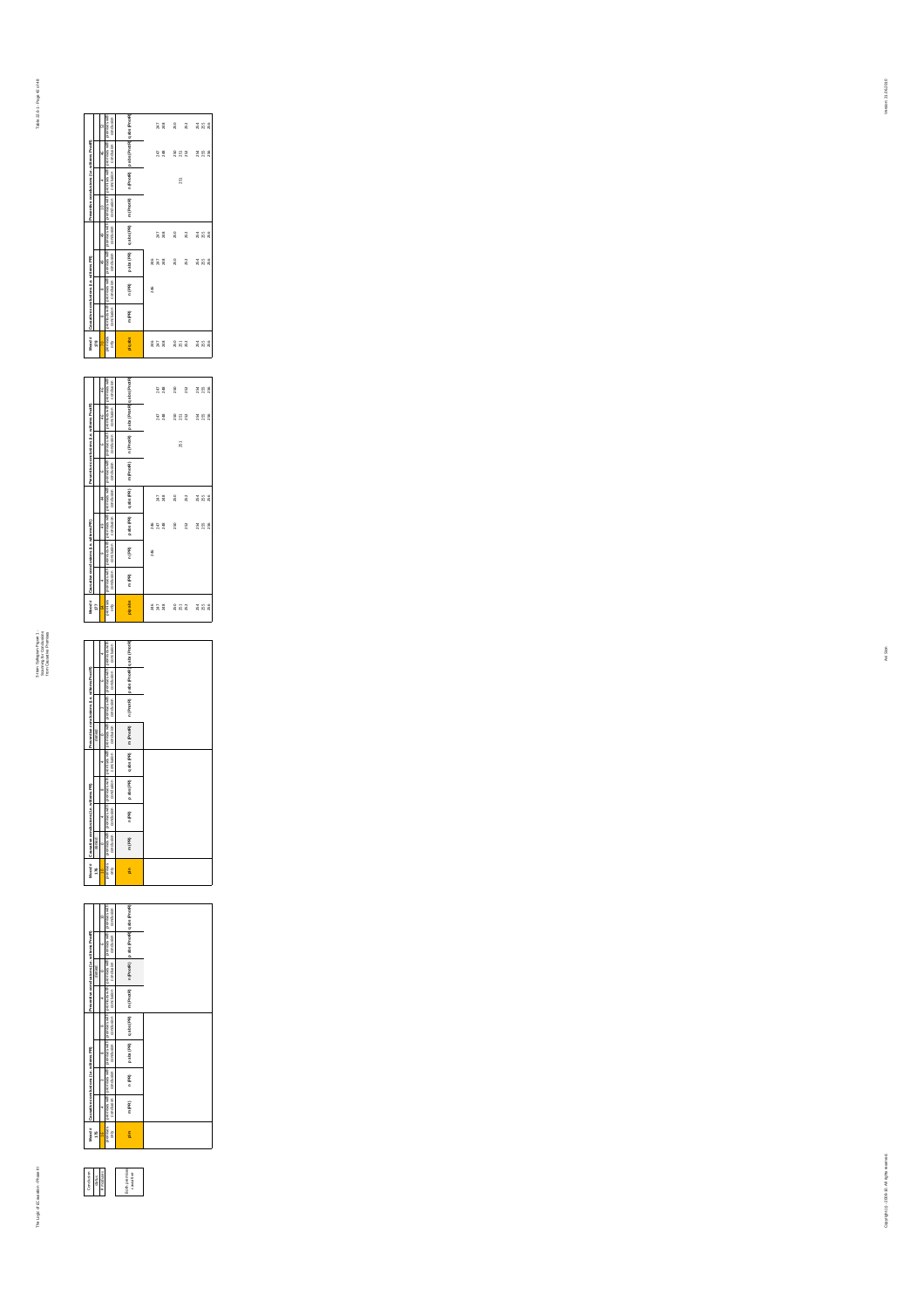| qabs (PnotR)<br>41<br>nomi ses with<br>conclusion                                       |                             | $\mathbb{S} \qquad \mathbb{S} \; \mathbb{S}$                                                                                                                                                                                                                                            | $\begin{array}{cccccccccc} \mathbf{g} & & \mathbf{g} & & \mathbf{g} & & \mathbf{g} & & \mathbf{g} \end{array}$    |
|-----------------------------------------------------------------------------------------|-----------------------------|-----------------------------------------------------------------------------------------------------------------------------------------------------------------------------------------------------------------------------------------------------------------------------------------|-------------------------------------------------------------------------------------------------------------------|
| Preventive conclusions (i.e. wiltems PnotR)<br>pates (Prooft                            |                             |                                                                                                                                                                                                                                                                                         | $\begin{array}{cccccccccc} \mathbf{g} & & \mathbf{g} & & \mathbf{g} & & \mathbf{g} & & \mathbf{g} \\ \end{array}$ |
| n (Pnoff)                                                                               |                             | $\overline{\circ}$                                                                                                                                                                                                                                                                      |                                                                                                                   |
| $m(p \mod 8)$                                                                           |                             | $\begin{array}{lll} \hbox{\tt s} & \hbox{\tt s} & \hbox{\tt s} \end{array}$                                                                                                                                                                                                             |                                                                                                                   |
| $q$ as $\langle PR \rangle$                                                             |                             |                                                                                                                                                                                                                                                                                         | $\begin{array}{cccccccccc} \mathbf{g} & & \mathbf{g} & & \mathbf{g} & & \mathbf{g} & & \mathbf{g} \end{array}$    |
| $\mathsf{p}$ abs (PR)<br>Causative conclusions (i.e. w/tems PR)                         |                             |                                                                                                                                                                                                                                                                                         | $\begin{array}{cccccccccc} \mathbf{g} & & \mathbf{g} & & \mathbf{g} & & \mathbf{g} & & \mathbf{g} \\ \end{array}$ |
| n (PR)                                                                                  |                             |                                                                                                                                                                                                                                                                                         |                                                                                                                   |
| $\mathfrak{m}(\mathsf{PR})$<br>$\frac{3}{4}$                                            |                             |                                                                                                                                                                                                                                                                                         |                                                                                                                   |
| Mood #<br><b>CONTRACTOR</b><br>g.                                                       |                             | $\begin{array}{ccc} 0.75 & 0.75 & 0.75 \\ 0.75 & 0.75 & 0.75 \\ 0.75 & 0.75 & 0.75 \\ 0.75 & 0.75 & 0.75 \\ 0.75 & 0.75 & 0.75 \\ 0.75 & 0.75 & 0.75 \\ 0.75 & 0.75 & 0.75 \\ 0.75 & 0.75 & 0.75 \\ 0.75 & 0.75 & 0.75 \\ 0.75 & 0.75 & 0.75 \\ 0.75 & 0.75 & 0.75 \\ 0.75 & 0.75 & 0.$ | $\begin{array}{cccccccccc} \mathbf{g} & \mathbf{g} & \mathbf{g} & \mathbf{g} & \mathbf{g} \end{array}$            |
| qabs (Prooft)                                                                           |                             |                                                                                                                                                                                                                                                                                         |                                                                                                                   |
| abs (ProfR)                                                                             |                             |                                                                                                                                                                                                                                                                                         |                                                                                                                   |
| Proventive conclusions (i.e., witems Protif)<br>drived<br>n (Proff)                     |                             |                                                                                                                                                                                                                                                                                         |                                                                                                                   |
| $m(p \mod R)$                                                                           |                             |                                                                                                                                                                                                                                                                                         |                                                                                                                   |
| q abs (PR)                                                                              |                             |                                                                                                                                                                                                                                                                                         |                                                                                                                   |
| p abs $\langle \mathsf{PR} \rangle$                                                     |                             |                                                                                                                                                                                                                                                                                         |                                                                                                                   |
| $_{\rm n}$ (PR)                                                                         |                             |                                                                                                                                                                                                                                                                                         |                                                                                                                   |
| Causative conclusions (i.e. witems PR)<br>$\frac{6}{6}$                                 |                             |                                                                                                                                                                                                                                                                                         |                                                                                                                   |
| $\frac{3}{4}$<br>$M \sim 183$<br>imises<br>only<br>g.                                   |                             |                                                                                                                                                                                                                                                                                         |                                                                                                                   |
|                                                                                         |                             |                                                                                                                                                                                                                                                                                         |                                                                                                                   |
| qabs (ProtR)<br>Ş                                                                       | $\mathbb R$ — $\mathbb R$   |                                                                                                                                                                                                                                                                                         |                                                                                                                   |
| pate (P)<br>n (ProotR)                                                                  |                             |                                                                                                                                                                                                                                                                                         |                                                                                                                   |
| Preventive conclusions (i.e. wittens Pro R)<br>$m$ (Pn ofR)                             | $\mathbb{R}$ – $\mathbb{S}$ |                                                                                                                                                                                                                                                                                         |                                                                                                                   |
| rains with<br>dusion<br>qabs (PR)                                                       |                             |                                                                                                                                                                                                                                                                                         |                                                                                                                   |
| $p$ at $\left( P\,R\right)$<br>premises with<br>conclusion                              |                             |                                                                                                                                                                                                                                                                                         |                                                                                                                   |
| s (Le whomes PR)<br>ed (<br>swth promises with<br>ason conclusion<br>$\frac{1}{n}$ (PR) |                             |                                                                                                                                                                                                                                                                                         |                                                                                                                   |
| Causative conclusions (<br>m (P R)                                                      |                             |                                                                                                                                                                                                                                                                                         |                                                                                                                   |
| $\frac{1}{2}$<br>Mood#<br>182<br>atius<br>Line<br>Ţ                                     | $\aleph$<br>$^{\circ}$      |                                                                                                                                                                                                                                                                                         |                                                                                                                   |
|                                                                                         |                             |                                                                                                                                                                                                                                                                                         |                                                                                                                   |
| q abs (Pnot                                                                             |                             |                                                                                                                                                                                                                                                                                         |                                                                                                                   |
| Preventive condusions (i.e. willems Prodit)<br>derival<br>pabs (ProtR)                  |                             |                                                                                                                                                                                                                                                                                         |                                                                                                                   |
| $\mathfrak{n}$ (ProofR)                                                                 |                             |                                                                                                                                                                                                                                                                                         |                                                                                                                   |
| $\mathfrak{m}$ (P rooff)                                                                |                             |                                                                                                                                                                                                                                                                                         |                                                                                                                   |
| $q$ abs $(PR)$<br><b>Distant</b>                                                        |                             |                                                                                                                                                                                                                                                                                         |                                                                                                                   |
| $p$ abs (PR)                                                                            |                             |                                                                                                                                                                                                                                                                                         |                                                                                                                   |
| Causative conclusions (i.e. w/learns PR)<br>$n$ (PR)                                    |                             |                                                                                                                                                                                                                                                                                         |                                                                                                                   |
| $\frac{6}{6}$                                                                           |                             |                                                                                                                                                                                                                                                                                         |                                                                                                                   |
| $\frac{4}{101}$<br>comises<br>only<br>Į                                                 |                             |                                                                                                                                                                                                                                                                                         |                                                                                                                   |

Conclusion status # moduses causative Both premises

nsion: 21.06.2010

 $^{\rm 12}$  $^{\rm 122}$ 

 $\begin{tabular}{|c|c|c|c|} \hline \quad \quad & \quad \quad & \quad \quad \\ \hline \quad \quad & \quad \quad & \quad \quad \\ \hline \quad \quad & \quad \quad & \quad \quad \\ \hline \quad \quad & \quad \quad & \quad \quad \\ \hline \quad \quad & \quad \quad & \quad \quad \\ \hline \quad \quad & \quad \quad & \quad \quad \\ \hline \end{tabular}$ 

 $\Xi$ 

 $^{\rm 122}$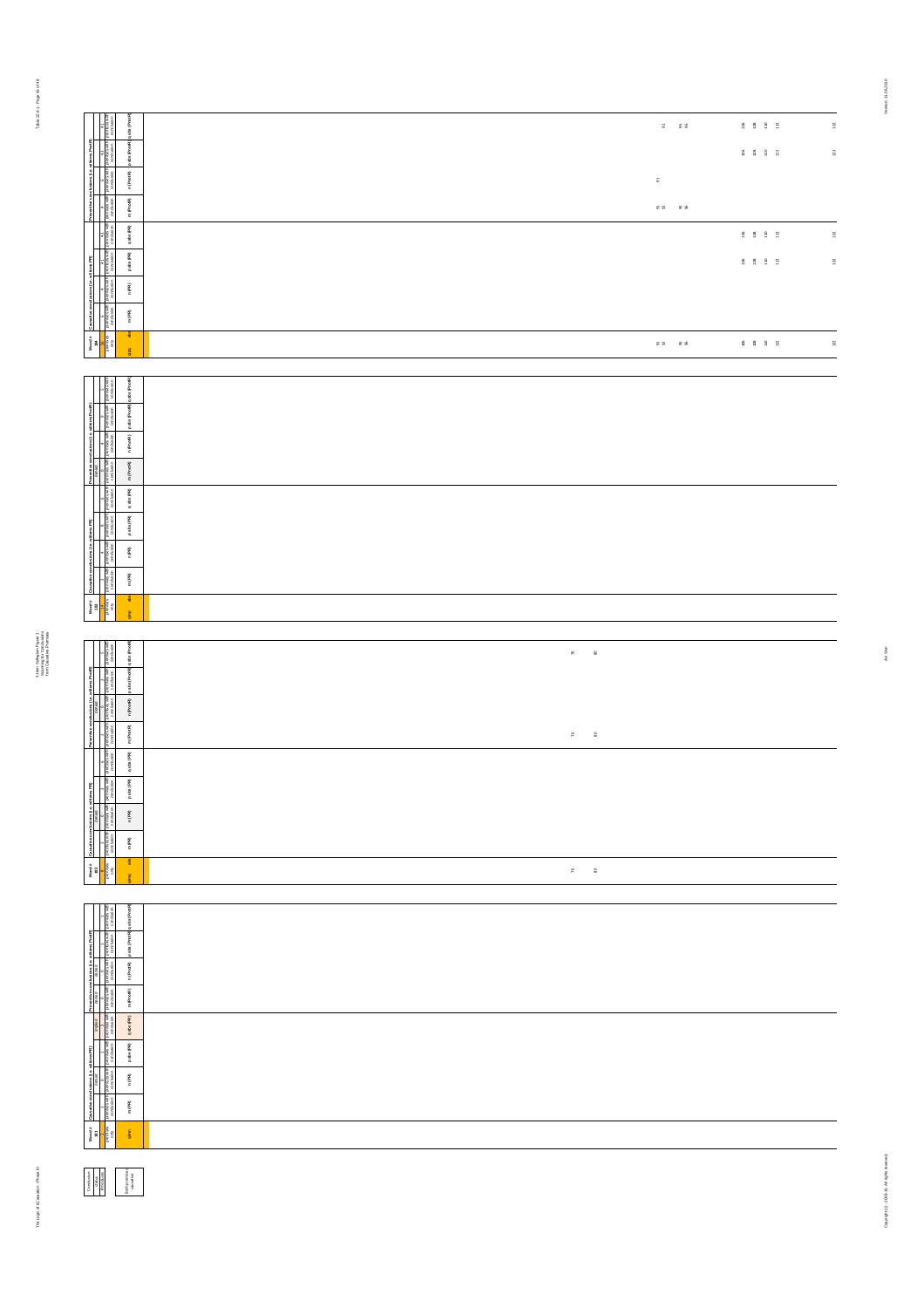|                                           |                                                   | 3.88                                                                                                                                                 |                 |                                                                                                                     |                                 |                                | $\begin{array}{cc} 53 & 52 \\ 32 & 54 \end{array}$ |          | 8.88              |                  |               |                                                                                                                                                           |                                                               |                            |     |                                                                                                                                                                                                                                                                                                                                                                                                                                                                   |                |                                                                                                                        |                             | $\substack{25 \\ -25}$ |                                                                                                           | $\begin{matrix} R & R \\ R & \end{matrix}$     |                                          |                                                                                                                                                                                                                                 | $\begin{array}{cccccccccc} R & \bar{R} & \bar{R} & \bar{R} & \bar{R} & R \\ \end{array}$ |                              |
|-------------------------------------------|---------------------------------------------------|------------------------------------------------------------------------------------------------------------------------------------------------------|-----------------|---------------------------------------------------------------------------------------------------------------------|---------------------------------|--------------------------------|----------------------------------------------------|----------|-------------------|------------------|---------------|-----------------------------------------------------------------------------------------------------------------------------------------------------------|---------------------------------------------------------------|----------------------------|-----|-------------------------------------------------------------------------------------------------------------------------------------------------------------------------------------------------------------------------------------------------------------------------------------------------------------------------------------------------------------------------------------------------------------------------------------------------------------------|----------------|------------------------------------------------------------------------------------------------------------------------|-----------------------------|------------------------|-----------------------------------------------------------------------------------------------------------|------------------------------------------------|------------------------------------------|---------------------------------------------------------------------------------------------------------------------------------------------------------------------------------------------------------------------------------|------------------------------------------------------------------------------------------|------------------------------|
|                                           |                                                   | $33$ $333$                                                                                                                                           |                 |                                                                                                                     |                                 |                                |                                                    | 53 55 59 |                   |                  |               |                                                                                                                                                           |                                                               |                            |     | <b>BA BRA BRA</b>                                                                                                                                                                                                                                                                                                                                                                                                                                                 |                |                                                                                                                        |                             |                        | $\begin{array}{ccc}\n\text{11} & \text{12} & \text{13} \\ \text{13} & \text{14} & \text{15}\n\end{array}$ |                                                |                                          |                                                                                                                                                                                                                                 | $\begin{array}{cccccccccc} \Xi & \Xi & \Xi & \Xi & \Xi & \Xi \end{array}$                |                              |
|                                           | $_{\rm 123}$                                      |                                                                                                                                                      |                 |                                                                                                                     |                                 |                                |                                                    | 155      |                   |                  |               |                                                                                                                                                           |                                                               |                            | 187 |                                                                                                                                                                                                                                                                                                                                                                                                                                                                   |                |                                                                                                                        |                             |                        | $^{219}$                                                                                                  |                                                |                                          |                                                                                                                                                                                                                                 |                                                                                          |                              |
|                                           |                                                   |                                                                                                                                                      |                 |                                                                                                                     |                                 |                                |                                                    |          |                   |                  |               |                                                                                                                                                           |                                                               |                            |     |                                                                                                                                                                                                                                                                                                                                                                                                                                                                   |                |                                                                                                                        |                             |                        |                                                                                                           |                                                |                                          |                                                                                                                                                                                                                                 |                                                                                          |                              |
|                                           | $q$ abs $\langle PR \rangle$                      | 5 888                                                                                                                                                |                 |                                                                                                                     |                                 |                                | $\frac{53}{22}$                                    |          | 99.99             |                  |               |                                                                                                                                                           |                                                               |                            |     |                                                                                                                                                                                                                                                                                                                                                                                                                                                                   |                |                                                                                                                        |                             | $\frac{15}{23}$        |                                                                                                           |                                                |                                          | $\begin{matrix} \mathbf{A} & \mathbf{B} & \mathbf{B} & \mathbf{B} & \mathbf{B} & \mathbf{B} & \mathbf{B} & \mathbf{B} \\ \mathbf{B} & \mathbf{B} & \mathbf{B} & \mathbf{B} & \mathbf{B} & \mathbf{B} & \mathbf{B} \end{matrix}$ |                                                                                          |                              |
|                                           | $s$ abs (PR)                                      | $\begin{array}{cc} \mathbf{3} & \mathbf{3} & \mathbf{3} \\ \mathbf{3} & \mathbf{3} & \mathbf{3} \\ \mathbf{3} & \mathbf{3} & \mathbf{3} \end{array}$ |                 |                                                                                                                     |                                 |                                | $\frac{51}{152}$                                   |          | 156<br>159<br>160 |                  |               |                                                                                                                                                           |                                                               |                            |     | $\begin{tabular}{ccccccccc} \multicolumn{4}{c }{\multicolumn{4}{c }{\multicolumn{4}{c }{\multicolumn{4}{c }{\multicolumn{4}{c }{\multicolumn{4}{c }{\multicolumn{4}{c }{\multicolumn{4}{c }{\multicolumn{4}{c }{\multicolumn{4}{c }{\multicolumn{4}{c }{\multicolumn{4}{c }{\multicolumn{4}{c }{\multicolumn{4}{c }{\multicolumn{4}{c }{\multicolumn{4}{c }{\multicolumn{4}{c }{\multicolumn{4}{c }{\multicolumn{4}{c }{\multicolumn{4}{c }{\multicolumn{4}{c }{$ |                |                                                                                                                        |                             | 215                    |                                                                                                           | $\begin{array}{cc} 23 \\ 23 \\ 34 \end{array}$ |                                          | <b>BBBBBB</b>                                                                                                                                                                                                                   |                                                                                          |                              |
|                                           | n (PR)                                            |                                                                                                                                                      |                 |                                                                                                                     |                                 |                                |                                                    |          |                   |                  | $\mathcal{L}$ |                                                                                                                                                           |                                                               | $\widetilde{\mathfrak{M}}$ |     |                                                                                                                                                                                                                                                                                                                                                                                                                                                                   |                |                                                                                                                        |                             |                        |                                                                                                           |                                                |                                          | $_{\rm 20}$                                                                                                                                                                                                                     |                                                                                          |                              |
|                                           |                                                   |                                                                                                                                                      |                 |                                                                                                                     |                                 |                                |                                                    |          |                   |                  |               |                                                                                                                                                           |                                                               |                            |     |                                                                                                                                                                                                                                                                                                                                                                                                                                                                   |                |                                                                                                                        |                             |                        |                                                                                                           |                                                |                                          |                                                                                                                                                                                                                                 |                                                                                          |                              |
|                                           | $\mathfrak{g}_{\mathfrak{m}}$                     |                                                                                                                                                      |                 |                                                                                                                     |                                 |                                |                                                    |          |                   |                  |               | $\begin{array}{cccccccccccccc} \mathcal{B} & \mathcal{B} & \mathcal{B} & \mathcal{B} & \mathcal{B} & \mathcal{B} & \mathcal{B} & \mathcal{B} \end{array}$ |                                                               |                            |     |                                                                                                                                                                                                                                                                                                                                                                                                                                                                   |                |                                                                                                                        |                             |                        |                                                                                                           |                                                |                                          |                                                                                                                                                                                                                                 |                                                                                          |                              |
| Mood #                                    |                                                   | na sha                                                                                                                                               |                 |                                                                                                                     |                                 |                                |                                                    |          | 55 55 58          |                  |               |                                                                                                                                                           |                                                               |                            |     |                                                                                                                                                                                                                                                                                                                                                                                                                                                                   |                |                                                                                                                        |                             |                        | an an an an an an a                                                                                       |                                                |                                          |                                                                                                                                                                                                                                 |                                                                                          |                              |
|                                           |                                                   |                                                                                                                                                      |                 |                                                                                                                     |                                 | 148                            |                                                    |          |                   |                  |               |                                                                                                                                                           | $\frac{5}{2}$                                                 |                            |     |                                                                                                                                                                                                                                                                                                                                                                                                                                                                   |                |                                                                                                                        | $\overline{z}$              |                        |                                                                                                           |                                                | $_{\rm 228}$                             |                                                                                                                                                                                                                                 |                                                                                          |                              |
|                                           |                                                   |                                                                                                                                                      |                 |                                                                                                                     |                                 |                                |                                                    |          |                   |                  |               |                                                                                                                                                           |                                                               |                            |     |                                                                                                                                                                                                                                                                                                                                                                                                                                                                   |                |                                                                                                                        |                             |                        |                                                                                                           |                                                |                                          |                                                                                                                                                                                                                                 |                                                                                          |                              |
|                                           |                                                   |                                                                                                                                                      |                 |                                                                                                                     |                                 | $\frac{5}{36}$ $\frac{90}{36}$ |                                                    |          |                   |                  |               |                                                                                                                                                           | $\mathop{\mathbb{R}}\nolimits$ $\mathop{\mathbb{R}}\nolimits$ |                            |     |                                                                                                                                                                                                                                                                                                                                                                                                                                                                   |                |                                                                                                                        | $\frac{1}{n}$ $\frac{1}{n}$ |                        |                                                                                                           |                                                | $_{\rm 28}$                              |                                                                                                                                                                                                                                 |                                                                                          | $\tilde{z}$                  |
|                                           |                                                   |                                                                                                                                                      |                 |                                                                                                                     |                                 | $\frac{m}{2}$                  |                                                    |          |                   |                  |               |                                                                                                                                                           | $\frac{2}{n}$                                                 |                            |     |                                                                                                                                                                                                                                                                                                                                                                                                                                                                   |                |                                                                                                                        | $\rm zn$                    |                        |                                                                                                           |                                                |                                          |                                                                                                                                                                                                                                 |                                                                                          | $_{\rm 3}$                   |
|                                           |                                                   |                                                                                                                                                      |                 |                                                                                                                     |                                 |                                |                                                    |          |                   |                  |               |                                                                                                                                                           |                                                               |                            |     |                                                                                                                                                                                                                                                                                                                                                                                                                                                                   |                |                                                                                                                        |                             |                        |                                                                                                           |                                                |                                          |                                                                                                                                                                                                                                 |                                                                                          |                              |
|                                           | qabs (PR)                                         |                                                                                                                                                      |                 |                                                                                                                     |                                 | $\frac{90}{24}$                |                                                    |          |                   | $\frac{3}{22}$   |               |                                                                                                                                                           |                                                               |                            |     |                                                                                                                                                                                                                                                                                                                                                                                                                                                                   |                |                                                                                                                        | $\mathbb{R}^2$              |                        | $\frac{1}{2}$                                                                                             |                                                |                                          |                                                                                                                                                                                                                                 |                                                                                          |                              |
|                                           | ies)<br>pabs                                      |                                                                                                                                                      |                 |                                                                                                                     |                                 | $\frac{\infty}{24}$            |                                                    |          |                   |                  |               |                                                                                                                                                           | $\mathbb{R}$ – $\mathbb{R}$                                   |                            |     |                                                                                                                                                                                                                                                                                                                                                                                                                                                                   |                |                                                                                                                        | $\overline{\bf n}$          |                        |                                                                                                           |                                                | $\mathbbm{2}^6$                          |                                                                                                                                                                                                                                 |                                                                                          | $\Xi$                        |
|                                           | $_{\rm n}$ (PR)                                   |                                                                                                                                                      |                 |                                                                                                                     |                                 |                                |                                                    |          |                   | 162              |               |                                                                                                                                                           | $\frac{1}{n}$                                                 |                            |     |                                                                                                                                                                                                                                                                                                                                                                                                                                                                   |                |                                                                                                                        |                             |                        |                                                                                                           |                                                | $\mathbf{z}$                             |                                                                                                                                                                                                                                 |                                                                                          | $_{\rm 20}$                  |
|                                           | $\frac{\partial \mathbf{R}}{\partial \mathbf{r}}$ |                                                                                                                                                      |                 |                                                                                                                     |                                 |                                |                                                    |          |                   | $\frac{52}{164}$ |               |                                                                                                                                                           |                                                               |                            |     |                                                                                                                                                                                                                                                                                                                                                                                                                                                                   |                |                                                                                                                        |                             |                        |                                                                                                           |                                                |                                          |                                                                                                                                                                                                                                 |                                                                                          |                              |
| Mood #                                    | 죸                                                 |                                                                                                                                                      |                 |                                                                                                                     |                                 | $\frac{17}{3}$ %               |                                                    |          |                   | 162              |               |                                                                                                                                                           | 77.80                                                         |                            |     |                                                                                                                                                                                                                                                                                                                                                                                                                                                                   |                |                                                                                                                        | $\Xi$ $\Xi$                 |                        |                                                                                                           |                                                | $\begin{array}{c} 256 \\ 23 \end{array}$ |                                                                                                                                                                                                                                 |                                                                                          | $\substack{24 \\ 24 \\ 243}$ |
|                                           |                                                   |                                                                                                                                                      |                 |                                                                                                                     |                                 |                                |                                                    |          |                   |                  |               |                                                                                                                                                           |                                                               |                            |     |                                                                                                                                                                                                                                                                                                                                                                                                                                                                   |                |                                                                                                                        |                             |                        |                                                                                                           |                                                |                                          |                                                                                                                                                                                                                                 |                                                                                          |                              |
|                                           |                                                   |                                                                                                                                                      |                 |                                                                                                                     |                                 |                                |                                                    |          |                   |                  |               |                                                                                                                                                           |                                                               |                            |     |                                                                                                                                                                                                                                                                                                                                                                                                                                                                   |                | $\begin{matrix} 2 & 3 & 3 \\ 3 & 4 & 3 \\ 3 & 3 & 3 \end{matrix}$                                                      |                             |                        |                                                                                                           |                                                |                                          |                                                                                                                                                                                                                                 |                                                                                          |                              |
|                                           |                                                   |                                                                                                                                                      |                 |                                                                                                                     |                                 |                                |                                                    |          |                   |                  |               |                                                                                                                                                           |                                                               |                            |     |                                                                                                                                                                                                                                                                                                                                                                                                                                                                   |                | $\begin{matrix} 8 \\ 2 \\ 3 \\ 1 \end{matrix} \qquad \quad \begin{matrix} 8 \\ 3 \\ 2 \\ 3 \\ 1 \end{matrix}$          |                             |                        |                                                                                                           |                                                |                                          |                                                                                                                                                                                                                                 |                                                                                          |                              |
|                                           |                                                   |                                                                                                                                                      |                 |                                                                                                                     |                                 |                                |                                                    |          |                   |                  |               |                                                                                                                                                           |                                                               |                            |     |                                                                                                                                                                                                                                                                                                                                                                                                                                                                   |                |                                                                                                                        |                             |                        |                                                                                                           |                                                |                                          |                                                                                                                                                                                                                                 |                                                                                          |                              |
|                                           |                                                   |                                                                                                                                                      |                 |                                                                                                                     |                                 |                                |                                                    |          |                   |                  |               |                                                                                                                                                           |                                                               |                            |     |                                                                                                                                                                                                                                                                                                                                                                                                                                                                   |                |                                                                                                                        |                             |                        |                                                                                                           |                                                |                                          |                                                                                                                                                                                                                                 |                                                                                          |                              |
|                                           | $\frac{\mathcal{C}}{\mathcal{C}}$<br>qabs         |                                                                                                                                                      |                 | $\mathbf{B}^{\text{H}}_{\text{H}} = \mathbf{B}^{\text{H}}_{\text{H}} = \mathbf{B}^{\text{H}}_{\text{H}}$            |                                 |                                |                                                    |          |                   |                  |               |                                                                                                                                                           |                                                               |                            |     |                                                                                                                                                                                                                                                                                                                                                                                                                                                                   |                | $\begin{matrix} \mathfrak{A} & \mathfrak{A} & \mathfrak{A} \\ \mathfrak{A} & \mathfrak{A} & \mathfrak{A} \end{matrix}$ |                             |                        |                                                                                                           |                                                |                                          |                                                                                                                                                                                                                                 |                                                                                          |                              |
|                                           | $p$ abs $\left( \mathsf{PR}\right)$               |                                                                                                                                                      |                 |                                                                                                                     |                                 |                                |                                                    |          |                   |                  |               |                                                                                                                                                           |                                                               |                            |     |                                                                                                                                                                                                                                                                                                                                                                                                                                                                   |                | $\begin{matrix} \mathfrak{A} & \mathfrak{A} & \mathfrak{A} \\ \mathfrak{A} & \mathfrak{A} & \mathfrak{A} \end{matrix}$ |                             |                        |                                                                                                           |                                                |                                          |                                                                                                                                                                                                                                 |                                                                                          |                              |
|                                           | $_{\rm n}$ (PR)                                   |                                                                                                                                                      |                 |                                                                                                                     |                                 |                                |                                                    |          |                   |                  |               |                                                                                                                                                           |                                                               |                            |     |                                                                                                                                                                                                                                                                                                                                                                                                                                                                   |                |                                                                                                                        |                             |                        |                                                                                                           |                                                |                                          |                                                                                                                                                                                                                                 |                                                                                          |                              |
| Causative conclusions (i.e.               | $\mathfrak{m}$ (PR)                               |                                                                                                                                                      |                 | B                                                                                                                   | $\frac{9}{26}$ – $\frac{4}{26}$ |                                |                                                    |          |                   |                  |               |                                                                                                                                                           |                                                               |                            |     |                                                                                                                                                                                                                                                                                                                                                                                                                                                                   |                |                                                                                                                        |                             |                        |                                                                                                           |                                                |                                          |                                                                                                                                                                                                                                 |                                                                                          |                              |
| Mood#<br>182                              | 콬                                                 |                                                                                                                                                      |                 | $\begin{array}{cccccccccc} \mathbf{B} & \mathbf{B} & \mathbf{B} & \mathbf{B} & \mathbf{B} & \mathbf{B} \end{array}$ |                                 |                                |                                                    |          |                   |                  |               |                                                                                                                                                           |                                                               |                            |     |                                                                                                                                                                                                                                                                                                                                                                                                                                                                   |                | $\begin{matrix} \mathfrak{g} & \mathfrak{g} & \mathfrak{g} \\ & \mathfrak{h} & \mathfrak{g} \end{matrix}$              |                             |                        |                                                                                                           |                                                |                                          |                                                                                                                                                                                                                                 |                                                                                          |                              |
|                                           |                                                   |                                                                                                                                                      |                 |                                                                                                                     |                                 |                                |                                                    |          |                   |                  |               |                                                                                                                                                           |                                                               |                            |     |                                                                                                                                                                                                                                                                                                                                                                                                                                                                   |                |                                                                                                                        |                             |                        |                                                                                                           |                                                |                                          |                                                                                                                                                                                                                                 |                                                                                          |                              |
|                                           | abs (Pr                                           |                                                                                                                                                      |                 |                                                                                                                     |                                 |                                |                                                    |          |                   |                  |               |                                                                                                                                                           |                                                               |                            |     |                                                                                                                                                                                                                                                                                                                                                                                                                                                                   | $_{\rm 196}$   |                                                                                                                        |                             |                        |                                                                                                           |                                                |                                          |                                                                                                                                                                                                                                 |                                                                                          |                              |
|                                           |                                                   |                                                                                                                                                      |                 |                                                                                                                     |                                 |                                |                                                    |          |                   |                  |               |                                                                                                                                                           |                                                               |                            |     |                                                                                                                                                                                                                                                                                                                                                                                                                                                                   | $_{\rm 196}$   |                                                                                                                        |                             |                        |                                                                                                           |                                                |                                          |                                                                                                                                                                                                                                 |                                                                                          |                              |
| Preventive condusions (i.e. witems Pnoti) | $n$ (P notR)                                      |                                                                                                                                                      |                 |                                                                                                                     |                                 |                                |                                                    |          |                   |                  |               |                                                                                                                                                           |                                                               |                            |     |                                                                                                                                                                                                                                                                                                                                                                                                                                                                   |                |                                                                                                                        |                             |                        |                                                                                                           |                                                |                                          |                                                                                                                                                                                                                                 |                                                                                          |                              |
|                                           | $m$ (ProofR)                                      |                                                                                                                                                      |                 |                                                                                                                     |                                 |                                |                                                    |          |                   |                  |               |                                                                                                                                                           |                                                               |                            |     |                                                                                                                                                                                                                                                                                                                                                                                                                                                                   |                |                                                                                                                        |                             |                        |                                                                                                           |                                                |                                          |                                                                                                                                                                                                                                 |                                                                                          |                              |
|                                           |                                                   |                                                                                                                                                      |                 |                                                                                                                     |                                 |                                |                                                    |          |                   |                  |               |                                                                                                                                                           |                                                               |                            |     |                                                                                                                                                                                                                                                                                                                                                                                                                                                                   |                |                                                                                                                        |                             |                        |                                                                                                           |                                                |                                          |                                                                                                                                                                                                                                 |                                                                                          |                              |
|                                           | $q$ abs $(PR)$                                    |                                                                                                                                                      | $^{\rm 32}$     |                                                                                                                     |                                 |                                |                                                    |          |                   |                  |               |                                                                                                                                                           |                                                               |                            |     |                                                                                                                                                                                                                                                                                                                                                                                                                                                                   | $_{\rm 196}$   |                                                                                                                        |                             |                        |                                                                                                           |                                                |                                          |                                                                                                                                                                                                                                 |                                                                                          |                              |
| Causative con dusions (i.e. w/lonns PR)   | pates (PR)                                        |                                                                                                                                                      |                 |                                                                                                                     |                                 |                                |                                                    |          |                   |                  |               |                                                                                                                                                           |                                                               |                            |     |                                                                                                                                                                                                                                                                                                                                                                                                                                                                   | $^{\rm 196}$   |                                                                                                                        |                             |                        |                                                                                                           |                                                |                                          |                                                                                                                                                                                                                                 |                                                                                          |                              |
|                                           | $_{\rm n}$ (PR)                                   |                                                                                                                                                      |                 |                                                                                                                     |                                 |                                |                                                    |          |                   |                  |               |                                                                                                                                                           |                                                               |                            |     |                                                                                                                                                                                                                                                                                                                                                                                                                                                                   |                |                                                                                                                        |                             |                        |                                                                                                           |                                                |                                          |                                                                                                                                                                                                                                 |                                                                                          |                              |
|                                           | $\frac{m}{n}$                                     |                                                                                                                                                      | $\frac{22}{14}$ |                                                                                                                     |                                 |                                |                                                    |          |                   |                  |               |                                                                                                                                                           |                                                               |                            |     |                                                                                                                                                                                                                                                                                                                                                                                                                                                                   |                |                                                                                                                        |                             |                        |                                                                                                           |                                                |                                          |                                                                                                                                                                                                                                 |                                                                                          |                              |
| $\frac{1}{10}$                            |                                                   |                                                                                                                                                      | $^{\rm 132}$    |                                                                                                                     |                                 |                                |                                                    |          |                   |                  |               |                                                                                                                                                           |                                                               |                            |     |                                                                                                                                                                                                                                                                                                                                                                                                                                                                   | $\frac{96}{2}$ |                                                                                                                        |                             |                        |                                                                                                           |                                                |                                          |                                                                                                                                                                                                                                 |                                                                                          |                              |

The Logic of Economic of Economic of Figure 1 - Phase III 3-Item Sylvan Figure 1 - Phase III 30-Item Sylvan Figure 1 - Phase III 30-Item Sylvan Figure 1 - Phase III 30-Item Sylvan Figure 1 - Phase III 31-Item Sylvan Figure

Scanning for Conclusions from Causative Premises

3-ltem Syltogism Figure 1-<br>Scaming for Conduisons<br>from Causative Premises

 $\frac{1}{181}$ premises  $\mathfrak g$ only Both premises Conclusion status # moduses causative

Copyright (c) - 2008-10. All rights reserved. Avi Sion Version: 21.06.2010Avi Sion

All rights re

tight (c) - 2008-10

 $\begin{array}{r} 242 \\ 243 \\ 243 \\ 244 \end{array}$ 

 $\frac{3}{24}$  $\begin{array}{cc} \mathbb{R} & \mathbb{R} \\ \mathbb{R} & \mathbb{R} \end{array}$  $_{\rm 24}$ 

 $\frac{3}{2}$  $\ddot{x}$  $_{\rm 24}$ 

lenion: 21.08.2010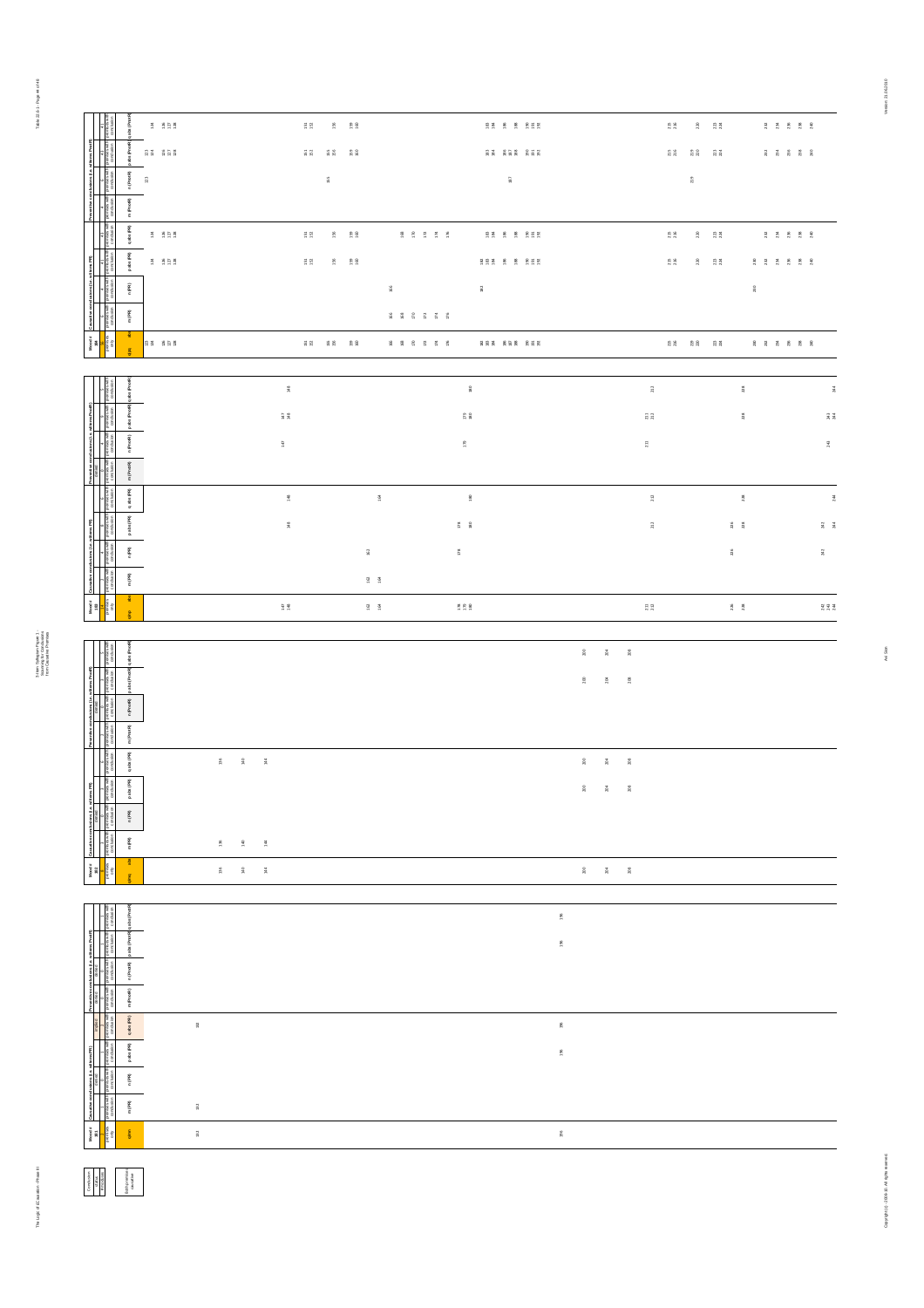| a pos          |                            | Causative conclusions (i.e. witems PR) |                            |                             |                            |                            | Preventive con dusions (i.e. wiltems Proof?) |                             |
|----------------|----------------------------|----------------------------------------|----------------------------|-----------------------------|----------------------------|----------------------------|----------------------------------------------|-----------------------------|
| š              |                            |                                        |                            |                             |                            |                            |                                              |                             |
| 8              | é                          | ۰                                      | ş                          | ą                           | ۰                          | é                          | ş                                            | ą                           |
| im ses<br>È    | premises with<br>condusion | premises with<br>oondusion             | premises with<br>oondusion | premises with<br>oorchasion | premises with<br>candusion | premises with<br>oondusion | premises with<br>oondusion                   | premises with<br>conclusion |
| 3 <sub>5</sub> | m (PR)                     | n (PR)                                 | pabs (PR)                  | $q$ abs $(PR)$              | m (ProtR)                  | n (PhoeR)                  | pates (P notR) q alss (P notR)               |                             |
| 246            |                            | g                                      |                            |                             |                            |                            |                                              |                             |
| $\frac{1}{2}$  |                            |                                        | 245                        |                             |                            |                            | ã                                            | 247                         |
| 248            |                            |                                        | 248                        | 2 8                         |                            |                            | 248                                          | $\frac{3}{2}$               |
| 250            |                            |                                        | 250                        | 8                           |                            |                            | 250                                          | 8                           |
| ã              |                            |                                        |                            |                             |                            | 251                        | 251                                          |                             |
| 32             |                            |                                        | 252                        | 32                          |                            |                            | 252                                          | 32                          |
| 34             |                            |                                        | 254                        | 254                         |                            |                            | 254                                          | 254                         |
| 35             |                            |                                        | 255                        | 28                          |                            |                            | 255                                          | 28                          |
| 36             |                            |                                        | 256                        | 256                         |                            |                            | 256                                          | 256                         |





Conclusion status # moduses causative Both premises

premises only premises with conclusion premises with conclusion premises with conclusion premises with conclusion premises with conclusion premises with conclusion premises with conclusion premises with conclusion

premises only premises with conclusion premises with conclusion premises with conclusion premises with conclusion premises with conclusion premises with conclusion premises with conclusion premises with conclusion

Mood #

reventive conclusions (i.e. w.kems Pno18)<br>- and - and - and - and - and - and - and - and - and - and - and - and - and - and - and - and - and - and -

abs (Proff

pabs (PnoR) q  $n$  (ProotR)  $p$ 

and and m(PR) n(PR) pass(PR) q also (PR) m(PhotP)

abs (Prock) q abs (Prock

n (Prodit)  $m$  (Prooff) q abs (PR)

 $m(\mathsf{PR}) \qquad n(\mathsf{PR}) \qquad \text{p also } (\mathsf{PR})$ 

q/mn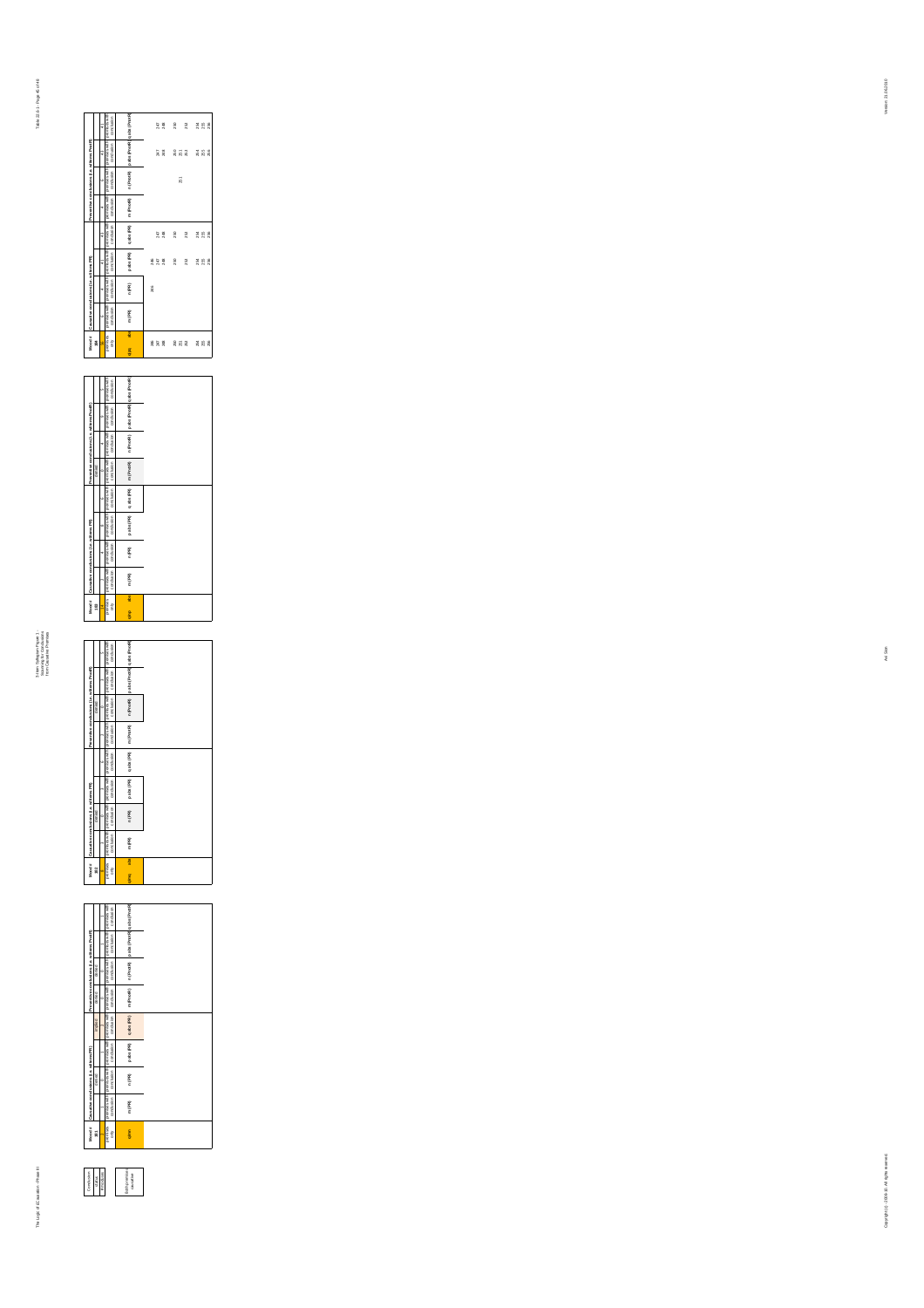| 8<br>ö       | q also (ProofR)                    | $\approx$     | $\mathbb{S}$ |
|--------------|------------------------------------|---------------|--------------|
| ٤            | pabs (ProtR)                       |               |              |
|              | n (ProfR)                          |               |              |
| å<br>2<br>8. | $m(p \text{ node})$                | $\mathcal{R}$ | $\mathbb{S}$ |
| š            | $\mathbf{q}$ abs (PR)              |               |              |
| 匍            | $p$ abs $\langle \theta R \rangle$ |               |              |
| 8            | $_{\rm n}(\rho\,R)$                |               |              |

| atos (Prooff<br>46<br>mmaas with<br>corebasion                                                                                                                                                              | $\begin{matrix} \mathfrak{L} & \cdots & \mathfrak{L} \\ \mathfrak{L} & \cdots & \mathfrak{L} \\ \end{matrix}$                                                                                                                                                                                                                   | $\begin{array}{ccc} \mathbb{S}^1 & \mathbb{S}^1 \mathbb{S}^1 \\ \mathbb{S}^1 & \mathbb{S}^1 \mathbb{S}^1 \end{array}$                                                                                                                                                                                                                                                                                                                         | $\begin{array}{cccccccccc} 18 & 18 & 19 & 19 & 19 \\ 18 & 19 & 19 & 19 & 19 \\ 19 & 19 & 19 & 19 & 19 \\ \end{array}$ | $\mathbb{R}^2$           |
|-------------------------------------------------------------------------------------------------------------------------------------------------------------------------------------------------------------|---------------------------------------------------------------------------------------------------------------------------------------------------------------------------------------------------------------------------------------------------------------------------------------------------------------------------------|-----------------------------------------------------------------------------------------------------------------------------------------------------------------------------------------------------------------------------------------------------------------------------------------------------------------------------------------------------------------------------------------------------------------------------------------------|-----------------------------------------------------------------------------------------------------------------------|--------------------------|
| abs (ProtR)                                                                                                                                                                                                 |                                                                                                                                                                                                                                                                                                                                 |                                                                                                                                                                                                                                                                                                                                                                                                                                               | $\begin{array}{cccccccccc} \mathbf{g} & & \mathbf{g} & & \mathbf{g} & & \mathbf{g} & & \mathbf{g} \\ \end{array}$     | $\mathbb{R}^2$           |
| Preventive conclusions (i.e. witems Profit<br>n (ProfR)                                                                                                                                                     |                                                                                                                                                                                                                                                                                                                                 | $\mathbbm{S}$                                                                                                                                                                                                                                                                                                                                                                                                                                 |                                                                                                                       |                          |
| $m$ (P roofR)                                                                                                                                                                                               | $\begin{matrix} 1 & 0 & 0 \\ 0 & 0 & 0 \\ 0 & 0 & 0 \\ 0 & 0 & 0 \\ 0 & 0 & 0 \\ 0 & 0 & 0 \\ 0 & 0 & 0 \\ 0 & 0 & 0 \\ 0 & 0 & 0 & 0 \\ 0 & 0 & 0 & 0 \\ 0 & 0 & 0 & 0 \\ 0 & 0 & 0 & 0 \\ 0 & 0 & 0 & 0 & 0 \\ 0 & 0 & 0 & 0 & 0 \\ 0 & 0 & 0 & 0 & 0 \\ 0 & 0 & 0 & 0 & 0 & 0 \\ 0 & 0 & 0 & 0 & 0 & 0 \\ 0 & 0 & 0 & 0 & 0$ | $53$ $53$                                                                                                                                                                                                                                                                                                                                                                                                                                     |                                                                                                                       |                          |
| 49<br>remises with<br>condusion<br>$q$ abs (PR)                                                                                                                                                             |                                                                                                                                                                                                                                                                                                                                 |                                                                                                                                                                                                                                                                                                                                                                                                                                               | $\begin{array}{cccccccccc} \mathcal{B} & \mathcal{B} & \mathcal{B} & \mathcal{B} & \mathcal{B} & \end{array}$         | $\widetilde{\mathbb{H}}$ |
|                                                                                                                                                                                                             |                                                                                                                                                                                                                                                                                                                                 |                                                                                                                                                                                                                                                                                                                                                                                                                                               |                                                                                                                       |                          |
| 44<br>remises with<br>oondusion<br>p abs $(\mathsf{PR})$                                                                                                                                                    |                                                                                                                                                                                                                                                                                                                                 |                                                                                                                                                                                                                                                                                                                                                                                                                                               | $\begin{array}{cccccccccc} \mathbf{g} & & \mathbf{g} & & \mathbf{g} & & \mathbf{g} & & \mathbf{g} \\ \end{array}$     | $\mathbb{R}^2$           |
| usative condusions (i.e. witems PR)<br>n (PR)                                                                                                                                                               |                                                                                                                                                                                                                                                                                                                                 |                                                                                                                                                                                                                                                                                                                                                                                                                                               |                                                                                                                       |                          |
| $\frac{60}{10}$                                                                                                                                                                                             |                                                                                                                                                                                                                                                                                                                                 |                                                                                                                                                                                                                                                                                                                                                                                                                                               |                                                                                                                       |                          |
| $\begin{array}{r}\n\text{Mod } n \\ \hline\n\text{183} \\ \hline\n\text{pounds} \\ \hline\n\text{pounds}\n\end{array}$<br>qiqabs                                                                            |                                                                                                                                                                                                                                                                                                                                 | $\begin{array}{cccccccccccccc} \varphi & \quad & \  \  &\otimes & \  \  &\circ & \  \  &\circ & \  \  &\circ & \  \  &\circ & \  \  &\circ & \  \  &\circ & \  \  &\circ & \  \  &\circ & \  \  &\circ & \  \  &\circ & \  \  &\circ & \  \  &\circ & \  \  &\circ & \  \  &\circ & \  \  &\circ & \  \  &\circ & \  \  &\circ & \  \  &\circ & \  \  &\circ & \  \  &\circ & \  \  &\circ & \  \  &\circ & \  \  &\circ & \  \  &\circ & \ $ | $\begin{array}{cccccccccccccc} 8 & 8 & 9 & 9 & 3 \\ \end{array}$                                                      | $\mathbb{R}^2$           |
|                                                                                                                                                                                                             |                                                                                                                                                                                                                                                                                                                                 |                                                                                                                                                                                                                                                                                                                                                                                                                                               |                                                                                                                       |                          |
| pates (ProotR)                                                                                                                                                                                              |                                                                                                                                                                                                                                                                                                                                 | $\begin{tabular}{lllllll} \multicolumn{2}{l}{{\bf S} & {\bf S} & {\bf S} \\ & {\bf S} & {\bf S} & {\bf S} \\ \end{tabular}$                                                                                                                                                                                                                                                                                                                   | $\begin{array}{cccccccccc} \mathbf{g} & \mathbf{g} & \mathbf{g} & \mathbf{g} & \mathbf{g} \end{array}$                | $\widetilde{\mathbf{u}}$ |
| ions (i.e. wiltems ProtR)<br>i (PnotR)<br>죸                                                                                                                                                                 |                                                                                                                                                                                                                                                                                                                                 |                                                                                                                                                                                                                                                                                                                                                                                                                                               | $\begin{array}{cccccccccc} \mathbf{g} & & \mathbf{g} & & \mathbf{g} & & \mathbf{g} & & \mathbf{g} \end{array}$        | $\Xi$                    |
| $n$ (P rooff)                                                                                                                                                                                               |                                                                                                                                                                                                                                                                                                                                 | $\overline{\circ}$                                                                                                                                                                                                                                                                                                                                                                                                                            |                                                                                                                       |                          |
| Preventive cor<br>$m(Proot R)$                                                                                                                                                                              |                                                                                                                                                                                                                                                                                                                                 | $\begin{array}{ccc} 5 & 3 & & 3 & 3 \\ 5 & 6 & & & 3 & 3 \end{array}$                                                                                                                                                                                                                                                                                                                                                                         |                                                                                                                       |                          |
| 49<br>pomissa with<br>condusion<br>qabs (PR)                                                                                                                                                                |                                                                                                                                                                                                                                                                                                                                 |                                                                                                                                                                                                                                                                                                                                                                                                                                               | $\begin{array}{cccccccccc} \texttt{8} & \texttt{8} & \texttt{9} & \texttt{9} & \texttt{1} \end{array}$                | $\widetilde{\mathbf{a}}$ |
| 49<br>promises with<br>conclusion<br>$p$ abs $\langle \mathsf{PR} \rangle$                                                                                                                                  |                                                                                                                                                                                                                                                                                                                                 |                                                                                                                                                                                                                                                                                                                                                                                                                                               | $\begin{array}{cccccccccc} \mathbf{g} & & \mathbf{g} & & \mathbf{g} & & \mathbf{g} & & \mathbf{g} \end{array}$        | $\Xi$                    |
|                                                                                                                                                                                                             |                                                                                                                                                                                                                                                                                                                                 |                                                                                                                                                                                                                                                                                                                                                                                                                                               |                                                                                                                       |                          |
| usative conclusions (i.e. wiltems PR)<br>$_{\rm n}$ (PR)                                                                                                                                                    |                                                                                                                                                                                                                                                                                                                                 |                                                                                                                                                                                                                                                                                                                                                                                                                                               |                                                                                                                       |                          |
| $\omega$ or $\omega$                                                                                                                                                                                        |                                                                                                                                                                                                                                                                                                                                 |                                                                                                                                                                                                                                                                                                                                                                                                                                               |                                                                                                                       |                          |
| $\begin{array}{c} \text{Mose} \\ \text{M.} \end{array}$<br>pomisos<br>orty<br>opata                                                                                                                         |                                                                                                                                                                                                                                                                                                                                 | $88$ $88$                                                                                                                                                                                                                                                                                                                                                                                                                                     |                                                                                                                       | $\mathbb{R}^2$           |
|                                                                                                                                                                                                             |                                                                                                                                                                                                                                                                                                                                 |                                                                                                                                                                                                                                                                                                                                                                                                                                               |                                                                                                                       |                          |
| 흨                                                                                                                                                                                                           |                                                                                                                                                                                                                                                                                                                                 |                                                                                                                                                                                                                                                                                                                                                                                                                                               |                                                                                                                       |                          |
| 흌                                                                                                                                                                                                           |                                                                                                                                                                                                                                                                                                                                 |                                                                                                                                                                                                                                                                                                                                                                                                                                               |                                                                                                                       |                          |
| n (Proff)                                                                                                                                                                                                   |                                                                                                                                                                                                                                                                                                                                 |                                                                                                                                                                                                                                                                                                                                                                                                                                               |                                                                                                                       |                          |
| Preventive conclusions (i.e. witheres Proces)<br>- derived<br>- promise with premise with premise with pre<br>- conclusion - conclusion - conclusion - c<br>u<br>promises with<br>candusion<br>$m$ (Prooff) |                                                                                                                                                                                                                                                                                                                                 |                                                                                                                                                                                                                                                                                                                                                                                                                                               |                                                                                                                       |                          |
| $q$ abs $\langle \mathsf{PR} \rangle$<br>3<br>comissa with<br>corclusion                                                                                                                                    |                                                                                                                                                                                                                                                                                                                                 |                                                                                                                                                                                                                                                                                                                                                                                                                                               |                                                                                                                       |                          |
| $p$ abs (PR)                                                                                                                                                                                                |                                                                                                                                                                                                                                                                                                                                 |                                                                                                                                                                                                                                                                                                                                                                                                                                               |                                                                                                                       |                          |
| $\frac{6}{5}$                                                                                                                                                                                               |                                                                                                                                                                                                                                                                                                                                 |                                                                                                                                                                                                                                                                                                                                                                                                                                               |                                                                                                                       |                          |
| $\mathfrak{m}(\mathsf{PR})$                                                                                                                                                                                 |                                                                                                                                                                                                                                                                                                                                 |                                                                                                                                                                                                                                                                                                                                                                                                                                               |                                                                                                                       |                          |
| Mood <mark>Causates conclusions (Le Witems PR)</mark><br>1966 – primate unit pormista unit pommate unit<br>portuga – primate unit portugalen – conclusion<br>chy econolism – conclusion – conclusion        |                                                                                                                                                                                                                                                                                                                                 |                                                                                                                                                                                                                                                                                                                                                                                                                                               |                                                                                                                       |                          |
| $\frac{g}{\sigma}$                                                                                                                                                                                          |                                                                                                                                                                                                                                                                                                                                 |                                                                                                                                                                                                                                                                                                                                                                                                                                               |                                                                                                                       |                          |
|                                                                                                                                                                                                             |                                                                                                                                                                                                                                                                                                                                 |                                                                                                                                                                                                                                                                                                                                                                                                                                               |                                                                                                                       |                          |
|                                                                                                                                                                                                             |                                                                                                                                                                                                                                                                                                                                 |                                                                                                                                                                                                                                                                                                                                                                                                                                               |                                                                                                                       |                          |
| quisipho                                                                                                                                                                                                    | $\mathbf{S}$<br>$\approx$                                                                                                                                                                                                                                                                                                       |                                                                                                                                                                                                                                                                                                                                                                                                                                               |                                                                                                                       |                          |
| p abs (ProtR)<br>4<br>smises with<br>condusion                                                                                                                                                              |                                                                                                                                                                                                                                                                                                                                 |                                                                                                                                                                                                                                                                                                                                                                                                                                               |                                                                                                                       |                          |
| n (ProdR)                                                                                                                                                                                                   |                                                                                                                                                                                                                                                                                                                                 |                                                                                                                                                                                                                                                                                                                                                                                                                                               |                                                                                                                       |                          |
| reventive conclusions (i.e., witems PnoR)<br>$m$ (P rooff)                                                                                                                                                  | $\stackrel{\scriptscriptstyle \times}{\phantom{}_{\sim}}$ . $\stackrel{\scriptscriptstyle \times}{\phantom{}_{\sim}}$                                                                                                                                                                                                           |                                                                                                                                                                                                                                                                                                                                                                                                                                               |                                                                                                                       |                          |
| 8<br>comises with premises with<br>condusion conclusion<br>q abs (PR)                                                                                                                                       |                                                                                                                                                                                                                                                                                                                                 |                                                                                                                                                                                                                                                                                                                                                                                                                                               |                                                                                                                       |                          |
|                                                                                                                                                                                                             |                                                                                                                                                                                                                                                                                                                                 |                                                                                                                                                                                                                                                                                                                                                                                                                                               |                                                                                                                       |                          |
| p abs $\varphi$ R)<br>$_{\rm n}$ (PR)                                                                                                                                                                       |                                                                                                                                                                                                                                                                                                                                 |                                                                                                                                                                                                                                                                                                                                                                                                                                               |                                                                                                                       |                          |
| sative condusions (i.e. witems PR)<br>  derival<br>$\frac{\partial R}{\partial t}$                                                                                                                          |                                                                                                                                                                                                                                                                                                                                 |                                                                                                                                                                                                                                                                                                                                                                                                                                               |                                                                                                                       |                          |

| witerns Proof?<br>46<br>comises with<br>condusion<br>p abs (Prot R)                                                                   |  |                                                                                                                                                                                                                                                                                                                                                                                                                                                                   |                    | $\begin{array}{cccccccccc} 8 & 8 & 9 & 3 & 3 \\ 1 & 1 & 1 & 1 & 1 \\ 1 & 1 & 1 & 1 & 1 \\ 1 & 1 & 1 & 1 & 1 \\ 1 & 1 & 1 & 1 & 1 \\ 1 & 1 & 1 & 1 & 1 \\ 1 & 1 & 1 & 1 & 1 \\ 1 & 1 & 1 & 1 & 1 \\ 1 & 1 & 1 & 1 & 1 \\ 1 & 1 & 1 & 1 & 1 \\ 1 & 1 & 1 & 1 & 1 \\ 1 & 1 & 1 & 1 & 1 \\ 1 & 1 & 1 & 1 & 1 \\ 1 & 1 & 1 & 1 & 1 \\ $ | $\mathbb{R}^2$           |
|---------------------------------------------------------------------------------------------------------------------------------------|--|-------------------------------------------------------------------------------------------------------------------------------------------------------------------------------------------------------------------------------------------------------------------------------------------------------------------------------------------------------------------------------------------------------------------------------------------------------------------|--------------------|------------------------------------------------------------------------------------------------------------------------------------------------------------------------------------------------------------------------------------------------------------------------------------------------------------------------------------|--------------------------|
| $n$ (P rooff)                                                                                                                         |  |                                                                                                                                                                                                                                                                                                                                                                                                                                                                   | $\mathbf{g}$       |                                                                                                                                                                                                                                                                                                                                    |                          |
| Preventive conclusions (i.e.<br>6<br>promises with<br>conclusion<br>$m$ (P rooff)                                                     |  | $\begin{picture}(20,20) \put(0,0){\vector(1,0){10}} \put(15,0){\vector(1,0){10}} \put(15,0){\vector(1,0){10}} \put(15,0){\vector(1,0){10}} \put(15,0){\vector(1,0){10}} \put(15,0){\vector(1,0){10}} \put(15,0){\vector(1,0){10}} \put(15,0){\vector(1,0){10}} \put(15,0){\vector(1,0){10}} \put(15,0){\vector(1,0){10}} \put(15,0){\vector(1,0){10}} \put(15,0){\vector(1$                                                                                       | $53$ $38$          |                                                                                                                                                                                                                                                                                                                                    |                          |
| 49<br>remises with<br>condusion<br>$q$ abs (PR)                                                                                       |  |                                                                                                                                                                                                                                                                                                                                                                                                                                                                   |                    | $\begin{array}{cccccccccc} 8 & 8 & 9 & 9 & 3 \\ 10 & 10 & 10 & 10 \\ 11 & 11 & 11 & 10 \\ 12 & 12 & 12 & 10 \\ 13 & 13 & 14 & 10 \\ 14 & 15 & 12 & 10 \\ 16 & 15 & 12 & 10 \\ 17 & 16 & 10 & 10 \\ 18 & 10 & 10 & 10 \\ 19 & 10 & 10 & 10 \\ 11 & 10 & 10 & 10 \\ 13 & 10 & 10 & 10 \\ 14 & 10 & 10 & 10 \\ 15 &$                  | $^{\rm 12}$              |
| 44<br>premises with<br>condusion<br>pabs (PR)                                                                                         |  |                                                                                                                                                                                                                                                                                                                                                                                                                                                                   |                    | $\begin{array}{cccccccccccccc} 8 & 8 & 9 & 9 & 3 \\ \end{array}$                                                                                                                                                                                                                                                                   | $\mathbb{R}^2$           |
| ilons (i.e. wiltems PR)<br>4<br>promises with<br>condusion<br>$_{\rm n}(\rho\,R)$                                                     |  |                                                                                                                                                                                                                                                                                                                                                                                                                                                                   |                    |                                                                                                                                                                                                                                                                                                                                    |                          |
| Causative con di<br>romises with<br>conclusion<br>$\mathfrak{m}(\mathsf{PR})$                                                         |  |                                                                                                                                                                                                                                                                                                                                                                                                                                                                   |                    |                                                                                                                                                                                                                                                                                                                                    |                          |
| $M_{\odot}$<br>qiqabs<br>huo<br>bound                                                                                                 |  | $\begin{array}{ccc} \mathcal{B} & \mathcal{B} & \mathcal{B} & \mathcal{B} & \mathcal{B} & \mathcal{B} & \mathcal{B} & \mathcal{B} & \mathcal{B} & \mathcal{B} & \mathcal{B} & \mathcal{B} & \mathcal{B} & \mathcal{B} & \mathcal{B} & \mathcal{B} & \mathcal{B} & \mathcal{B} & \mathcal{B} & \mathcal{B} & \mathcal{B} & \mathcal{B} & \mathcal{B} & \mathcal{B} & \mathcal{B} & \mathcal{B} & \mathcal{B} & \mathcal{B} & \mathcal{B} & \mathcal{B} & \mathcal$ |                    |                                                                                                                                                                                                                                                                                                                                    | $\mathbb{R}^2$           |
|                                                                                                                                       |  |                                                                                                                                                                                                                                                                                                                                                                                                                                                                   |                    |                                                                                                                                                                                                                                                                                                                                    |                          |
| a abs (Proot R)                                                                                                                       |  |                                                                                                                                                                                                                                                                                                                                                                                                                                                                   | $5 \t 3 \t 9$      | $\begin{array}{cccccccccc} \mathbf{g} & \mathbf{g} & \mathbf{g} & \mathbf{g} & \mathbf{g} \end{array}$                                                                                                                                                                                                                             | $\widetilde{\mathbf{u}}$ |
| sions (i.e. witems ProtR)<br>sabs (PnotR)                                                                                             |  |                                                                                                                                                                                                                                                                                                                                                                                                                                                                   |                    | $\begin{array}{cccccccccc} \mathbf{g} & & \mathbf{g} & & \mathbf{g} & & \mathbf{g} & & \mathbf{g} \end{array}$                                                                                                                                                                                                                     | $_{\rm 12}$              |
| $n$ (P rooff)<br>no jest and a<br>use and and an                                                                                      |  |                                                                                                                                                                                                                                                                                                                                                                                                                                                                   | $\overline{\circ}$ |                                                                                                                                                                                                                                                                                                                                    |                          |
| Preventive conclu<br>4<br>premises with<br>condusion<br>$m(\mbox{Proof R})$                                                           |  |                                                                                                                                                                                                                                                                                                                                                                                                                                                                   | $53 - 53$          |                                                                                                                                                                                                                                                                                                                                    |                          |
| $\begin{array}{c}\n 49 \\  49 \\  1000\n\end{array}$<br>qabs (PR)                                                                     |  |                                                                                                                                                                                                                                                                                                                                                                                                                                                                   |                    | $\begin{array}{cccccccccccccc} 8 & & 8 & & 8 & & 8 & & 8 & & 7 \\ \end{array}$                                                                                                                                                                                                                                                     | $\widetilde{\mathbf{a}}$ |
| 49<br>promises with<br>conclusion<br>p also (PR)<br>witems PR)                                                                        |  |                                                                                                                                                                                                                                                                                                                                                                                                                                                                   |                    | $\begin{array}{cccccccccc} \Xi & \Xi & \Xi & \Xi & \Xi \end{array}$                                                                                                                                                                                                                                                                | $^{\rm 12}$              |
| remises with<br>conclusion<br>sions (ie.<br>$\frac{1}{n}$                                                                             |  |                                                                                                                                                                                                                                                                                                                                                                                                                                                                   |                    |                                                                                                                                                                                                                                                                                                                                    |                          |
| amises with<br>condusion<br>$\frac{1}{2}$ or                                                                                          |  |                                                                                                                                                                                                                                                                                                                                                                                                                                                                   |                    |                                                                                                                                                                                                                                                                                                                                    |                          |
| <b>Particular</b><br>$M_{\odot}$<br>qipabs                                                                                            |  |                                                                                                                                                                                                                                                                                                                                                                                                                                                                   | 88                 | $\begin{array}{cccccccccccccc} 8 & & 8 & & 8 & & 8 & & 8 & & 7 \\ \end{array}$                                                                                                                                                                                                                                                     | $\widetilde{\mathbf{u}}$ |
|                                                                                                                                       |  |                                                                                                                                                                                                                                                                                                                                                                                                                                                                   |                    |                                                                                                                                                                                                                                                                                                                                    |                          |
| ata (Pre                                                                                                                              |  |                                                                                                                                                                                                                                                                                                                                                                                                                                                                   |                    |                                                                                                                                                                                                                                                                                                                                    |                          |
| ns (i.e. w/litems Prooff)<br>utes (Prooft)                                                                                            |  |                                                                                                                                                                                                                                                                                                                                                                                                                                                                   |                    |                                                                                                                                                                                                                                                                                                                                    |                          |
| $\mathfrak{n}$ (Pro IR)                                                                                                               |  |                                                                                                                                                                                                                                                                                                                                                                                                                                                                   |                    |                                                                                                                                                                                                                                                                                                                                    |                          |
| $m$ (P rooff)<br>Preventive                                                                                                           |  |                                                                                                                                                                                                                                                                                                                                                                                                                                                                   |                    |                                                                                                                                                                                                                                                                                                                                    |                          |
| $q$ at $\left( P R \right)$<br>omises with<br>corclusion                                                                              |  |                                                                                                                                                                                                                                                                                                                                                                                                                                                                   |                    |                                                                                                                                                                                                                                                                                                                                    |                          |
| p abs (PR)<br>Causable conclusions (i.e. witness PR)<br>Persian and with promise and promise with<br>Persian and provident conclusion |  |                                                                                                                                                                                                                                                                                                                                                                                                                                                                   |                    |                                                                                                                                                                                                                                                                                                                                    |                          |
| $\alpha\phi$ eg                                                                                                                       |  |                                                                                                                                                                                                                                                                                                                                                                                                                                                                   |                    |                                                                                                                                                                                                                                                                                                                                    |                          |
| $\frac{\partial}{\partial t}$                                                                                                         |  |                                                                                                                                                                                                                                                                                                                                                                                                                                                                   |                    |                                                                                                                                                                                                                                                                                                                                    |                          |
| $\begin{array}{c} \mathbf{M}_0 \text{ of } \mathbf{B} \\ \mathbf{B} \end{array}$<br>premises<br>only<br>$\epsilon$                    |  |                                                                                                                                                                                                                                                                                                                                                                                                                                                                   |                    |                                                                                                                                                                                                                                                                                                                                    |                          |
|                                                                                                                                       |  |                                                                                                                                                                                                                                                                                                                                                                                                                                                                   |                    |                                                                                                                                                                                                                                                                                                                                    |                          |
| gas (Prod<br>$P_{\text{ROOR}}$                                                                                                        |  | $\mathbb{R}$ – $\mathbb{S}$                                                                                                                                                                                                                                                                                                                                                                                                                                       |                    |                                                                                                                                                                                                                                                                                                                                    |                          |
| abs (ProtR)<br>witems                                                                                                                 |  |                                                                                                                                                                                                                                                                                                                                                                                                                                                                   |                    |                                                                                                                                                                                                                                                                                                                                    |                          |
| Preventive conclusions (i.e.<br>n (ProdR)<br>igas<br>Sta                                                                              |  |                                                                                                                                                                                                                                                                                                                                                                                                                                                                   |                    |                                                                                                                                                                                                                                                                                                                                    |                          |
| 2<br>wmises with<br>conclusion<br>$m$ (ProofR)                                                                                        |  | $\mathbb R$ – $\mathbb R$                                                                                                                                                                                                                                                                                                                                                                                                                                         |                    |                                                                                                                                                                                                                                                                                                                                    |                          |
| a<br>missa with<br>ondusion<br>qabs $\langle \rm PR \rangle$                                                                          |  |                                                                                                                                                                                                                                                                                                                                                                                                                                                                   |                    |                                                                                                                                                                                                                                                                                                                                    |                          |
| remises with<br>condusion<br>pats (PR)                                                                                                |  |                                                                                                                                                                                                                                                                                                                                                                                                                                                                   |                    |                                                                                                                                                                                                                                                                                                                                    |                          |
| usative condusions (i.e. witems PR)<br>$_{\rm n}$ (PR)                                                                                |  |                                                                                                                                                                                                                                                                                                                                                                                                                                                                   |                    |                                                                                                                                                                                                                                                                                                                                    |                          |
| remises with<br>conclusion<br>$\frac{60}{6}$                                                                                          |  |                                                                                                                                                                                                                                                                                                                                                                                                                                                                   |                    |                                                                                                                                                                                                                                                                                                                                    |                          |
| Mood #<br>185<br>vius<br>oriy<br>톻                                                                                                    |  | $\mathbb{R}$ – $\mathbb{S}$                                                                                                                                                                                                                                                                                                                                                                                                                                       |                    |                                                                                                                                                                                                                                                                                                                                    |                          |

| g                                                                                                                                                                                         | $\mathbf{r}$                                     | 76<br>$\mathbb{S}$ |
|-------------------------------------------------------------------------------------------------------------------------------------------------------------------------------------------|--------------------------------------------------|--------------------|
|                                                                                                                                                                                           | $\overline{\boldsymbol{x}}$<br>€<br>$\mathbf{a}$ |                    |
|                                                                                                                                                                                           | $\widehat{\alpha}$<br>ို့                        |                    |
| Revenue of the Property of the Construction of the Material Professor<br>Common with performance of the Construction of the Professor<br>Constalaton Constalaton Constalaton Construction | æ<br>နို                                         | $\%$ $\qquad$ $\%$ |
|                                                                                                                                                                                           | $\widehat{\mathsf{g}}$<br>qabs                   |                    |
| is with<br>points<br>conc                                                                                                                                                                 | $\mathfrak{g}_\mathfrak{g}$<br>$\bullet$<br>ã    |                    |
| premises with<br>conclusion                                                                                                                                                               | $\frac{1}{n}$ (PR)                               |                    |
| Causalve conduisions (i.e. wilems PR)<br>Causalve conduisions (i.e. wilems PR)<br>promises with<br>maximage                                                                               | Ê<br>ε                                           |                    |
| Mood #<br>185<br>mises<br>xiy<br>톥                                                                                                                                                        | 善                                                | $\mathbb R$ 80     |
|                                                                                                                                                                                           |                                                  |                    |

he Lagic of ECausation

Conclusion status # moduses causative Both premises

 $M$  Sion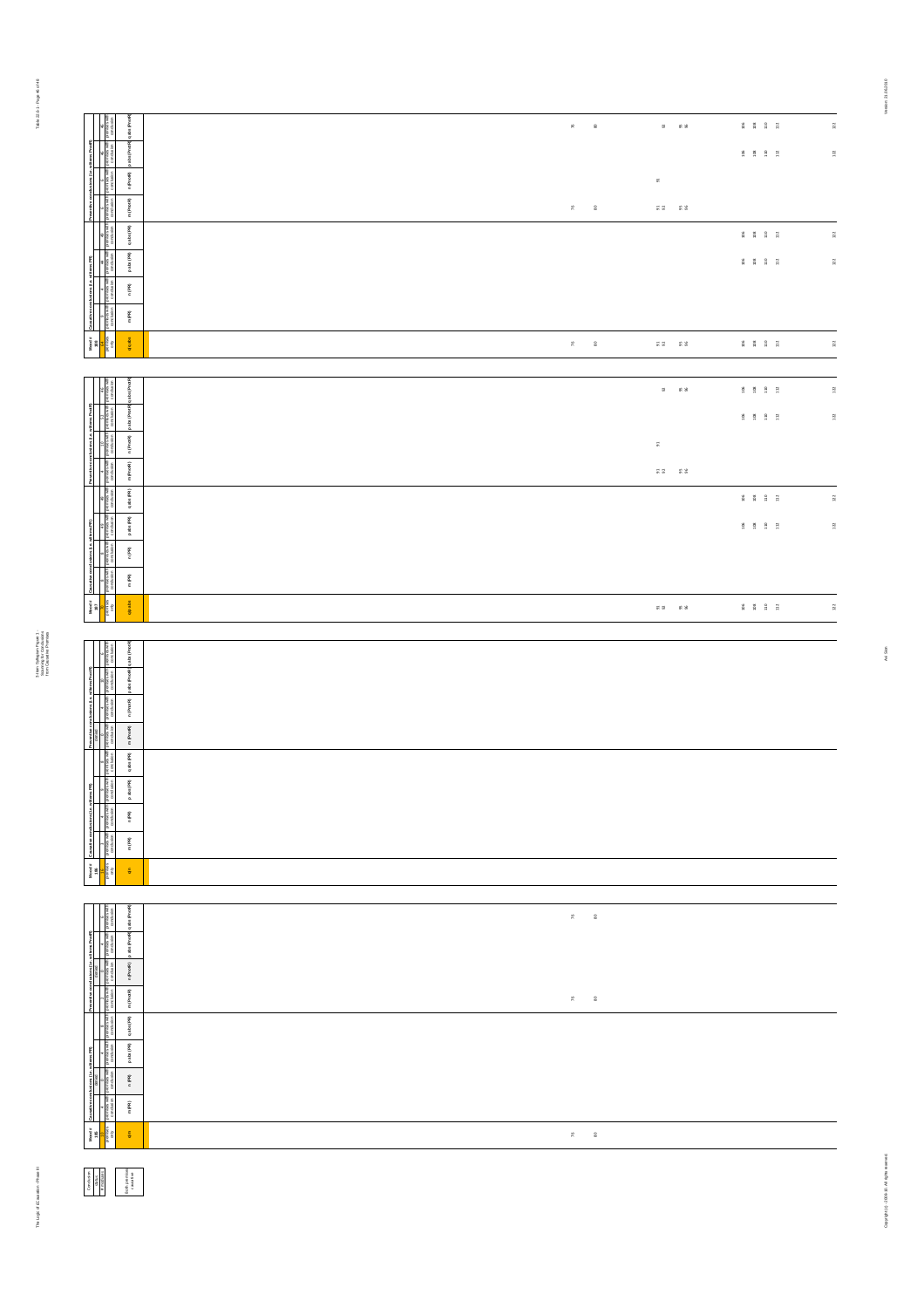|        |     | $\frac{3}{2}$ $\frac{8}{2}$ $\frac{5}{2}$                                         |                 |                                                                                                                                  |                  | 53 3 59         |                                                                                                                                                                                                                                                                                                                                                                                                                                          |                                                             |                                                                                                                                                                                                                                                                                                                                                                                                            |                     | 물품 볼 홀 울름줄                                                       |                |                                                                                                                                                                                                                                                                                                                                                                                                    |                |               |     |                                          | $\begin{matrix} 8 & \textcolor{red}{\check{8}} & \textcolor{red}{\check{8}} & \textcolor{red}{\check{8}} & \textcolor{red}{\check{12}} & \textcolor{red}{\check{12}} & \textcolor{red}{\check{12}} & \textcolor{red}{\check{12}} & \textcolor{red}{\check{12}} & \textcolor{red}{\check{12}} & \textcolor{red}{\check{12}} & \textcolor{red}{\check{12}} & \textcolor{red}{\check{12}} & \textcolor{red}{\check{12}} & \textcolor{red}{\check{12}} & \textcolor{red}{\check{12}} & \textcolor{red}{\check{12}} & \textcolor{red}{\$ |                                                                                                                                                                                                                                                                                               |
|--------|-----|-----------------------------------------------------------------------------------|-----------------|----------------------------------------------------------------------------------------------------------------------------------|------------------|-----------------|------------------------------------------------------------------------------------------------------------------------------------------------------------------------------------------------------------------------------------------------------------------------------------------------------------------------------------------------------------------------------------------------------------------------------------------|-------------------------------------------------------------|------------------------------------------------------------------------------------------------------------------------------------------------------------------------------------------------------------------------------------------------------------------------------------------------------------------------------------------------------------------------------------------------------------|---------------------|------------------------------------------------------------------|----------------|----------------------------------------------------------------------------------------------------------------------------------------------------------------------------------------------------------------------------------------------------------------------------------------------------------------------------------------------------------------------------------------------------|----------------|---------------|-----|------------------------------------------|-------------------------------------------------------------------------------------------------------------------------------------------------------------------------------------------------------------------------------------------------------------------------------------------------------------------------------------------------------------------------------------------------------------------------------------------------------------------------------------------------------------------------------------|-----------------------------------------------------------------------------------------------------------------------------------------------------------------------------------------------------------------------------------------------------------------------------------------------|
|        |     | 85 858                                                                            |                 |                                                                                                                                  |                  |                 | 53 53 59                                                                                                                                                                                                                                                                                                                                                                                                                                 |                                                             |                                                                                                                                                                                                                                                                                                                                                                                                            |                     | - 음품 음품을 읽으려면 유민이는 유민이는 유민이 유민이는 유민이 유민이 없다.                     |                |                                                                                                                                                                                                                                                                                                                                                                                                    |                |               |     |                                          |                                                                                                                                                                                                                                                                                                                                                                                                                                                                                                                                     |                                                                                                                                                                                                                                                                                               |
|        |     |                                                                                   |                 |                                                                                                                                  |                  | $\frac{1}{100}$ |                                                                                                                                                                                                                                                                                                                                                                                                                                          |                                                             |                                                                                                                                                                                                                                                                                                                                                                                                            |                     |                                                                  |                |                                                                                                                                                                                                                                                                                                                                                                                                    |                |               | 219 |                                          |                                                                                                                                                                                                                                                                                                                                                                                                                                                                                                                                     |                                                                                                                                                                                                                                                                                               |
|        |     |                                                                                   |                 |                                                                                                                                  |                  |                 |                                                                                                                                                                                                                                                                                                                                                                                                                                          |                                                             |                                                                                                                                                                                                                                                                                                                                                                                                            |                     |                                                                  |                |                                                                                                                                                                                                                                                                                                                                                                                                    |                |               |     |                                          |                                                                                                                                                                                                                                                                                                                                                                                                                                                                                                                                     |                                                                                                                                                                                                                                                                                               |
|        |     |                                                                                   |                 |                                                                                                                                  |                  |                 |                                                                                                                                                                                                                                                                                                                                                                                                                                          |                                                             |                                                                                                                                                                                                                                                                                                                                                                                                            |                     |                                                                  |                |                                                                                                                                                                                                                                                                                                                                                                                                    |                |               |     |                                          |                                                                                                                                                                                                                                                                                                                                                                                                                                                                                                                                     |                                                                                                                                                                                                                                                                                               |
|        |     | $\frac{3}{2}$ $\frac{8}{2}$ $\frac{5}{2}$                                         |                 |                                                                                                                                  |                  |                 |                                                                                                                                                                                                                                                                                                                                                                                                                                          |                                                             |                                                                                                                                                                                                                                                                                                                                                                                                            |                     |                                                                  |                |                                                                                                                                                                                                                                                                                                                                                                                                    |                |               |     |                                          | <b>ANA</b> ANA A                                                                                                                                                                                                                                                                                                                                                                                                                                                                                                                    |                                                                                                                                                                                                                                                                                               |
|        |     |                                                                                   |                 |                                                                                                                                  |                  |                 |                                                                                                                                                                                                                                                                                                                                                                                                                                          |                                                             | $\begin{array}{ccc}\n\mathbf{32} & \mathbf{12} & \mathbf{13} & \mathbf{14} & \mathbf{15} & \mathbf{16} & \mathbf{17} & \mathbf{18} & \mathbf{18} & \mathbf{18} & \mathbf{19} & \mathbf{19} & \mathbf{19} & \mathbf{19} & \mathbf{19} & \mathbf{19} & \mathbf{19} & \mathbf{19} & \mathbf{19} & \mathbf{19} & \mathbf{19} & \mathbf{19} & \mathbf{19} & \mathbf{19} & \mathbf{19} & \mathbf{19} & \mathbf{$ |                     |                                                                  |                |                                                                                                                                                                                                                                                                                                                                                                                                    |                |               |     |                                          | $\overline{\mathbf{a}}$                                                                                                                                                                                                                                                                                                                                                                                                                                                                                                             |                                                                                                                                                                                                                                                                                               |
|        |     |                                                                                   |                 | $\begin{array}{ccccccccccccc} \mathbb{R} & & \mathbb{R} & & \mathbb{R} & & \mathbb{R} & & \end{array}$                           |                  |                 |                                                                                                                                                                                                                                                                                                                                                                                                                                          |                                                             |                                                                                                                                                                                                                                                                                                                                                                                                            |                     |                                                                  |                |                                                                                                                                                                                                                                                                                                                                                                                                    |                |               |     |                                          |                                                                                                                                                                                                                                                                                                                                                                                                                                                                                                                                     |                                                                                                                                                                                                                                                                                               |
|        |     | $B\bar{A}$ $B\bar{B}$                                                             |                 |                                                                                                                                  |                  |                 |                                                                                                                                                                                                                                                                                                                                                                                                                                          |                                                             |                                                                                                                                                                                                                                                                                                                                                                                                            |                     |                                                                  |                |                                                                                                                                                                                                                                                                                                                                                                                                    |                |               |     |                                          |                                                                                                                                                                                                                                                                                                                                                                                                                                                                                                                                     |                                                                                                                                                                                                                                                                                               |
|        |     |                                                                                   |                 |                                                                                                                                  |                  |                 |                                                                                                                                                                                                                                                                                                                                                                                                                                          |                                                             |                                                                                                                                                                                                                                                                                                                                                                                                            |                     |                                                                  |                |                                                                                                                                                                                                                                                                                                                                                                                                    |                |               |     |                                          |                                                                                                                                                                                                                                                                                                                                                                                                                                                                                                                                     |                                                                                                                                                                                                                                                                                               |
|        |     | $\overline{a}$ $\overline{a}$ $\overline{a}$ $\overline{a}$                       |                 |                                                                                                                                  |                  |                 | $\begin{array}{ccccccccccccc} \mathfrak{B} & & \mathfrak{B} & \mathfrak{B} & & \mathfrak{B} & & \mathfrak{B} & \mathfrak{B} & \mathfrak{B} & \mathfrak{B} & \mathfrak{B} & \mathfrak{B} & \mathfrak{B} & \mathfrak{B} & \mathfrak{B} & \mathfrak{B} & \mathfrak{B} & \mathfrak{B} & \mathfrak{B} & \mathfrak{B} & \mathfrak{B} & \mathfrak{B} & \mathfrak{B} & \mathfrak{B} & \mathfrak{B} & \mathfrak{B} & \mathfrak{B} & \mathfrak{B}$ |                                                             |                                                                                                                                                                                                                                                                                                                                                                                                            |                     |                                                                  |                |                                                                                                                                                                                                                                                                                                                                                                                                    |                |               |     | 23                                       |                                                                                                                                                                                                                                                                                                                                                                                                                                                                                                                                     |                                                                                                                                                                                                                                                                                               |
|        |     | 88 888                                                                            |                 |                                                                                                                                  |                  |                 | 늦을 끓여 봐봐 화요                                                                                                                                                                                                                                                                                                                                                                                                                              |                                                             |                                                                                                                                                                                                                                                                                                                                                                                                            |                     | 음을 통증 음을을 움을                                                     |                |                                                                                                                                                                                                                                                                                                                                                                                                    |                |               |     |                                          |                                                                                                                                                                                                                                                                                                                                                                                                                                                                                                                                     |                                                                                                                                                                                                                                                                                               |
|        |     |                                                                                   |                 |                                                                                                                                  |                  | $147$ $15$      |                                                                                                                                                                                                                                                                                                                                                                                                                                          |                                                             |                                                                                                                                                                                                                                                                                                                                                                                                            |                     | $\begin{array}{ccc}\n 3.73 & 3.73 \\  3.87 & 3.87\n \end{array}$ |                |                                                                                                                                                                                                                                                                                                                                                                                                    |                | $\frac{1}{2}$ |     |                                          |                                                                                                                                                                                                                                                                                                                                                                                                                                                                                                                                     | 243                                                                                                                                                                                                                                                                                           |
|        |     |                                                                                   |                 |                                                                                                                                  |                  |                 |                                                                                                                                                                                                                                                                                                                                                                                                                                          |                                                             |                                                                                                                                                                                                                                                                                                                                                                                                            |                     |                                                                  |                |                                                                                                                                                                                                                                                                                                                                                                                                    |                |               |     |                                          |                                                                                                                                                                                                                                                                                                                                                                                                                                                                                                                                     |                                                                                                                                                                                                                                                                                               |
|        |     | $\overline{\mathfrak{a}}$ = $\overline{\mathfrak{a}}$ = $\overline{\mathfrak{a}}$ |                 |                                                                                                                                  |                  |                 |                                                                                                                                                                                                                                                                                                                                                                                                                                          |                                                             |                                                                                                                                                                                                                                                                                                                                                                                                            |                     |                                                                  |                |                                                                                                                                                                                                                                                                                                                                                                                                    |                |               |     |                                          |                                                                                                                                                                                                                                                                                                                                                                                                                                                                                                                                     |                                                                                                                                                                                                                                                                                               |
|        |     | 5 888                                                                             |                 |                                                                                                                                  |                  |                 |                                                                                                                                                                                                                                                                                                                                                                                                                                          | 몇 점점 12월 26일                                                |                                                                                                                                                                                                                                                                                                                                                                                                            |                     |                                                                  |                |                                                                                                                                                                                                                                                                                                                                                                                                    |                |               |     |                                          |                                                                                                                                                                                                                                                                                                                                                                                                                                                                                                                                     | R AN A AA A A A A A A A A A A                                                                                                                                                                                                                                                                 |
|        |     |                                                                                   |                 |                                                                                                                                  |                  |                 |                                                                                                                                                                                                                                                                                                                                                                                                                                          | <u>. 이 번 보기 때문에 대한 사람들은 이 번 하지 않고 있다. 그는 어디에 대한 것이 없다.</u>  |                                                                                                                                                                                                                                                                                                                                                                                                            |                     |                                                                  |                |                                                                                                                                                                                                                                                                                                                                                                                                    |                |               |     |                                          |                                                                                                                                                                                                                                                                                                                                                                                                                                                                                                                                     | $\frac{1}{2}$ and $\frac{1}{2}$ and $\frac{1}{2}$ and $\frac{1}{2}$ and $\frac{1}{2}$ and $\frac{1}{2}$ and $\frac{1}{2}$ and $\frac{1}{2}$ and $\frac{1}{2}$ and $\frac{1}{2}$ and $\frac{1}{2}$ and $\frac{1}{2}$ and $\frac{1}{2}$ and $\frac{1}{2}$ and $\frac{1}{2}$ and $\frac{1}{2}$ a |
|        |     |                                                                                   |                 |                                                                                                                                  |                  |                 |                                                                                                                                                                                                                                                                                                                                                                                                                                          |                                                             |                                                                                                                                                                                                                                                                                                                                                                                                            |                     |                                                                  |                |                                                                                                                                                                                                                                                                                                                                                                                                    |                |               |     |                                          |                                                                                                                                                                                                                                                                                                                                                                                                                                                                                                                                     |                                                                                                                                                                                                                                                                                               |
|        |     |                                                                                   |                 |                                                                                                                                  |                  |                 |                                                                                                                                                                                                                                                                                                                                                                                                                                          |                                                             |                                                                                                                                                                                                                                                                                                                                                                                                            |                     |                                                                  |                |                                                                                                                                                                                                                                                                                                                                                                                                    |                |               |     |                                          |                                                                                                                                                                                                                                                                                                                                                                                                                                                                                                                                     |                                                                                                                                                                                                                                                                                               |
|        |     | គត គតត                                                                            |                 |                                                                                                                                  |                  |                 |                                                                                                                                                                                                                                                                                                                                                                                                                                          | 33 GG 66 69 9 9 3 3 3 4 5 6 6 6 6 6 6 9 9 9 9 9 9 9 0 9 0 1 |                                                                                                                                                                                                                                                                                                                                                                                                            |                     |                                                                  |                |                                                                                                                                                                                                                                                                                                                                                                                                    |                |               |     |                                          |                                                                                                                                                                                                                                                                                                                                                                                                                                                                                                                                     | a a a a a a a a a a a a a a a a                                                                                                                                                                                                                                                               |
|        |     |                                                                                   |                 |                                                                                                                                  | $\frac{22}{24}$  |                 |                                                                                                                                                                                                                                                                                                                                                                                                                                          |                                                             |                                                                                                                                                                                                                                                                                                                                                                                                            | $\frac{8}{18}$      |                                                                  | $\frac{8}{10}$ |                                                                                                                                                                                                                                                                                                                                                                                                    | $\mathbb{R}$   |               |     | $22\!\!3$                                |                                                                                                                                                                                                                                                                                                                                                                                                                                                                                                                                     | $\frac{3}{24}$                                                                                                                                                                                                                                                                                |
|        |     |                                                                                   |                 |                                                                                                                                  | $\frac{17}{348}$ |                 |                                                                                                                                                                                                                                                                                                                                                                                                                                          |                                                             |                                                                                                                                                                                                                                                                                                                                                                                                            | 580                 |                                                                  |                |                                                                                                                                                                                                                                                                                                                                                                                                    | $\Xi$ $\Xi$    |               |     |                                          | 23 <sup>o</sup>                                                                                                                                                                                                                                                                                                                                                                                                                                                                                                                     | $\frac{23}{244}$                                                                                                                                                                                                                                                                              |
|        |     |                                                                                   |                 |                                                                                                                                  | $\frac{1}{2}$    |                 |                                                                                                                                                                                                                                                                                                                                                                                                                                          |                                                             |                                                                                                                                                                                                                                                                                                                                                                                                            | $\frac{29}{2}$      |                                                                  |                |                                                                                                                                                                                                                                                                                                                                                                                                    | $\overline{z}$ |               |     |                                          |                                                                                                                                                                                                                                                                                                                                                                                                                                                                                                                                     | $\frac{m}{2}$                                                                                                                                                                                                                                                                                 |
|        |     |                                                                                   |                 |                                                                                                                                  |                  |                 |                                                                                                                                                                                                                                                                                                                                                                                                                                          |                                                             |                                                                                                                                                                                                                                                                                                                                                                                                            |                     |                                                                  |                |                                                                                                                                                                                                                                                                                                                                                                                                    |                |               |     |                                          |                                                                                                                                                                                                                                                                                                                                                                                                                                                                                                                                     |                                                                                                                                                                                                                                                                                               |
|        |     |                                                                                   | $\frac{1}{2}$   |                                                                                                                                  | 豊                |                 |                                                                                                                                                                                                                                                                                                                                                                                                                                          | <u>이 대표를 통해 보이는 것이 없는 것이 없다.</u>                            |                                                                                                                                                                                                                                                                                                                                                                                                            |                     |                                                                  | $\frac{1}{2}$  |                                                                                                                                                                                                                                                                                                                                                                                                    |                |               |     | 223                                      |                                                                                                                                                                                                                                                                                                                                                                                                                                                                                                                                     |                                                                                                                                                                                                                                                                                               |
|        |     |                                                                                   |                 |                                                                                                                                  |                  |                 |                                                                                                                                                                                                                                                                                                                                                                                                                                          |                                                             |                                                                                                                                                                                                                                                                                                                                                                                                            |                     |                                                                  |                |                                                                                                                                                                                                                                                                                                                                                                                                    | $\mathbb{R}^n$ |               |     |                                          |                                                                                                                                                                                                                                                                                                                                                                                                                                                                                                                                     | $\frac{3}{2}$                                                                                                                                                                                                                                                                                 |
|        |     |                                                                                   |                 |                                                                                                                                  | $\frac{9}{14}$   |                 |                                                                                                                                                                                                                                                                                                                                                                                                                                          |                                                             |                                                                                                                                                                                                                                                                                                                                                                                                            | 778                 |                                                                  | 36             |                                                                                                                                                                                                                                                                                                                                                                                                    | $\overline{z}$ |               |     | $\begin{array}{c} 226 \\ 23 \end{array}$ |                                                                                                                                                                                                                                                                                                                                                                                                                                                                                                                                     | $\Xi$ = $\Xi$                                                                                                                                                                                                                                                                                 |
|        | npp |                                                                                   |                 |                                                                                                                                  |                  |                 |                                                                                                                                                                                                                                                                                                                                                                                                                                          | $\%$                                                        |                                                                                                                                                                                                                                                                                                                                                                                                            | $\Box$<br>If $\Box$ |                                                                  |                |                                                                                                                                                                                                                                                                                                                                                                                                    |                |               |     | $_{\rm 25}$                              |                                                                                                                                                                                                                                                                                                                                                                                                                                                                                                                                     | $\widetilde{\mathbf{x}}$                                                                                                                                                                                                                                                                      |
|        |     |                                                                                   | $\Xi$           |                                                                                                                                  |                  |                 |                                                                                                                                                                                                                                                                                                                                                                                                                                          | $\begin{array}{cc} \Xi & \Xi \end{array}$                   |                                                                                                                                                                                                                                                                                                                                                                                                            |                     |                                                                  |                |                                                                                                                                                                                                                                                                                                                                                                                                    |                |               |     |                                          |                                                                                                                                                                                                                                                                                                                                                                                                                                                                                                                                     |                                                                                                                                                                                                                                                                                               |
| Mood # |     |                                                                                   | $\frac{22}{11}$ |                                                                                                                                  | $\frac{m}{2}$ if |                 |                                                                                                                                                                                                                                                                                                                                                                                                                                          | $9 - 5$                                                     |                                                                                                                                                                                                                                                                                                                                                                                                            | 28.8                |                                                                  | 396            |                                                                                                                                                                                                                                                                                                                                                                                                    | $\mathbb{Z}^m$ |               |     | $2.35\,$ $2.33\,$                        |                                                                                                                                                                                                                                                                                                                                                                                                                                                                                                                                     | 222                                                                                                                                                                                                                                                                                           |
|        |     |                                                                                   |                 |                                                                                                                                  |                  |                 |                                                                                                                                                                                                                                                                                                                                                                                                                                          |                                                             |                                                                                                                                                                                                                                                                                                                                                                                                            |                     |                                                                  |                | $\begin{matrix} 9 & & & \\ & 9 & & \\ & 10 & & \\ & & 10 & \\ & & 10 & \\ & & 10 & \\ & & 10 & \\ & & 10 & \\ & & 10 & \\ & & 10 & \\ & & 10 & \\ & & 10 & \\ & & 10 & \\ & & 10 & \\ & & 10 & \\ & & 10 & \\ & & 10 & \\ & & 10 & \\ & & 10 & \\ & & 10 & \\ & & 10 & \\ & & 10 & \\ & & 10 & \\ & & 10 & \\ & & 10 & \\ & & 10 & \\ & & 10 & \\ & & 10 & \\ & & 10 & \\ & & 10 & \\ & & 10 & \\$ |                |               |     |                                          |                                                                                                                                                                                                                                                                                                                                                                                                                                                                                                                                     |                                                                                                                                                                                                                                                                                               |
|        |     |                                                                                   |                 |                                                                                                                                  |                  |                 |                                                                                                                                                                                                                                                                                                                                                                                                                                          |                                                             |                                                                                                                                                                                                                                                                                                                                                                                                            |                     |                                                                  |                |                                                                                                                                                                                                                                                                                                                                                                                                    |                |               |     |                                          |                                                                                                                                                                                                                                                                                                                                                                                                                                                                                                                                     |                                                                                                                                                                                                                                                                                               |
|        |     |                                                                                   |                 |                                                                                                                                  |                  |                 |                                                                                                                                                                                                                                                                                                                                                                                                                                          |                                                             |                                                                                                                                                                                                                                                                                                                                                                                                            |                     |                                                                  |                | $\begin{matrix} 0 & 0 & 0 \\ 0 & 0 & 0 \\ 0 & 0 & 0 \\ 0 & 0 & 0 \\ 0 & 0 & 0 \\ 0 & 0 & 0 \\ 0 & 0 & 0 \\ 0 & 0 & 0 \\ 0 & 0 & 0 \\ 0 & 0 & 0 & 0 \\ 0 & 0 & 0 & 0 \\ 0 & 0 & 0 & 0 \\ 0 & 0 & 0 & 0 & 0 \\ 0 & 0 & 0 & 0 & 0 \\ 0 & 0 & 0 & 0 & 0 \\ 0 & 0 & 0 & 0 & 0 & 0 \\ 0 & 0 & 0 & 0 & 0 & 0 \\ 0 & 0 & 0 & 0 & 0 & 0$                                                                    |                |               |     |                                          |                                                                                                                                                                                                                                                                                                                                                                                                                                                                                                                                     |                                                                                                                                                                                                                                                                                               |
|        |     |                                                                                   |                 |                                                                                                                                  |                  |                 |                                                                                                                                                                                                                                                                                                                                                                                                                                          |                                                             |                                                                                                                                                                                                                                                                                                                                                                                                            |                     |                                                                  |                |                                                                                                                                                                                                                                                                                                                                                                                                    |                |               |     |                                          |                                                                                                                                                                                                                                                                                                                                                                                                                                                                                                                                     |                                                                                                                                                                                                                                                                                               |
|        | ĝ   |                                                                                   |                 |                                                                                                                                  |                  |                 |                                                                                                                                                                                                                                                                                                                                                                                                                                          |                                                             |                                                                                                                                                                                                                                                                                                                                                                                                            |                     |                                                                  |                |                                                                                                                                                                                                                                                                                                                                                                                                    |                |               |     |                                          |                                                                                                                                                                                                                                                                                                                                                                                                                                                                                                                                     |                                                                                                                                                                                                                                                                                               |
|        |     |                                                                                   |                 | $\begin{array}{cccccccccc} \mathbf{B} & \mathbf{B} & \mathbf{B} & \mathbf{B} & \mathbf{B} & \mathbf{B} & \mathbf{B} \end{array}$ |                  |                 |                                                                                                                                                                                                                                                                                                                                                                                                                                          |                                                             |                                                                                                                                                                                                                                                                                                                                                                                                            |                     |                                                                  |                | $\begin{matrix} 0 & 0 & 0 \\ 0 & 0 & 0 \\ 0 & 0 & 0 \\ 0 & 0 & 0 \\ 0 & 0 & 0 \\ 0 & 0 & 0 \\ 0 & 0 & 0 \\ 0 & 0 & 0 \\ 0 & 0 & 0 \\ 0 & 0 & 0 & 0 \\ 0 & 0 & 0 & 0 \\ 0 & 0 & 0 & 0 \\ 0 & 0 & 0 & 0 \\ 0 & 0 & 0 & 0 & 0 \\ 0 & 0 & 0 & 0 & 0 \\ 0 & 0 & 0 & 0 & 0 \\ 0 & 0 & 0 & 0 & 0 & 0 \\ 0 & 0 & 0 & 0 & 0 & 0 \\ 0 & 0$                                                                   |                |               |     |                                          |                                                                                                                                                                                                                                                                                                                                                                                                                                                                                                                                     |                                                                                                                                                                                                                                                                                               |
|        |     |                                                                                   |                 |                                                                                                                                  |                  |                 |                                                                                                                                                                                                                                                                                                                                                                                                                                          |                                                             |                                                                                                                                                                                                                                                                                                                                                                                                            |                     |                                                                  | $\frac{6}{20}$ | $\begin{matrix} \ddot{R} & \ddot{R} & \ddot{R} \\ \ddot{R} & \ddot{R} & \ddot{R} \end{matrix}$                                                                                                                                                                                                                                                                                                     |                |               |     |                                          |                                                                                                                                                                                                                                                                                                                                                                                                                                                                                                                                     |                                                                                                                                                                                                                                                                                               |
|        |     |                                                                                   |                 |                                                                                                                                  |                  |                 |                                                                                                                                                                                                                                                                                                                                                                                                                                          |                                                             |                                                                                                                                                                                                                                                                                                                                                                                                            |                     |                                                                  |                |                                                                                                                                                                                                                                                                                                                                                                                                    |                |               |     |                                          |                                                                                                                                                                                                                                                                                                                                                                                                                                                                                                                                     |                                                                                                                                                                                                                                                                                               |
|        |     |                                                                                   |                 |                                                                                                                                  |                  |                 |                                                                                                                                                                                                                                                                                                                                                                                                                                          |                                                             |                                                                                                                                                                                                                                                                                                                                                                                                            |                     |                                                                  |                |                                                                                                                                                                                                                                                                                                                                                                                                    |                |               |     |                                          |                                                                                                                                                                                                                                                                                                                                                                                                                                                                                                                                     |                                                                                                                                                                                                                                                                                               |
|        |     |                                                                                   | 32              | $\frac{16}{14}$                                                                                                                  |                  |                 |                                                                                                                                                                                                                                                                                                                                                                                                                                          |                                                             |                                                                                                                                                                                                                                                                                                                                                                                                            |                     |                                                                  |                | $\begin{matrix} 0 & 0 & 0 \\ 0 & 0 & 0 \\ 0 & 0 & 0 \\ 0 & 0 & 0 \\ 0 & 0 & 0 \\ 0 & 0 & 0 \\ 0 & 0 & 0 \\ 0 & 0 & 0 \\ 0 & 0 & 0 \\ 0 & 0 & 0 \\ 0 & 0 & 0 \\ 0 & 0 & 0 \\ 0 & 0 & 0 \\ 0 & 0 & 0 & 0 \\ 0 & 0 & 0 & 0 \\ 0 & 0 & 0 & 0 \\ 0 & 0 & 0 & 0 & 0 \\ 0 & 0 & 0 & 0 & 0 \\ 0 & 0 & 0 & 0 & 0 \\ 0 & 0 & 0 & 0 & 0 & 0$                                                                  |                |               |     |                                          |                                                                                                                                                                                                                                                                                                                                                                                                                                                                                                                                     |                                                                                                                                                                                                                                                                                               |

Copyright (c) - 2008-10. All rights reserved. Avi Sion Version: 21.06.2010

 $rac{6}{3}$ 

Table 22.6-1 - Page 47 of 48

3-tem Sytogian Figure 1<br>Scaming for Conduisons<br>from Causative Premises Scanning for Conclusions from Causative Premises

The Logic of Economic of Economic of Figure 1 - Phase III 3-Item Sylvan Figure 1 - Phase III 30-Item Sylvan Figure 1 - Phase III 30-Item Sylvan Figure 1 - Phase III 30-Item Sylvan Figure 1 - Phase III 31-Item Sylvan Figure

Conclusion status # moduses causative Both premises